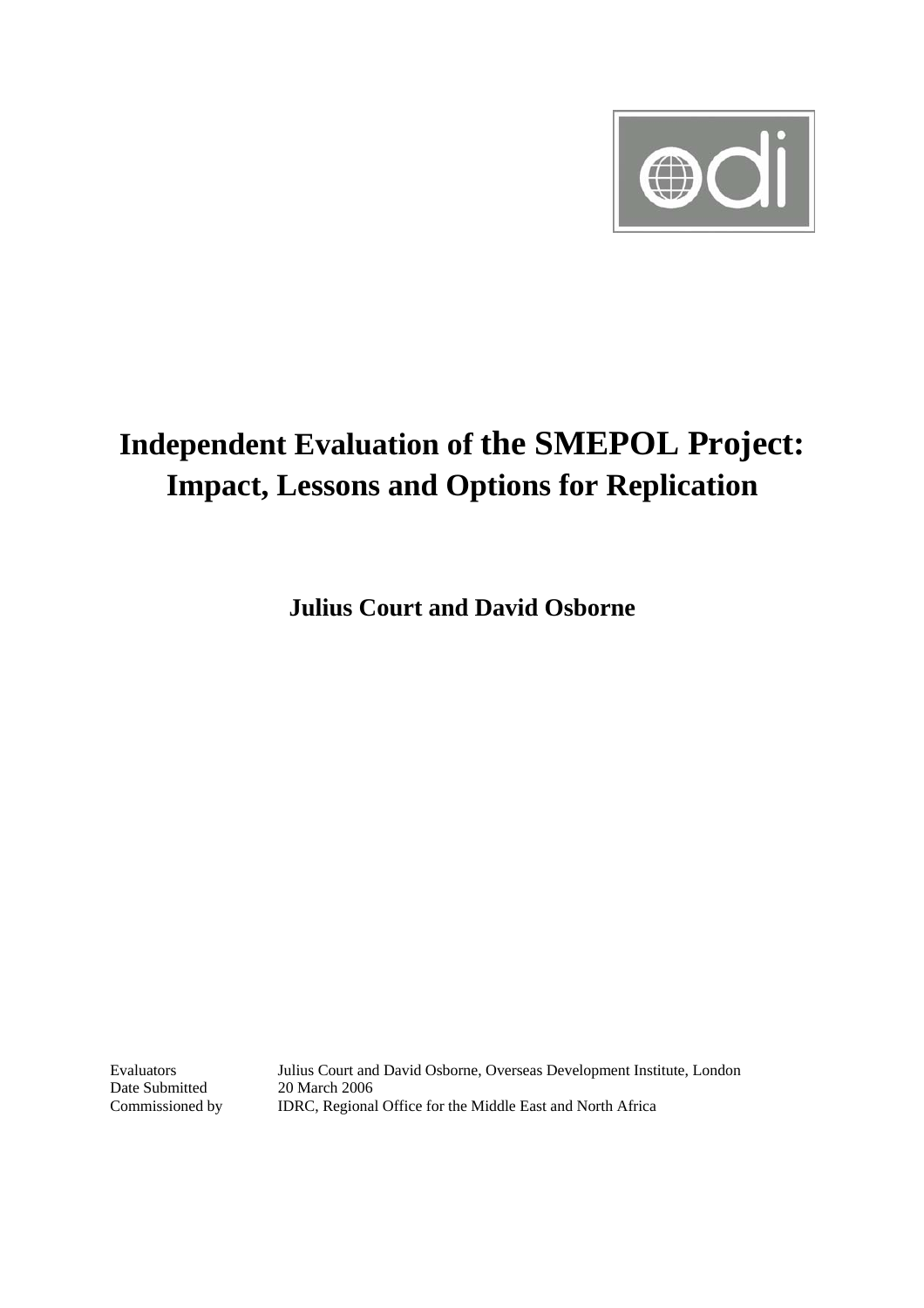# **Contents**

| <b>Acknowledgements</b>                                                   | iv             |
|---------------------------------------------------------------------------|----------------|
| <b>Executive Summary</b>                                                  | V              |
| <b>Section 1: Introduction</b>                                            | $\mathbf{1}$   |
| <b>Section 2: Background, Objectives and Approach</b>                     | 3              |
| 2.1 Background to the Project                                             | $\mathfrak{Z}$ |
| 2.2 SMEPOL Project Objectives and Structure                               | $\overline{4}$ |
| 2.3 Objectives of the Study and Key Questions                             | 10             |
| 2.4 Approach and Methods for the Study                                    | 11             |
| <b>Section 3: Findings</b>                                                | 14             |
| 3.1 Background                                                            | 14             |
| <b>3.2 Project Evaluation Findings</b>                                    | 15             |
| <b>Section 4: Placing SMEPOL in a Broader Theoretical Context</b>         | 25             |
| <b>4.1 Introduction</b>                                                   | 25             |
| <b>4.2 Analysing Policy Processes</b>                                     | 25             |
| 4.3 Factors Affecting the Uptake of Research into Policy                  | 27             |
| 4.4 Other Case Studies of Successful Research-Policy Development Projects | 29             |
| <b>Section 5: Lessons for Replicability</b>                               | 31             |
| 5.1 Introduction                                                          | 31             |
| <b>5.2 Contextual Lessons</b>                                             | 32             |
| <b>5.3 Project-Related Lessons</b>                                        | 33             |
| <b>5.4 Towards Broader Application</b>                                    | 34             |
| 5.5 Revisiting Key SMEPOL Project Decisions                               | 35             |
| <b>Section 6: Options for Future MSME Interventions in Egypt</b>          | 37             |
| <b>6.1 Context for Future Intervention</b>                                | 37             |
| <b>6.2 Principles for Future Intervention</b>                             | 38             |
| <b>6.3 Future Options for Interventions</b>                               | 39             |
| <b>Section 7: Options for Replication Across MENA</b>                     | 44             |
| 7.1 Introduction                                                          | 44             |
| <b>7.2 SMEPOL Context Lessons and Conditions in MENA Countries</b>        | 45             |
| <b>7.3 Country Context Information</b>                                    | 49             |
| <b>7.4 Discussion and Preliminary Recommendations</b>                     | 52             |
| <b>7.5 Generic Project Structures for Policy Interventions</b>            | 53             |
| <b>Section 8: Conclusions and Recommendations</b>                         | 59             |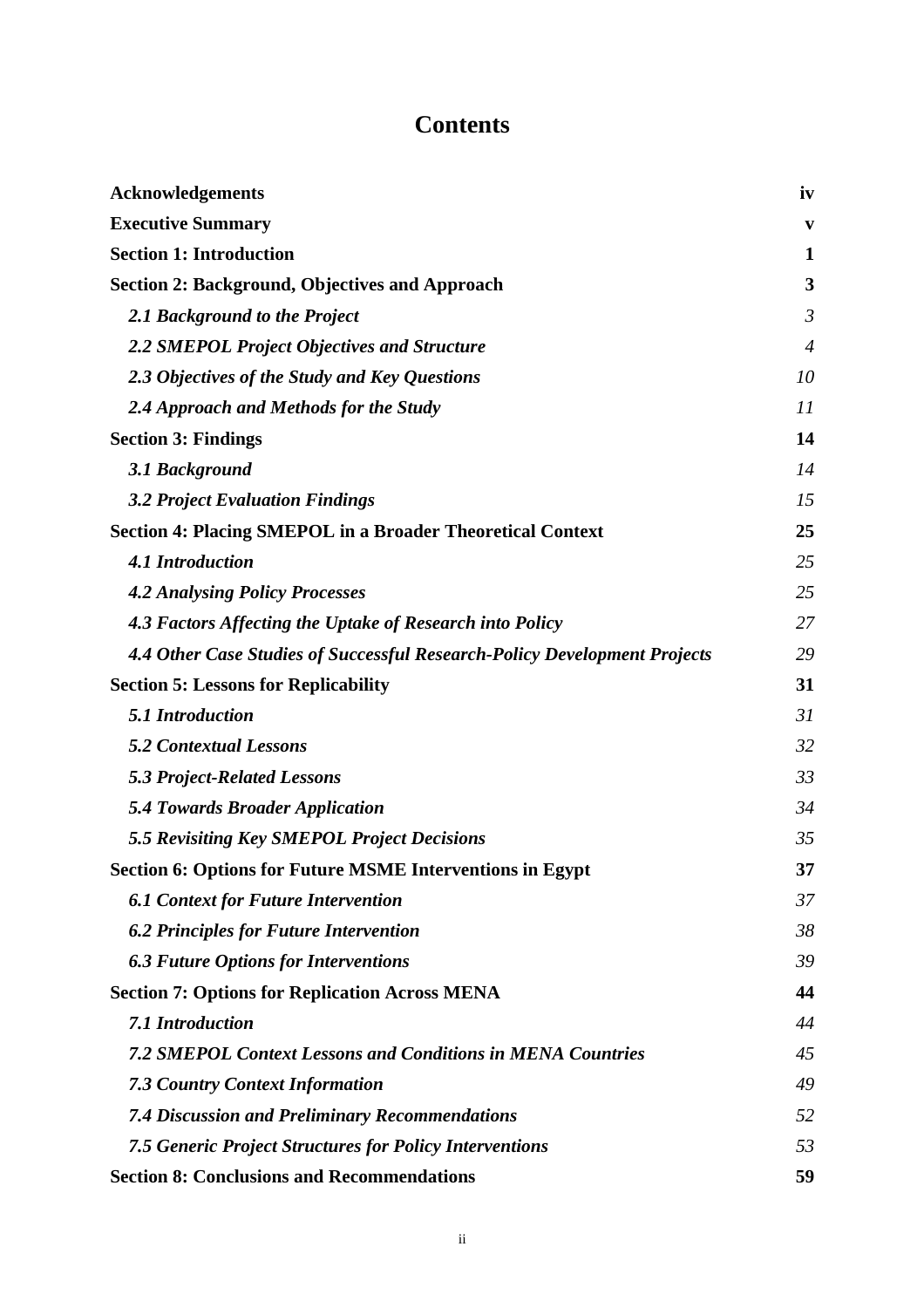| <b>Annex 1: Budget Review</b>                          | 64 |
|--------------------------------------------------------|----|
| <b>Annex 2: List of People Interviewed</b>             | 66 |
| <b>Annex 3: SMEPOL Policy Formulation Process</b>      | 67 |
| <b>Annex 4: SMEPOL Performance Assessment</b>          | 68 |
| <b>Annex 5: Bibliography of all Documents Reviewed</b> | 73 |
| <b>Annex 6: Country Information</b>                    | 76 |
| <b>Annex 7: List of Acronyms</b>                       | 77 |
| <b>Annex 8: Terms of Reference for the Evaluation</b>  | 78 |
| <b>Annex 9: Biography of the Evaluators</b>            | 81 |

# **Boxes, Figures and Tables**

| Box 1: IDRC Value Added in SMEPOL                                                                              | 18             |
|----------------------------------------------------------------------------------------------------------------|----------------|
| Box 2: The One Stop Shop Approach                                                                              | 20             |
| Box 3: Close Links: SMEPOL Lessons and IDRC Strategic Evaluation Findings                                      | 34             |
| Figure 1: Jobs created by the private sector in Egypt: 1986-1996                                               | 3              |
| Figure 2: Initial (2001-4) Project Management Structure and Project Inputs                                     | 5              |
| Figure 3: Influences on Small Firms                                                                            | 11             |
| Figure 4: Outline of the Policy Process                                                                        | 14             |
| Figure 5: The RAPID Framework: Context, Evidence and Links                                                     | 28             |
| Figure 6: MENA Governance Ratings, 2000-2004                                                                   | 47             |
| Figure 7: A Partnership Model for Direct Policy Development                                                    | 54             |
| Figure 8: A Model for Interventions Towards Indirect Policy Influence                                          | 57             |
| Table 1: Contributions to the SMEPOL Project                                                                   | 6              |
| Table 2: Breakdown of Project Costs                                                                            | $\overline{7}$ |
| Table 3: Project Results Framework, 2001 (Logical Framework)                                                   | 8              |
| Table 4: Fundamental Lessons from SMEPOL                                                                       | 31             |
| Table 5: MSME Issues Where the Ministry of Finance Has Responsibility                                          | 42             |
| Table 6: Summary of Contextual Factors Across MENA and Threshold for SME Policy<br><b>Development Projects</b> | 46             |
| Table 7: Business Context Indicators for the MENA Region                                                       | 48             |
| Table 8: How to Influence Policy and Practice                                                                  | 56             |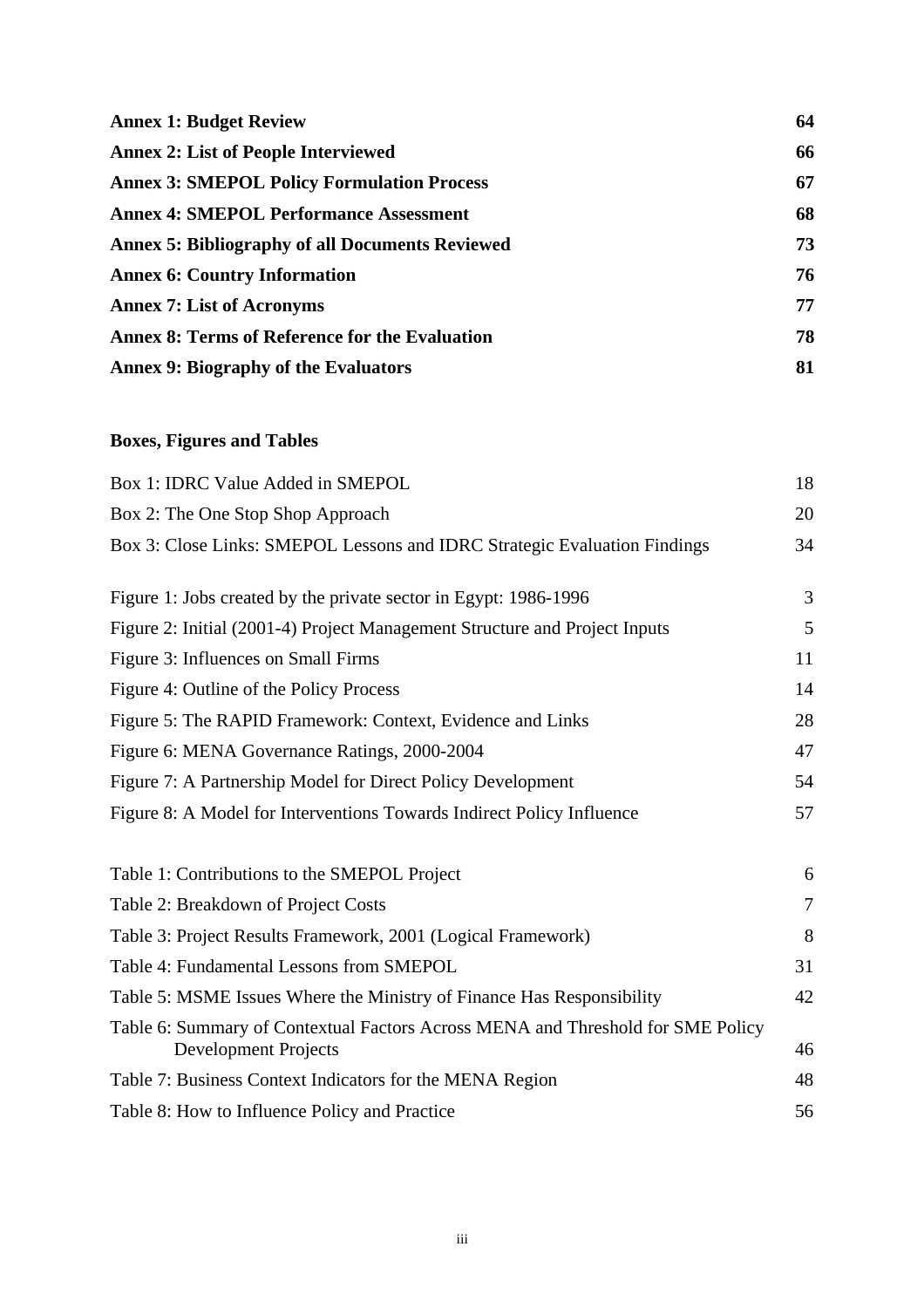# <span id="page-3-0"></span>**Acknowledgements**

Particular thanks go to Greg Goodwin (Senior SME Specialist, SMEPOL) and Eglal Rached (Regional Director for Middle East and North Africa, IDRC) for their support in doing the work – facilitating access to key people and relevant documents – and for extensive feedback during the study.

We would like to thank all the people listed in Annex 2 who gave their time so generously in interviews and workshops to provide the information for this report. The openness and insights were greatly appreciated.

Thanks also to all those who commented on earlier drafts of this report, including Fred Carden (Director, Evaluation Unit, IDRC), Sarah Earl (Senior Program Officer, Evaluation Unit, IDRC), Brent Herbert-Copley (Director, Social and Economic Policy, IDRC), SMEPOL staff and colleagues at the Overseas Development Institute.

The authors are responsible for the content of the analysis and any errors or omissions.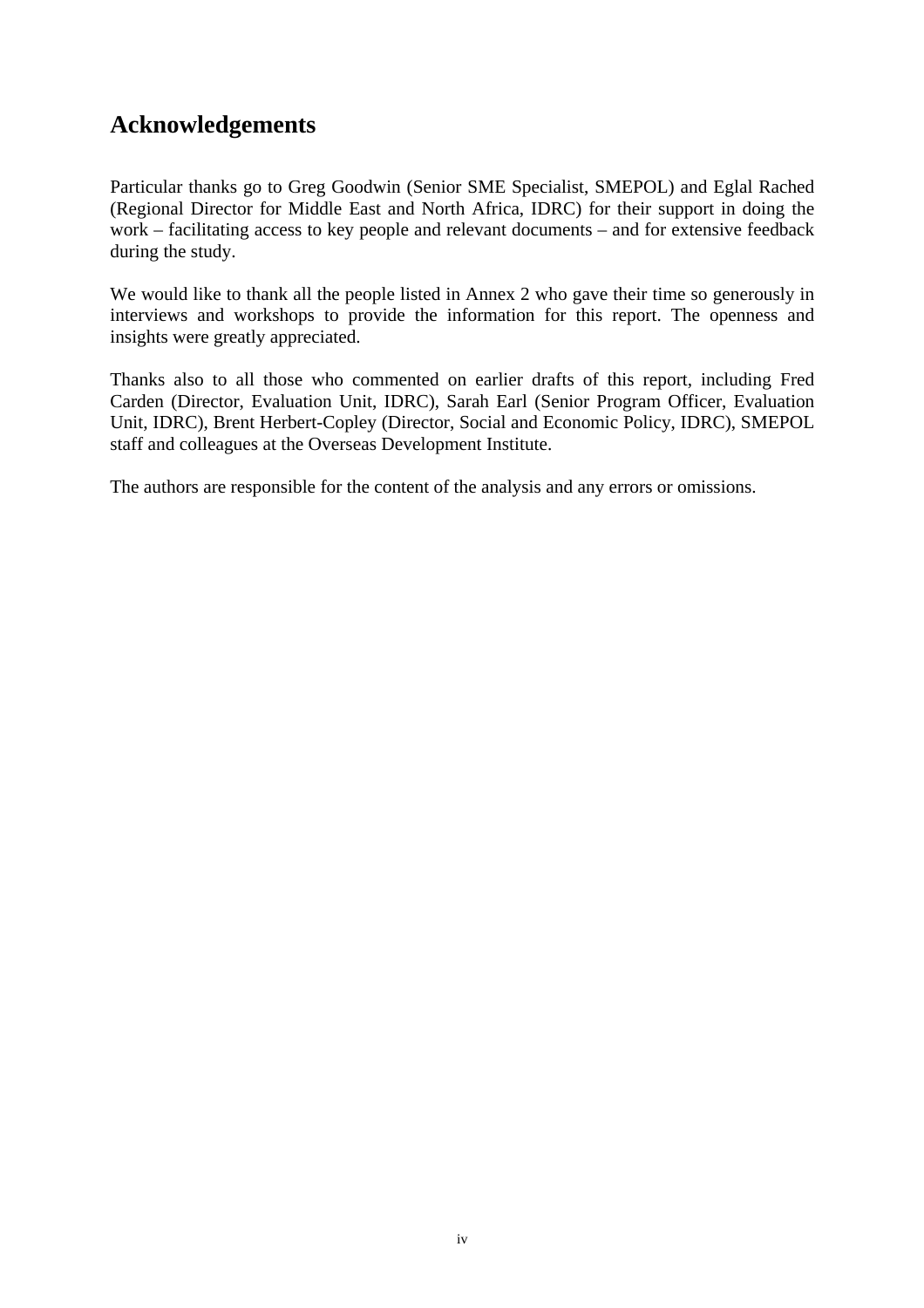# <span id="page-4-0"></span>**Executive Summary**

### *Introduction*

We know a lot about why micro, small and medium-enterprises (MSMEs) are important and the types of policies that can help foster their development. We know much less about how donors can actually catalyze policy reform in developing countries. Reform of MSME policy is often particularly complicated given the range and types of issues that matter – which includes access to markets, tax reform, finance, legal and regulatory changes. Comprehensive reform is almost always going to be challenging politically. The Small and Medium Enterprise Policy Development (SMEPOL) project in Egypt is an important case because it has been a successful project and one where the lessons have a broader resonance.

This report covers four main sets of issues. First, it provides an assessment of the SMEPOL project – what happened, what worked and why. Second, it highlights some lessons for replicability – setting the findings of the SMEPOL project within the context of the literature and practical experience in this area. Third, we make recommendations regarding how Canadian stakeholders might continue to work on policy development on MSME issues in Egypt. Fourth, we outline options for replicating SME policy development type interventions in other parts of the Middle East – based on an analysis of where the context conditions are favourable and the types of activities that donors might support in different contexts.

The study was commissioned by the Middle East and North Africa Office of the Canadian International Development Research Center (IDRC). It was undertaken by the Overseas Development Institute (ODI) during the period August 2005 to March 2006. This report is intended to feed into these processes of programme development at the International Development Research Center (IDRC); they may also be useful for other donors. It was an independent evaluation – the findings, conclusions and opinions are those of the authors based on research conducted.

Clearly identifying and attributing a projects' influence on policy – and then drawing lessons – is rarely straightforward. In common with IDRC principles, our approach to the study was based on the principle of triangulation. We have used a set of specific individual methods – including project document reviews, composition analysis, literature reviews and interviews with a range of SMEPOL stakeholders as well as independent experts on the Middle East. These have given us a range of data to support our conclusions and generate a comprehensive assessment of the evaluation questions. We believe our assessment of the SMEPOL project, key lessons and recommendations for future steps in Egypt is robust. We do stress that our assessment of the potential for replicability across countries in the Middle East is more preliminary – given the much wider focus (on 11 other countries) and the less intensive data collection.

#### *Assessing the SMEPOL Project*

 $\overline{a}$ 

The Small and Medium Enterprise Policy Development Project (SMEPOL) ran from April 2000 to December 2005<sup>[1](#page-4-1)</sup>. It was supported by the Canadian International Development Research Center (IDRC), the Canadian International Development Agency (CIDA) and the

<span id="page-4-1"></span><sup>&</sup>lt;sup>1</sup> Recently a short term extension of the project to 31 May 2006 was agreed, with a possibility of a further extension of 18 months.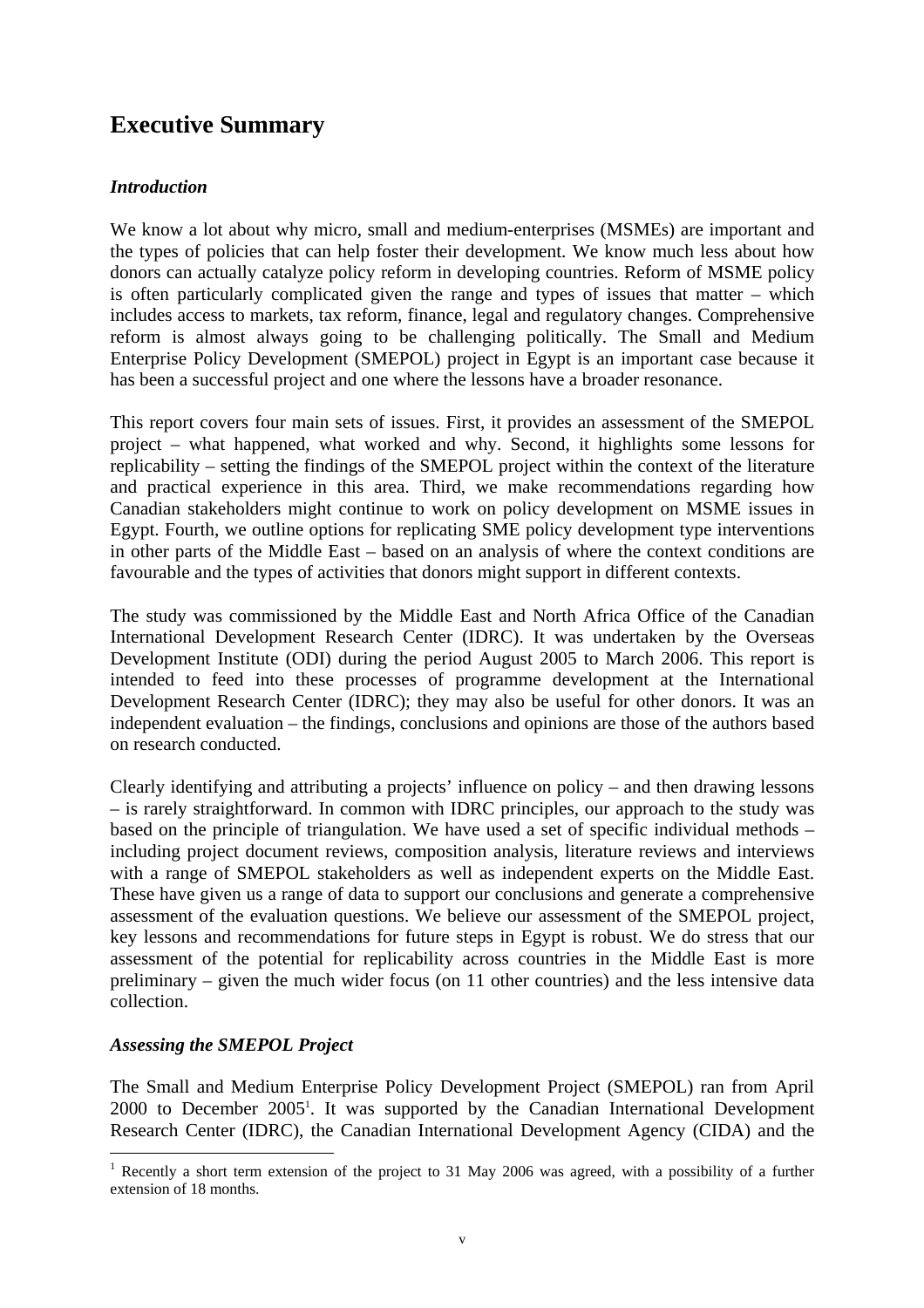Government of Egypt (GoE). MSMEs are estimated to represent over 90% of the nonagricultural private sector, three quarters of the total labour force in the private sector and 75% of the value added in Egypt. But they faced a confused policy situation at the start of the project; the objective of the SMEPOL project was to improve the policy environment for MSME development. It aimed to do this through improving policies, legislation, regulations and procedures regarding MSMEs. The central axis of the project was on policy development – with training, research and networking activities designed to support the primary goal.

The SMEPOL project has made a valuable contribution to MSME policy development in Egypt. The project has helped put MSME issues much higher on the policy agenda, generate a range of policy-relevant research, enhance capacity in key ministries, improve policy development processes and develop a cohesive Competitiveness Strategy for Egypt. This is no small achievement given the widely acknowledged difficulty of policy influence projects and low rates of projects achieving substantial success. It is particularly notable given the challenging and unpredictable context and the "shocks" the project faced over its duration.

The project was well designed to address the need for a coherent MSME policy – and in an area that is important to the development of Egypt. Implementation was challenging given the political shifts, but the project achieved its primary objectives of policy development, as well as the supporting objectives regarding policy relevant research, training and consultation. The project was particularly notable for its partnership approach, embedded project structure (within the Minister's office), flexibility and strategy of following the Ministerial champions. It was particularly impressive from a strategic and tactical perspective – characterised by a "strategic opportunism" – and particular credit here goes to the project director. These, combined with sound risk management structures, accounted for the extent of project effectiveness.

For purposes of learning, we highlight a number of limitations. Policy influence was mostly achieved at the ministerial level rather than across the government. While not a specific objective, we do believe the project should have given greater consideration to issues of policy implementation – an area where progress has been slow. There has been little change in the actual operating environment for SMEs in the last few years. The sustainability of some impacts remains uncertain given the limited mandate in the Ministry of Finance (MoF) for coordinating MSME policy development. The broader legacy of SMEPOL is uncertain and depends on acceptance of the Competitiveness Strategy across the Government of Egypt (GoE) – and its implementation.

#### *Maximizing Chances of Policy Impact: What are the lessons?*

SMEPOL is one of a small set of IDRC policy development projects characterized by an explicit, direct and primary focus on policy change, large project size and with external (usually CIDA) funding. SMEPOL was distinct in the extent to which it was embedded within a Ministry. Given the success of SMEPOL, there is interest to learn what the lessons are and how they might be applicable more broadly. We have identified some of the key lessons from the project and set them within the context of the literature and practical experience in this area. Our findings about SMEPOL resonate well with what we know about policy change and how donor efforts can maximize their chances of influence (though this area remains underexplored).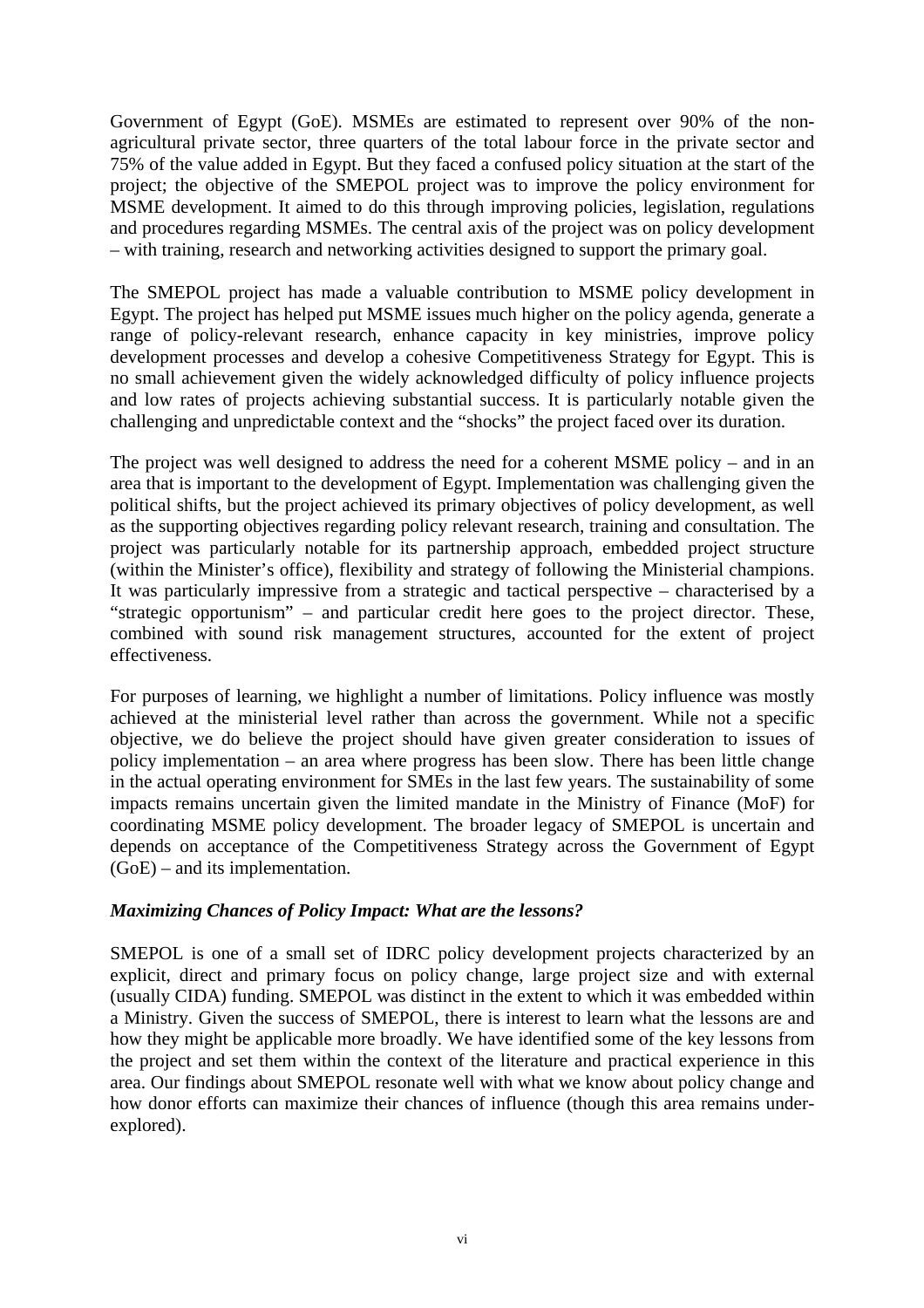Put crudely, chances of policy impact seem to be maximized when projects do the right kinds of things in the right kinds of contexts. First, therefore, we have outlined the key context lessons. The four most important factors are:

- o *Need* in terms of development need, but more specifically for policy development;
- o *Context of reform* there is broader demand to improve policy;
- o *Mandate / authority* there exists a policymaking organization with the mandate and authority to develop policy; and
- o *Champions* there are key individuals willing to take the reform forward.

We also note that domestic research capacity matters and that donor country presence and a good reputation are important for donors to be able to effectively manage policy change projects.

Second, we have outlined a set of project specific lessons. We argue that policy impact is maximized if the following key issues are addressed:

- o *Explicit policy focus* is more likely to result in policy change. In policy influence projects, it is always important to consider implementation issues and ultimate impact.
- o *Partnership approach* working together to develop and implement the project. The greater the proximity to power, the greater the potential for policy impact. But the risks are also greater.
- o *Risk management* structures must be developed to ensure that the project remains "on track".
- o *Strategic opportunism* an approach that builds towards long term goals, while being ready to respond nimbly if opportunities arise.

We have also highlighted the importance of having adequate resources, taking a consultative approach, being flexible and ensuring research quality. The SMEPOL project addressed these exceptionally well on the whole, thus enabling the project to achieve its objectives.

### *MSME Policy Development in Egypt: Suggestions for Next Steps for IDRC*

Egypt still has some way to go before it has a supportive operating environment for MSMEs. The legal and regulatory environment remains complex, access to finance is limited and the costs of informality (and barriers to formalization) remain high. The problems – and many of the solutions – are well known. Many are outlined in the comprehensive policy document 'Enhancing Competitiveness of MSMEs in Egypt' issued by the Ministry of Finance and developed as part of the SMEPOL project. However, the political and policy context remains uncertain – with a poor SME Law and the limited effectiveness of a key government agency.

We have considered a wide range of options for Canada to continue policy development interventions in this area. We have assessed them according to a set of criteria including widespread impact, sustainability, technical feasibility, political feasibility and Canadian niche. Based on our assessment of the current context and the merit of different options we make three particular recommendations for possible future work in Egypt.

- o *First*, in the short term, we think the priority is for SMEPOL staff (and IDRC and CIDA) to ensure SMEPOL findings and strategy are included in the National Strategy currently being developed.
- o *Second*, in the longer term, it would be beneficial for IDRC and CIDA to support work on implementing areas of the Competitiveness Strategy which are the core responsibility of capable Ministries. In particular we would recommend continuing to work with the Ministry of Finance – most importantly on issues of legal and regulatory reform that are within their area of mandate.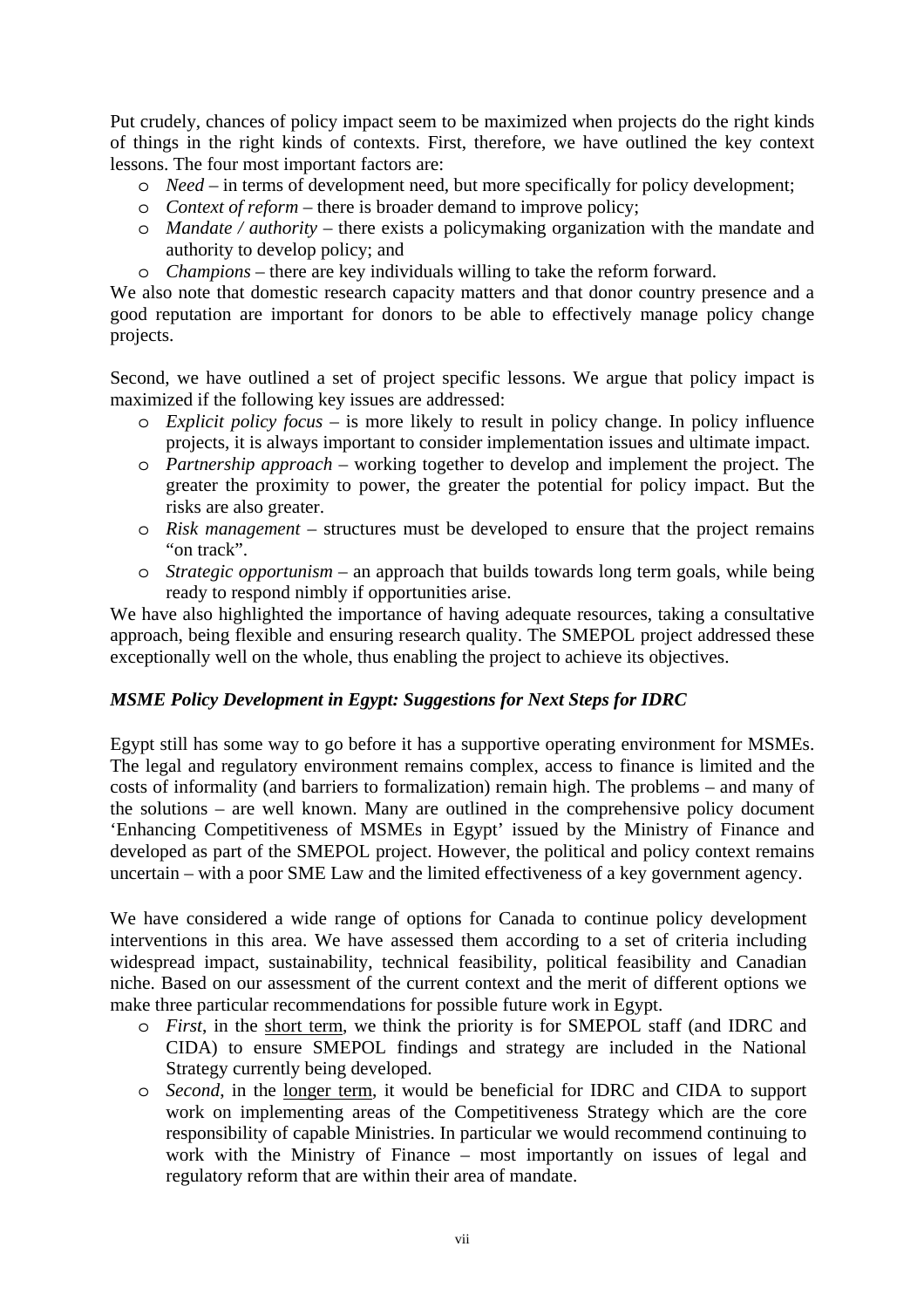o *Third*, we recommend that IDRC might help develop and provide initial support for regular, credible, timely statistical data on key policy relevant issues facing the MSME sector (perhaps on an annual or bi-annual basis).

We believe these interventions would be beneficial to the MSME sector in Egypt and would enable IDRC and CIDA to pursue their niche and comparative advantage.

#### *Replicating MSME Development Projects: Recommendations for the MENA Region*

Both IDRC and CIDA highlight the issue of Private Sector Development as a priority and are considering how to develop further programming in this area. In the report, we provide a framework for assessing whether a country exhibits the need and threshold conditions for considering direct policy development interventions. We focus on the context criteria identified above (reform agenda, need, mandate / authority, etc) as well as considering issues of development need (income per capita), governance context and Canadian niche. We provide preliminary assessment for selected countries in the Middle East and North Africa (MENA) region.

Our initial analysis suggests that the countries could be divided into the following categories regarding the need for and value of direct SME policy development interventions (or more indirect interventions) or lack of need or value of interventions. Our analysis suggests that IDRC and CIDA should:

- o Consider direct SME policy development interventions in: Jordan and perhaps Sudan – although in Sudan in particular further detailed assessment would be needed and the partnership model should be different due to wider governance concerns.
- o Consider an indirect approach to policy influence through undertaking research and influencing activities as appropriate: Algeria, Morocco, Syria, West Bank and Gaza, and Yemen. While the specific focus in each country would vary, activities could be managed as part of a regional policy influence programme.
- o Refrain from policy development activities at this point:
	- o Turkey and Iraq (since little comparative advantage or value added for Canadian interventions).
	- o Lebanon and Tunisia (since no clear need though it might be worth learning and promoting the experiences of Tunisia across the MENA region).

The bottom line is that we are suggesting direct policy intervention projects only where we think there is actually a problem with overall MSME policy, the contextual factors appear to be in place and there would be value added in a Canadian intervention.

Our assessment suggests a number of conclusions regarding the broader applicability of the SMEPOL experience. First, that Egypt is not a unique state in a sense that would prevent its experience from being adapted elsewhere (in MENA and beyond). Where threshold conditions exist, it should be possible to carry out policy development projects similar to SMEPOL (although they will need to be adapted). Where threshold conditions do not exist, the key is for donors to assess the context and put in place relevant programmes – whether research, consulting stakeholders or influencing key policymakers – to help spur change. Second, country contexts vary considerably (in terms of specific needs and political contexts) and more effort to understand the political context and mechanisms or drivers of change would help maximize the chances of policy influence. Third, there remain broader issues about governance in some of the countries (Yemen and Sudan) that would question whether an MSME intervention is really the key issue – and would significantly affect how any interventions should be carried out.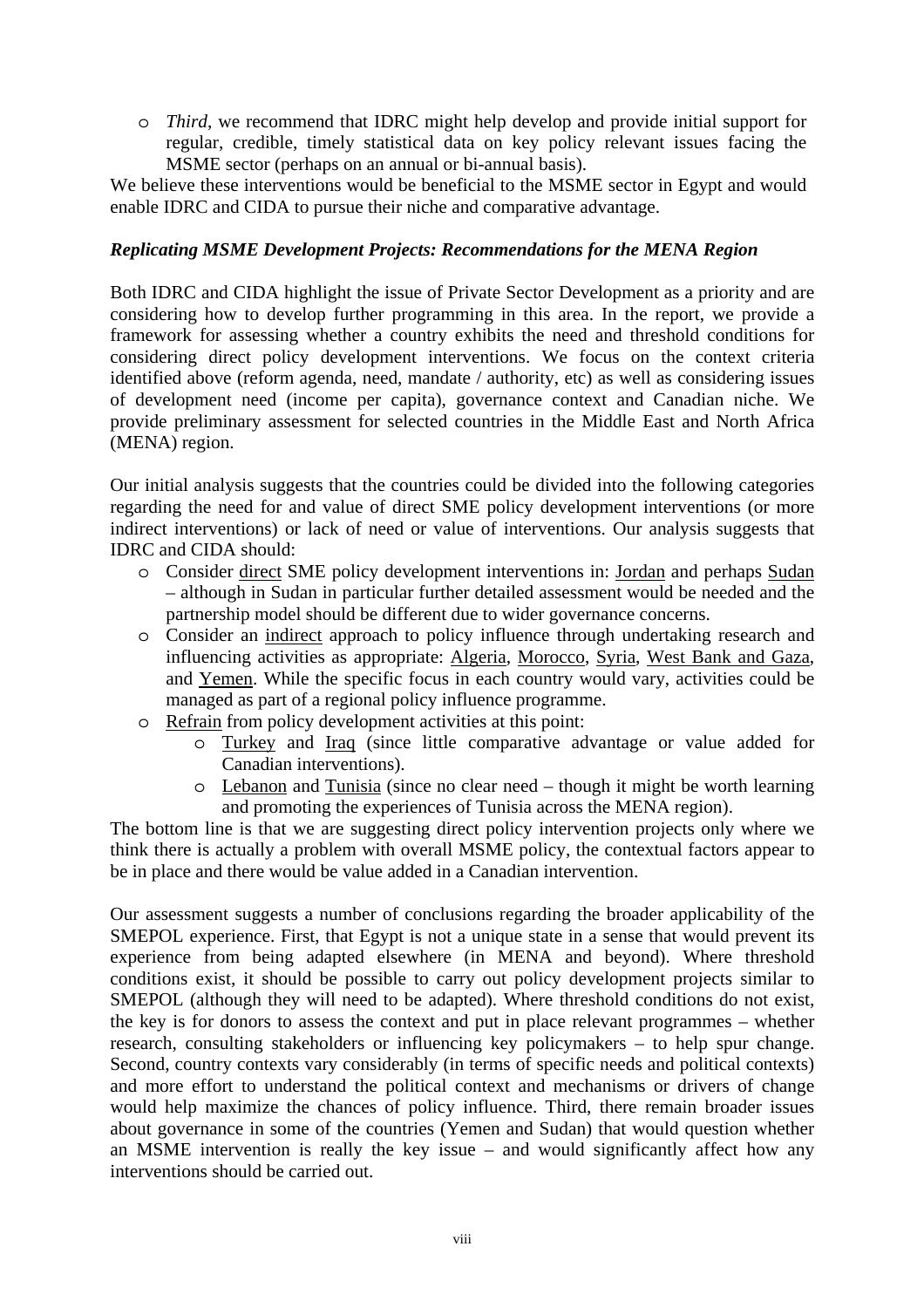Responding to different contexts we outline two generic policy development models.

- o *Direct Policy Development (DPD) Projects*: Where the key foundational characteristics are present – that is i) context of reform; ii) need for policy development; iii) organizations with a mandate and authority; and iv) champions – then direct policy development projects similar to SMEPOL could be explored. We believe that these four factors are the critical and necessary conditions needed to ensure a direct policy development project has a reasonable chance of success. We suggest a model for a direct "partnership" policy development approach. Similar to SMEPOL or other experiences, the focus is on large policy development projects (with a supporting role for research, communications and training) and working with government closely. The exact approach and choice of components depends on the context.
- o *Indirect Policy Influence (IPI) Projects*: Where one or more of these four key foundational characteristics are not present then a partnership model for direct policy change, similar to SMEPOL, is unlikely to be successful. Alternative strategies can however be developed and there is still strong potential for Canadian value added. In particular, a realistic approach would be to move towards a more limited "policy influence" model. The package of interventions here might include research, networking, communications and influencing activities – i.e. with the objective to help develop the threshold contexts for policy development. These would generally be significantly smaller than direct policy development projects.

How should IDRC structure their programmes to best address these challenges? If the primary focus is on direct policy development (and much IDRC work does not have such an explicit policy focus), our view is that a country-level intervention is most appropriate. Having a country capacity makes it much more straightforward to work on assessing the specific problems and context, conducting research, consulting stakeholders and influencing key policymakers. A presence in a country and a good reputation are particularly important (often vital) for direct policy development projects – where the degree of partnership is higher and the need to manage risks more critical.

In many ways, the same structural considerations also broadly apply to policy influence projects. As with direct policy development, the bottom line is that "proximity is destiny" – many policy influencing activities cannot be done effectively at a distance. Any activities in each country will need to be focused on the context and needs in that country. This questions the rationale for regional programmes on specific issues. We do think, however, that there is scope for an IDRC regional programme for *managing* a stream of work on private sector issues with an MSME focus (perhaps a Policy Development Facility for Private Sector Policy Development). Our analysis suggests that the programme should focus on Algeria, Morocco, Syria, West Bank & Gaza and Yemen although the specific country activities should be different. A regional programme makes sense for a number of reasons. There would be some benefits in terms of learning. Furthermore, the need for constant interaction and risks of indirect policy influence projects (research, pilot projects, and networks) are lower than for direct policy work. The North Africa component could also form part of Canada's contribution to the new Investment Climate Facility for Africa (ICF).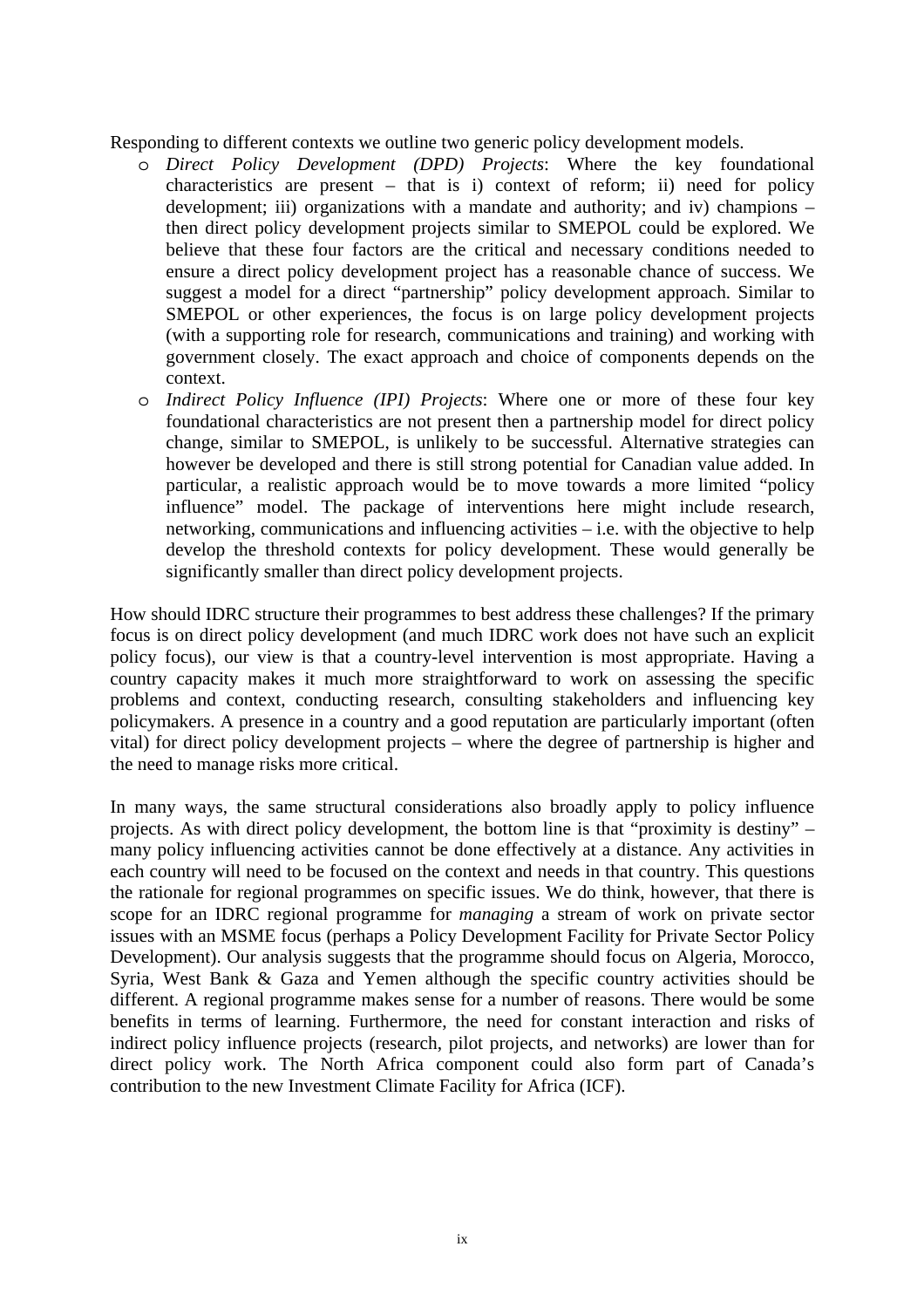# <span id="page-9-0"></span>**Section 1: Introduction**

 $\overline{a}$ 

This report presents the findings of a study to assess the Small, Medium and Micro Enterprise Policy Development Project (SMEPOL) and outline options for replicating SMEPOL-type interventions in other parts of the Middle East. The 4 year project started in April 2000 and was extended in July [2](#page-9-1)004 to December 2005.<sup>2</sup> It was supported by the Canadian International Development Research Center (IDRC), the Canadian International Development Agency (CIDA) and the Government of Egypt (GoE). The independent evaluation was commissioned by the Middle East Office of the Canadian International Development Research Center (IDRC). It was undertaken by the Overseas Development Institute (ODI) during the period August – November 2005. The findings, conclusions and opinions are those of the authors based on the research conducted.

The importance of the micro, small and medium-enterprise (hereafter MSME) sector in promoting economic growth and development is widely recognised.<sup>[3](#page-9-2)</sup> The economic argument is that MSMEs can help improve competition, entrepreneurship and productivity.<sup>4</sup> Furthermore an efficient MSME sector can provide a strong input into local, regional and national demand for, and supply of, goods and services. Since MSMEs are often more labour intensive, they can also have an accentuated impact on unemployment and poverty. Not surprisingly, many national governments and international aid agencies have programmes to provide particular assistance to MSMEs.<sup>[5](#page-9-4)</sup>

Within this context, the SMEPOL project aimed to support Egypt's transition towards a market economy – more specifically to improve the policy environment for small and medium enterprise development. It aimed to do this through activities to improve the development of policies, legislation, regulations and procedures regarding SMEs. The SMEPOL project is widely seen to have been successful in many ways. It has helped put MSME issues much higher on the policy agenda, generate a range of policy-relevant research, build capacity in key ministries, improve policy development processes and develop a cohesive competitiveness strategy for Egypt.

While much has been written on the desired content of specific MSME policy, much less has been written on how to go about such policy reform in the MSME sector. There often seems to be the assumption that reform is a technical process of choosing the optimal solution. In reality, almost all reforms are deeply political. Fortunately, there is a growing literature on the politics of economic policy reforms and the challenges of policy implementation.<sup>[6](#page-9-5)</sup> Though an assessment of the SMEPOL project and drawing on the broader literature and experience, we

<span id="page-9-1"></span><sup>&</sup>lt;sup>2</sup> Recently a short term extension of the project to 31 May 2006 was agreed, with a possibility of a further extension of 18 months.

<span id="page-9-2"></span><sup>&</sup>lt;sup>3</sup> World Bank "World Development Report 2005: A Better Investment Climate For Everyone, World Bank, Washington, D.C, September 2004.

<span id="page-9-3"></span><sup>&</sup>lt;sup>4</sup> Beck, T., A. Demirgüç-Kunt, and R. Levine, R. 2004. "SMEs, Growth, and Poverty: Cross-Country Evidence." Paper for the Conference on Small and Medium Size Enterprises, October 14-15, 2004. Washington DC: The World Bank.

<span id="page-9-4"></span><sup>&</sup>lt;sup>5</sup> There is also a growing literature that questions value of focusing particularly on SMEs versus a more general emphasis on improving the business climate for all economic agents. For a discussion of these issues, please refer to papers prepared for and the synthesis document stemming from the recent international conference on Reforming the Business Environment (http://learning.itcilo.org/entdev/cairo/info/conf\_back.htm) 6

<span id="page-9-5"></span><sup>&</sup>lt;sup>6</sup> Williamson, (1994); Knack and Keefer (1995); Rodrik (1996) focus on economic reform processes. Brinkerhof and Crosby (2002) provide an excellent analysis of the challenges of implementing policy reforms.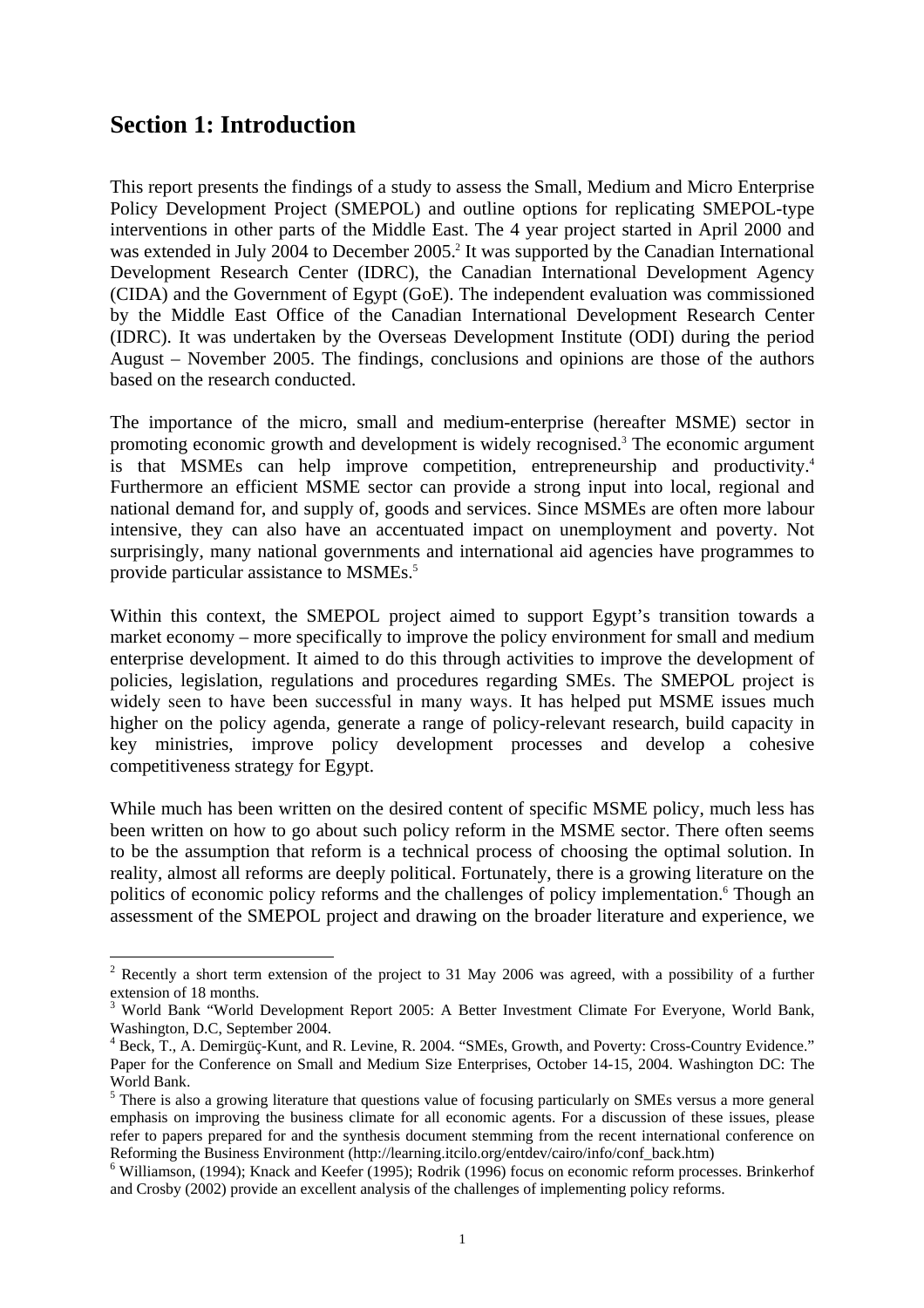focus on a range of critical questions: What drives policy change? How can donors help catalyze or support progressive policies? What maximizes the chances of policy impact?

This report will also address future options for interventions within and beyond Egypt. Given the importance of MSMEs to development efforts and the initial reports of success of the SMEPOL project, there is expressed interest in further work in this area. A Private Sector Development task force of IDRC is considering whether and how to develop further programming in this area. CIDA has announced Private Sector Development as one of its five major programming areas and is also interested in continuing their intervention at a policy level in Egypt at least. This report is intended to feed into IDRC processes of programme development but also to inform CIDA's work.

The report is organised into seven further sections:

- **Section 2** provides background information on the SMEPOL programme, covering its objectives, structure and operational activities. This section also provides information on the aims of this study and the methods used.
- **Section 3** presents the main findings arising from an assessment of the relevance, implementation, sustainability and particularly impact of the SMEPOL project.
- **Section 4** places the SMEPOL case in the context of policy change literature and broader experience of policy development project.
- **Section 5** highlights the lessons from the SMEPOL experience and comments on their broader applicability.
- **Section 6** discusses some options for continuing SME policy development work in Egypt.
- **Section 7** outlines our scoping on the options for replicating SMEPOL type interventions in 11 other countries in the Middle East. It highlights the key foundational issues for different types of interventions. It also comments on the types of approach that IDRC might take to policy influence.
- **Section 8** presents a summary of our main conclusions.

Supporting information is presented in a series of Appendices. This includes further details on the SMEPOL project and budget, the Terms of Reference for the study and lists of people interviewed and documents consulted.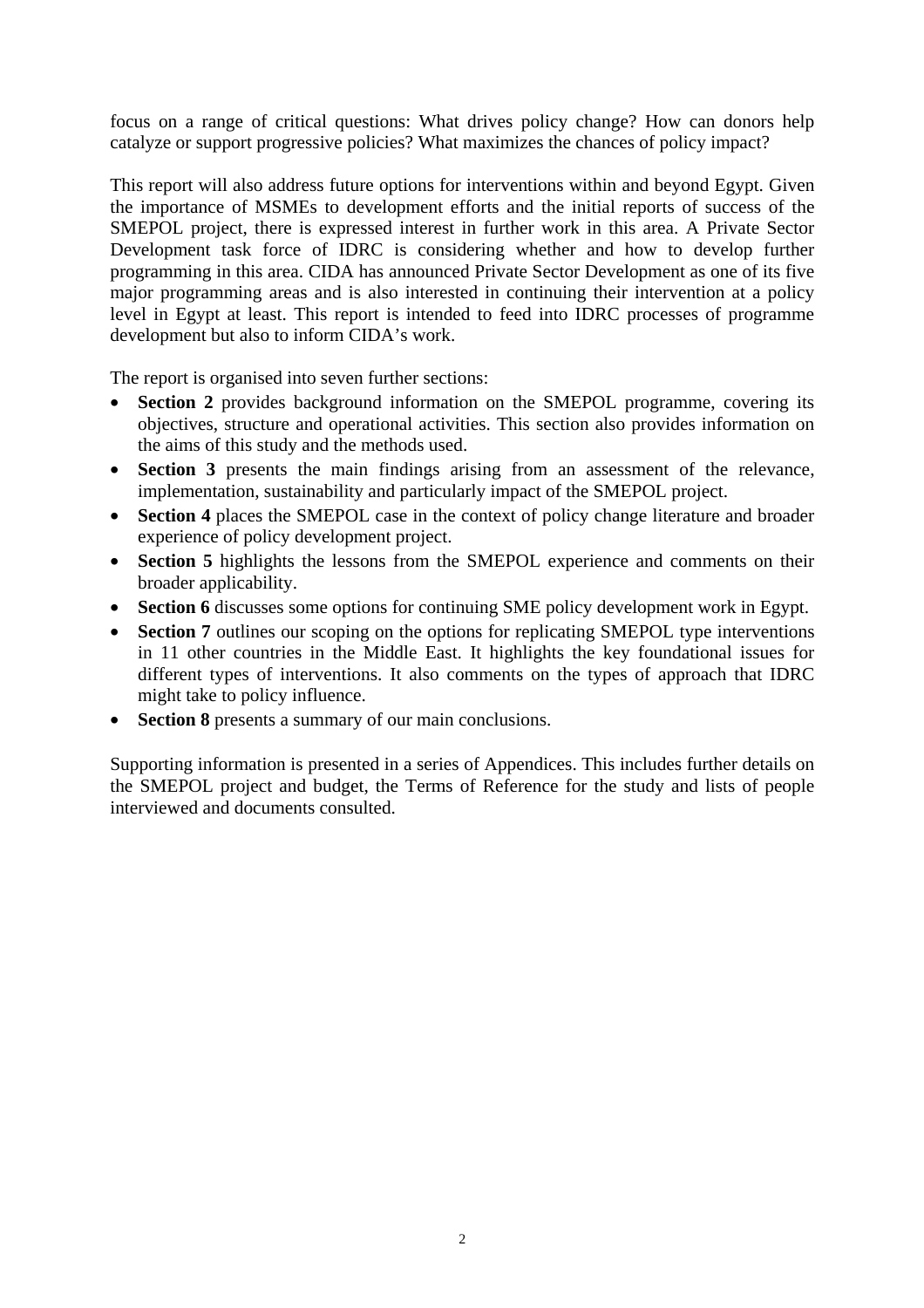# <span id="page-11-0"></span>**Section 2: Background, Objectives and Approach**

# *2.1 Background to the Project*

The evolution of Egypt's economic policy left the MSME sector facing a difficult environment at the start of the SMEPOL project. From 1956, with moves towards nationalization of the domestic economy, the private urban SME sector was largely neglected by the state. Moves towards economic liberalization in the 1970's focused upon large scale private investor participation, again with little effort made by government to promote the MSME sector. A Structural Adjustment Program (SAP) was launched in 1992, however, some measures further inhibited the governments' ability to develop SME policy.

Despite the adverse context the MSME sector continues to play a crucial role in the Egyptian economy.<sup>[7](#page-11-1)</sup> MSMEs are estimated to represent over 90% of the non-agricultural private sector, three quarters of the total labour force in the private sector and 75% of the value added in Egypt.<sup>8</sup> Around 1.4 million jobs were created by micro, small, medium sized enterprises (i.e. with less than 50 employees) between 1986 and 1996. In contrast, firms with more than 50 employees only created around 200,000 new jobs in the same period (see figure 1).



**Figure 1: Jobs created by the private sector in Egypt: 1986-1996** 

*Source*: CAPMAS' 1996 Establishment census.

What are the main constraints MSMEs currently face in Egypt? Based on recent research and our assessments, we want to highlight four key constraints.<sup>9</sup> These are:

- Adverse legal and regulatory context
- Lack of access to finance

 $\overline{a}$ 

- Lack of information sharing and effective industrial strategy
- Challenges of high levels of informality (and costs of formalization)

<span id="page-11-1"></span>**<sup>7</sup>** Official information on the M/SME sector in Egypt is unfortunately not up to date. Most of it relies on the 1996 Census. (Hence our recommendation that IDRC support efforts to collect regular policy-relevant data.) 8

<span id="page-11-2"></span>Project Implementation Plan – SMEPOL, Small, Medium and Micro Enterprise Policy Development Project, IDRC  $&$  MEFT, February, 2001, p.7.

<span id="page-11-3"></span><sup>&</sup>lt;sup>9</sup> 'Profile of Micro and Small Enterprises in Egypt', Alia El-Mahdi, 2005, Draft Paper, Economic Research Forum.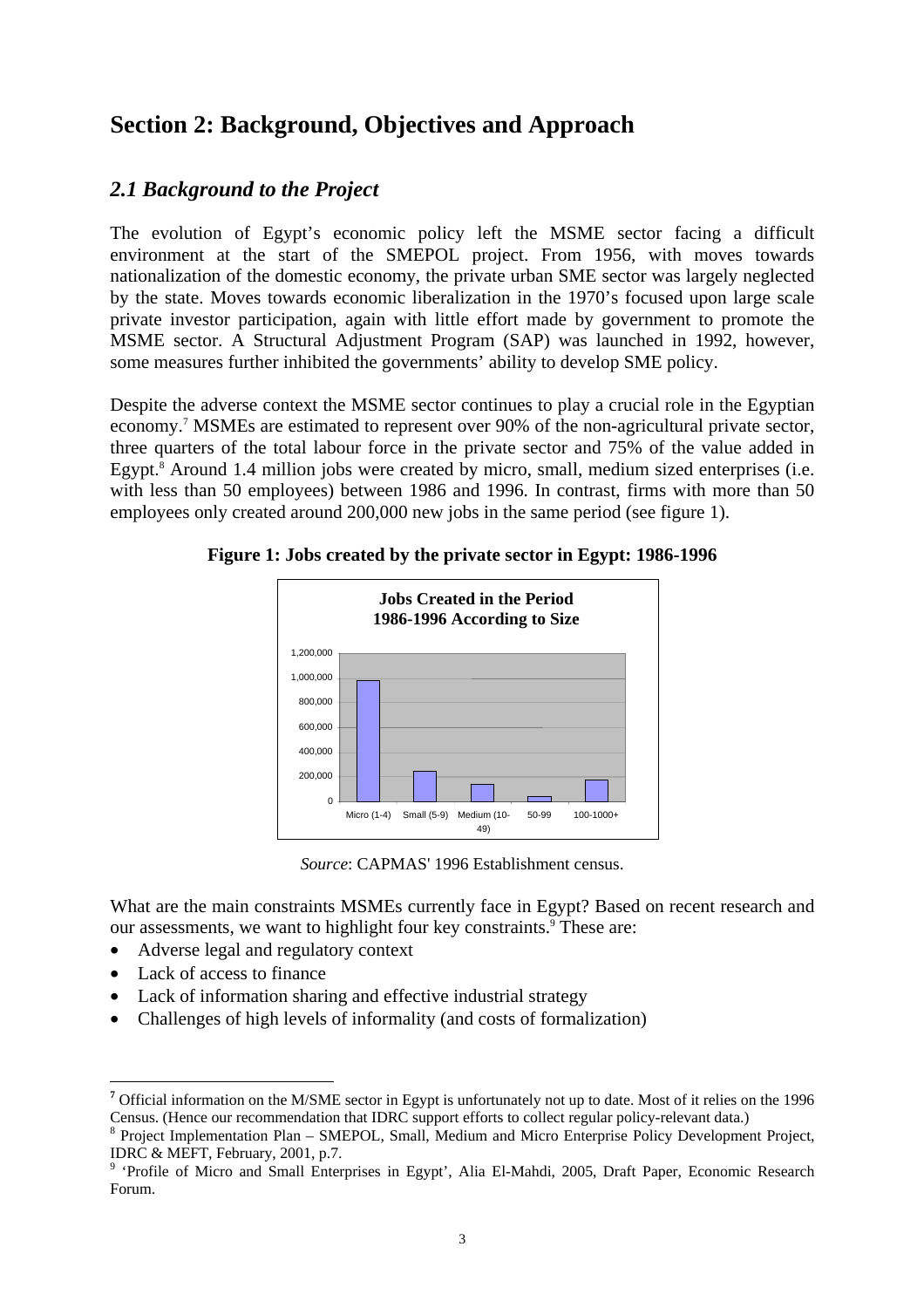<span id="page-12-0"></span>Earlier, we highlighted why international development agencies (including Canadian stakeholders and the World Bank) and national governments consider small scale enterprises as important for economic development, employment and poverty reduction. The realization of the importance of MSME sector among certain policymakers, specifically Minister Youssef Boutros-Ghali, led to increasing interest in the Government of Egypt (GoE) to improve the operating environment for MSMEs. Through internal assessment, it was perceived that the GoE needed:

- Reliable information characterizing the MSME sector, particularly concerning the economic activities of the informal sector;
- Enhanced core competencies in the Ministry of Economy and Foreign Trade (MoEFT) to enable a more constructive role in shaping government MSME policy,
- A closer working relationship with all stakeholder groups in order to leverage MSME sector knowledge and expertise and ensure stakeholder participation in policy formulation.

In light of this situation, in 1998 the MOEFT approached CIDA and IDRC, for support to initiate a process of institutional and capacity building to strengthen the Ministry's capability to develop MSME policy. The SMEPOL project emerged from these discussions.

# *2.2 SMEPOL Project Objectives and Structure*

The overall goal of the SMEPOL Project was to support Egypt's transition towards a market economy, through activities that would lead to "*An improved policy environment, resulting in reduced financial and non-financial constraints and opportunities for M/SME development*." The purpose of the project was to support the Ministry of Economy and Foreign Trade (the host Ministry changed over time), in the development of policies, legislation, regulations and procedures supporting MSME development.<sup>[10](#page-12-1)</sup>

The project was distinct from many IDRC projects<sup>11</sup> because of the explicit, direct and primary focus on policy change, the large size of the project with external (usually CIDA) funding and the strategy of embedding the project within government.

Overall Four Outcomes were established (see Table 3 below for the Project Logical Framework). These were:

- Policy development (the central axis of the project);
- Training:
- Research: and
- Networking

The other three outcomes were designed to support development. For example, SMEPOL's research was intended to be action orientated, focused on specific policy development and support decision making of the Minister. For IDRC, the rationale and much of the substantive input was focused upon the research component of the project (see Box 1 for further discussion).

<span id="page-12-1"></span> $\overline{a}$ <sup>10</sup> Project Implementation Plan – SMEPOL, Small, Medium and Micro Enterprise Policy Development Project, IDRC & MEFT, Februrary, 2001.

<span id="page-12-2"></span><sup>&</sup>lt;sup>11</sup> IDRC projects tend to focus upon: applied research; technical support to researchers; building local capacity to undertake research and innovate; and fostering knowledge sharing between scientific, academic, and development communities.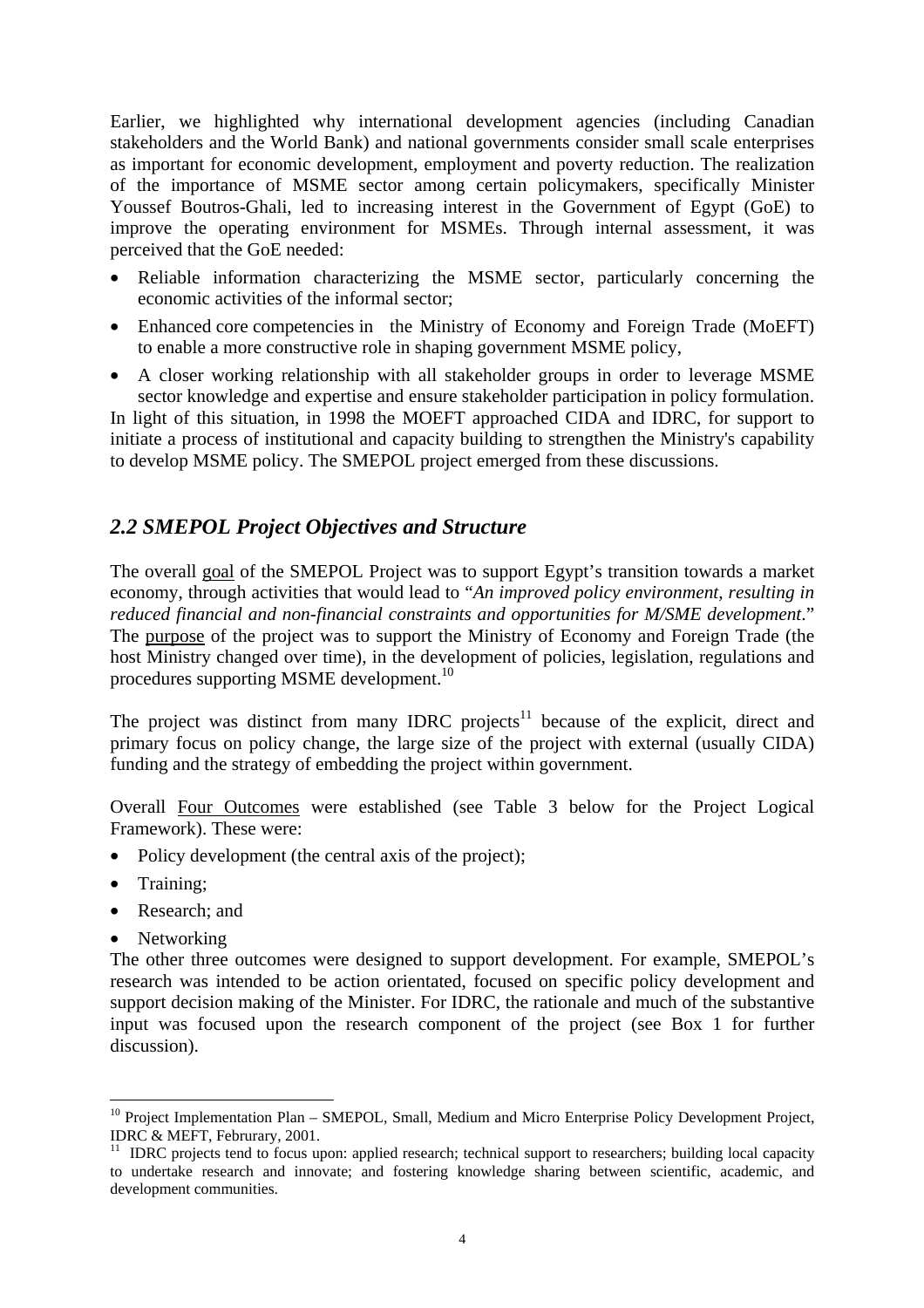<span id="page-13-0"></span>Initial Project Partners: designated by the Government of Egypt were:

- The Ministry of International Cooperation (MIC) as the Egyptian agency responsible for the implementation of the Memorandum of Understanding.
- The Ministry of Economy and Foreign Trade (MoEFT), designated to assume responsibility related to project implementation.

The project partners designated by the Government of Canada were:

- The Canadian International Development Agency (CIDA)
- The International Development Research Centre (IDRC), which in addition to its direct financial contribution to the project, acted as the Canadian Executing Agency (CEA).

Project Management Structure: Early on, it was agreed that the project would be embedded within the Government of Egypt's own structures. Thus, the SMEPOL project also represents a different approach to that of most IDRC projects. The normal approach to policy influence has tended to involve consultation around the key questions, the production of research and analysis by independent researchers, the dissemination of these research results and efforts to facilitate and improve policy dialogue among policy stakeholders. The SMEPOL project took a distinct 'embedded' approach by having the research and advisory unit within the appropriate Ministry (and actually within the minister's technical office). The argument was that this makes the Ministry a more active partner and that research and policy linkages are closer. It is argued that this model proved a very effective method to influence policy activities.

The following project management structure was therefore agreed:



**Figure 2: Initial (2001-4) Project Management Structure and Project Inputs**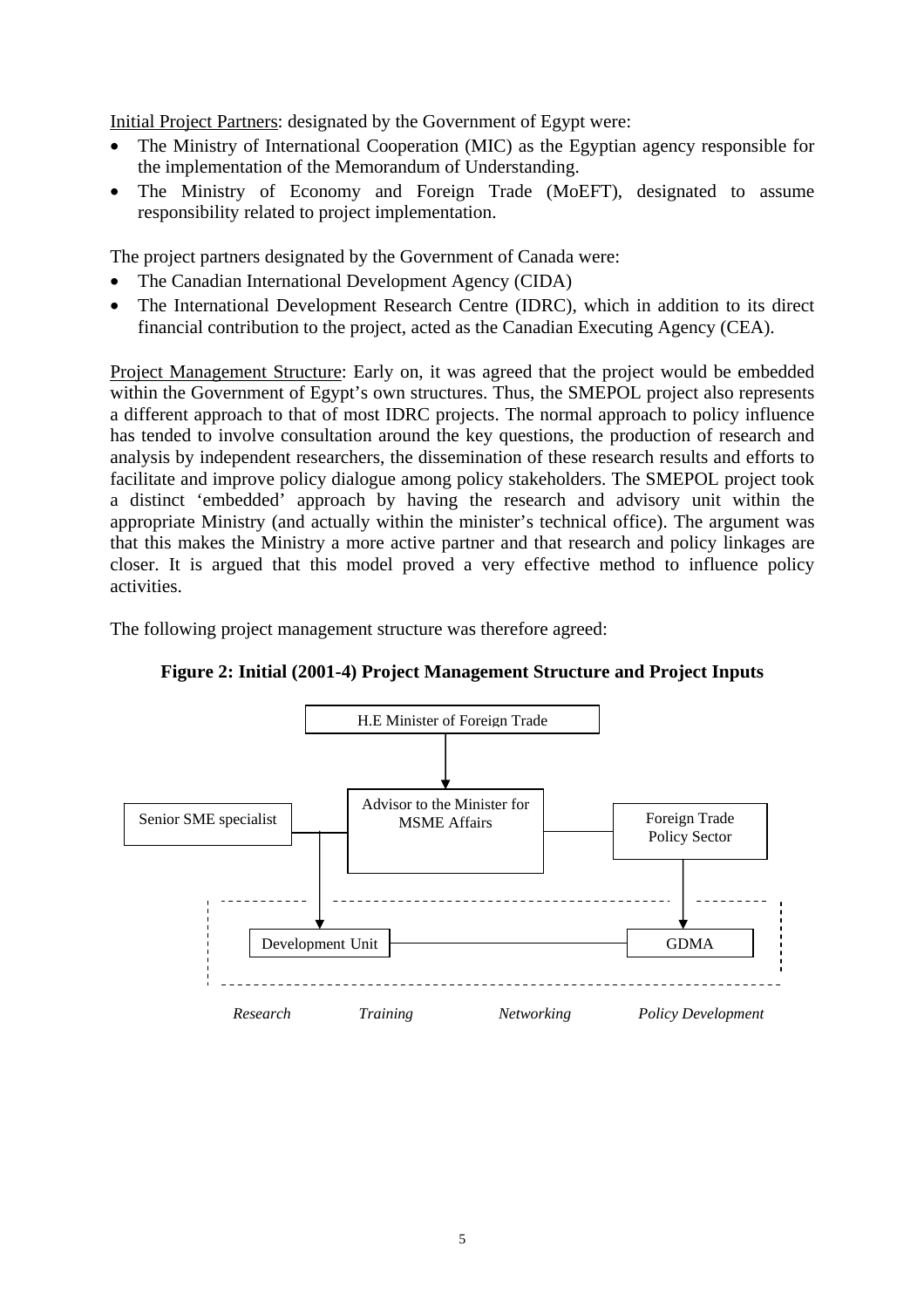<span id="page-14-0"></span>Project Timeline: It is important to note, however, that the project host in the GoE changed three times over the course of the project. This was due to structural changes in the mandate of Ministries and Cabinet reshuffles. The basic project timeline is outlined below:

- June 2000 SMEPOL operations began
- February 2001 Start up phase completed
- November 2001 Ministry (therefore project host) changed from MOEFT to MoFT (Minister remained Youssef Boutros-Ghali)
- July 2004 Youssef Boutros-Ghali made Minister of Finance. Project move from MOFT to MoF with the Minister.
- End 2005 SMEPOL operations to end
- Extension Recently a short term extension of the project, to May 31, 2006 was agreed, with a possibility of a further extension of 18 months.

Project Budget: The total budget for the SMEPOL project was Cdn\$5.9 million over the full project duration. While there is a stream of large projects, SMEPOL is much larger than many IDRC projects. In terms of funding sources, see Table 1 for the proportions contributed by different partners to the budget. As noted, the emphasis of the project was very much on policy development (Outcome 1) and this is reflected in project expenditure – see Table 2 below. (Please refer to Annex 1 for detailed information on the budget).

### **Table 1: Contributions to the SMEPOL Project**

| <b>Contributor</b>                        | % of Total Budget |
|-------------------------------------------|-------------------|
| <b>CIDA</b> Contribution (Direct Costs)   | 65.27%            |
| <b>IDRC</b> Contribution (Direct Costs)   | 8.39%             |
| <b>MOEFT Contribution (Direct Costs)</b>  | 20.25%            |
| <b>CIDA</b> Contribution (Indirect Costs) | 6.09%             |
| Total                                     | 100%              |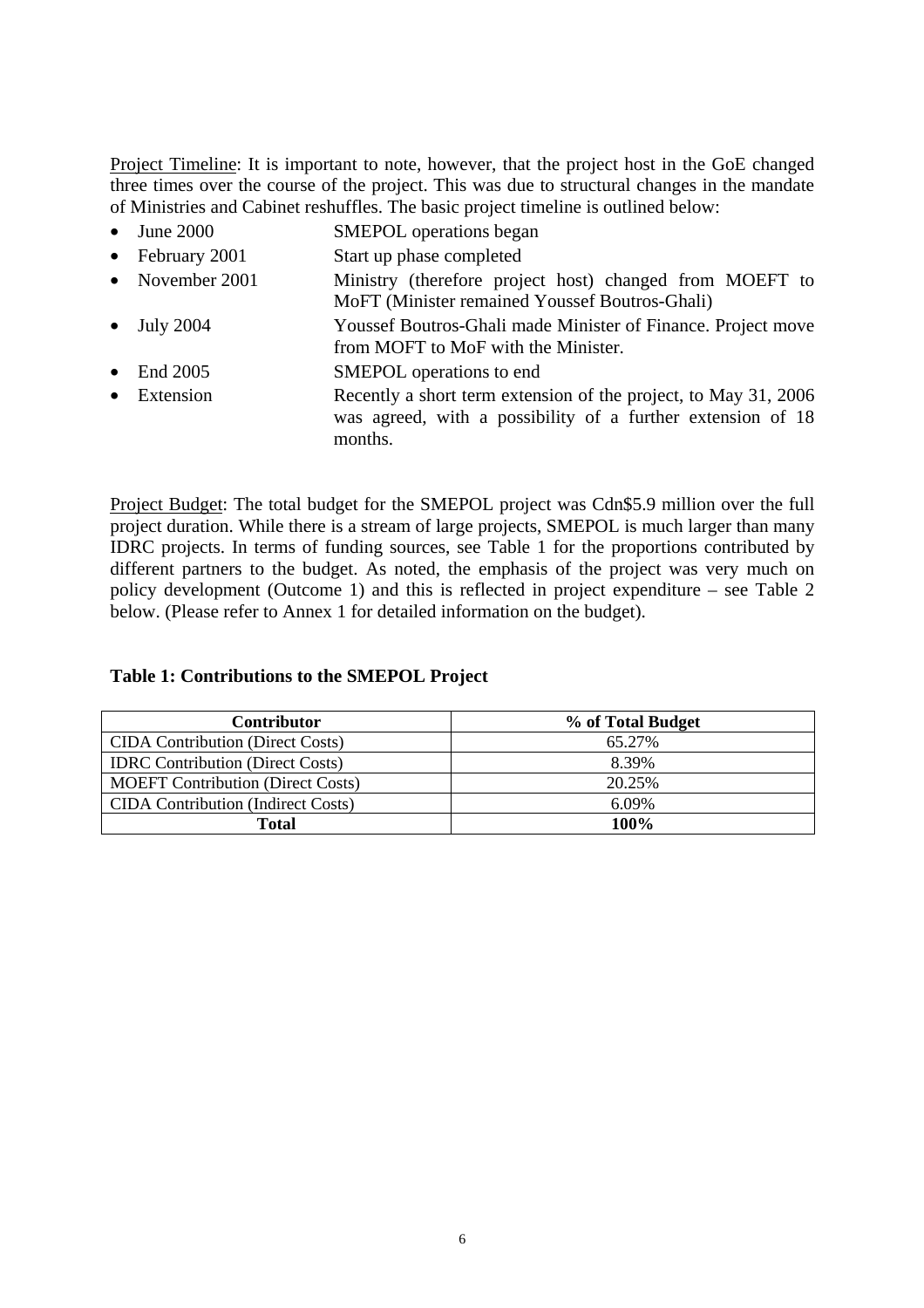<span id="page-15-0"></span>

| Costs (Type)                                         | <b>Direct</b><br>$(CAD$)$ $(1)$ | <b>Technical</b><br>Assistance (2) | <b>Total</b> | Percentage |
|------------------------------------------------------|---------------------------------|------------------------------------|--------------|------------|
| <b>Project Outcome 1</b>                             |                                 |                                    |              |            |
| vision<br>specific<br>Strategic<br>$\&$<br>policies, | 837,010                         | 934,182                            | 1,771,192    | 29.7       |
| legislation and regulations                          |                                 |                                    |              |            |
| <b>Project Outcome 2</b>                             |                                 |                                    |              |            |
| Human<br>and<br>institutional<br>capabilities        | 496,973                         | 479,654                            | 976,627      | 16.4       |
| strengthened                                         |                                 |                                    |              |            |
| <b>Project Outcome 3</b>                             |                                 |                                    |              |            |
| Knowledge and information base improved              | 519,400                         | 524,009                            | 1,043,409    | 17.5       |
| <b>Project Outcome 4</b>                             |                                 |                                    |              |            |
| Enhanced relationships between GoE and               | 294,846                         | 271,109                            | 565,955      | 9.5        |
| other stakeholders                                   |                                 |                                    |              |            |
| <b>Administration and fixed costs</b>                |                                 |                                    |              |            |
| Long Term technical Assistance (15% of               |                                 | 185,403                            | 185,403      | 3.1        |
| total)                                               |                                 |                                    |              |            |
| <b>IDRC</b> Management                               |                                 | 277,958                            | 277,958      | 4.7        |
| MOE office costs                                     | 264,751                         |                                    | 264,751      | 4.4        |
| Start up phase costs (consultants, workshops,        | 141,902                         |                                    | 141.902      | 2.4        |
| travel)                                              |                                 |                                    |              |            |
| MOE Office space                                     | 103,443                         |                                    | 103,443      | 1.7        |
| <b>IDRC</b> office costs                             | 79,643                          |                                    | 79,643       | 1.3        |
| Office equipment                                     | 51,500                          |                                    | 51,500       | 0.8        |
| JR system administrator for MoE office               |                                 | 50,000                             | 50,000       | 0.8        |
| Vehicle                                              | 40,000                          |                                    | 40,000       | 0.7        |
| Hardware                                             | 45,000                          |                                    | 45,000       | 0.7        |
| Indirect costs                                       | 363,000                         |                                    | 363,000      | 6.1        |
| <b>Total Costs</b>                                   |                                 |                                    | \$5,959,785  | 100.0      |

Notes: (1) Direct costs are for contractors, purchases of equipment and other non-staff costs. (2) Attribution of staffing based on level of effort for each outcome – 15% of staffing costs dedicated to administration.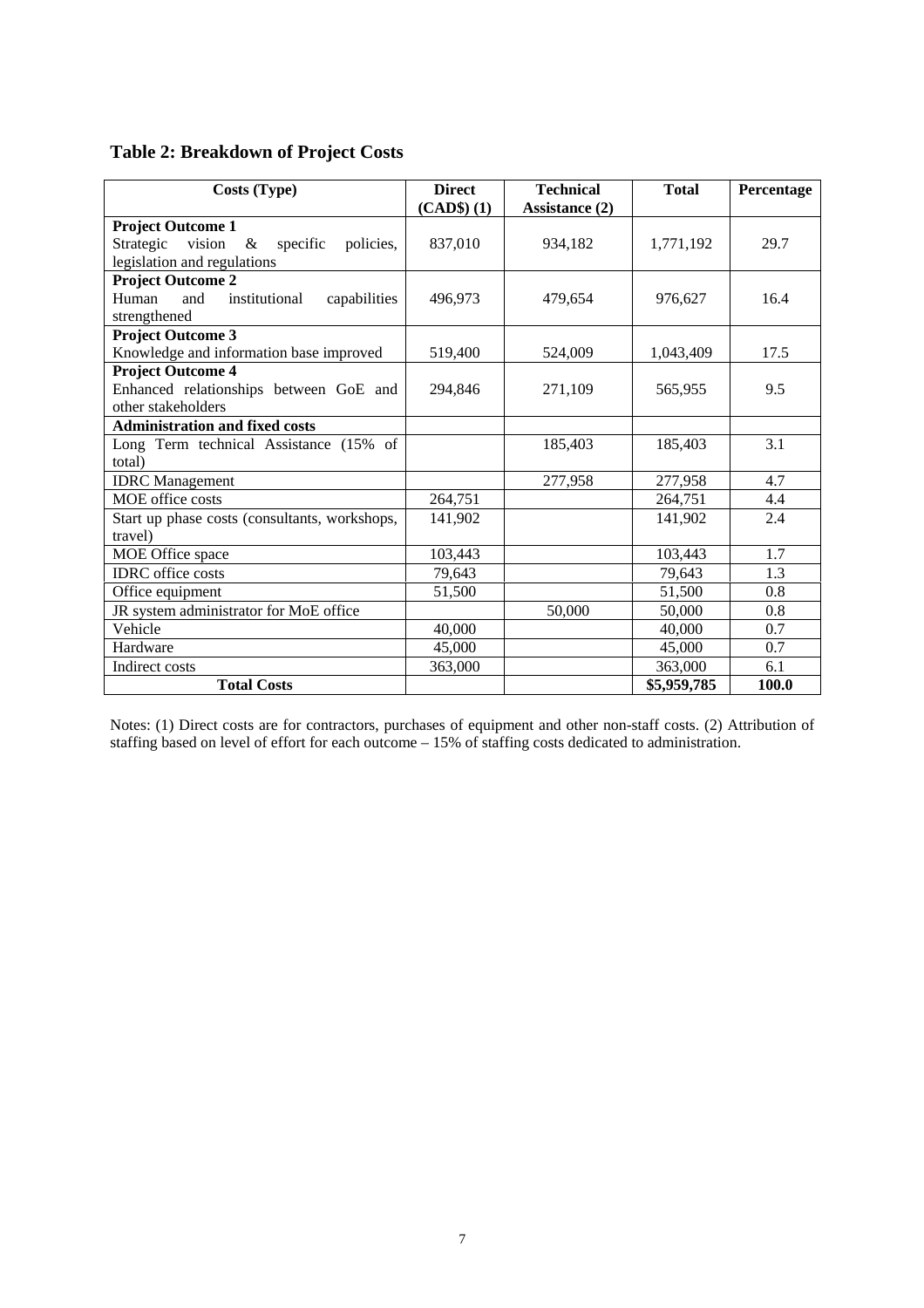# <span id="page-16-0"></span>**Table 3: Project Results Framework, 2001 (Logical Framework)[12](#page-16-1)**

**Overall Goal –** An improved policy environment resulting in reduced financial and nonfinancial constraints and opportunities for M/SME development.

| <b>Project Outcome 1</b>                                                                                                                                                                 | <b>Outputs of Outcome 1</b>                                                                                                                                                                                                                                                                                                                                                                                                                                                    | <b>Related Activities</b>                                                                                                                                                                                                                                                                                                                                                                                                                                                                                                                                                                                                                                                                                                                                                                                                    |
|------------------------------------------------------------------------------------------------------------------------------------------------------------------------------------------|--------------------------------------------------------------------------------------------------------------------------------------------------------------------------------------------------------------------------------------------------------------------------------------------------------------------------------------------------------------------------------------------------------------------------------------------------------------------------------|------------------------------------------------------------------------------------------------------------------------------------------------------------------------------------------------------------------------------------------------------------------------------------------------------------------------------------------------------------------------------------------------------------------------------------------------------------------------------------------------------------------------------------------------------------------------------------------------------------------------------------------------------------------------------------------------------------------------------------------------------------------------------------------------------------------------------|
| The MOEFT has<br>provided strategic vision<br>for overall MSME<br>policy, and has<br>developed specific<br>policies, legislation and<br>regulations that facilitate<br>MSME development. | 1.1 Overall MSME policy framework<br>strengthened.<br>1.2 MSME policy development process<br>at MOEFT regularised.<br>1.3 Policy development carried out on<br>priority issues.                                                                                                                                                                                                                                                                                                | 1.1.1 Update the draft (1988) National<br><b>Policy Document</b><br>1.1.2 Develop unified operational<br>definitions of MSMEs<br>1.2.1 Develop policy development<br>agenda and update on an annual<br>basis<br>1.2.2 Develop and implement guidelines<br>and procedures for management of<br>policy development process<br>1.3.1 Develop proposals for reform of<br>financial system to remove<br>constraints to extension of financial<br>services to MSMEs<br>1.3.2 Develop proposals to MoF for<br>procurement policy reforms to<br>increase participation of MSMEs<br>1.3.3 Propose reforms to legal and<br>regulatory framework governing<br>firm establishment, operation and<br>growth<br>(1.3.4 Propose legal, regulatory<br>framework and financial<br>reforms/other initiatives to<br>encourage exports by MSMEs) |
| <b>Project Outcome 2</b>                                                                                                                                                                 | <b>Outputs of Outcome 2</b>                                                                                                                                                                                                                                                                                                                                                                                                                                                    | <b>Related Activities</b>                                                                                                                                                                                                                                                                                                                                                                                                                                                                                                                                                                                                                                                                                                                                                                                                    |
| The human and<br>institutional capabilities<br>of the MOEFT to<br>develop MSME policies,<br>legislation and<br>regulations have been<br>strengthened.                                    | 2.1 MOEFT staff have acquired the<br>knowledge, skills and attitudes<br>(KSA) necessary for policy<br>development through training,<br>mentoring and participation in other<br>project activities. MSME policy<br>development process at MOEFT<br>regularised.<br>2.2 MOEFT has developed a base of in-<br>house capability to transfer KSA's<br>on MSME issues on an ongoing<br>basis.<br>2.3 Manuals of Standard Operating<br>procedures developed and updated<br>regularly. | 2.1.1 General training programs<br>2.1.2 Specialised training programs<br>2.1.3 Long term training programs<br>2.1.4 Study tours<br>2.2.1 TOT program<br>2.2.2 Training procurement / evaluation<br>systems established<br>2.3.1 Development of SOP manuals<br>2.3.2 Regular updating of SOP manuals                                                                                                                                                                                                                                                                                                                                                                                                                                                                                                                         |

 $\overline{a}$ 

<span id="page-16-1"></span><sup>&</sup>lt;sup>12</sup> Source: Project Implementation Plan – SMEPOL, Small, Medium and Micro Enterprise Policy Development Project, IDRC & MEFT, February, 2001, p.13.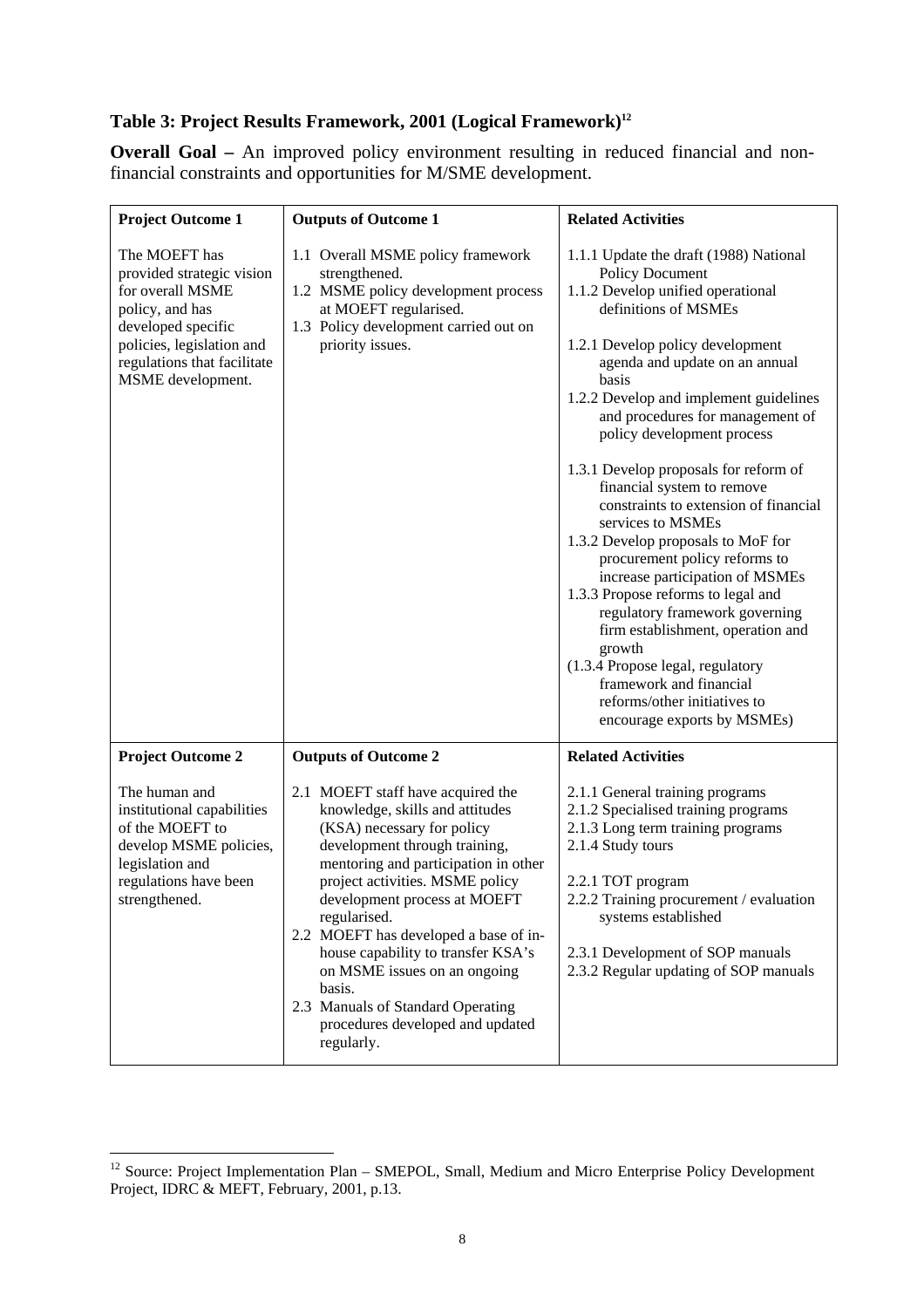| <b>Project Outcome 3</b>                                                                                                                                       | <b>Outputs of Outcome 3</b>                                                                                                                                                                                                                                                                                                                                                                                     | <b>Related Activities</b>                                                                                                                                                                                                                                                                                                                                                                                                                                                                                                                                                           |
|----------------------------------------------------------------------------------------------------------------------------------------------------------------|-----------------------------------------------------------------------------------------------------------------------------------------------------------------------------------------------------------------------------------------------------------------------------------------------------------------------------------------------------------------------------------------------------------------|-------------------------------------------------------------------------------------------------------------------------------------------------------------------------------------------------------------------------------------------------------------------------------------------------------------------------------------------------------------------------------------------------------------------------------------------------------------------------------------------------------------------------------------------------------------------------------------|
| The knowledge and<br>information base<br>available to MOEFT, on<br><b>MSME</b> development<br>issues has been<br>improved.                                     | 1.1 Completed research and analysis on<br>priority policy issues.<br>1.2 Capacity of decision-support system<br>at MOEFT strengthened to address<br>MSME policy issues                                                                                                                                                                                                                                          | 3.1.1 Develop and update research<br>agenda and funding<br>3.1.2 Targeted research studies<br>3.1.3 Monitoring and Evaluation<br>3.2.1 Design, install and populate MSME<br>database<br>3.2.2 Design and installation of website<br>3.2.3 Select, install and operate statistical<br>analysis<br>3.2.4 Purchase and install hardware and<br>software<br>3.2.5 Establish resource centre                                                                                                                                                                                             |
| <b>Project Outcome 4</b>                                                                                                                                       | <b>Outputs of Outcome 4</b>                                                                                                                                                                                                                                                                                                                                                                                     | <b>Related Activities</b>                                                                                                                                                                                                                                                                                                                                                                                                                                                                                                                                                           |
| Collaborative<br>relationships between<br><b>MOEFT</b> and other<br>stakeholders have been<br>enhanced to support<br>policy development and<br>implementation. | 4.1 Regular channels of consultation<br>with stakeholder groups at local and<br>national levels established.<br>4.2 Results of research and other<br>information on MOEFT MSME<br>activities shared with stakeholder<br>groups and the public.<br>4.3 Collaboration with international<br>groups in the MSME field enhanced.<br>4.4 Increased public awareness and<br>support for MSME development<br>policies. | 4.1.1 National MSME conference<br>4.1.2 Focus groups<br>4.1.3 Ad hoc consultative groups<br>established (Research and Policy<br>Development Advisory Committee)<br>4.1.4 Formal inter ministerial committees<br>4.1.5 Working Groups<br>4.2.1 Quarterly newsletters<br>4.2.2 Research reports<br>4.2.3 Utilising the internet for<br>dissemination of policies<br>4.2.4 Workshops / seminars<br>4.3.1 Participation in international<br>conferences / events<br>4.3.2 Memberships<br>4.3.3 Email discussions<br>4.4.1 National public awareness<br>campaign<br>4.4.2 Press Training |
| <b>Cross Cutting Themes</b>                                                                                                                                    | 5.1 Gender Equality<br>5.2 Environment<br>5.3 Children and Work<br>5.4 Institutional Capacity Building                                                                                                                                                                                                                                                                                                          | 5.1.1 Gender and MSMEs training<br>5.1.2 Establishment of gender Equality<br>Committee<br>5.2.1 Literature Review<br>5.2.2 MSMEs and Environment training<br>5.3.1 Public Awareness Campaign                                                                                                                                                                                                                                                                                                                                                                                        |

*Note*: This is the original Project Results Framework. The final framework has changed slightly.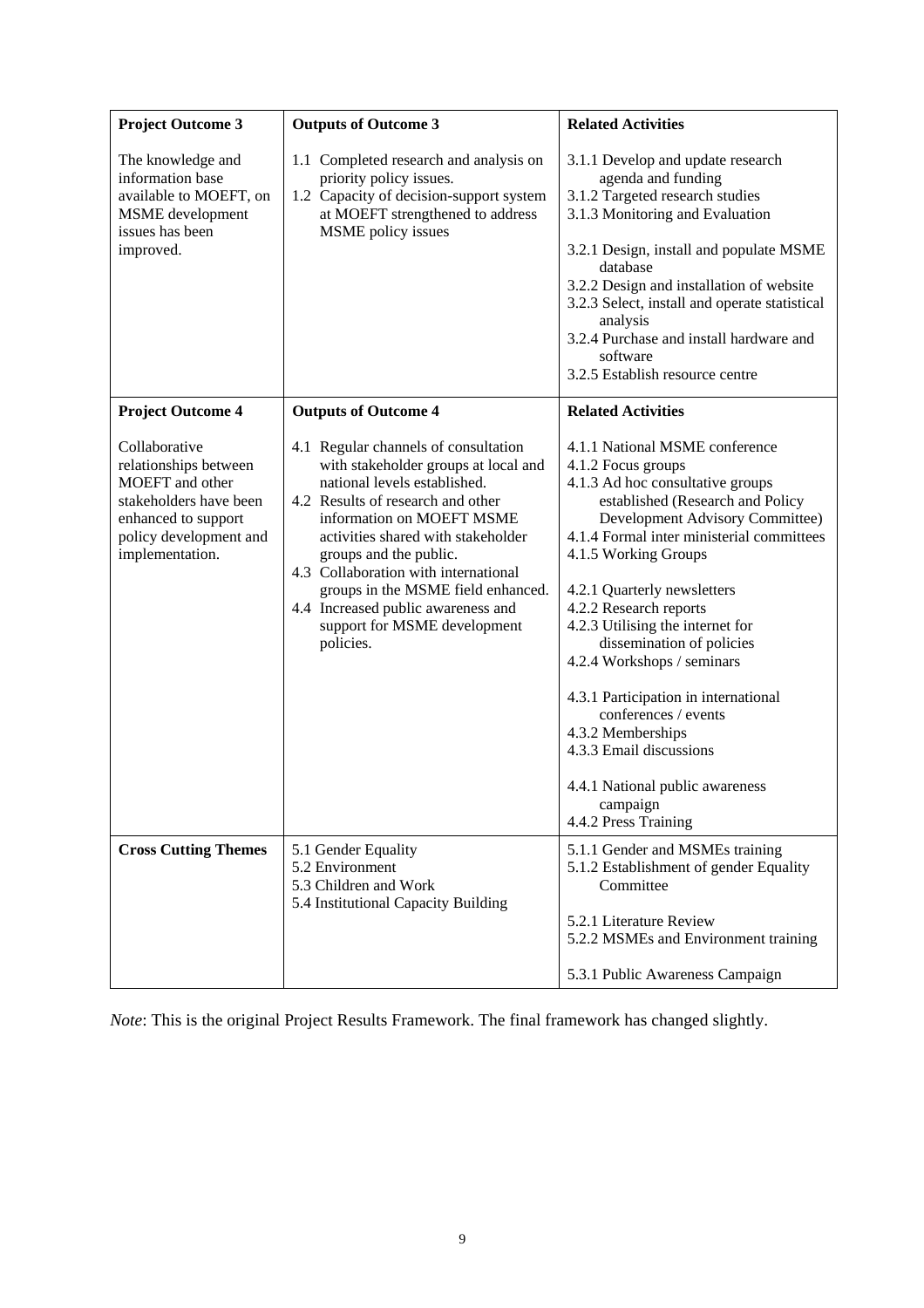# <span id="page-18-0"></span>*2.3 Objectives of the Study and Key Questions*

Given the importance of MSMEs to development efforts and the perceived success of the SMEPOL project, IDRC are interested in (i) further evaluating the SMEPOL project; (ii) learning lessons regarding what worked in the project and why; and (iii) the options for replicating SMEPOL type projects in other countries in the Middle East as well as further work in Egypt. The Terms of Reference for the study are reproduced in full in Appendix A.

The key questions for the study focus on two sets of issues:

### *Impact and Lessons for Replicability*

- Document the extent to which SMEPOL has in fact had an influence on formal policy documents and on practice of government ministries.
- Based on the SMEPOL experience, what strategies could be successfully implemented in other contexts and which were specific to Egypt at the time? Isolate a set of success factors – what worked in the case of SMEPOL? Why?
- Based on the SMEPOL experience, validate, deepen, and expand the list of lessons for supporting replication. (i.e., What are the key factors, contexts, and lessons that can be drawn from SMEPOL?)
- Provide an assessment of the options for replication (e.g. Regional policy advisory facility) given the inherent and high risks associated with SMEPOL.

### *Scoping for Replicability*

- In what other Middle Eastern and North African countries could IDRC/CIDA successfully support a similar type of SME policy reform effort?
- Building on lessons for replicability outlined, what factors make each country and context conducive to a SMEPOL replication?
- Confirm the threshold country specific conditions which must exist for a successful intervention at the policy level to enhance the enabling environment for private sector development in other developing countries in the Middle East and North Africa Region. Discuss whether the Egyptian case is exceptional or typical compared to situations in other developing countries?
- Provide a critical reflection on ways in which this experience could be replicated and/or built on in the future, either in Egypt or in other countries. During this process we also identify gaps in the scoping that might need to be considered by IDRC or CIDA before launching any interventions.

In terms of analysis, we believe the lessons and the scoping results allow us to develop the building blocks for a SMEPOL-type model that could be replicated in different ways in different contexts in the MENA region. This would be based on the SMEPOL case and other lessons/experience about policy reform processes. This could help IDRC and CIDA:

- Assess whether or not any sort of SMEPOL-type project is likely to have any impact; and
- Make recommendations about the necessary programme components in each context (research, pilot projects, networking, advocacy etc), and the sort of tools that might be useful.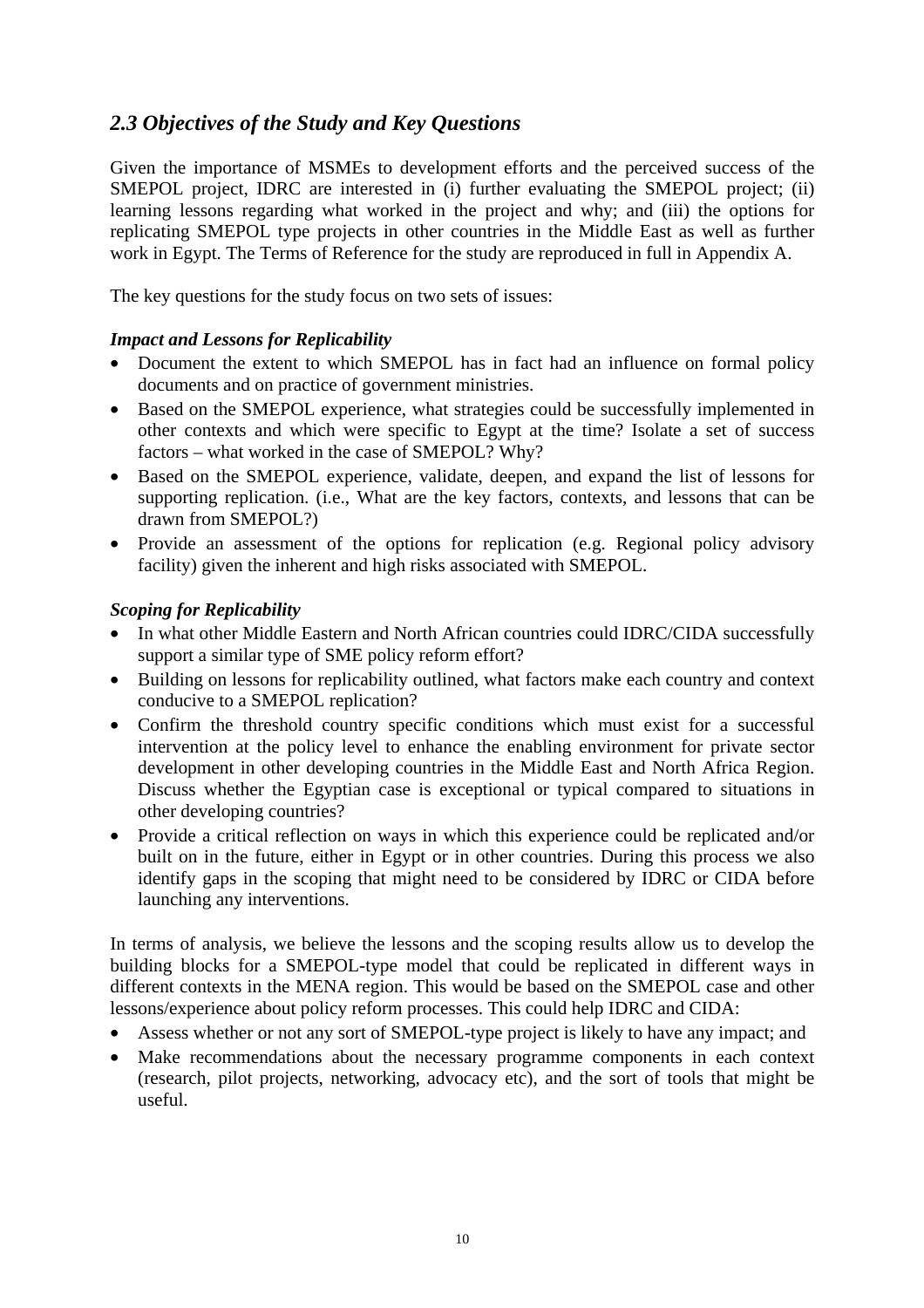# <span id="page-19-0"></span>*2.4 Approach and Methods for the Study*

In common with IDRC, we see the process of evaluation as serving the purposes of accountability and learning. This study is as much focused on learning and scoping for the future as it is on evaluating the SMEPOL project.

The strategic evaluation by IDRC<sup>13</sup> and work in ODI's RAPID program<sup>14</sup> demonstrate that clearly identifying and attributing a projects' influence on policy – and then drawing lessons – is rarely straightforward. Policy change is often the product of a confluence of events for which no single agency or group of agencies can realistically claim full credit. The behaviours of key MSME policy agents then will be influenced by multiple actors. Furthermore, there are other influences or policies that could contribute towards that very same desired impact: for instance funding and technical assistance from alternative programs, as well as changes in the international economy. See Figure 3 below for a rough, preliminary indication of the different issues acting on SMEs and SME policy. Policy change also often takes a long time to lead to impact, and this tends to be underestimated.

One of the realities of a study like this is that there are no perfect tools. Individual methods are not always robust in isolation and can prove misleading. However, based on the overall principle of triangulation and using a set of specific approaches we believe we can generate a more comprehensive assessment of the SMEPOL project; addressing key lessons and the scope for replicability of similar type activities elsewhere in the Middle East. Our approach, therefore, involved several inter-related steps, undertaken in parallel, and the identification of 'convergent partial indicators' in support of our conclusions.





<span id="page-19-2"></span><span id="page-19-1"></span>

 $\overline{a}$ 

<sup>&</sup>lt;sup>13</sup> Carden et al, 2005<br><sup>14</sup> Court et al, 2005; RAPID webpage: http://www.odi.org.uk/rapid/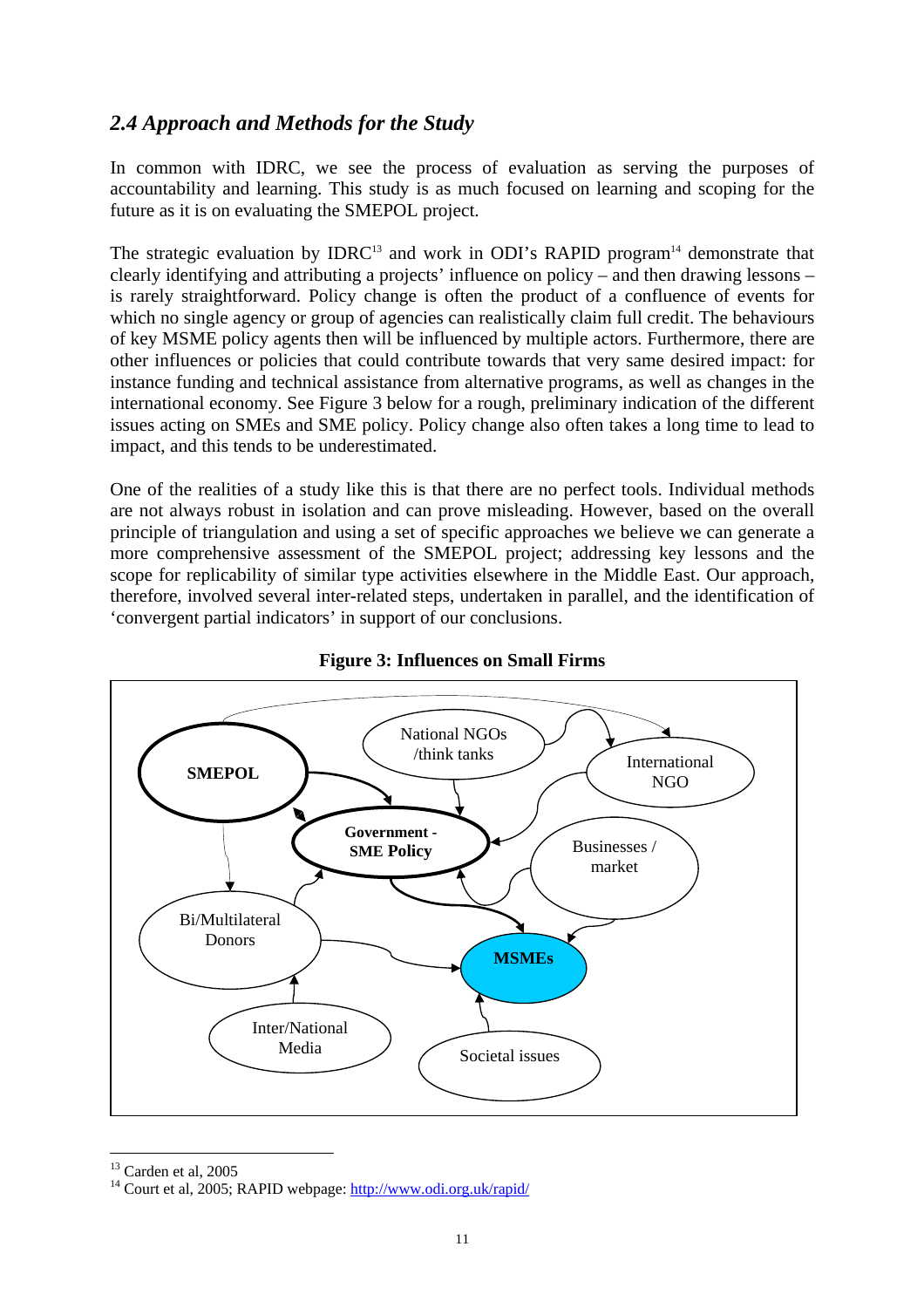Below we outline each of the specific methods we used. For each activity: (i) refers to key questions regarding *Impact and Lessons for Replicability*, (ii) refers to key questions regarding *Scoping for Replicability*.

## **a) Desk Review of Project Documents**:

The study team has reviewed a large amount of program documentation:

(i) To orient the study team and gather information on the programs context, objectives, structure, operational activities and impact.

### **b) Composition Analysis:**

- (i) The study team has analyzed the available data, investigating the composition of the project activities and expenditures. This information provides both a useful perspective on how program resources have been used and highlights issues important to sustainability.
- **c) Literature Review / Analysis**: The consultant provided further analysis to:
	- (i) Put the specific SMEPOL assessment and lessons in the context of broader experience and literature.
	- (ii) Include a preliminary assessment of the broad MSME context in the 11 other MENA countries (drawing on data, academic literature and grey sources, as well as existing donor interventions); to put the specific SMEPOL replication assessment in the context of broader experience and literature.
- **d) Interviews with Project Staff**: The study team has undertaken a number of interviews with policymakers and program officials in the SMEPOL project, IDRC and CIDA. For a full list in interviews refer to Annex 2.
	- (i) Interviews to deepen understanding of the history, context and performance of SMEPOL, and determine GoE / IDRC / CIDA perceptions
	- (ii) Where appropriate additional questions were added regarding replicability in other MENA countries.
- **e) Interviews with Egyptian Stakeholders**: MSME and other stakeholders.
	- (i) These interviews have been used to deepen our understanding of the history, context and performance of the program, to determine perceptions, and to identify any issues or problems.
	- (ii) Where appropriate additional questions were added regarding replicability.
- **f) Independent output / expert reviews and opinion**: The consultant sought views from independent experts on:
	- (i) The quality of specific outputs, and perspectives on the program.
	- (ii) Contexts for MSMEs policy, MSME policy priorities, types of policy interventions and replicability of SMEPOL type projects.
- **g) In-country Visit:** was made to Egypt to review
	- (i) The impacts of, and issues arising from, the SMEPOL project.
	- (ii) Issues arising from replication.

The study also draws on the findings of an initial 3-day workshop with SMEPOL staff and their GoE counterparts.<sup>[15](#page-20-0)</sup>

**h) Review:** To ensure accurate reporting and to validate the main findings. Preliminary review meetings were held in Cairo – separately with IDRC staff and with SMEPOL/GoE staff. A draft of this report was also reviewed by a reading group comprising various IDRC staff. The preliminary findings were also presented at the Cairo conference on Reforming the Business Environment organized by the Committee of Donor Agencies for Small Enterprise Development.<sup>16</sup>

 $\overline{a}$ 

<span id="page-20-0"></span><sup>&</sup>lt;sup>15</sup> See: [http://www.odi.org.uk/rapid/Meetings/SMEPol\\_Egypt/Index.html](http://www.odi.org.uk/rapid/Meetings/SMEPol_Egypt/Index.html) <sup>16</sup> See: http://learning.itcilo.org/entdev/cairo/info/conf\_back.htm

<span id="page-20-1"></span>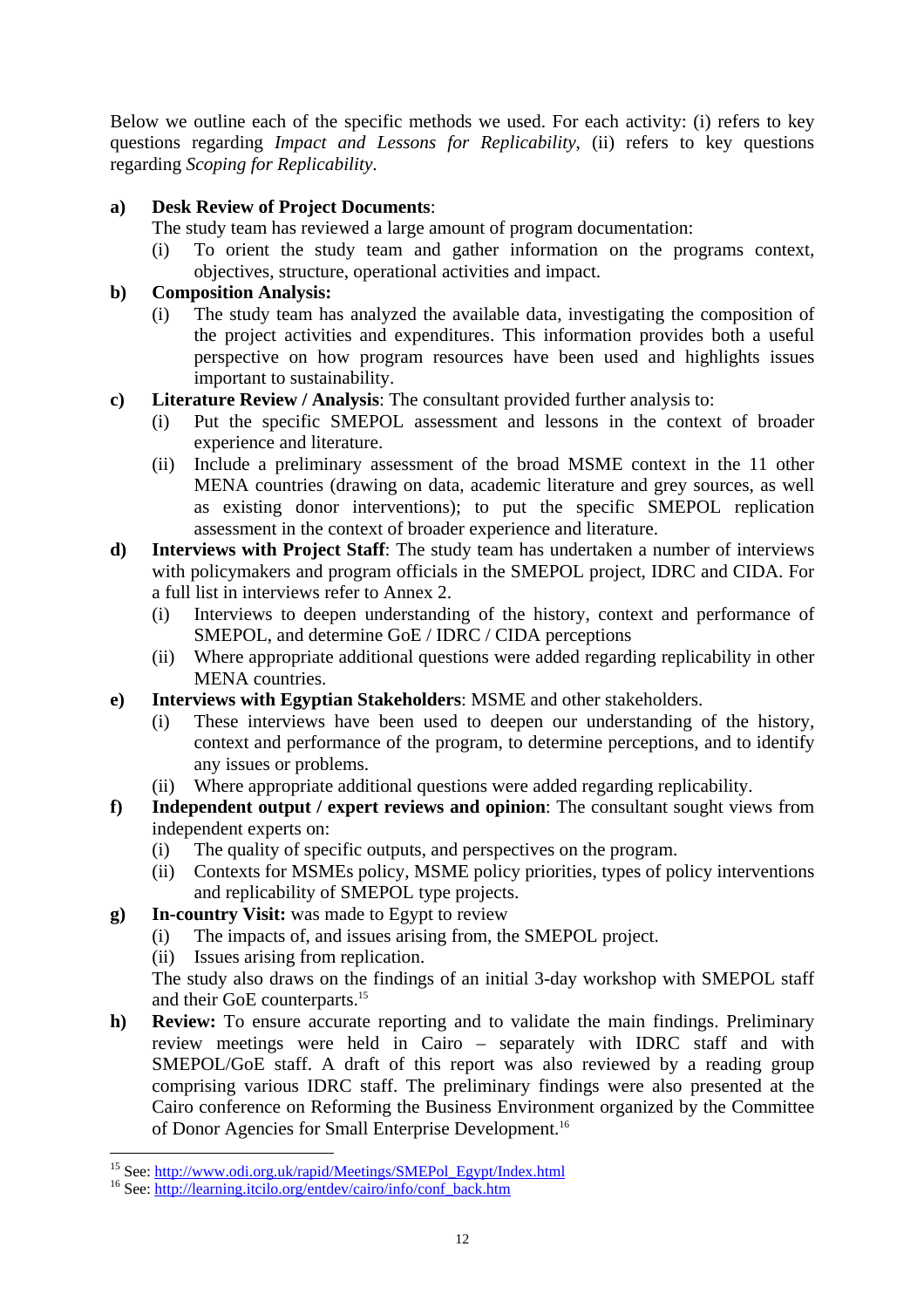The findings arising from the various components have been synthesized into this final report. We want to highlight two points here. First, we have agreed to keep the specific comments by our informants confidential unless they specifically noted otherwise. This is important to ensure they are comfortable giving a true reflection of their views. Particularly for Egypt, we did include perspectives from all the relevant stakeholders on SME policy. Second, given issues of confidentiality and the triangulation of different approaches (and for the sake of readability), we do not provide the detailed evidence supporting each point in the report. We have only included issues in the report where we have a robust evidence base to support them.

Given the focus and extensive documentation, we believe our assessment of the SMEPOL project is accurate and recommendations on the ways forward are informed and fair. Assessing issues of broader applicability and specific replicability across countries in the Middle East is more complicated – it is affected by a range of specific issues and context factors. With a focus on 11 countries, the scoping was also less intensive and the findings and conclusions here should be taken as more preliminary. They should provide useful insights for IDRC and CIDA, but a more detailed country-specific assessment will be needed prior to any programme implementation.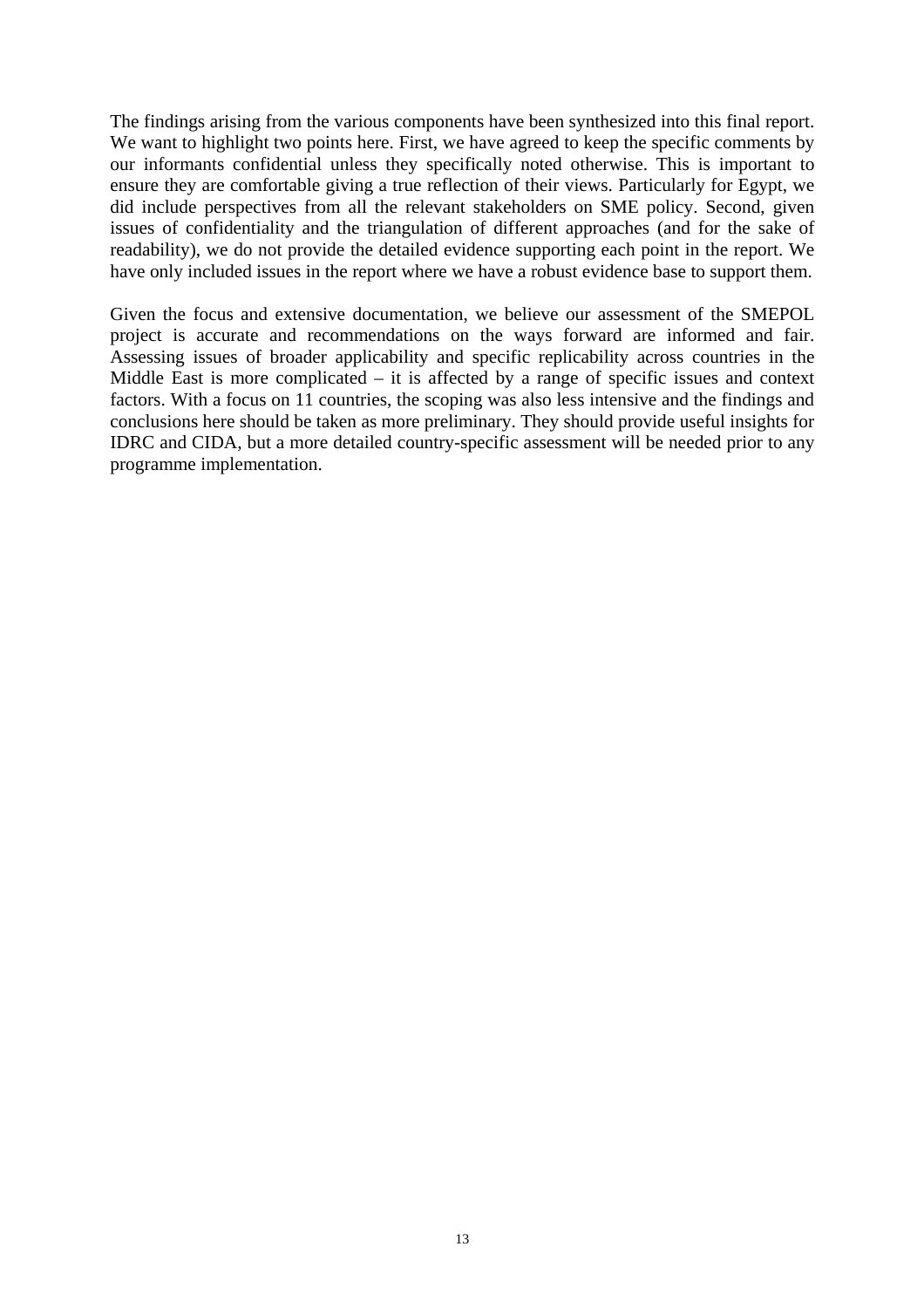# <span id="page-22-0"></span>**Section 3: Findings**

# *3.1 Background*

This section presents the main findings arising from an assessment of the SMEPOL project. We consider how the programme has been planned, managed and implemented and the impact it has had. The section also highlights the lessons from the SMEPOL experience and comments on their broader replicability.

Given the focus on policy change, it is important to set out here exactly what we mean by policy. As reflecting much of the literature on public administration and practice, we suggest that policy is defined as a 'purposive course of action followed by an actor or set of actors' (Anderson, 1975) – in this case the actions of the Government of Egypt. Following Lasswell (1977), an idealized model of such a policy cycle tends to include many of the stages shown visually in the diagram below (Fig. 4). This is very similar to the SMEPOL approach used – see Annex 3.



**Figure 4: Outline of the Policy Process** 

*Source*: Young and Quinn, 2002.

There are extensive literatures about the policy process (Hill, 1997; Sabatier, 1999; Sutton; 1999) and it is not our intention to repeat them here. We stress that policymaking is not linear and does not in reality work through these stages logically. Rather, the key point is that policy change does (or should) involve more than what is written in documents, plans and laws and include changes in implementation and actions on the ground. Therefore, in this evaluation, we include a discussion of the following components:

- **Agenda setting**: Awareness of and priority given to an issue or problem this is often referred to as "broadening policy horizons" in IDRC documents.
- **Policy formulation**: The options and strategies chosen (i.e. strategy documents, workplans, budgets, legislation, regulation, legal precedents). Referred to as "affecting policy regimes" in IDRC documents.
- **Policy implementation**: The forms and nature of policy administration and activities on the ground (i.e. programmes, approaches, funding levels, communication).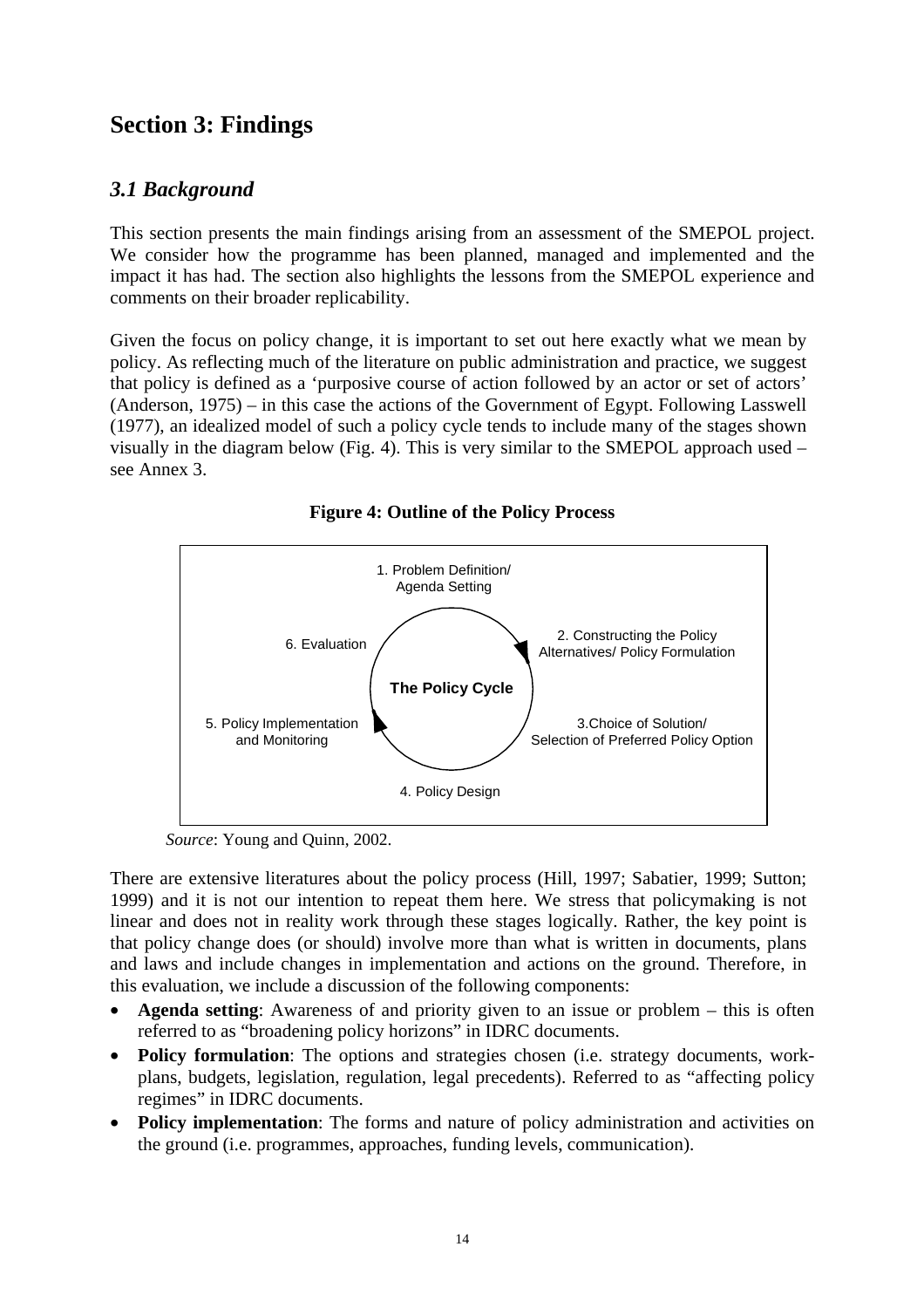<span id="page-23-0"></span>• We also focus on the issue of **policy capacities** since this was important to the project. In this case the focus was on policymaker capacities rather than research capacity.

The challenge facing government agencies and their donor partners is not only to ensure the development of appropriate and quality policy statements and laws, but also to ensure that they are being effectively implemented and that they eventually lead to a positive impact on development *outcomes*. Rather than only assess the specific project outcome areas and activities (this is done in Annex 4), we believe it is important for learning and replication to set the study within a broader framework of what is meant by policy and policy change. Therefore the following section presents the main findings arising from the evaluation of the SMEPOL project. We consider how the programme has been planned, managed and implemented and the impact it has had. Section 4 will put this evaluation in a broader context of literature and experience.

# *3.2 Project Evaluation Findings*

As with most standard evaluations we address the issues of:

- *Relevance*, the extent to which the activity is suited to the priorities and policies of the target group. (Has SMEPOL done the right things?)
- *Implementation*, how the project proceeded, how the outputs relate to inputs and issues of efficiency. (Has SMEPOL done things in the best way?)
- *Impact*, the positive and negative changes produced by a development intervention, directly or indirectly, intended or unintended.
- *Sustainability*, are the benefits of the project likely to continue?

Our focus is particularly on issues of impact.

### **3.2.1 Relevance**

 $\overline{a}$ 

Relevance refers to the extent to which the project is suited to the priorities and needs of the target group. Given the stated objectives of improving policy environment for MSMEs in Egypt, the overarching question is: Has SMEPOL done the right things? Our Overall conclusion is that *the project was highly relevant at the time of its conception and MSME issues remain important today.* There are a number of elements here.

We know that MSMEs were and remain crucial for Egypt's development – in terms of number of firms, importance to economy and numbers employed. The project clearly focused on an important issue. More specifically, our findings confirm that the project did focus on the specific key constraints facing MSMEs. These were outlined in the comprehensive MOEFT study in 1998 and reinforced by subsequent research and consultations.

The most important issue was the real need for a comprehensive GoE policy framework for MSMEs. Prior to SMEPOL the MSME environment was characterized by incoherent GoE policy interventions, with several governmental bodies, including the MOI, SFD, and CBE,<sup>[17](#page-23-1)</sup> beginning work in the sector. Furthermore there was donor fragmentation with almost 200 international organizations (IOs) and NGO's working on MSMEs. Research was limited and fragmented, whilst operational work and implementation projects emphasized finance not policy development. SMEPOL therefore responded to a necessary rationale for coordination.

<span id="page-23-1"></span><sup>&</sup>lt;sup>17</sup> Ministry of Industry: Social Fund for Development: Central Bank of Egypt.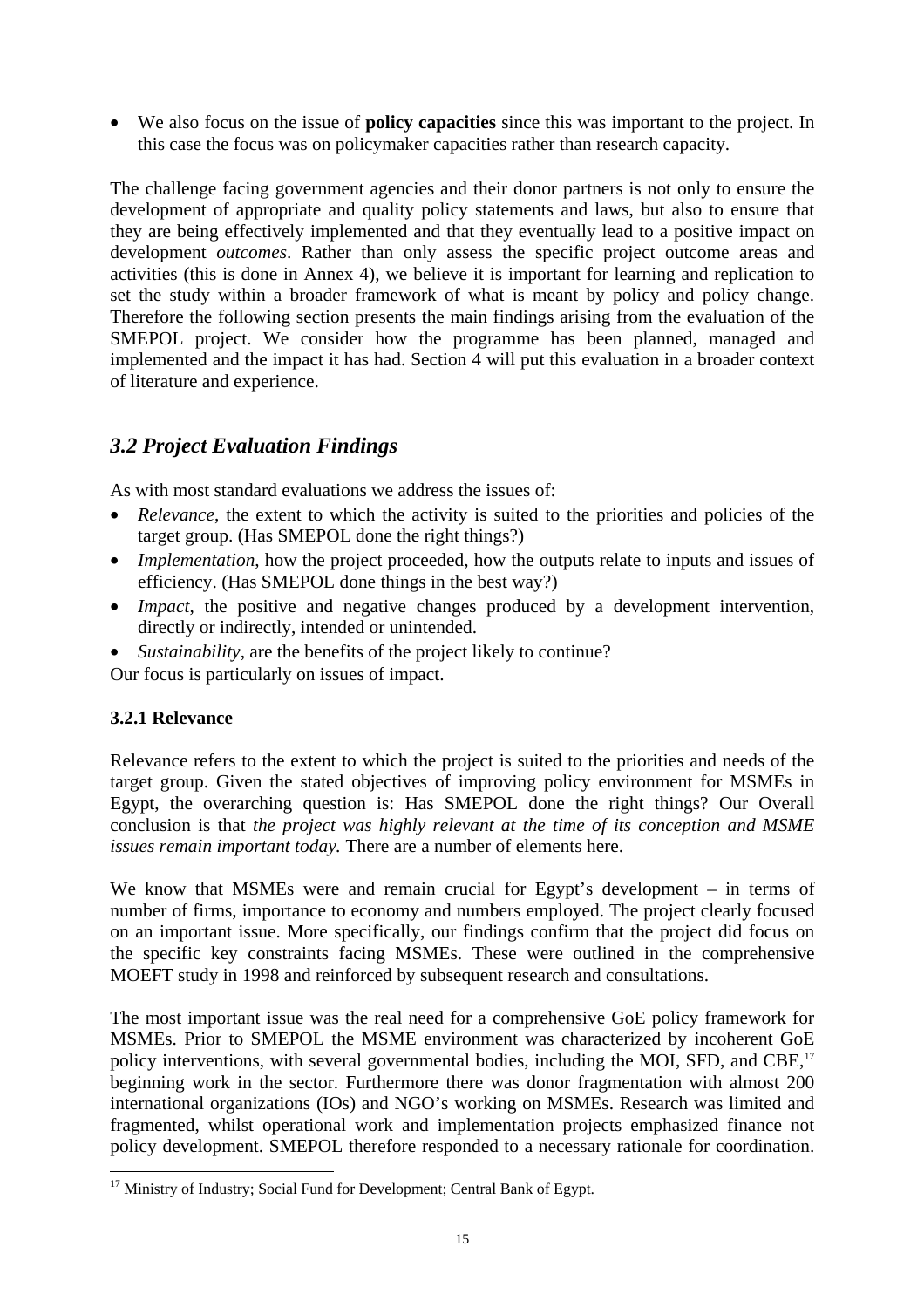Finally, the project addressed the perceived lack of capacity in the GoE in general and MOEFT in particular. An external staff 'Needs Assessment' revealed a lack of capacity and subsequent need for training within the MOEFT.

The SMEPOL project focused on the types of activities that are considered good practice in policy formulation. The policy development process promoted in the project compares according to a widely used checklist of "good" policy processes.<sup>18</sup> The main outcome areas – not just direct policy development, but also an emphasis on research, capacity building and networking – were also very much the ones that work in this area suggests are crucial to successful policy change.

There are two key areas we wish to raise here, where the relevance of the project could be questioned. The first issue is that the original project design did not give enough consideration to *issues of implementation* regarding the policies that were being developed (and perhaps piloting of approaches). With the project focused primarily upon policy formulation (where achievement has been significant), implementation was not considered within the scope of this project. To ensure a sustainable and relevant impact of policy reforms, however, it is necessary to give significant consideration to issues of future implementation – options, opportunities and constraints. While implementation issues were considered to some degree throughout (especially for the Competitiveness Strategy), we believe the project should have assigned more consideration to these concerns.

The second issue is the debate around a focus on MSME development versus an approach that emphasizes Private Sector Development (PSD) more broadly. Whilst not a key issue during project inception, international approaches are moving towards favouring a broader PSD approach over focusing particularly on MSME development. The PSD approach recognises that policies to support the private sector as a whole key to development, generating jobs and growth, and should also spur SME development. Key areas include: Structural issues (e.g. lack of infrastructure and capital and lack of skilled professionals and educators); Good Governance (e.g. red tape, macroeconomic governance, rule of law, corruption and distribution of resources); and the Barriers and Incentives that motivate entrepreneurs to engage with the broader context of development. It is argued that specific MSME interventions are unlikely to have much impact where the broader PSD context is adverse and / or where governments are unable to effectively implement more complicated strategies.

However, we know MSMEs are important. Therefore, it is vital in developing overall policy frameworks to understand the MSME sector and the linkages between the informal economy, formal economy and the formal regulatory environment. Without this understanding, policy frameworks can be based on assumptions that are biased towards larger, more formal enterprises. Also, a PSD approach does not preclude a specific policy or project focus upon MSME development – where the context is supportive and there are specific constraints that can be resolved. Therefore, the implication is that governments and their donor partners should proceed with some caution before focusing specifically on MSME policy. Given the initial theoretical and political context of SMEPOL, the decision to focus on MSME development seems appropriate. However, we do note that future activities should be aware of the changing context and greater emphasis on PSD.

 $\overline{a}$ 

<span id="page-24-0"></span><sup>18</sup> Bullock, J, Mountford, J, and Stanley, R (2001) *Better Policy-Making, Centre for Management and Policy Studies.*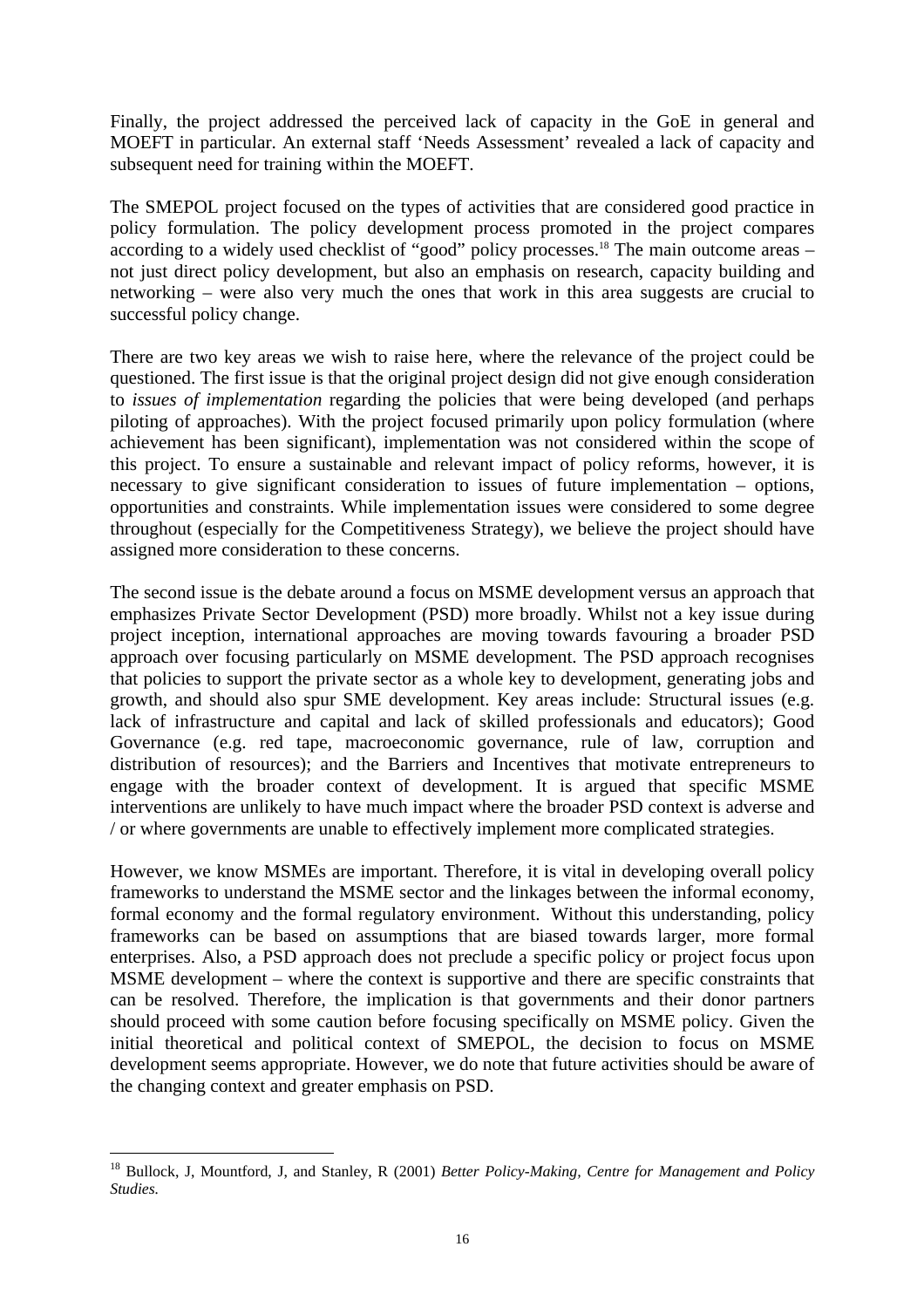Two further points are relevant here. First, the emphasis on *'Micro'* waned during project implementation. This was due to the shifts in political context (MOEFT to MOFT) which resulted in an increased focus upon competitiveness. Though understandable, this was unfortunate in that a majority of Egyptian firms are micro in nature. Linked to this is a second issue: the project did not directly address the issue of *informality* – a major issue – and the challenge of formalizing the informal sector. Whilst the project has indirectly addressed informality through positive reforms (such as tax reform), taking an MSME approach, and focus on size, can act as a diversion from directly addressing informality, which some argue may be more fruitful.

### **3.2.2 Project Implementation**

The project has followed established good practice in its implementation<sup>19</sup>. In this section, we highlight the way the project implemented activities in the specific project outcome areas. We then focus on some key issues that have emerged in project implementation.

#### *Project Outcome Areas*

 $\overline{a}$ 

A detailed assessment of the specific activities and achievement in each of the SMEPOL outcome areas is provided in Annex 4. Here we provide a summary of how project implementation went by each outcome area.

*Policy development*: SMEPOL developed specific policies and legislation that facilitated MSME development. Key achievements included:

- **-** Substantial contribution to preparing the MoF document: 'Enhancing Competitiveness of SMEs in Egypt';
- **-** Input into: Procurement Policy; Taxation law; SME law 141; Customs & Tariff reforms;
- **-** Completion of a manual on policy development process.

There has been a lot of activity and achievement despite the changes in context. A high level of stakeholder satisfaction exists (GoE, MSME and donor) with regard to policy documents produced, specifically the policy document 'Enhancing Competitiveness of SMEs in Egypt'.

*Training*: SMEPOL staff participated in an extensive training program, which included: General training; Specialised training in support of employment functions; Study tours; Mentoring; a Training of Trainers system. Furthermore an internal training plan was developed and updated every 6 months, or prior to initiation of each phase of training and manuals for training were completed. There was a resulting recognition of increased participation and interaction by SMEPOL staff and improvements in the number and quality of tasks they produced. The staff of SMEPOL are generally considered professional and a strong resource, due to a successful training program.

*Research*: SMEPOL developed a specific research agenda, with procedures for approval and monitoring. A total of 51 reports were prepared, with 22 published and made public and 29

<span id="page-25-0"></span><sup>&</sup>lt;sup>19</sup> Please note that this section refers to project implementation not implementation of policy as previously discussed.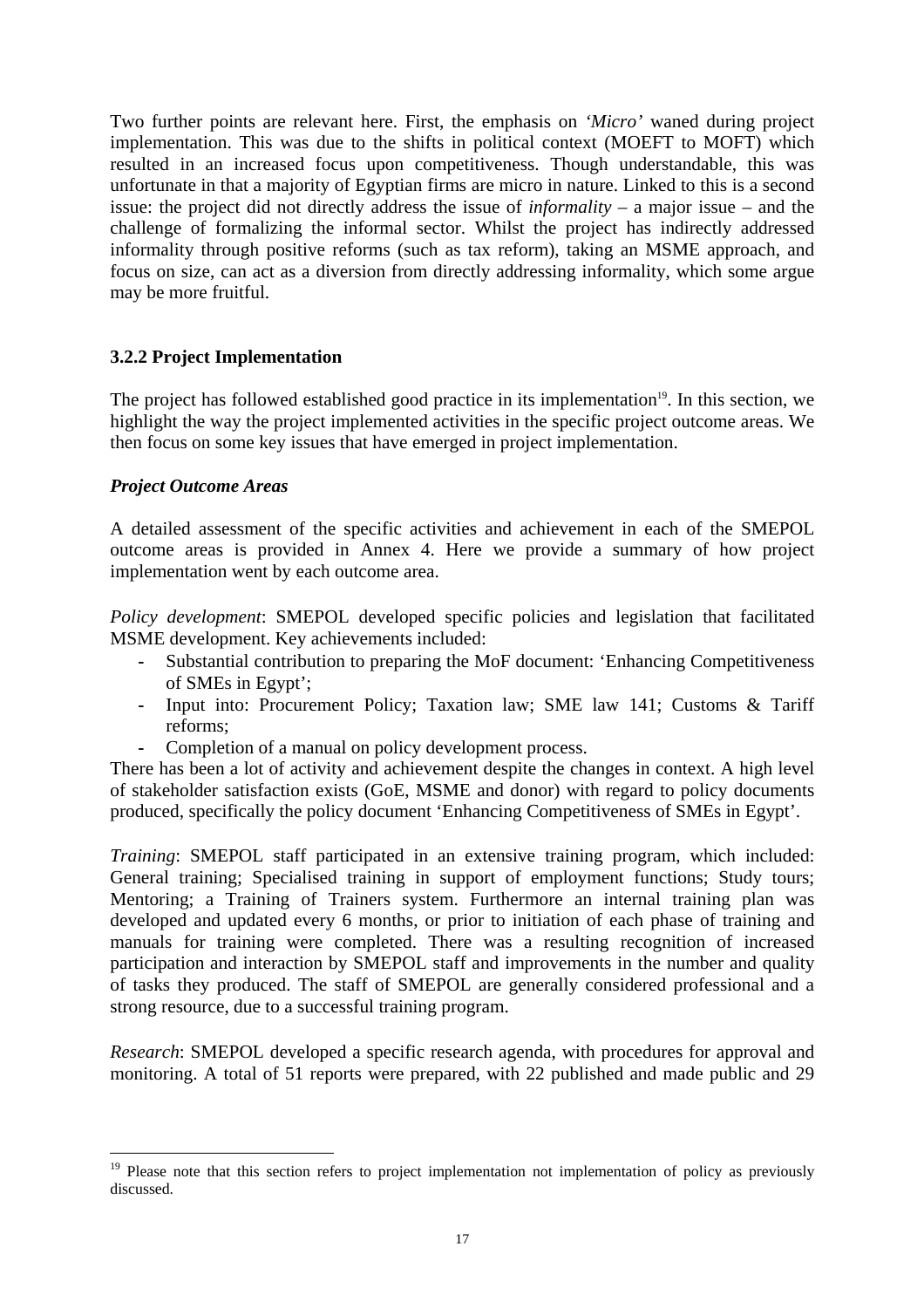<span id="page-26-0"></span>for internal use. The research conducted by the project is generally deemed by the various stakeholders as high quality and policy-relevant.<sup>20</sup>

#### **Box 1: IDRC Value Added in SMEPOL**

Given the policy development focus of the SMEPOL project, some question why IDRC got so directly involved and what was the value added. IDRC has been increasingly involved in policy work, where it is research based. Such projects provide two main types of benefit: (i) additional (often greater) opportunities for evidence-based impact and (ii) new ways of learning. IDRC's value added in SMEPOL was principally through the research component within Outcome 3, *'The knowledge and information base available to MOEFT, on M/SME development issues has been improved.'* The project financed research on MSME related issues, providing research based evidence for SMEPOL and indirectly strengthening non-government capacity for MSME related research. Government capacity to perform research 'in-house' was not targeted as this was not a goal of the project, which focused instead on developing the 'structures' for effective policy formulation, which would ensure future research was effectively utilized, had a stronger impact and that future demand for research from government would increase, providing a sustainable benefit to research capacity in-country. IDRCs expertise and input ensured that ideas and processes of research and evidence use were more established in government practices. And there has been substantial learning about research-policy links from IDRC involvement in the project.

*Consultation*: Prior to SMEPOL, consultative processes were rare in policymaking in Egypt. Consultation was a critical component of project implementation and discussions were held at all levels, including the governorate level, involving government officials, bureaucrats, researchers, donors and MSMEs in the process. Stakeholder consultation has been provided through a variety of mechanisms:

- Direct: 2 National conferences, 22 workshops and 24 focus groups sessions and feedback solicited from 65-500 participants.
- **-** Inter-Ministerial Committees: for Procurement; Implementation of 'Enhancing Competitiveness of SMEs in Egypt'; Bi-lateral partnership with SFD.
- **-** Other: Website to disseminate information and 13 newsletters distributed

Stakeholders have generally reported a high level of satisfaction with regard to the level of consultation; however MSME stakeholders have expressed a lower level of satisfaction.

*Cross Cutting Themes*: The themes were considered in policy development and (limited) training courses were developed for each topic. More emphasis was given to gender than the others – environment and child-rights. However, they were really seen as 'add ons' from outside – essentially there was no effective structure to support the development of these activities. As a result SMEPOL had limited emphasis and impact on these issues. The reasons for this (and therefore areas for improvement in future projects) include unrealistic objectives and strategies, inadequate support for project design, and limited technical support to the project about how actually to undertake work on the issues.

 $\overline{a}$ 

<span id="page-26-1"></span><sup>&</sup>lt;sup>20</sup> Note: we did not review each individual research product. Rather we sought the views of a range of relevant stakeholders – researchers, policymakers, SME associations, etc – on the range of research produced by SMEPOL.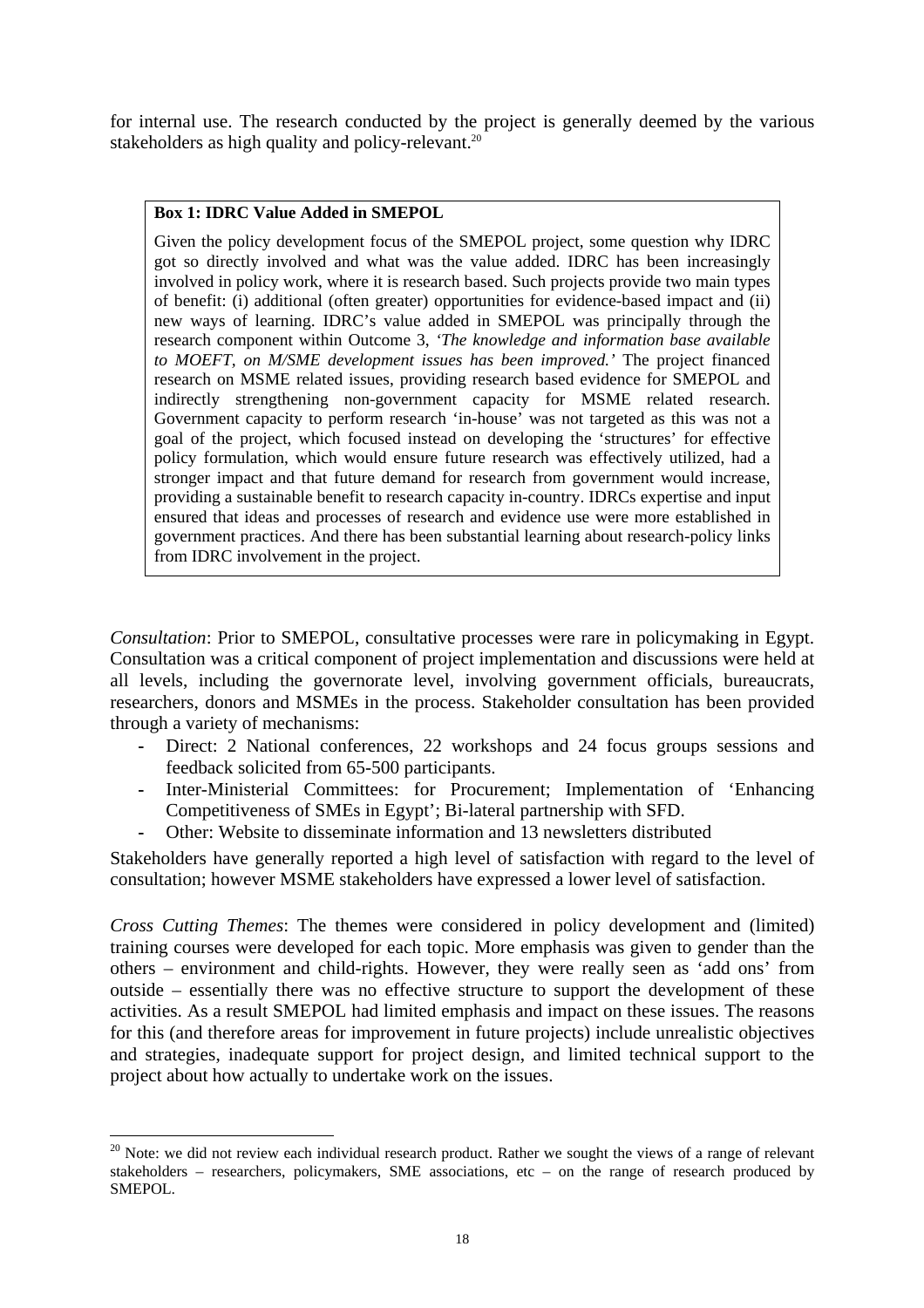# *Key Themes*

In summary the approach to project implementation was characterized by flexibility, a strong partnership focus, and a number of risk management measures. Specifically the key themes regarding project implementation were:

- *Partnership Approach*: SMEPOL was built on a high degree of partnership in the development and implementation of the project outcome areas.
- *Embedded Project Structure*: At an early stage it was decided to strategically place the project – not just in the Ministry, but actually in the Minister's technical office. [21](#page-27-0)
- *Changing context*: There have been shifts in Ministry structure in Egypt and Cabinet reshuffles that have significantly affected the context for the project.
- *Following the Champions*: As the shifts occurred, a key project decision was to follow the project 'champions' Minister Youssef Boutros-Ghali and his senior advisors – especially as they moved from the MoFT to MoF – rather than stay with the Ministry. This was due to the Minister's technical knowledge, political power and desire for results.
- *Risk Management*: The project approach entailed real risks, but is seems that the project managed these risks through standard IDRC practice, great skill and some unintended approaches.

We return to many of these key issues later.

# *Efficiency*

In general, we believe that resource use in the project can be deemed efficient. There are a couple of issues here. Based on our previous experience, we note that the project could be seen as resource intensive. However, we found that significant levels of resources were necessary for SMEPOL to have an impact on project outputs. The higher than expected costs were partly due to the use of an expatriate project coordinator given considerations of Canadian value added. Again, however, based on our research, we do believe this was necessary for project success.

### **3.2.3 Impact**

As outlined above, it is difficult to assess and attribute impact. However, given the various approaches we have used, we feel confident in saying that there is little doubt that SMEPOL has been a successful project. A senior official in the Egyptian Ministry of Finance has commented that:*"SMEPOL has had a much greater impact than many projects 10 times its size."* Magdy Khalil at USAID has noted that *"Due to SMEPOL, there is a considerable improvement in understanding in Egypt of what needs to be done regarding MSMEs.*" Many domestic and international actors see SMEPOL as a first place to look for policy direction regarding MSME issues.

SMEPOL has certainly contributed to policy development in Egypt, but there are some reservations. Below we outline our judgments on the kinds of impacts the project has had. Appendix 2 contains our assessment for each project outcome and activity. Here, however, we follow the stages of the policy cycle as outlined above. The discussion is focused on impact in

<span id="page-27-0"></span> $\overline{a}$ <sup>21</sup> While the project was "embedded" it was also often seen as a project rather than truly integrated into Ministry structure.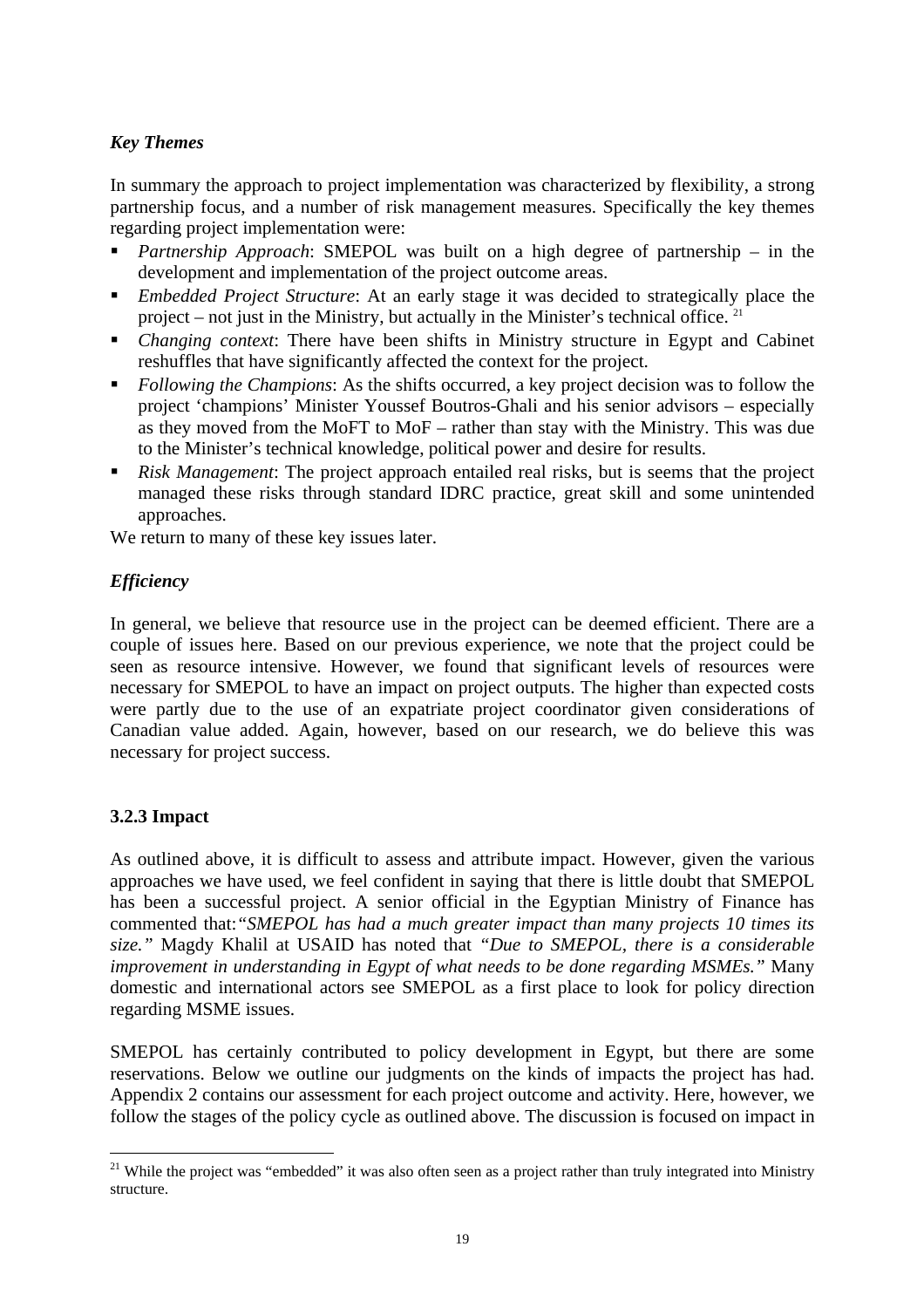<span id="page-28-0"></span>terms of (i) agenda setting; (ii) impact on formal policy documents; (iii) changes in process of policy formulation (iv) impact in terms of implementation – actual changes in the policy context; and (v) development of policy capacities.

*Agenda Setting:* SMEPOL has been instrumental in raising awareness regarding SMEs and keeping the issue of on the agenda in policymaking circles in Egypt – and among international organizations. This has happened through workshops, private briefings, open and inclusive channels of communication, and publication of research. While there are many others who work on this issue, and the issue would receive some attention anyway, there is no doubt that SMEPOL has deepened and broadened the significance given to SME issues.

A few examples are worth noting. The 'Competitiveness' conference brought together highlevel representatives from the 16 Ministries involved with over 400 other participants. MSMEs were high on the agenda at the recent Presidential elections. The National Democratic Party (NDP) and Governorates are also more exposed and sensitized to the concept of an enabling environment at a high level. SMEPOL has successfully helped shift discussions from generalities to specifics, though more focused research and policy analysis. A specific case here concerned the promotion of the One-Stop-Shop approach.

#### **Box 2: The One Stop Shop Approach**

The OSS concept (developed initially through a CIDA funded project in Mansura), was designed to bring together a number of government agencies to facilitate and streamline the registration and approval process for firms. The OSS project is designed to highlight the practical benefits of effective regulatory reform, thus highlighting the potential for future implementation of the comprehensive policy framework. The Mansura agency has been effective: it has reduced waiting time for business licensing from an estimated 2-6 months to one week and reduced application procedures from  $26$  to  $6<sup>22</sup>$  CIDA has given strong support to promoting, institutionalizing and replicating the approach across Egypt. SMEPoL supported the concept by promoting its adoption within government circles demonstrating the need to have policy reform work at all levels in a coordinating way.

*Formal Policy Documents*: SMEPOL has had clear and substantial success in influencing the strategies and formal policy documents at a ministerial level. The project's conceptualisation of policy issues was viewed as excellent. Policy documents also effectively developed plans / identified mechanisms for implementation.

The most notable success is the document: 'Enhancing Competitiveness for MSMEs in Egypt'. It is widely viewed as a high quality document, with a useful framework and effective action plan. MSME stakeholders commented that a majority of MSME constraints were addressed in the document. Ahmed Salem, Coordinator of the Cooperative Society for Small Industries noted: '*SMEPOL is the only organization making a difference towards coherent SME policy in Egypt*'. In many ways, the project has achieved its objectives in policy development.

There are two important qualifications here. Firstly, the project's influence has primarily been at the Ministerial rather than Government of Egypt level (so far). Whilst some policy documents were approved at a prime-ministerial level (in particular the 'Competitiveness

<span id="page-28-1"></span> $\overline{a}$  $22$  Data from SMEPOL interviews and World Bank & International Finance Corporation (IFC) Business Database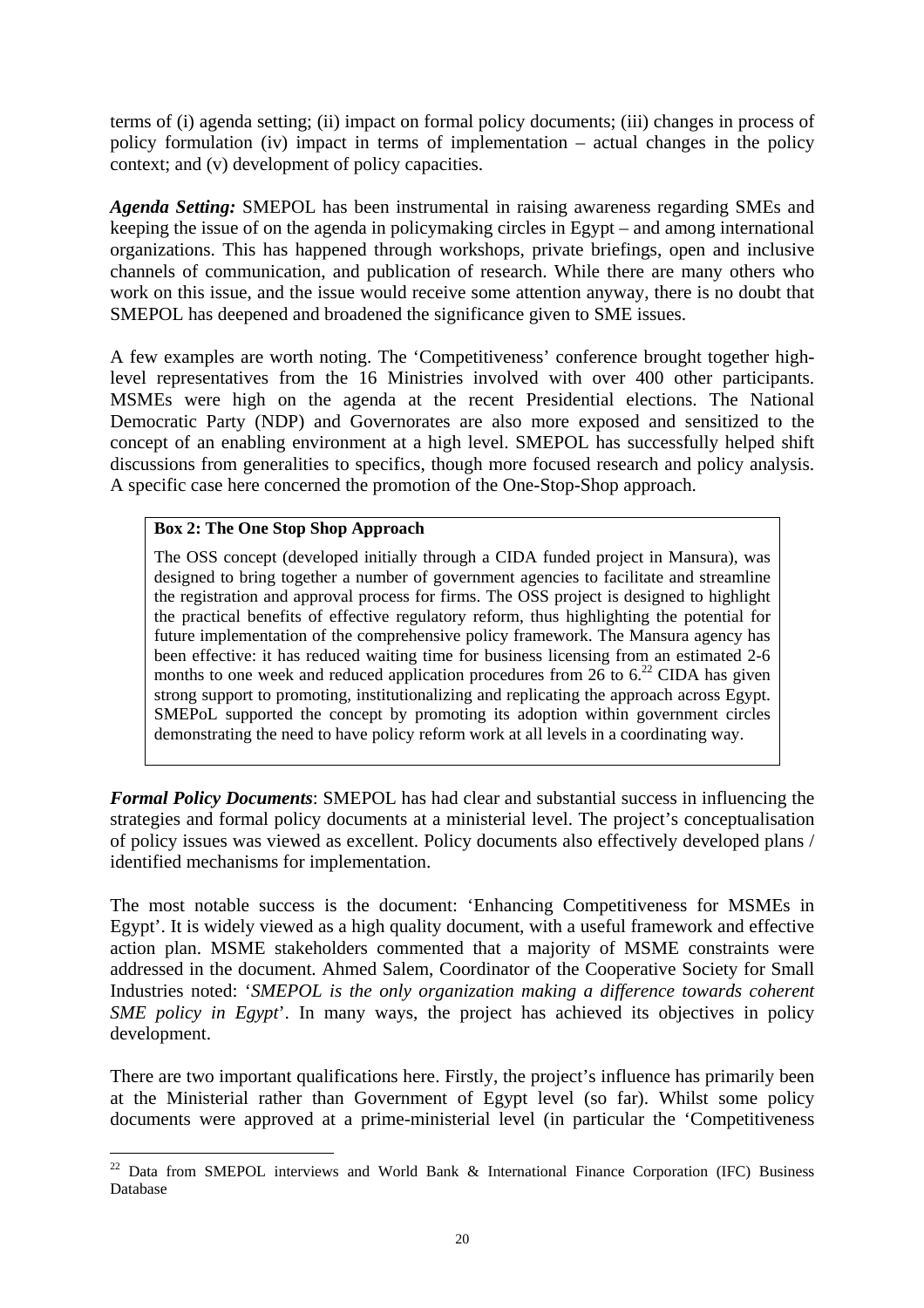Strategy') formal documents were produced under the MoF 'banner' and influence over other ministries was limited.<sup>23</sup> Whilst project Outcomes were focused on a ministerial level, this limited reach is a concern because the overall goal of the project, *'An improved policy environment resulting in reduced financial and non-financial constraints and opportunities for MSME development'* required cross cutting GoE support, given the wide nature of constraints on MSME development.

Second, despite efforts by the project team, there was little impact on the national SME law. After the call for an SME law were expressed, initial drafts were submitted by the MOF and Social Fund for Development (SFD). Although SMEPOL reviewed the drafts and participated in discussions regarding the law, the SFD had the primary mandate and developed the law itself. The result has been unfortunate. The SME development Act 141 (2004) is widely considered a poor, distortionary piece of legislation. Although some areas were influenced by the project, the SME definition from SMEPOL was not used in the SME law and general impact is perceived as minimal.

*Influencing Practice of Government Ministries:* SMEPOL has succeeded in piloting a dramatically new policy development process, including use of research and consultation. Use of research was increased and embedded, with non-traditional solutions developed through comprehensive and technical studies. Mechanisms (including workshops and conferences) were developed to aid a widespread consultative process, including dissemination of information, which has become familiar to ministry actors. The MSME policy development climate is generally considered much more open than at the start of SMEPOL. The development of this process was seen as 'revolutionary' by some actors and is generally considered well embedded.

It is notable that repeated changes (in Ministry structure and then the move of the host Ministry) reduced the influence of the project in terms of regularizing processes. Interestingly, however, the policy making process and use of research, has carried beyond the principal project ministry, due to changes in ministerial partners, dissemination, movement of staff and competition between ministries. An example of the last point is that the SFD is using more systematic research and greater consultation in the development of the 'National Strategy for Micro and Small Enterprises'.

However, embedding the project in one Ministry created challenges for integrating the project across the Government. This is important since a comprehensive approach to MSME policy requires a range of actions from different government organizations. While SMEPOL was able to engage constructively with other economic Ministries (MOFTI and MOI) and there was some influence on government practice in these, processes developed through SMEPOL have not been replicated more broadly. This is particularly relevant with the SFD, which has the main mandate for SME policy.

*Improvement in Policy Environment for MSMEs*: This was the overall goal of the project. The most recent report available have highlighted improvements in Egypt's business environment. In particular the World Bank report, '*Doing Business in 2006, Creating Jobs'*, rates Egypt as the  $6<sup>th</sup>$  best reformer in 2004, having successfully reduced constraints for: starting a business; registering a property; getting credit and; trading across borders. Egypts

<span id="page-29-0"></span> $\overline{a}$ <sup>23</sup> SMEPOL highlighted 5 key impact areas: Definition; Access to Finance; Procurement; Legal and Regulatory Reform; Necessity for a Broad Strategy. Only procurement policy was implemented at a GoE level.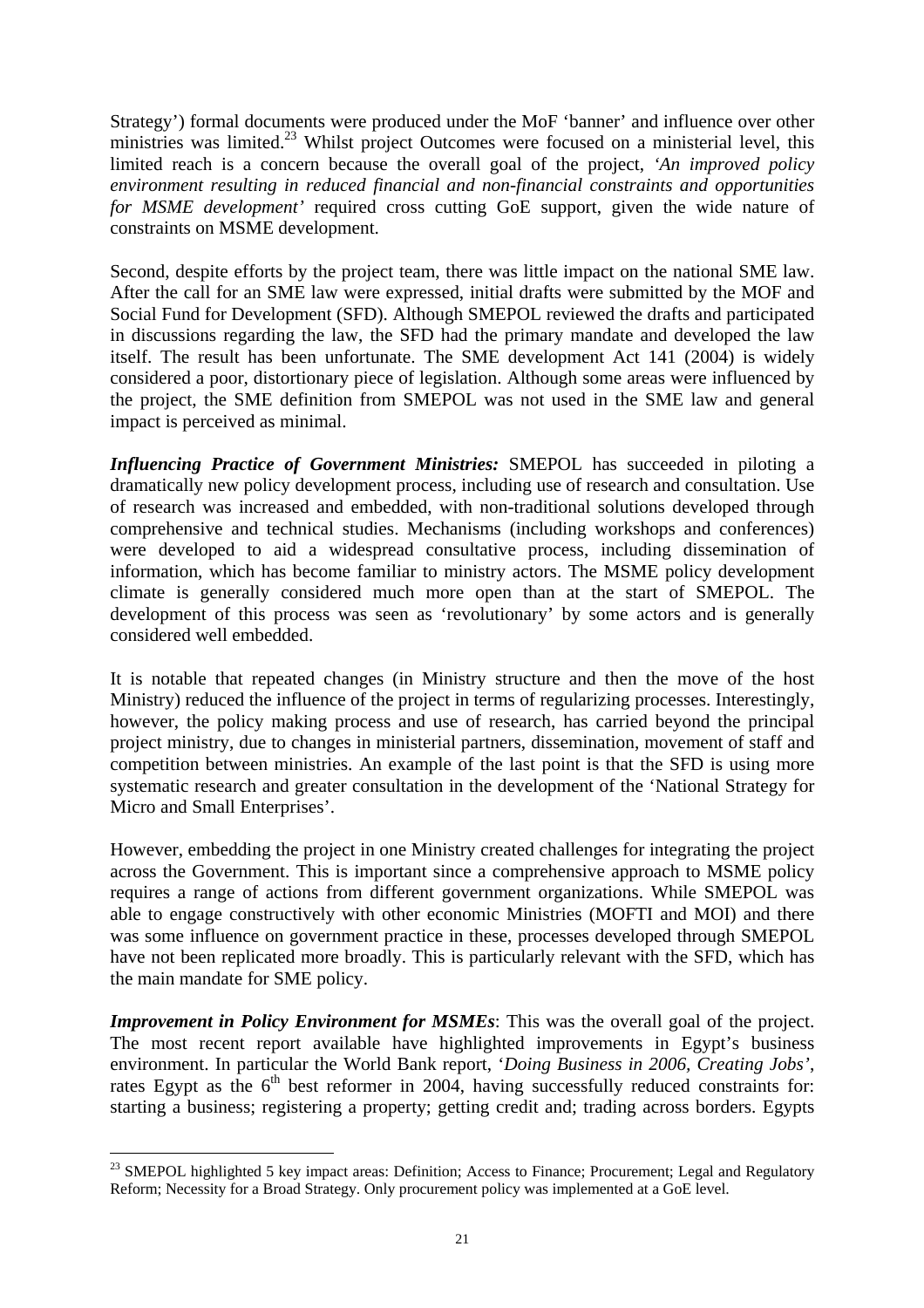streamlining of customs procedures and trade documents were singled out as one of the boldest reforms of 2004.

Improvements have therefore been registered. However more actors than SMEPOL were involved and stakeholder reports conducted during this study suggested SMEPOL has had minimal impact on the actual operating environment for SMEs, which remains difficult. According to 2004 data, starting a business requires 43 days; registering property 193 days and; enforcing contracts  $410 \text{ days}$ <sup>24</sup>. The policy context has improved on paper and reform in some key areas is being taken forward. SMEPOL is however considered a high level policy project. Therefore whilst project 'Outcomes' were widely achieved, SMEPOL has not changed the operating environment for the majority of micro, small and medium entrepreneurs in Egypt. The limited change on the ground is not surprising given that policy change takes time to filter through to a measurable impact and there are a range of non-project factors that also affect the context. The likelihood of impact would have been much greater if the coordinating mandate for MSME development wasn't given so clearly to the SFD, which is not seen as an effective organization by many stakeholders.

The tangible impacts generally have been limited to areas where the MoF has a mandate and non-comprehensive efforts. A few examples illustrate this. First, the new tax law is recognized as an improvement and may have helped reduce corruption. But it has not gone far enough to transform SME prospects. Second, SMEPOL work has led to the idea that SMEs could benefit more from government procurement processes. Although this is a limited area, the principle has been included in the SME law, a committee for implementation was arranged, government stakeholders have been mobilized and achievement of the 10% target for SMEs seems on the way. Finally, SMEPOL has worked to promote the OSS concept (which can help save time and money for SMEs to get licences) in partnership with CIDA and other GoE ministries. However, only a limited number of SMEs can benefit and the OSS approach is not a solution (see Box 2). It was intended to provide an example to spur policy changes towards coherence and efficiency at a general level.

In sum, the impact of SMEPOL on the operating environment for MSMEs had been limited. Although much of the policy was developed with strategies and action plans for implementation, actual implementation still requires a huge effort.

*Unplanned Outputs*: It is worth mentioning an unplanned yet significant benefit of the project. The idea of a donor sub-group on MSMEs seems to have developed partly from SMEPOL – and SMEPOL was asked to provide the Secretariat. The sub-group, which CIDA helped initiative and currently chairs, has helped with issues of knowledge sharing, prevention of duplication and coordination – among donors and with Egyptian stakeholders.

Would all this have happened anyway, irrespective of the SMEPOL project? Our view is that some change might have occurred, but far less. The issue of MSMEs would not be as high on the political agenda. There would have been less policy development and any formal MSME policies would have been less informed by stakeholder views and policy-relevant analysis. The level of debate on MSMEs would also have been lower. The capacity in the Ministries would not be as developed – and there would be less awareness of the better approaches to policy development. In sum, the existence of the project was central to achieving the positive developments that have been seen.

 $\overline{a}$ 

<span id="page-30-0"></span><sup>&</sup>lt;sup>24</sup> World Bank and IFC, 2005,<http://doingbusiness.org/Default.aspx>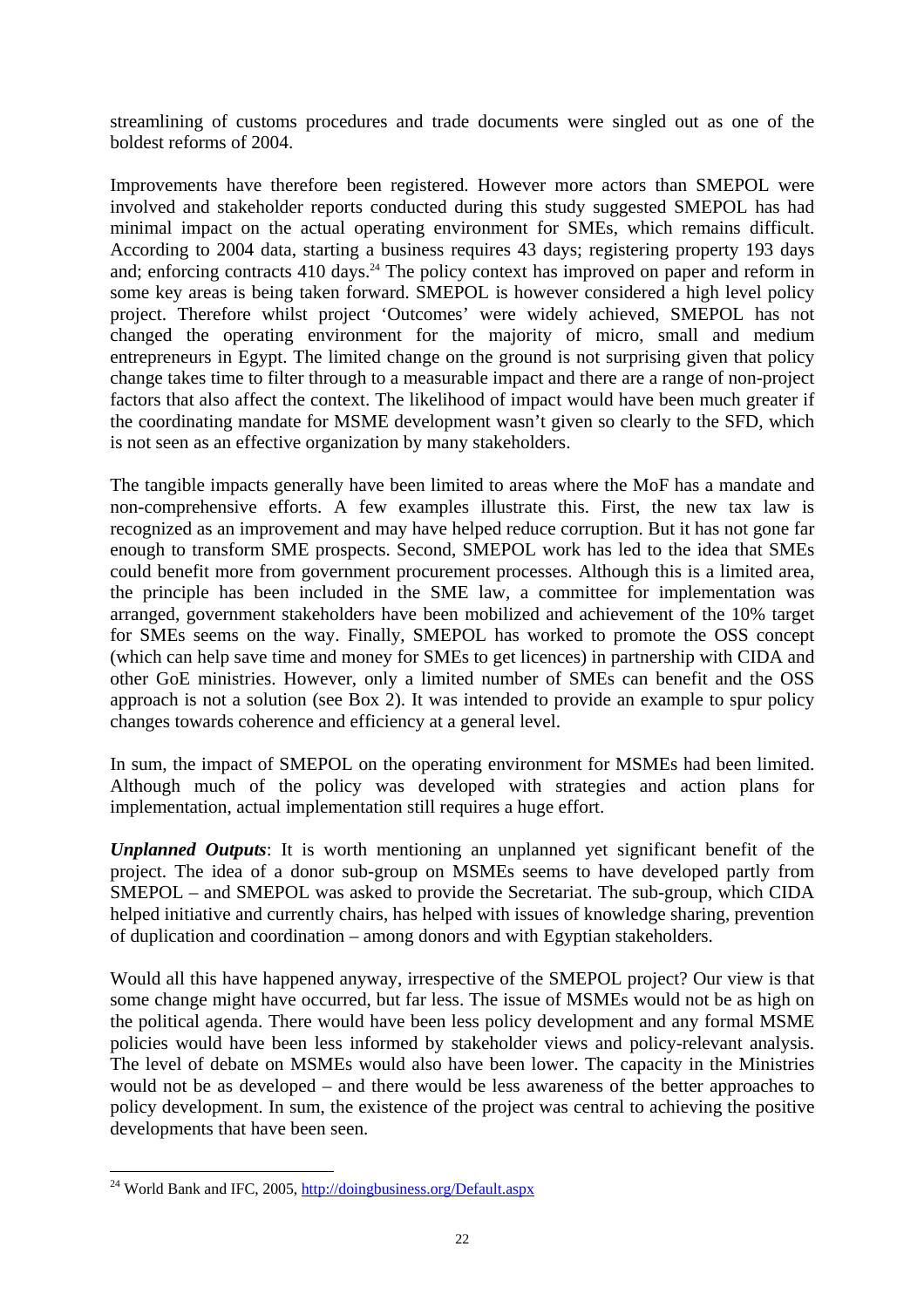#### **3.2.4 Sustainability**

 $\overline{a}$ 

The SMEPOL project was primarily intended to improve the policy environment for small and medium enterprise development. It carried out a range of activities to develop a cohesive policy framework, build capacity in the GoE and promote a more consultative and evidencebased approach to MSME policy development. The key question here is: To what extent is the project likely to leave a legacy once the activities finish? We address this question by focusing on the key elements of policy processes we focused on in the impact section.

It does seem likely that MSMEs will remain high on policymaking agendas for some time to come. This is despite that the original champions are now dealing with a much larger set of issues (and are thus less focused on MSMEs). A range of key stakeholders, from the President down, have highlighted the importance of small firms to Egypt. While there still remains much discussion about how best to promote MSMEs in Egypt, there can be no doubt about the importance attributed to improving the operating context for them.

There are two aspects regarding the likely legacy of the strategies developed by SMEPOL. It does seem likely that the MoF will continue to address the areas where it has responsibility (tax and procurement in particular). There are also currently three policy committees that have been developed to implement policy regarding: (i) formalizing the informal sector; (ii) venture capital; (iii) procurement.

However, the broader legacy remains uncertain – this will depend on acceptance of the key issues at the GoE level and the mandate of the MoF remains limited.<sup>25</sup> The context is that the SFD has been tasked by the Prime Minister to develop a new 'National Strategy' for SMEs – essentially to implement the SME law. The key issue for the sustainability of SMEPOL's work is the extent to which the new National Strategy contains the issues and approaches identified by SMEPOL, particularly those contained in the SMEPOL-developed 'Competitiveness Strategy'.

Another challenging question concerns the extent to which SMEPOL has left sustainable changes in practice in Government Ministries. It does seem that some key stakeholders (particularly SMEPOL staff) are inspired to continue "good" policy development processes (consultative, evidence-based, etc). This should provide a benefit to domestic applied research capacity, with continued demand from government ministries. This is no small achievement given the way policy has been made in the past. However, such processes are resource intensive (particularly with regard to outside research) and are unlikely to be continued with such rigour if solely funded by GoE.

One example here is provided by the division between the DU and GDMA staff. The approach in SMEPOL required the use of DU staff (outside the normal civil service who were more highly paid) to take the lead. Although human capacity building has allowed the GDMA to fill some of the DU's responsibilities, it is unlikely that this would adequately suffice when SMEPOL is no longer providing support or resources.

<span id="page-31-0"></span><sup>&</sup>lt;sup>25</sup> Research will continue to inform stakeholders, but will be less and less relevant over time particularly given the policy focus.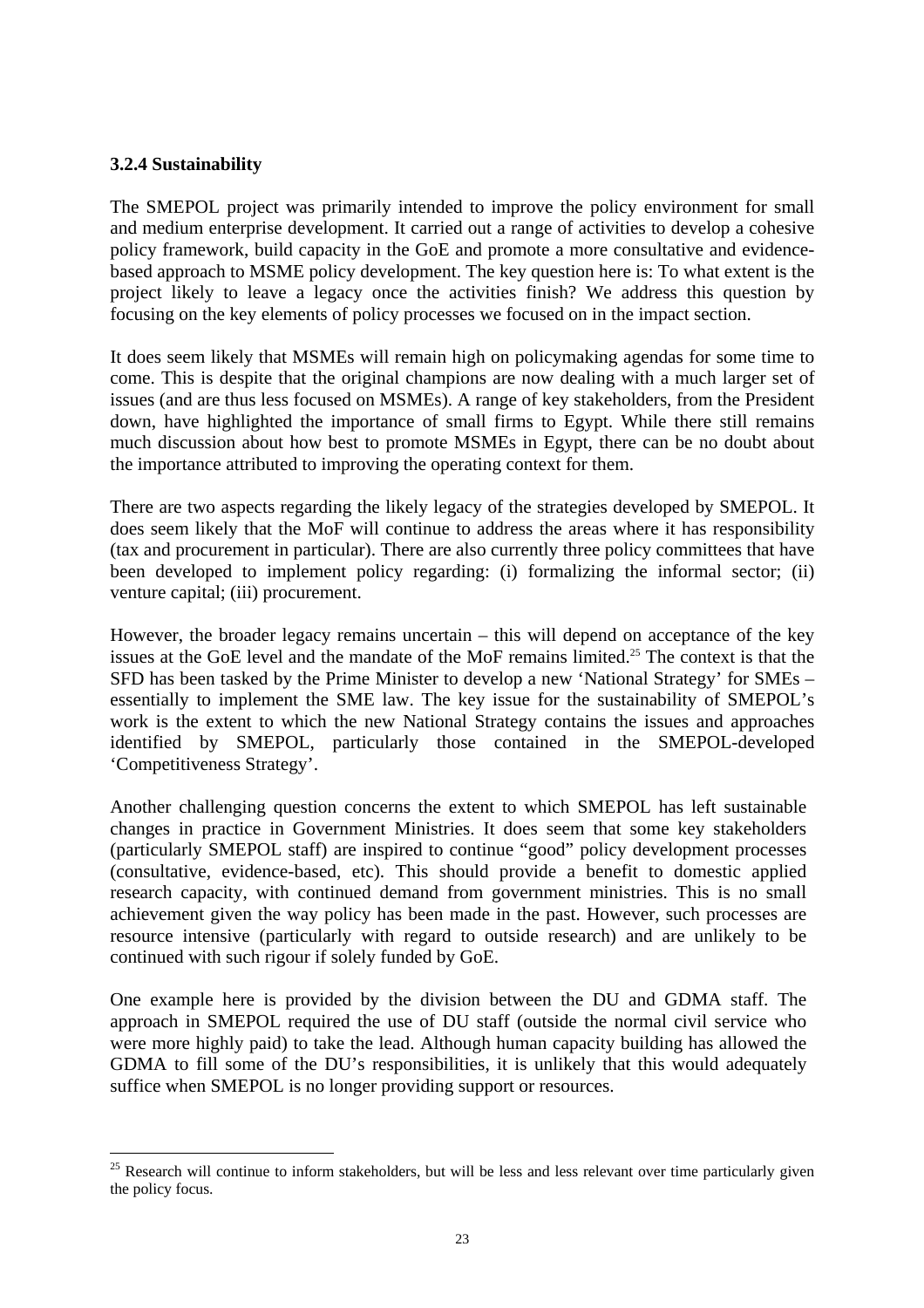A positive example of where change is more likely to stick is provided by the acceptance of a consultative approach to policymaking. We believe this is more likely to continue given its perceived value and due to lower costs. A key will be to continue to consult MSME stakeholders in policy development processes and get their 'buy in' since MSME trust in government remains very low.

It is difficult for us to say anything about SMEPOL's enduring impact on the actual operating environment for MSMEs. The technical contributions have been put in place. The project has increasingly brought in MSME voices towards the end. This gives the potential for eventual impact on the ground. However sustainability of policies developed is reduced, with the project established within a GoE entity with only a limited mandate for MSME development. In this current environment, comprehensive implementation of policy developed will be difficult (This issue is explored further in Section 5). The extent to which implementation proceeds in the key areas identified in SMEPOL policy documents will depend strongly on future political developments.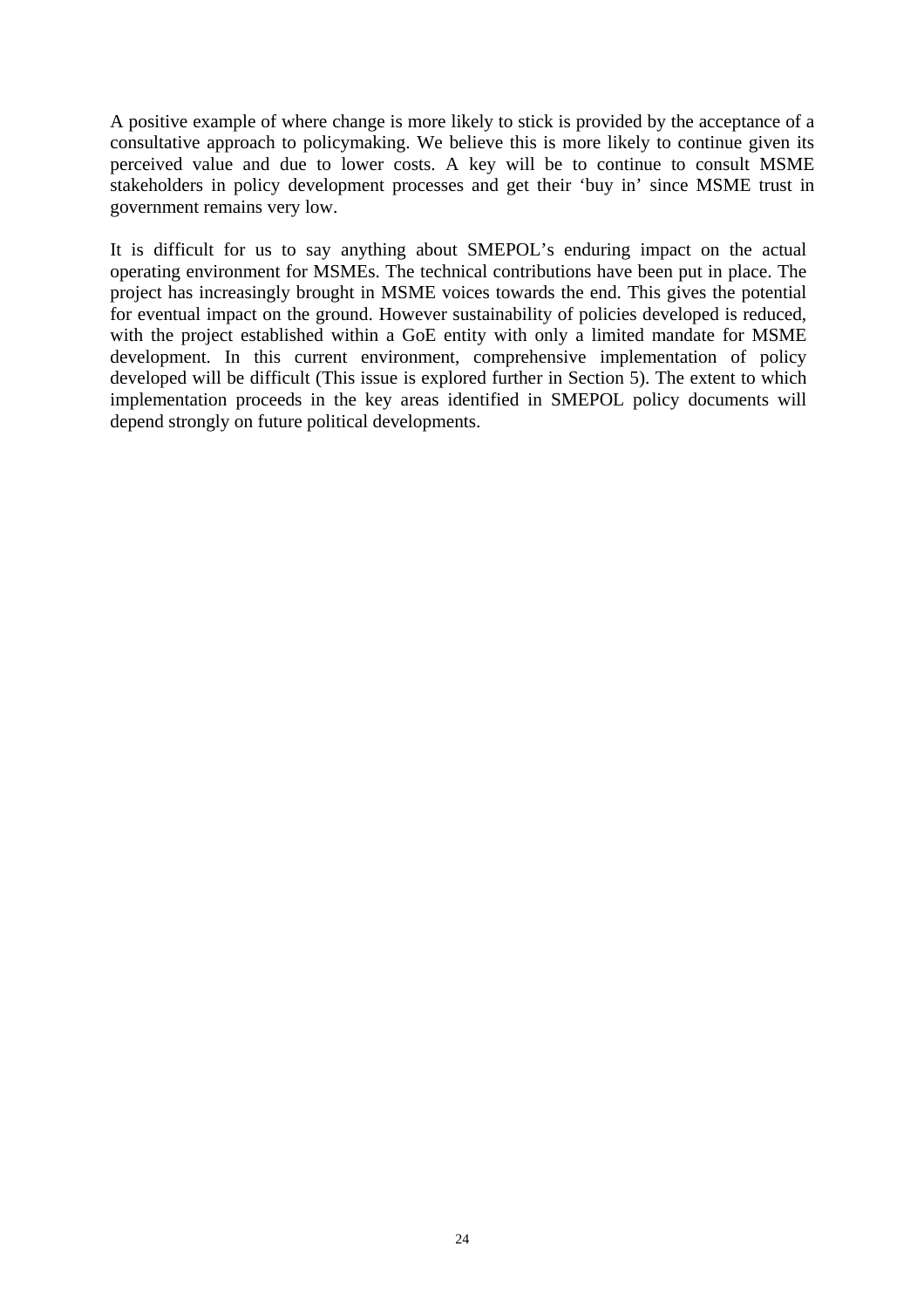# <span id="page-33-0"></span>**Section 4: Placing SMEPOL in a Broader Theoretical Context**

# *4.1 Introduction*

In this section, we want to put the specific findings of the SMEPOL project in the context of the broader literature of why policy change happens. Given space constraints this can only be done in a rather cursory manner. We also want specifically review the literature on the factors that influence the uptake of research into policy. These broader discussions are important in assessing the findings of the SMEPOL project (taken up in Section 5) and also for considering issues of broader application of SMEPOL type work (taken up in Section 7).

# *4.2 Analysing Policy Processes*

Earlier we highlighted the approach to policy processes used in much public administration work. We noted that policy processes tend to have similar functional elements of which we focused on three in particular that were most relevant to SMEPOL:

- *Agenda Setting*: awareness of and priority given to an issue or problem;
- *Policy Formulation*: the ways (analytical and political) options and strategies are constructed;
- *Policy Implementation*: the forms and nature of policy administration and activities on the ground.

The SMEPOL project was designed to influence directly the first two functional elements of this policy process, with the overall objective influencing the third element. This conceptualisation therefore provides a useful entry point for understanding the policy processes – and how the lessons from SMEPOL relate to these different components.

### *Agenda Setting*

 $\overline{a}$ 

Focusing in greater detail on specific aspects of policy processes: regarding *agenda-setting*, Kingdon (1984) provides one of the most coherent analyses. He sees the agenda-setting process as the result of three streams:

- *The problem stream*, i.e. to get on agendas issues must be recognised as significant problems – and ones where policymakers are able to provide a solution;
- *The policy stream*, i.e. this stream relates to those putting forward options, alternatives and solutions – what is regarded as 'good advice' at a given time.
- *The political stream*, which refers to the wider political environment of elections, government changes, public opinion, etc. Cultural norms and political contestation are also important in affecting the way policy-makers select issues for attention[.26](#page-33-1)

Applying this analysis to SMEPOL highlights several features of SMEPOL. First SMEPOL addressed an issue where intervention was seen as important for the country (there was a problem). There was also a political salience to the issue given government concern over levels of unemployment and poverty. SMEPOL helped extend the awareness of SME issues

<span id="page-33-1"></span><sup>&</sup>lt;sup>26</sup> Hall suggests that for an issue to become an agenda item, it must rank highly in relation to criteria of legitimacy, feasibility and support (Hall, 1996).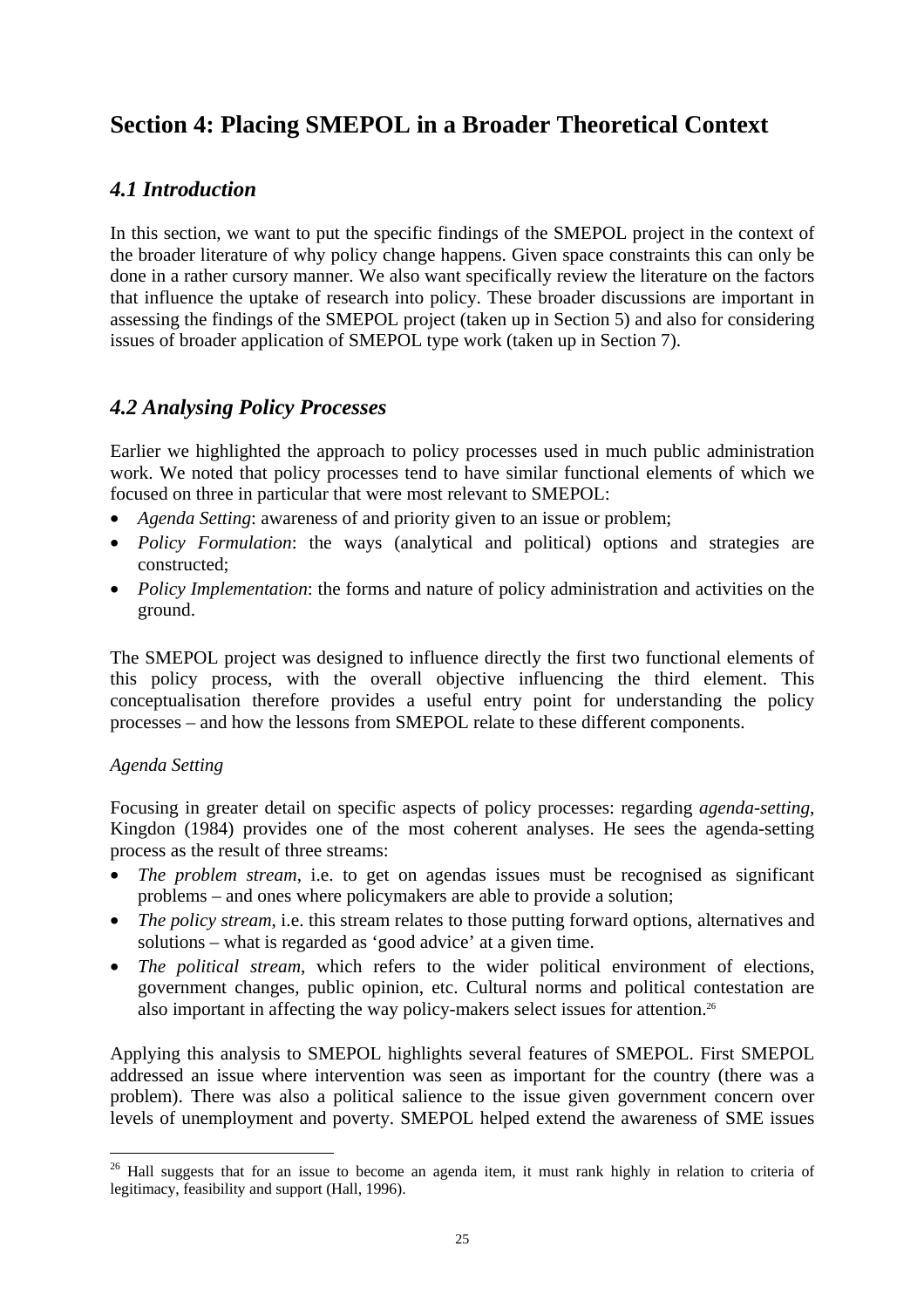in the political sphere. Finally, the project develop a structure (embedded in the Ministry) and credibility that enabled it to be seen as a good source of advice – especially given the limited capacity in government and low knowledge base. In sum, the case reflects very much some of the key issues from the theory.

### *Policy Formulation and Reform*

Drawing on the work of Max Weber, Shaffer has written that 'policy is a political craft' and it almost necessarily involves conflict (Shaffer, 1984). Much of the recent economic literature on policy reform deals with such issues. There has been increasing interest as to why (rational) policymakers will not adopt reforms towards the most efficiency enhancing policies. It essentially comes down to who gains or loses and the influence special interests and electoral systems have on policymakers (Rodrik, 1996, Krueger, 1993). Discussions of special interests naturally are more relevant for specific issues (where they can have great impact depending on their strength). For more general policy issues, discussions of the distributional impact of reforms and public accountability mechanisms are more relevant. In either case, policymakers are likely to make some kind of political cost-benefit calculation.

It is not news that if there is contestation, reform can get delayed, distorted or diverted. Political interests vary – in their objectives and strength. There can be a stalemate or "war of attrition" between different groups (Alesina and Drazen, 1991). Important lessons from Alesina and Drazen's work are that it often takes time and multiple stages to complete reform – the implication in such contexts is that reform will not be "one shot" but require various opportunistic attempts within a concerted, sustained effort. Another lesson is that external actors can have an impact. However, in most cases, reforms follow a political consolidation – and one group has to throw in the towel (Alesina and Drazen, 1991).

In the SMEPOL case, neither accountability mechanism or distributional impacts are particularly important. Contestation is very much between Ministries over turf and is fierce. The case does seem to represent a "war of attrition" at times and it seems likely that reform will require various attempts.

### *Policy Implementation*

Although one of the key areas identified in our categorization of the policy process, the divide between formulation and implementation is partly false. Implementation issues are separated only because (i) they are particularly important; (ii) people tend to underestimate their importance; and (iii) different issues tend to be relevant. A key reference here is the work of Lipsky (1980) who argues that policy implementation in the end comes down to the people who actually implement it: the practitioners or 'street level bureaucrats'. Critical then are issues of the incentives and constraints on the bureaucrats who actually have to implement policies – they can exert enormous influence on what actually happens when new policies are put into practice.

This indicates that SMEPOL, like other policy reform efforts, needs to consider those that will actually have to implement policy. In this case, it is the many bureaucrats from different Ministries who have to process applications, enforce regulations (health, safety, tax, etc). Not giving consideration to such issues is likely to mean that policy design is going to be detached from reality. When they consider policy changes, ministry officials are also likely to consider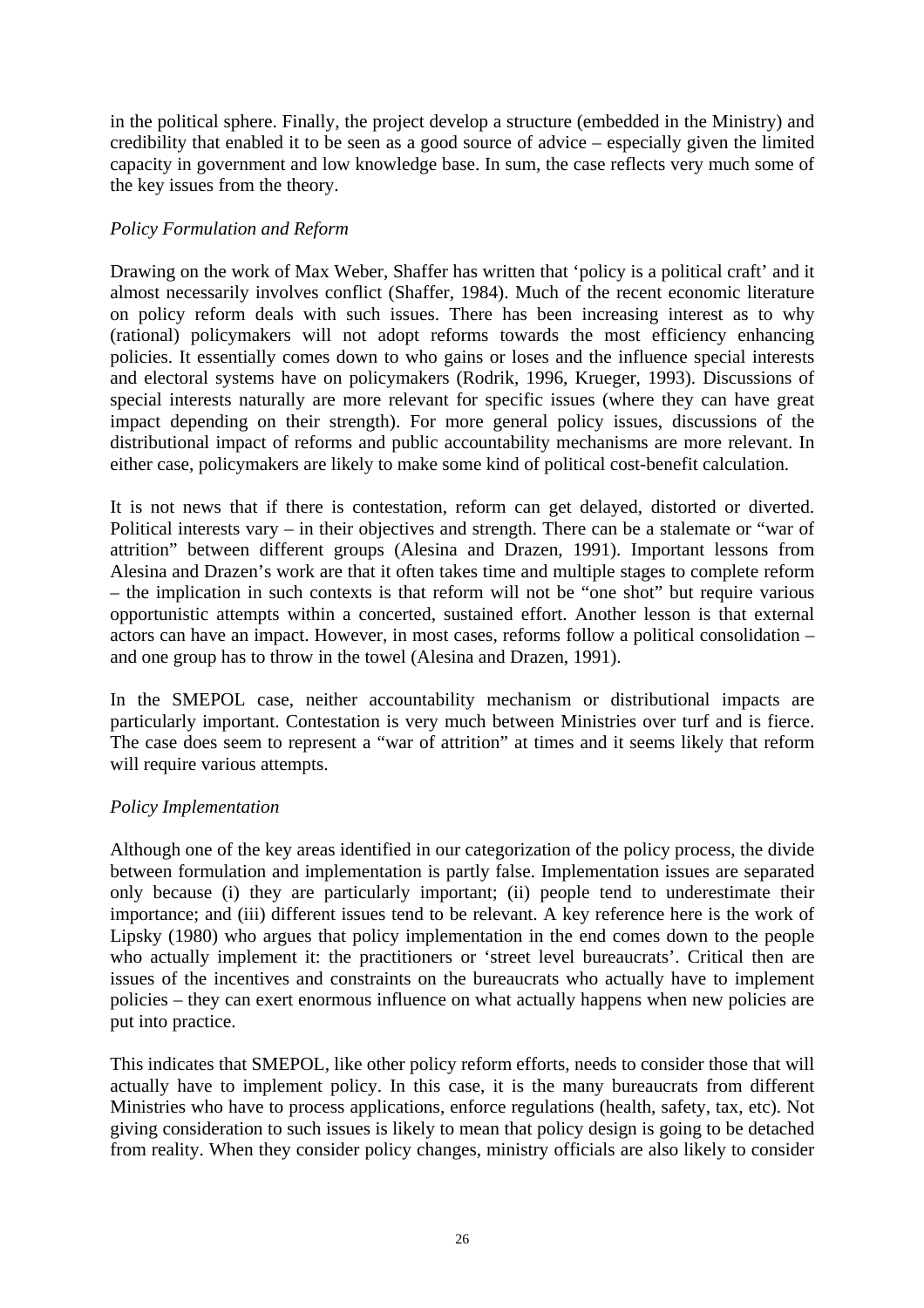<span id="page-35-0"></span>what reforms will mean for them – eg loss of jobs, status or opportunities for corruption – as they repond.

#### *Other issues*

It is also often noted that 'timing is everything' in policy impact. Crucial to the discussion here is what Kingdon (1984) calls policy windows where more radical solutions are needed. Policy windows provide opportunities where reform initiatives can have a substantial impact, but they tend to occur suddenly by chance or due to an external crisis, and are difficult to predict. Policy windows have the effect of increasing demand for change while reducing contestation. Some policy windows may be more predictable – and thus possible to plan for. Reformers may have more luck in engaging actively with policy windows once they have occurred (rather than attempting to trigger them).

This stream of literature resonates with a crucial success of SMEPOL – namely strategic opportunism. In addition to the longer term approach, the flexible structure of SMEPOL enabled the project to respond to opportunities nimbly. These included the windows provided by the need for a procurement policy and MSME law.

It is worth closing this section with reference, for two reasons, to a widely cited paper by Williamson (1994). First, the work is important here because he synthesizes the key issues that may spur policy reform. He identifies 16 issues that are important for reform. These include issues such as the importance of crises, the need for a legitimate support base, the strength of government, visionary leadership, weak opposition, a "honeymoon" period, the implementability of reform and degree of external support (aid). A strong political base and leadership emerged as most important from his survey. However, none of the issues was found to be either necessary or sufficient for successful reform. This links to his second key point – and one that reinforces a key lesson from existing work (Court et al, 2005) – there are likely to be no simple answers and the best approach will depend on the circumstances.

# *4.3 Factors Affecting the Uptake of Research into Policy*

What issues matter most in affecting the uptake of research on policy change? This set of issues has been given intense attention in the recent IDRC strategic evaluation (see Box 3) and in the work of ODI's RAPID programme. RAPID's theoretical, case study and practical work (Court et al, 2005) has identified that there tend to be four main sets of issues. These factors can broadly be divided into three overlapping areas: the political context; the evidence; and the links between policy and research communities, within a fourth set of factors: the external context. A generic outline of the interplay of these four areas is laid out in Figure 5.

The evidence clearly indicates that the *political context and institutional framework* are the most important dimensions affecting the impact of a project on policy documents and practice. Political contestation, institutional pressures and vested interests matter greatly. So too the attitudes and incentives among officials, their room for maneuver, local history, and power relations greatly influence policy implementation. In certain contexts, policy documents may be completely ignored by staff on the ground or may be inappropriate. At its broadest level, the degree of policy change seems to be a function of political demand minus contestation.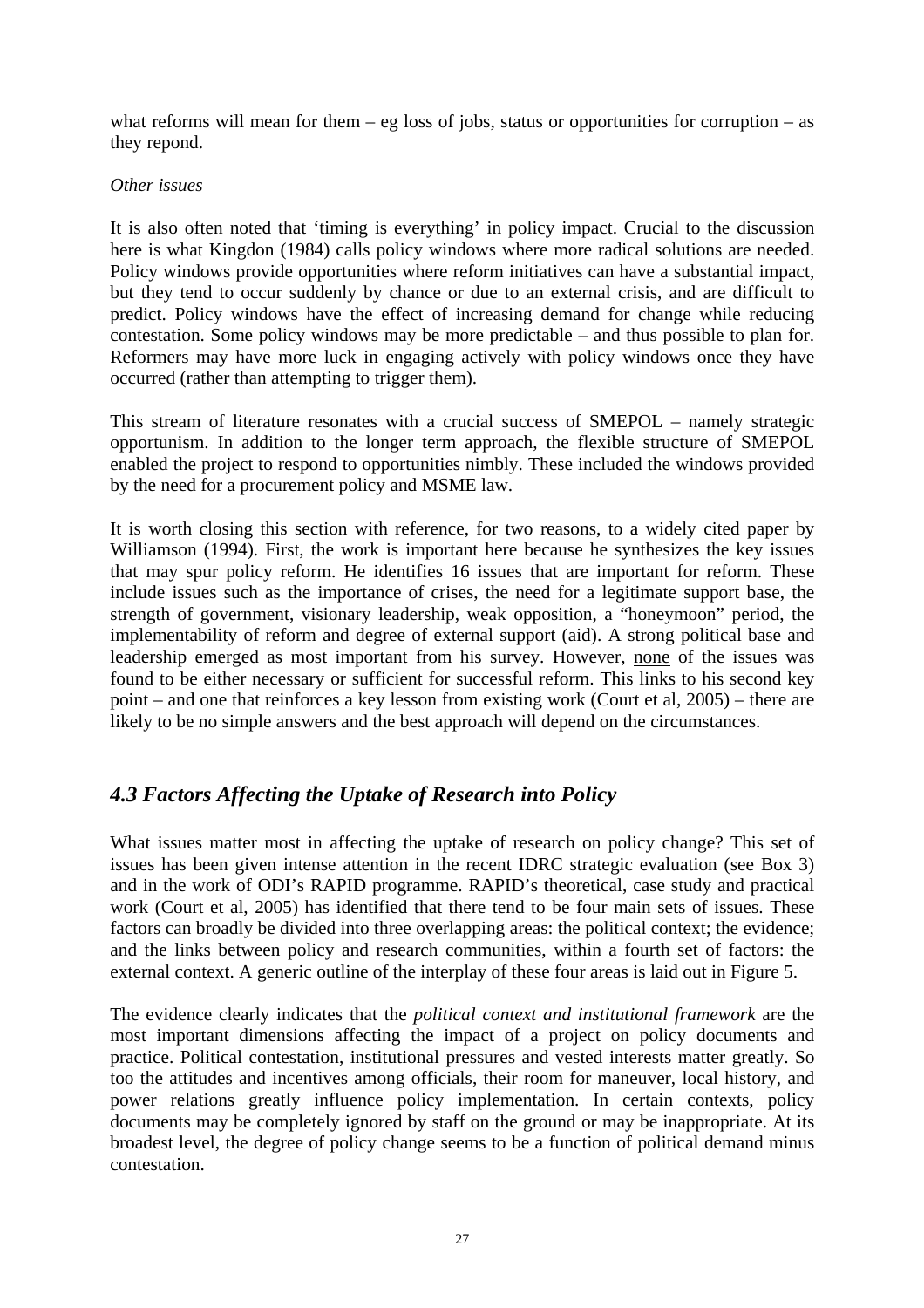



Experience suggests that *evidence* does play a role in policy change. Influence on policy is affected by topical relevance and, equally important, operational usefulness. The credibility of evidence is important; it helps if a new approach has been piloted and documents can demonstrate the value of a new option. Participatory approaches that include implementers in defining strategies contribute to effective policy change.<sup>27</sup> A key set of issues concerns *communication*. Strenuous efforts are often required to change policies and practice, both within agencies and by external actors, in particular in sensitive areas of economic reform. Policy uptake tends to be greatest if the process has a clear communication and strategy from the start. The sources and conveyors of information, and the way new messages are packaged (especially if couched in familiar terms) and targeted can all make a big difference to how a policy change is perceived and utilised. The key message is that communication is a very demanding process, and it is best to adopt an interactive approach.<sup>28</sup>

Third, the framework emphasises the importance of *links* – communities, networks and intermediaries such as the media and campaigning groups – in affecting policy change. Issues of trust, legitimacy, openness and formalisation of networks have emerged as important, including the role of 'translators' and communicators.<sup>29</sup> There is often an under-appreciation of the extent and ways that intermediary organisations and networks impact on how formal policy influences officials.

Finally a synthesis if the RAPID experience emphasizes the impact of external forces and donor actions. Key issues include the impact of international politics and processes, as well as the impact of general donor policies and specific research-funding investments. As policy processes become increasingly global, this arena is growing in importance.

 $\overline{a}$ 

<span id="page-36-0"></span><sup>27</sup> Neilson, S. (2002) *Knowledge Utilisation and Public Policy Processes: A Literature Review*. Ottawa: IDRC, Evaluation Unit.<br><sup>28</sup> Mattelart, A. and Mattelart, M. (1998) Theories of Communication: A Short Introduction. London: Sage Publications.

<span id="page-36-1"></span>

<span id="page-36-2"></span><sup>&</sup>lt;sup>29</sup> Gladwell, M. (2000) The Tipping Point: How Little Things Can Make a Big Difference. London: Little, Brown & Co.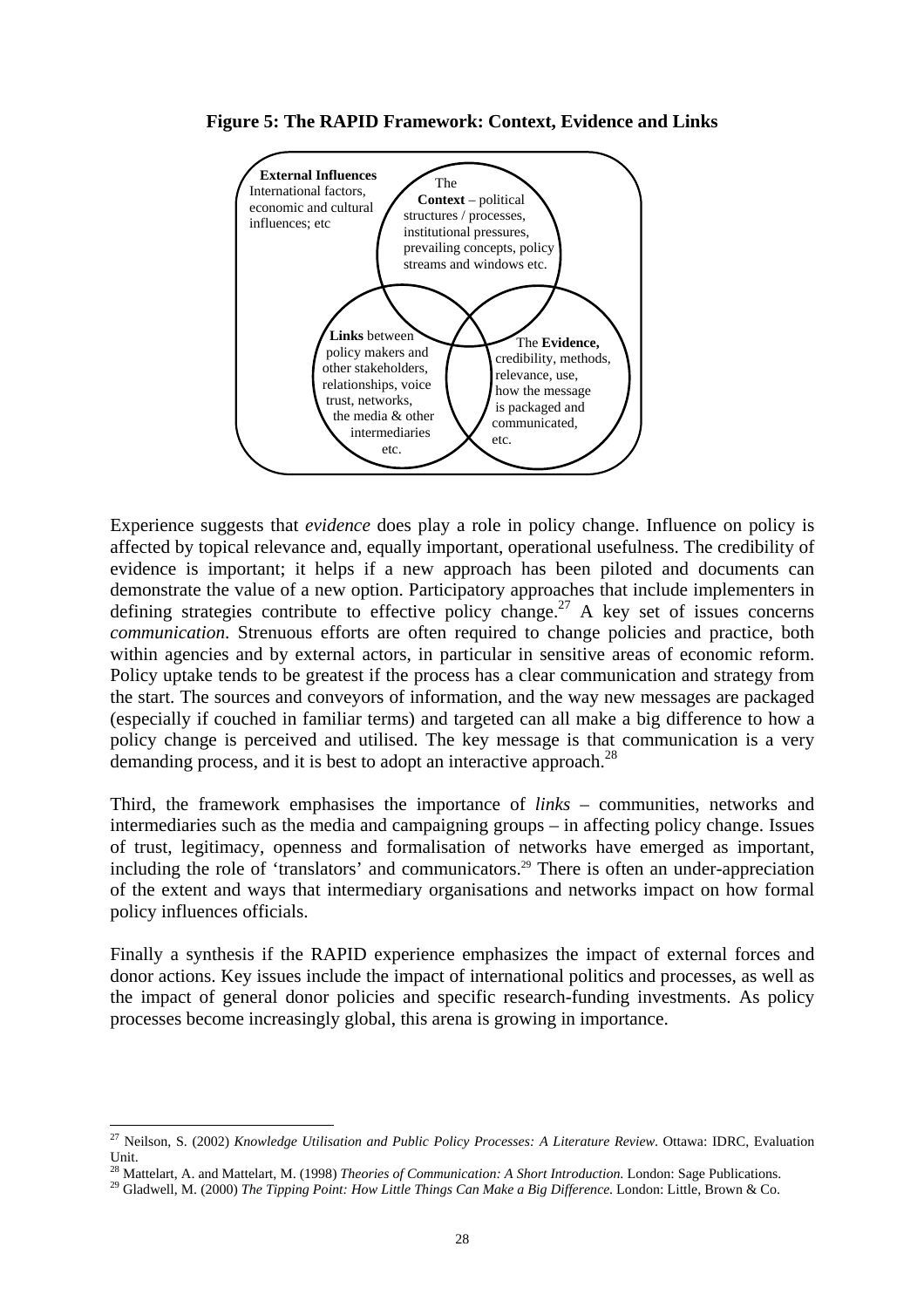# *4.4 Other Case Studies of Successful Research-Policy Development Projects*

In addition to the academic literature, there is also a wealth of practical experience on policy development projects. A number of international case studies of policy change highlight the different approaches taken by successful projects and the ways they have responded to varying contexts. For indicative purposes, we provide an outline of four below.

### *a) Embedded Autonomy: TIPS in South Africa*

The South African Trade and Industrial Policy Secretariat (TIPS) was established in the context of a post-apartheid government demanding new economic policies. TIPS provided a mechanism to facilitate communication between researchers and policy-makers by acting as a clearing-house for policy relevant and academically credible research. The Department of Trade and Industry (DTI) was its main client. The organisational structure included an Advisory Committee and Board, consisting of key policy-makers, and permitted informal, highly effective and regular contact with government officials. This generated strong policymaking influence, effective demand driven research and enhanced the absorptive capacity within government. Whilst there are some trade-offs for an institution that is directly accountable to one department in government, as opposed to a broader responsive approach, TIPS has been more effective by focusing its resources on a single department. Source of further information: TIPS Website: [www.tips.org.za](http://www.tips.org.za/) 

### *b) Supporting Local Reform: Tanzania Essential Health Interventions Project (TEHIP)*

Ideas discussed in the 1993 World Development Report (Investing in Health) spurred a series of interventions in the health system in two districts in Tanzania to promote evidence based health planning and practice. TEHIP provided a structure encouraging innovations, which could be integrated into the routine of the community health case workers and managers, thus making research an intrinsic part of its work. Health managers and Tanzanian District Health Management Teams were provided a tool kit for decentralized, evidence-based planning. These allowed stakeholders to change the way that local health policy and practice was planned and resources allocated across geographical and technical areas. Funding and implementation priorities were based upon locally owned evidence-based plans and linked to concrete development agendas thus facilitating local actor involvement. Piloted in two regions with dramatic impact, infant mortality fell by over 40% in the years following the introduction of evidence-based planning. The approach has now been adopted at the national level by the Government of Tanzania. Source of further information: IDRC website: [www.idrc.ca/tehip](http://www.idrc.ca/tehip)

### *c) Strategic Opportunism: DELIVERI in Indonesia*

The Decentralised Livestock Services in Indonesia Project was an action-research project aiming to make livestock service institutions more responsive to the needs of small-scale farmers. DELIVERI had a clear strategy for policy influence from the start and explicit sequenced activities: first to undertake field research and establish pilot projects; then research the policies and practices; then synthesise evidence; and finally work with senior policy makers, planners and managers. The project therefore worked concurrently at several levels: field-level; district and provincial level; national level (using the support generated from field, district and provincial partners to encourage change). Although initial resistance was incurred from senior bureaucracy, the economic, social and political crisis of 1997/8, introduced a new era of reform. This context change enabled the evidence, through champions developed, to influence policy makers and senior managers. Source of further information: DELIVERI website ([www.deliveri.org/default.htm\)](http://www.deliveri.org/default.htm).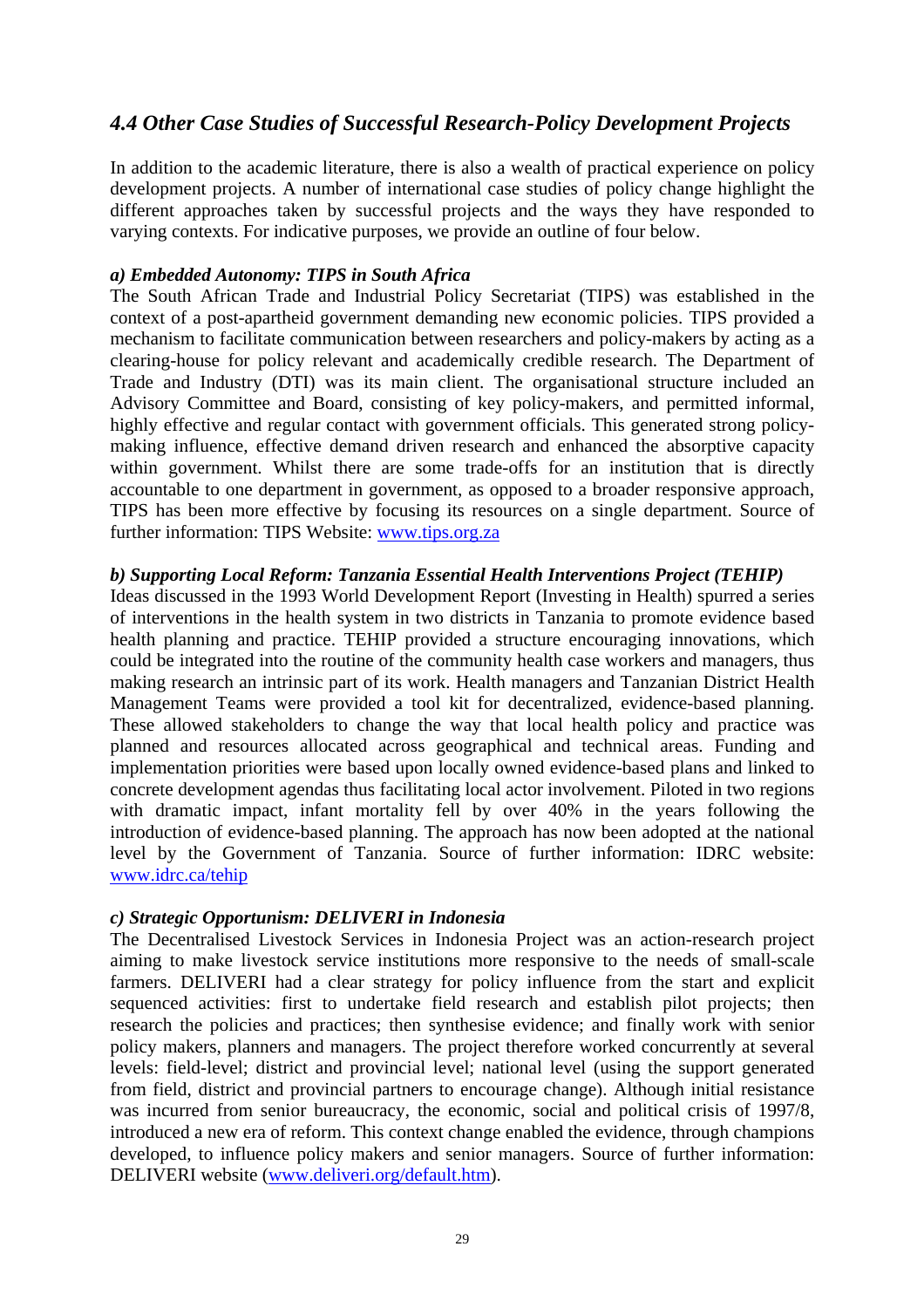### *d) Emergent Issues: ICT policy Mozambique, Senegal, South Africa and Uganda*

The Acacia Initiative focused on the use of information and communication technologies (ICTs) for development. Initial emphasis focused upon feasibility and background research studies as well as the establishment of pilot projects, which laid the groundwork for an integrated, multi-pronged approach. Facilitating, planning and coordinating bodies were established in each country to manage the execution of Acacia strategies. The most effective mechanisms for policy influence were: Action research; dissemination of findings; pilot projects; Exposure of national and local decision-makers to projects and findings; Appointment of respected individuals on facilitating bodies, ensuring participation in policy formulation processes; Advocacy and awareness activities; Direct funding of policy formulation processes; Support for consultative and transparent processes; information collection and dissemination; Exposure of researchers and policy-makers to high-level technical expertise provided by the IDRC; Capacity building through partnerships; Training of stakeholders. The case highlights that policy development can be particularly rapid if a new issue emerges, stimulating policymaker demand (but where vested interests have yet to develop). Source of further information: [http://www.idrc.ca/acacia/ev-5895-201-1-](http://www.idrc.ca/acacia/ev-5895-201-1-DO_TOPIC.html) [DO\\_TOPIC.html.](http://www.idrc.ca/acacia/ev-5895-201-1-DO_TOPIC.html)

There is clearly no single blueprint for a policy development project. The first key is to fit the intervention to the context. Nevertheless we find several factors which these successful policy development interventions share with SMEPOL. The issue of intent to change policy is common. There have been clear efforts in all to engage with government policymakers – although the mode and level of engagement has varied. All have generated high quality and policy relevant evidence. The issue of opportunism is also striking. In the DELIVERI project the project was able to take advantage of the change in context, when the Indonesian leadership changed and demand for the project grew. TIPS was launched in the honeymoon period in transition South Africa. The Acacia work focused on an emerging policy area.

In summary, the theory and case study evidence demonstrate that here are likely to be no simple answers to policy influence. The best approach will depend on the circumstances. Successful policy development projects tend to respond flexibly to different contexts. However, whilst no formal, structured model can be directly replicated, by combining our theoretical understanding, with the practical example of SMEPOL we can develop a set of lessons, located within a comprehensive framework. Some key generic lessons and specific examples from the SMEPOL project are presented in the following section.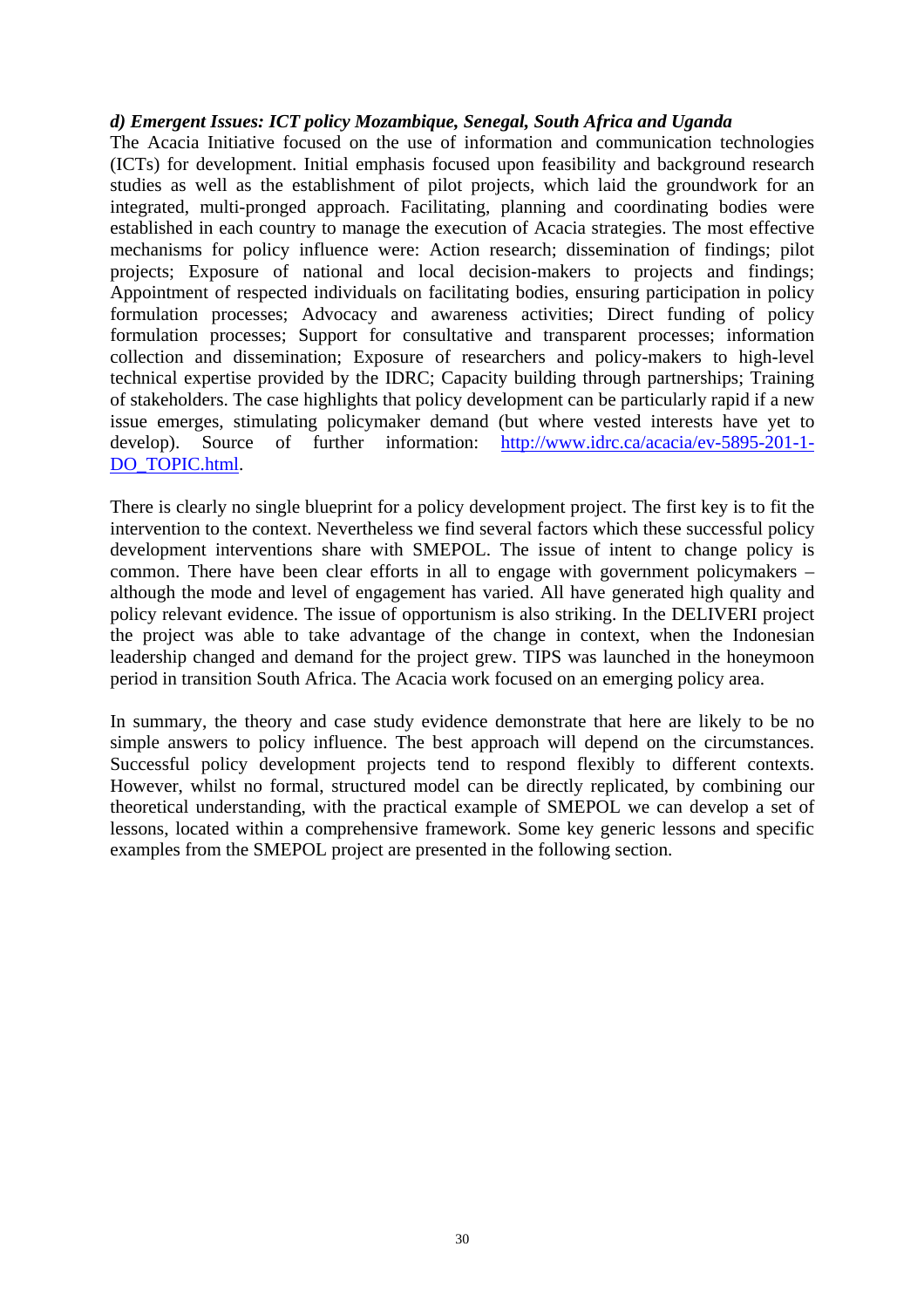# **Section 5: Lessons for Replicability**

# *5.1 Introduction*

This section highlights the lessons from the SMEPOL experience and comments on their broader applicability – i.e. by linking them to the literature and broader experience of policy reform. The key question here is: 'how, why, and under what conditions does a policy intervention work, or fail to work?' It is widely argued that the success of an intervention depends on the nature of an intervention and the context within which it is undertaken. We try to outline here why the SMEPOL project had the impact it had and the implications for replicability. The analysis highlights (i) the broader contextual factors that were important; and (ii) the project specific lessons. For each we highlight the issue and discuss why it is important. We also highlight other relevant issues for replication as they emerge.

| <b>Contextual Lessons</b> | <b>Project-Related Lessons</b>    |
|---------------------------|-----------------------------------|
|                           |                                   |
| 1. Relevance / Need       | <b>1. Explicit Policy Focus</b>   |
| 2. Context of Reform      | 2. Partnership $(\&$ Embedded)    |
| 3. Mandate / Authority    | 3. Risk Management                |
| $4.$ Champion $(s)$       | <b>4. Consider Implementation</b> |
| 5. Country Presence       | 5. Strategic Opportunism          |
| 6. Research Capacity      | 5. Project Resources              |
|                           | 6. Consultative Approach          |
|                           | 8. Flexibility                    |
|                           | 9. Research Quality               |

## **Table 4: Fundamental Lessons from SMEPOL**

**Bold = Critical Factors**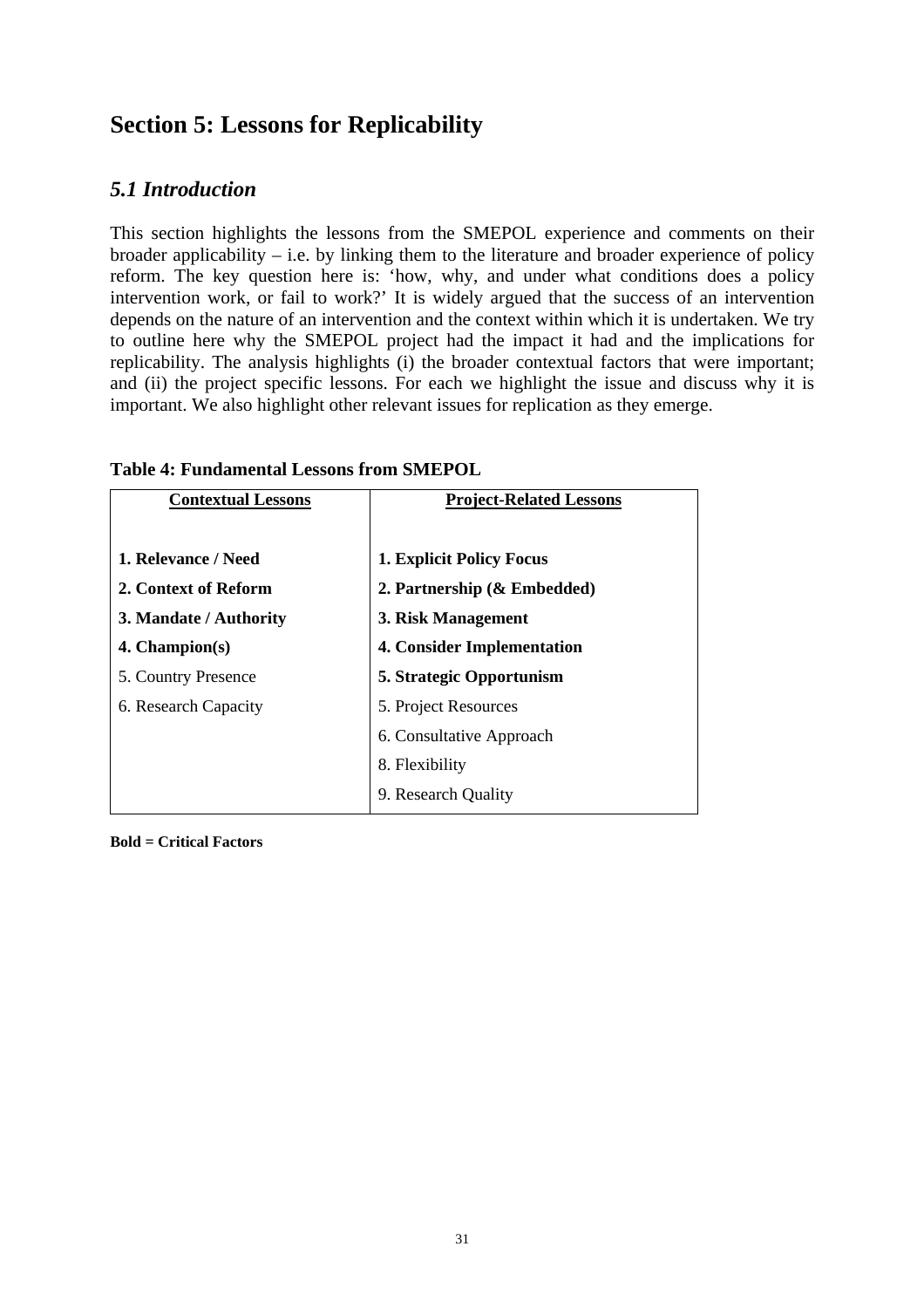# *5.2 Contextual Lessons*

| 1. Relevance / Need    | Generic Lesson: The topic must be important to the country and there must be a need for policy reform (in the MSME sector)                        |
|------------------------|---------------------------------------------------------------------------------------------------------------------------------------------------|
|                        | <b>SMEPOL Example:</b> MSMEs are crucial to the Egyptian economy and there was a clear and strong rationale that a high level policy framework    |
|                        | program was needed with regard to the MSME sector.                                                                                                |
| 2. Context of Reform   | Generic Lesson: A context of reform dictates the extent to which policy makers are interested in and able to adopt new ideas, policies and        |
|                        | approaches.                                                                                                                                       |
|                        | <b>SMEPOL Example:</b> SMEPOL was demand driven. Key issues that provided a context of reform included: Global and national moves towards         |
|                        | economic liberalization, structural adjustment and private sector development; Political trends towards more effective policy and public pressure |
|                        | for job creation; A positive approach to change in the lead government department. As a result SMEPOL was implemented in a context of reform      |
|                        | with a clear demand from project partners. One example of this was the provision by the Egyptian government of 20.25% of the project budget.      |
| 3. Mandate / Authority | Generic Lesson: Policy development processes should be led or coordinated by a government organization with appropriate mandate and               |
|                        | authority. Cohesive MSME policy development does not fit within the mandate of one ministry. It must be regarded as a cross cutting issues of     |
|                        | relevance to a range of government agencies. A government agency with the mandate and authority to coordinate in this sector, across a wide       |
|                        | range of government actors, is therefore crucial. Success is likely to be maximized if policy development projects work with a central,           |
|                        | government agency, mandated for PSD development, and with the authority to coordinate cross-government action.                                    |
|                        | <b>SMEPOL Example:</b> When SMEPOL was instigated there was no clear mandate and the decision to follow a 'Champion' provided strong initial      |
|                        | momentum. SME policy development however remains somewhat confused in Egypt. The SFD now has the legal mandate for coordinating SME               |
|                        | policy, but lacks the external legitimacy and authority required to carry out this function. MOF has a great deal of authority but lacks a formal |
|                        | mandate except in certain areas. The ongoing situation means that the broader policy impact of the project remains uncertain.                     |
| 4. Champion(s) /       | Generic Lesson: A key factor is often the presence of powerful individuals, who see change as an opportunity not a threat, and are instrumental   |
| <b>Change Agent</b>    | in managing change, providing direction and momentum to new policies and methods.                                                                 |
|                        | <b>SMEPOL Example:</b> The unique aspect of SMEPOL is that the project followed an individual minister (and his senior staff) rather that         |
|                        | remaining in one Ministry. The political support provided by Minister Youssef Boutros Ghali, and the second level of change agents of senior      |
|                        | ministry staff (including Deputy Minister Manal Hussein), provided strong domestic direction and momentum to the project. A key factor here       |
|                        | was the Minister's technical knowledge, political power and desire for results.                                                                   |
| 5. Country Presence    | Generic Lesson: External donors must have a significant country presence and reputation for i) the government to trust their motives and seek     |
|                        | their expertise and ii) to ensure effective risk management and troubleshooting.                                                                  |
|                        | <b>SMEPOL Example:</b> Both IDRC and CIDA had a prior presence in Egypt (over many years) and good reputation for expertise in their area of      |
|                        | specialty (research and donor support respectively) as well as the reputation as a constructive partner. This enabled the GoE to approach the     |
|                        | donor, enabling a demand driven project, and was instrumental in building trust and respect between partners. IDCR and CIDA had to provide        |
|                        | significant human capital when developing and implementing the project (for example though the PMC) to ensure objectives were met.                |
| 6. Research capacity   | Generic Lesson: Domestic research capacity is a helpful basis for relevant and informed policy advice. A prior and reasonable level of applied    |
|                        | research capacity is required and support for research should be sensitive to the level of prior capacity.                                        |
|                        | <b>SMEPOL Example:</b> Strong prior domestic research capacity (academic and policy analysis) enabled a wide range of evidence to be developed    |
|                        | and used (from background documents to focused policy research) in support of policy change. Without a strong domestic capacity policy            |
|                        | relevant research could not have been as easily produced.                                                                                         |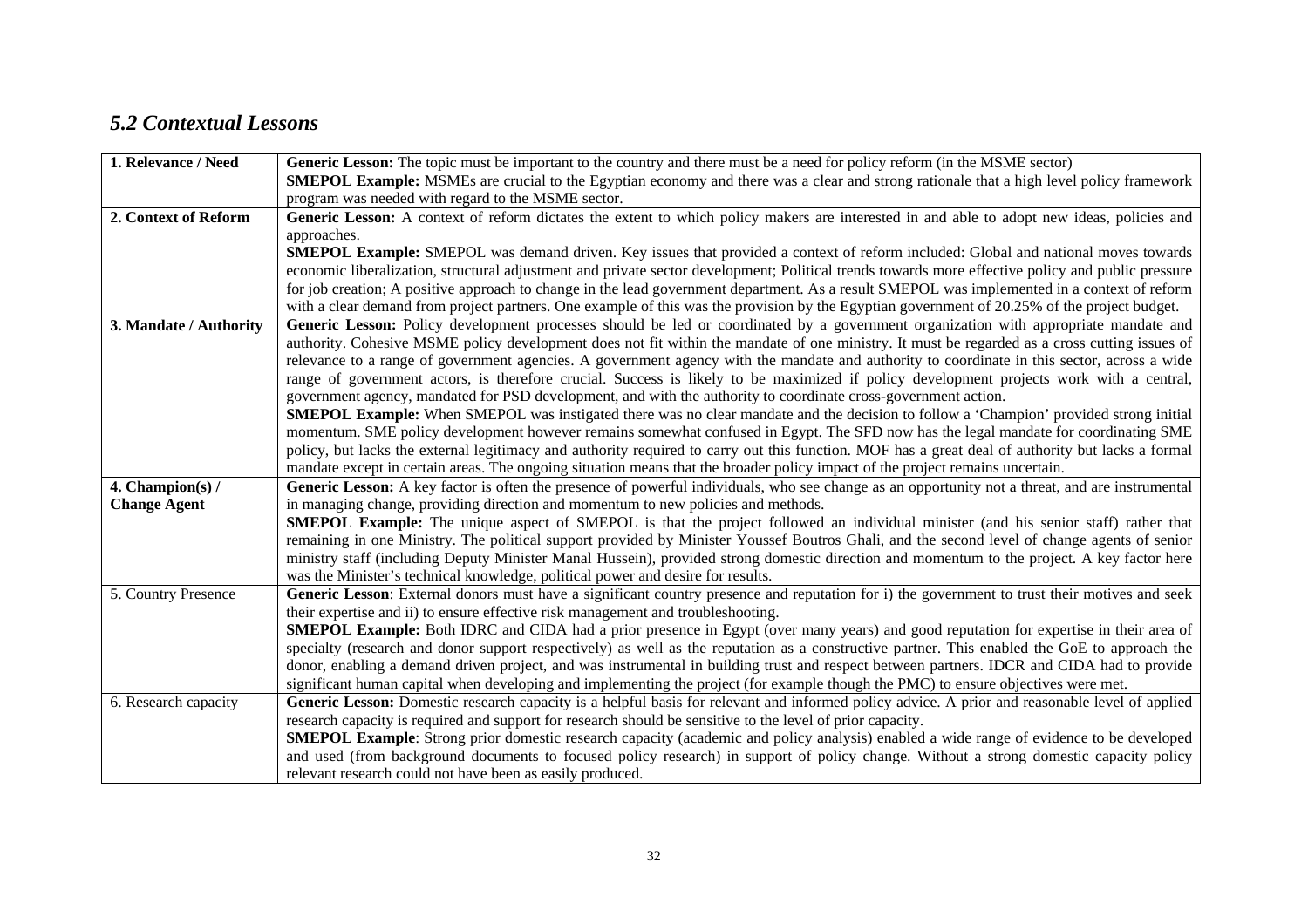# *5.3 Project-Related Lessons*

| 1. Explicit Policy Focus | Generic Lesson: An explicit policy focus is more likely to result in direct policy change (O'Neil, 2005).                                                                                                                               |
|--------------------------|-----------------------------------------------------------------------------------------------------------------------------------------------------------------------------------------------------------------------------------------|
|                          | <b>SMEPOL Example:</b> Rather than conducting basic research and then communicating it to policy makers, SMEPOL explicitly focused on policy                                                                                            |
|                          | change from the start. This direct approach ensured greater policy change outputs.                                                                                                                                                      |
| 2. Partnership $\&$      | Generic Lesson: Policy development projects tend to be more successful if there is a strong partnership approach, and a project is linked to                                                                                            |
| Embed)                   | government actors. "Proximity is destiny." Embedded projects are likely to have greater impact, but also have greater risks of diversion away                                                                                           |
|                          | from project goals.                                                                                                                                                                                                                     |
|                          | <b>SMEPOL Example:</b> The various stakeholders worked together to develop and implement the project. Embedding the project in the Minister's                                                                                           |
|                          | Office enabled access to key decision makers, a continued focus on policy and greater institutionalization of the policy development process. It                                                                                        |
|                          | enabled the project to nimbly respond to the changing environment and priorities. However, project resources were pressured towards the other                                                                                           |
|                          | goals of the partner ministry and strong risk management processes were required.                                                                                                                                                       |
| 3. Mission Focus / Risk  | Generic Lesson: Management structures must be developed to ensure that the project remains "on track".                                                                                                                                  |
| <b>Management</b>        | SMEPOL Example: The project contained the real risks - cabinet changes; becoming a pet project of the Minister; a loss of focus; inappropriate                                                                                          |
|                          | use of funds. The key risk management structures included: (i) Donor / stakeholder management and accountability structures (PMC and PSC);                                                                                              |
|                          | (ii) The gatekeeper / diplomat function of the Canadian project director was vital; (iii) IDRC Control of project funds; (iv) Formal and informal                                                                                       |
|                          | support from IDRC and CIDA staff. Structures (ii) and (iii) were particularly important and ensured a continued focus upon project outputs and                                                                                          |
|                          | minimized the risks associated with the project.                                                                                                                                                                                        |
| 4. Consider              | Generic Lesson: Implementation issues are rarely considered enough in policy formulation.                                                                                                                                               |
| Implementation           | SMEPOL Example: SMEPOL was focused on policy formulation and the Competitiveness Strategy did give some consideration to                                                                                                                |
|                          | implementation issues. Although not within the formal focus of the project, the link to implementation should have been highlighted more                                                                                                |
|                          | strongly during project development and implementation. This is particularly important in Egypt where local resistance to policy change,                                                                                                |
|                          | especially with regard to the informal sector, often constrains implementation and the context firms face.                                                                                                                              |
| 5. Strategic             | Generic Lesson: Whilst a strategic approach is necessary (often requiring 'patience, persistence and perseverance'), impact is maximized if                                                                                             |
| Opportunism              | projects are also politically aware and willing to opportunistically respond if unanticipated policy windows arise.                                                                                                                     |
|                          | <b>SMEPOL Example:</b> SMEPOL pursued a comprehensive and long-term agenda. However, the politically savvy project leader and project                                                                                                   |
|                          | flexibility allowed staff to react nimbly to opportunities to provide an input. Examples included sudden demands for a procurement strategy and                                                                                         |
|                          | input to the SME law.                                                                                                                                                                                                                   |
| 6. Project Resources     | Generic Lesson: High level of human and financial resources helps to achieve outputs.                                                                                                                                                   |
|                          | <b>SMEPOL Example:</b> Trained and skilled human resources (SMEPOL staff) were necessary for effective implementation. Financial resources                                                                                              |
|                          | were necessary to ensure GoE interest in the project and effective project implementation.                                                                                                                                              |
| 7. Consultative Approach | Generic Lesson: Consultation is a key to ensure effective and legitimate policy development processes.                                                                                                                                  |
|                          | <b>SMEPOL Example:</b> Strong consultation and networking ensured a wide support base and project ownership in SMEPOL. However this should<br>have been extended to include MSME stakeholders more extensively early on in the project. |
| 8. Flexibility           | Generic Lesson: Contexts do change and policy impact is maximized if there is room for manoeuvre.                                                                                                                                       |
|                          | <b>SMEPOL Example:</b> The project was able to adapt nimbly to the changing context and this helped to maximize project impact.                                                                                                         |
|                          |                                                                                                                                                                                                                                         |
| 9. Research Quality      | Generic Lesson: All evidence suggests that the quality of research does matter to uptake (other things being equal).                                                                                                                    |
|                          | <b>SMEPOL Example:</b> SMEPOL research was generally regarded as high quality with a strong policy focus.                                                                                                                               |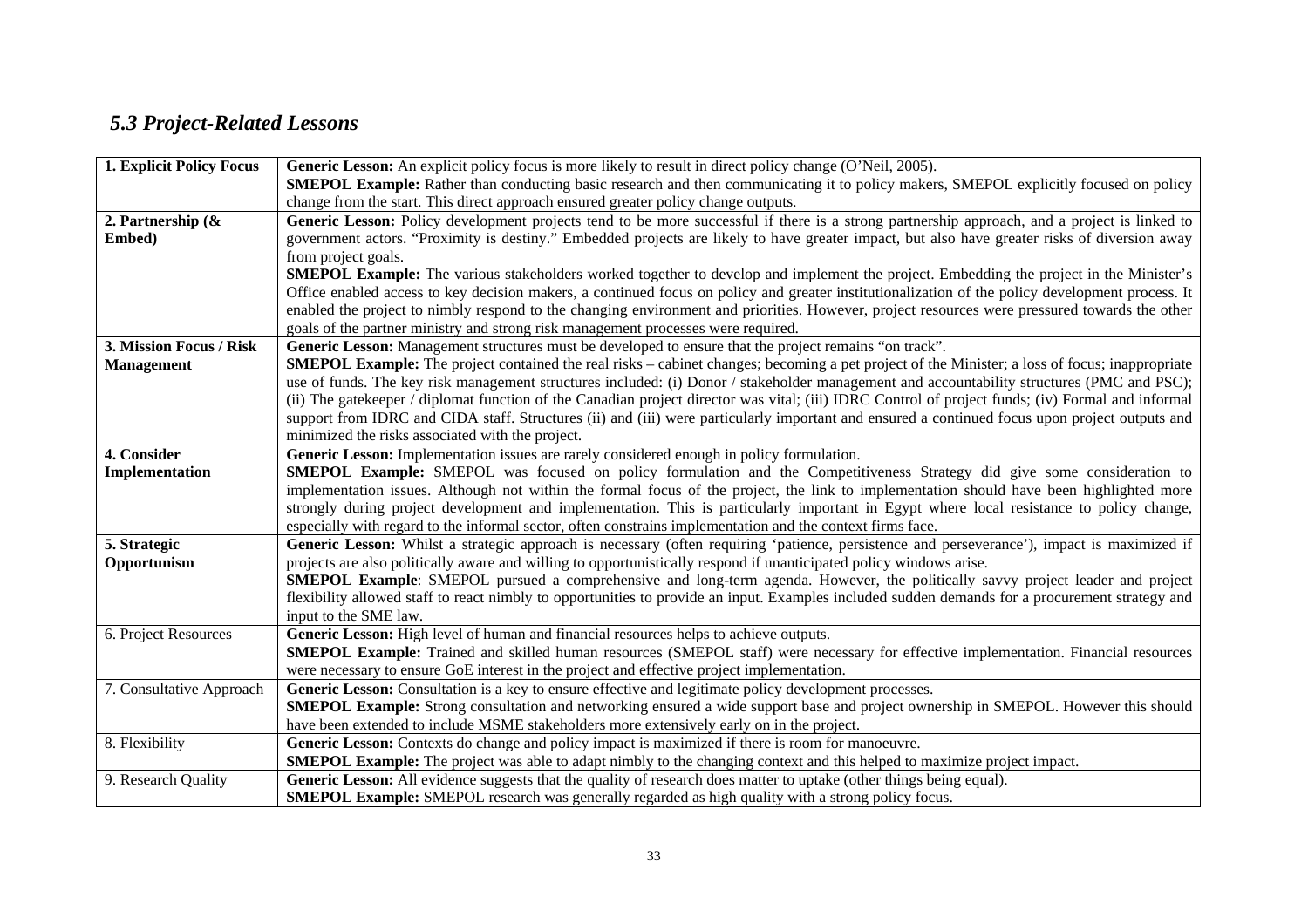# *5.4 Towards Broader Application*

We have identified above a number of the key factors that helped SMEPOL have the impact it had (and some that may have limited its impact). Based on experience elsewhere (particularly our own plus the recent IDRC Strategic Evaluation on Public Policy Influence), it seems that projects with these general characteristics and within a favourable contextual environment are quite likely to succeed (though they may have to do it differently). The SMEPOL project clearly shares many characteristics with other successful direct policy development projects. A substantial number of key factors regarding replicablility are within the control of the project. These include: Partnership / Embedding; Focus on policy impact; Risk management; and Flexibility.

### **Box 3: Close Links: SMEPOL Lessons and IDRC Strategic Evaluation Findings**

It is worth mentioning here how closely these SMEPOL lessons relate to some of the key findings from the IDRC Strategic Evaluation on Public Policy Influence. These include the importance of:

- *Intent* desire to change policy is a key conclusion across cases and highlighted in O'Neil (2005).
- *Context* the context issues highlighted in the IDRC evaluation economic pressures, special opportunities in transition countries, the constraint of policymaker capacity and institutional stability – are also all part of the SMEPOL story.
- *Relationships* the issue of credibility and personal links was a key conclusion across cases.
- *Process* the importance of focusing on changing processes, not just specific policy regimes.
- *Flexibility* particularly for example the MIMAP (Micro Impacts of Macroeconomic and Adjustment Policies) case in Senegal demonstrated flexibility in responding to the opportunity of Poverty Reduction Strategy Paper (PRSP).
- *Timing*  particularly the strategic evaluation cases in Vietnam and Bangladesh
- *Ownership* particularly the strategic evaluation cases in Vietnam and Bangladesh
- *Persistence and Perseverance* particularly the strategic evaluation cases in Vietnam and Bangladesh.
- *Being Part of Broader Strategy* the Peru case demonstrates that projects should not stand alone but be part of a broader strategy.

An interesting question is: Which of the key factors would change if our analysis was focusing on implementation, not just policy formulation? This is important since SMEPOL primarily focused on changing policy statements – and we have highlighted the importance of considering implementation. IDRC is also increasingly working to better link research to implementation. Our view is that the long list of factors would be the same. But different people would need to be consulted. And the emphasis might be different. For example, consultation and participatory approaches with key stakeholders is particularly crucial for successful implementation. In this case it would have been important to work more with street level bureaucrats and MSMEs themselves. Whereas a Ministry may have the mandate for policy development, it may not have the authority to achieve implementation or there may be significant sources of resistance that need to be considered.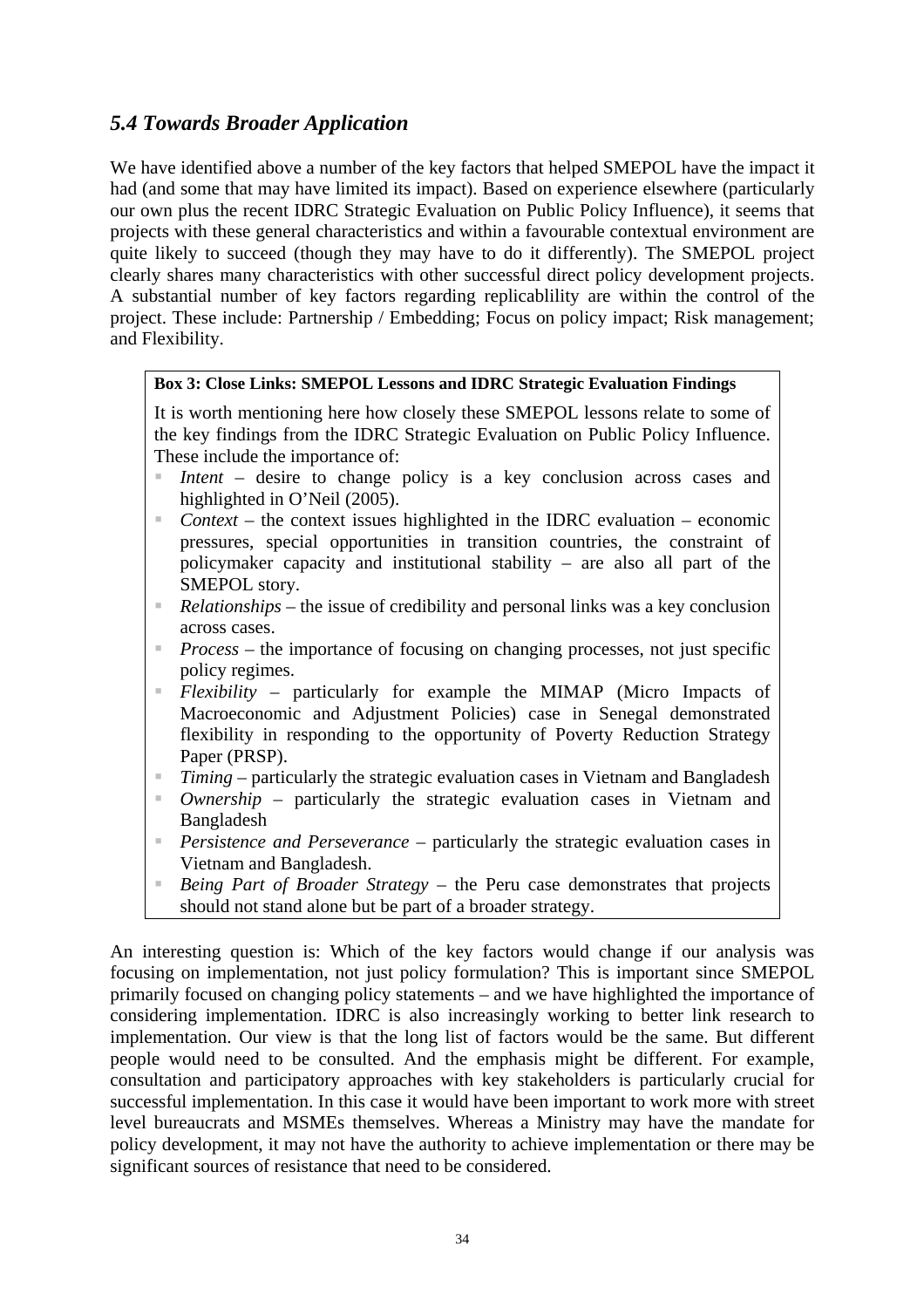# *5.5 Revisiting Key SMEPOL Project Decisions*

We have highlighted a number of contextual lessons regarding replicability that have emerged. These have been specific to the SMEPOL project, but are also supported by the literature and our experience of policy change work. Whilst these factors are considered further in section 7 (applied to alternative specific country contexts) they allow us to briefly assess, with hindsight, the choices made at key points during the SMEPOL project. A key area for us to highlight here, are the trade-offs, which exist between project areas. For example, the further embedded the project, the greater the potential impact on policy development but this comes with greater risk of the diversion of project resources. Similarly, whilst issues of 'mandate' and 'champion' are sometimes complementary, they can also become competitive pressures (a factor highlighted below).

## *Options Prior to Project Inception in 2001*

 $\overline{a}$ 

SMEPOL was initially placed within the MoEFT allowing the project to harness the input of a powerful individual 'champion' (who had called for SME policy development) and within an influential ministry (at the time all key macro-institutions reported to MoEFT) and with a strong informal mandate for MSME development. This position allowed the project to potentially take advantage of strategic opportunities and powerful contextual factors.

We have highlighted that MSME development is a cross cutting issue, therefore ideally a government partner should be in a position to coordinate a comprehensive response[.30](#page-43-0) The project could have been placed within the SFD (not seen as a credible option) or attached to the Prime Ministers Office (not feasible). The project could have acted as a independent entity, but our view is that it would not have had nearly as much impact (in the Egyptian context). Therefore in the original context, with an unclear mandate, a strong champion and relevant partner, a partnership the MoEFT was most appropriate and valuable.

### *Change of Mandate of Project Partner: MoEFT to MoFT (November 2001)*

At this time MoEFT had proven to be a dynamic partner, capable of achieving project outputs and influential at a high level. However, a change in government structure left the project in the MoFT Ministry with a narrower mandate (with the project champion Youssef Boutros-Ghali still as Minister). The Ministry had a reduced mandate for MSME policy development (and not for overall SME policy coordination). MOFT was primarily responsible for trade and competitiveness. However, no other ministry had a natural mandate for SMEs either. Alternative options, embedding with the SFD and PM's Office, continued to be unavailable (as above). Also, a change in GoE partner would have resulted in a loss of a dynamic and productive 'champion' and not resulted in any significant gains. The decision to continue with the MoFT was appropriate.

### *Change of Responsibility of Project 'Champion': MOFT to MOF (July 2004)*

At this point, there was a cabinet reshuffle and Youssef Boutros-Ghali was made Minister of Finance. The SMEPOL project moved with the Minister. Moving the project from MoFT to MoF allowed SMEPoL to remain with the project champion(s), and allowed the project to

<span id="page-43-0"></span><sup>&</sup>lt;sup>30</sup> For example SME policy success in Tunisia and Morocco was built upon coordination by a national organization under senior authority, such as the Prime Minister.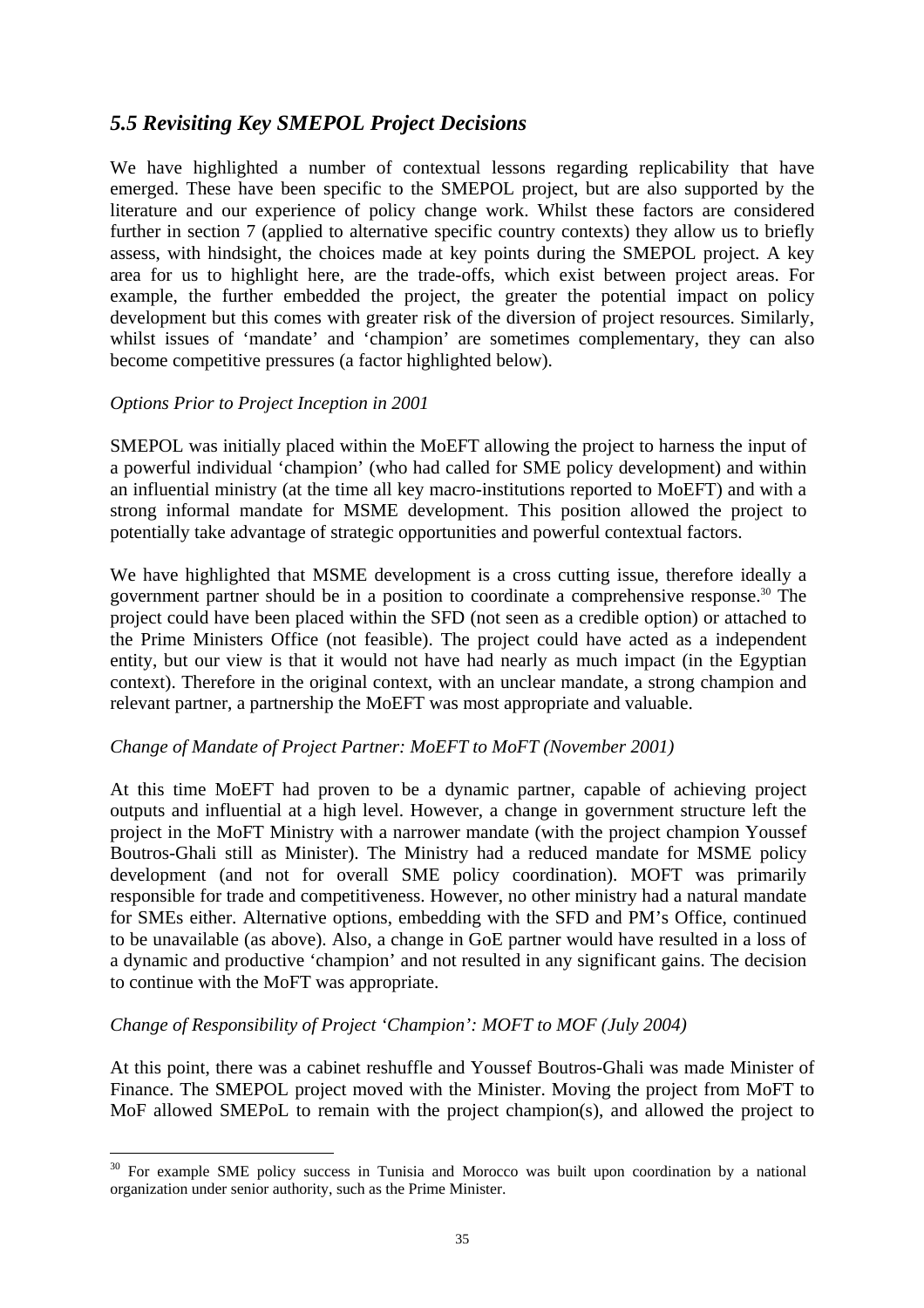realign itself back to some of the core issues that it could not tackle at MoFT (including taxation, customs, tariffs, regulation and corruption). However, the new project host, MoF, had no formal role for coordination of MSME affairs, although the Minister was in a more influential position as chair of the economic group of Ministers.

Embedding the project with the PM's office continued to be a non-option. Arguments for embedding the project within the SFD were strengthened, as the mandate for SME policy coordination was now given to the SFD. However the SFD continued to be lack legitimacy or effectiveness in the eyes of most stakeholders. The real choice here was regarding continuing with the MoFT. The project was already established in the MoFT, capacity had been developed and an effective partnership existed. MoFT however asked SMEPoL to favourably consider a move to MoF. Furthermore, given the importance of personal relationships and the desire of the Minister and his staff to keep the project, the decision to move the project was correct despite the drawbacks.

In summary, there have been trade-offs. By following a powerful champion, the project has been able to delivery strong policy development products – particularly at the Ministerial level. However, the project is perceived as a project of the Minister rather than a broader initiative of the government of Egypt. The lack of a coordinating mandate for SME policy in the MoF has certainly limited the broader impact of the project. Given the clack of mandate and close association with a Minister, the policies in the very credible policy documents are less likely to be translated into practice by the relevant Ministries. The situation remains uncertain after the recent election and any government changes are likely to determine the extent to which the policy development by SMEPOL will be taken forward.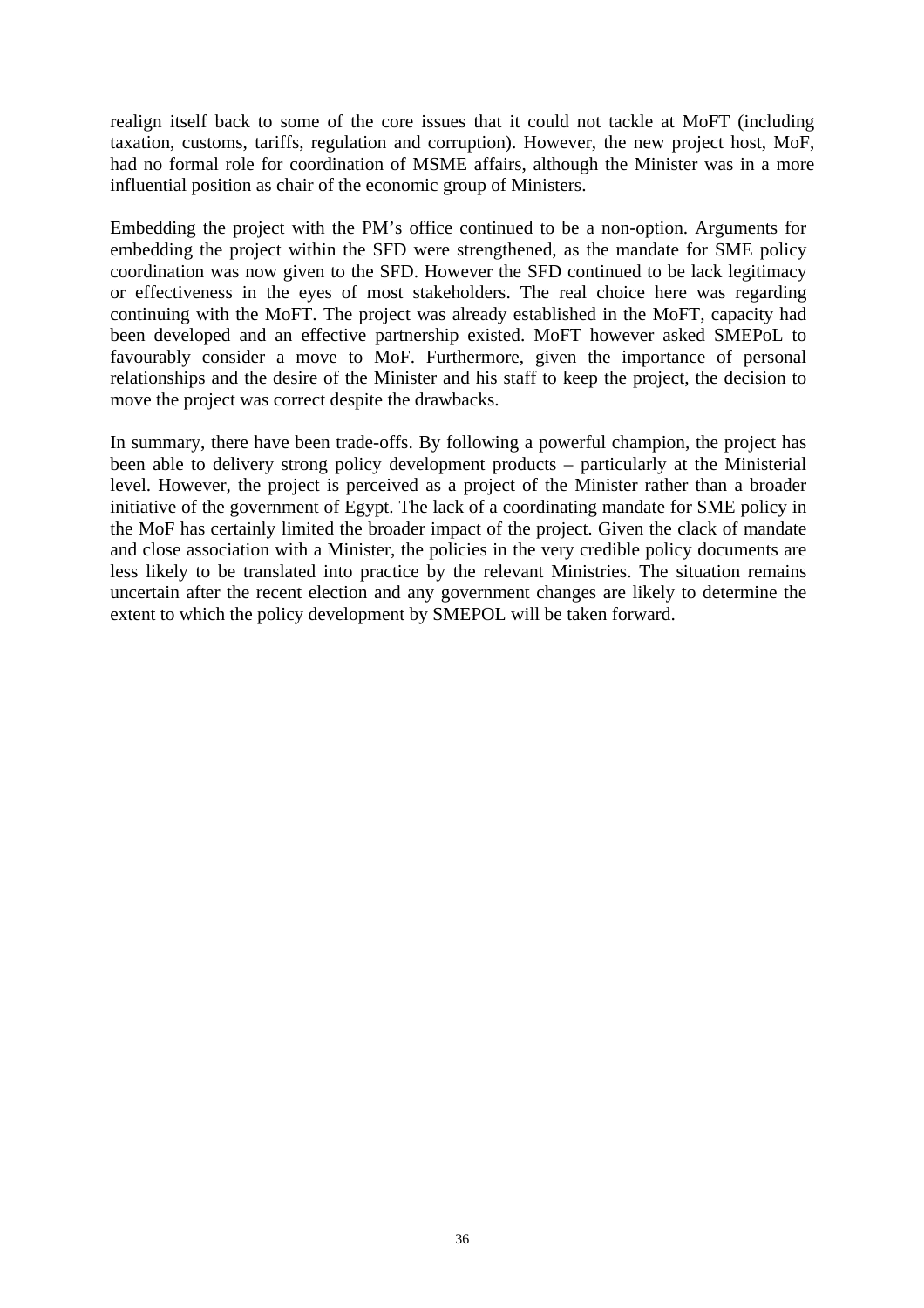# **Section 6: Options for Future MSME Interventions in Egypt**

This section puts forward some suggestions for how ways IDRC (and CIDA) could build upon the SMEPOL Project in Egypt and continue SME policy development initiatives at the national level. We first outline the current contextual factors relevant to SMEs that are present in Egypt. We also outline some principles by which future Canadian interventions might be guided. We conclude with some of the options.

# *6.1 Context for Future Intervention*

 $\overline{a}$ 

Future intervention should first of all recognise that SMEPOL has resulted in a comprehensive policy document, 'Enhancing Competitiveness of MSMEs in Egypt'. This document accurately highlights the key current MSME constraints and interventions. We think it is important to highlight here some of the key constraints. These include<sup>[31](#page-45-0)</sup>

- *A Complex Legal and Regulatory Environment*: this is particularly important since many MSMEs work on credit, with low guarantees of payment, and with a higher relative cost of regulations in comparison to large firms.
- *Lack of Access to Markets*: both domestic and international.
- *Lack of Access to Finance*: Despite many finance interventions, there remains no coherent solution for most firms.
- *Costs of Widespread Informality:* Informality is estimated at almost 80% of the MSME sector. Evidence suggests that informality is a reaction to a poor market structure, which makes it difficult for the formal sector and strongly discourages the informal sector from formalising and contributing fully to the economy and pro poor growth.
- *Weak Industrial Strategy*: Experience from other countries has demonstrated an industrial strategy can enhance MSME development (interventions such as investment maps; industrial zones; data; business clusters / sub sector support; subcontracting and integration into production networks. However only minor interventions have occurred in this field.
- *Others*: Other challenges for SME development include weak infrastructure, widespread corruption, high levels of taxation and lack of adequate technical assistance (specifically a lack of accredited and relevant training centers).

The Competitiveness Strategy does provide a very sound policy base for interventions to improve the operating context for MSMEs – one based on research and consultations. So far however, it is important to recognise that implementation of the 'Competitiveness Strategy' document has been very limited. In a few areas, reforms are being, or have been comprehensively pursued. For example, in the area of taxation, the MoF has recently introduced a new taxation law, which contributes strongly to the 'Competitiveness Strategy' aim of reducing financial, legal and regulatory constraints on MSMEs.[32](#page-45-1) However, in the majority of areas identified for reform, implementation activities have been minimal.

The current political context for MSME policy is mixed. There is a high level of political support for MSME policy development. The President has recently set high targets for job

<span id="page-45-0"></span><sup>&</sup>lt;sup>31</sup> These constraints have been confirmed through an analysis of government reports, academic reports and information garnered from in-country interviews.

<span id="page-45-1"></span> $^{32}$  MoF, 'Enhancing Competitiveness for SMEs in Egypt –General Framework and Action Plan', 2004, p.50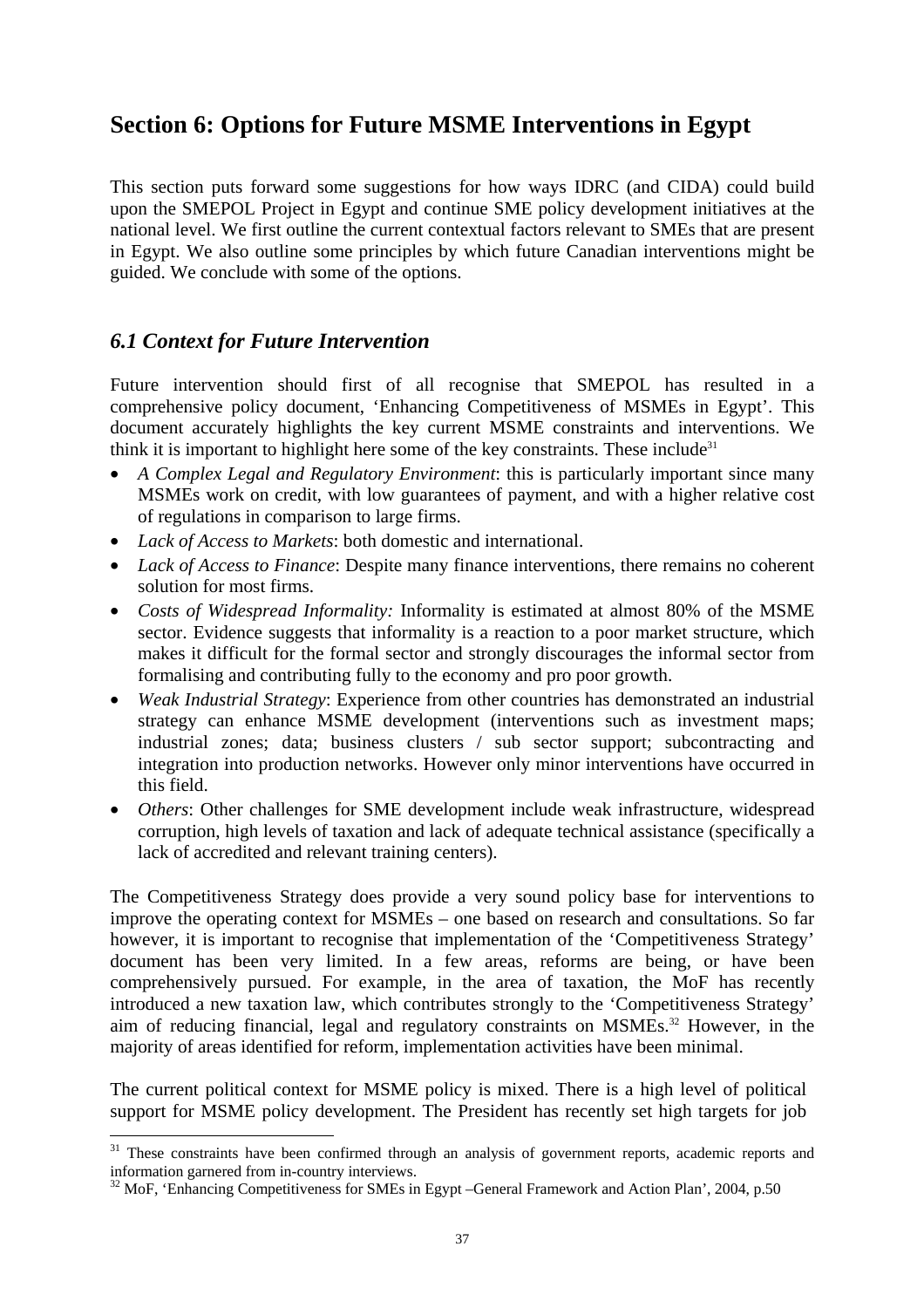creation from the SME sector. However, there is a fractious political context for MSMEs. Three current MSME / PSD strategies are in place, or in construction, and there remains a continued lack of coordination and communication between government agencies.<sup>33</sup> This is a concern since coherent MSME policy requires coordinated and cross-cutting interventions across a range of ministries[.34](#page-46-1) 

It is also important to recognise that future donor interventions, in the MSME field, will occur in the framework of a weak SME law. Law 141 is generally viewed as poorly formulated and contributing to the 'ghetto-isation' of MSME development, as a tool for poverty and unemployment reduction and therefore requiring government support, rather than as an issue that requires a positive enabling environment and thus a range of measures across government (and almost certainly the reduction of government involvement in many areas). This refers back to section 4, where we highlighted the recognition that MSME development should be understood within the context of PSD.

For Canadian interventions, a positive factor is the high levels of political capital, which Canadian donors have built with respect to their competence to support government activities. The networks, experience and political capital generated by SMEPOL provide a very sound base for developing future activities. It must be noted that Canada remains however a very small donor in Egypt.

Our conclusion is that there is a strong understanding of the needs and solutions to improve the operating environment for MSMEs in Egypt (in large part generated by the SMEPOL project). The key now is to implement measures that have been identified. However, where possible, to have a widespread and sustainable impact, implementation must move away from short term, localized initiatives, common to SMEPoL, towards comprehensive, widespread reform. It is this final step that has proved elusive at present. Future donor intervention should therefore focus on scaling up implementation activities, with a specific focus upon implementing the policy suggestions contained within the document 'Enhancing Competitiveness for SMEs in Egypt'. The key is to focus on issues that are really necessary, ensure policy is clear and that it can be implemented effectively and fairly.

# *6.2 Principles for Future Intervention*

We believe that options for future intervention should be assessed and weighted according to a number of principles that would help maximize the opportunities for improving the operating environment for MSMEs in Egypt. Some of these are standard issues for assessing for policy options; others are based on our assessment of the context in Egypt.

We have tried to assess the options according to the following considerations:

o *Widespread Impact***:** Ideally future donor interventions should promote issues that have a widespread, systemic impact, promoting reform across government. It seems

<span id="page-46-0"></span> $\overline{a}$ <sup>33</sup> SMEPOL has developed a national SME Strategy. USAID, KFW and UNDP are developing a microfinance strategy in partnership with the Egyptian Banking Institute and in coordination with the SFD. SFD are developing a national 'Micro and Small' Enterprise Strategy with CIDA support.<br><sup>34</sup> Highlighted in the document, 'Enhancing Competitiveness for SMEs in Egypt', which allocates

<span id="page-46-1"></span>responsibilities to numerous government organizations, including GAFI, MoF, MOFTI, SFD, MoJ, IDSC.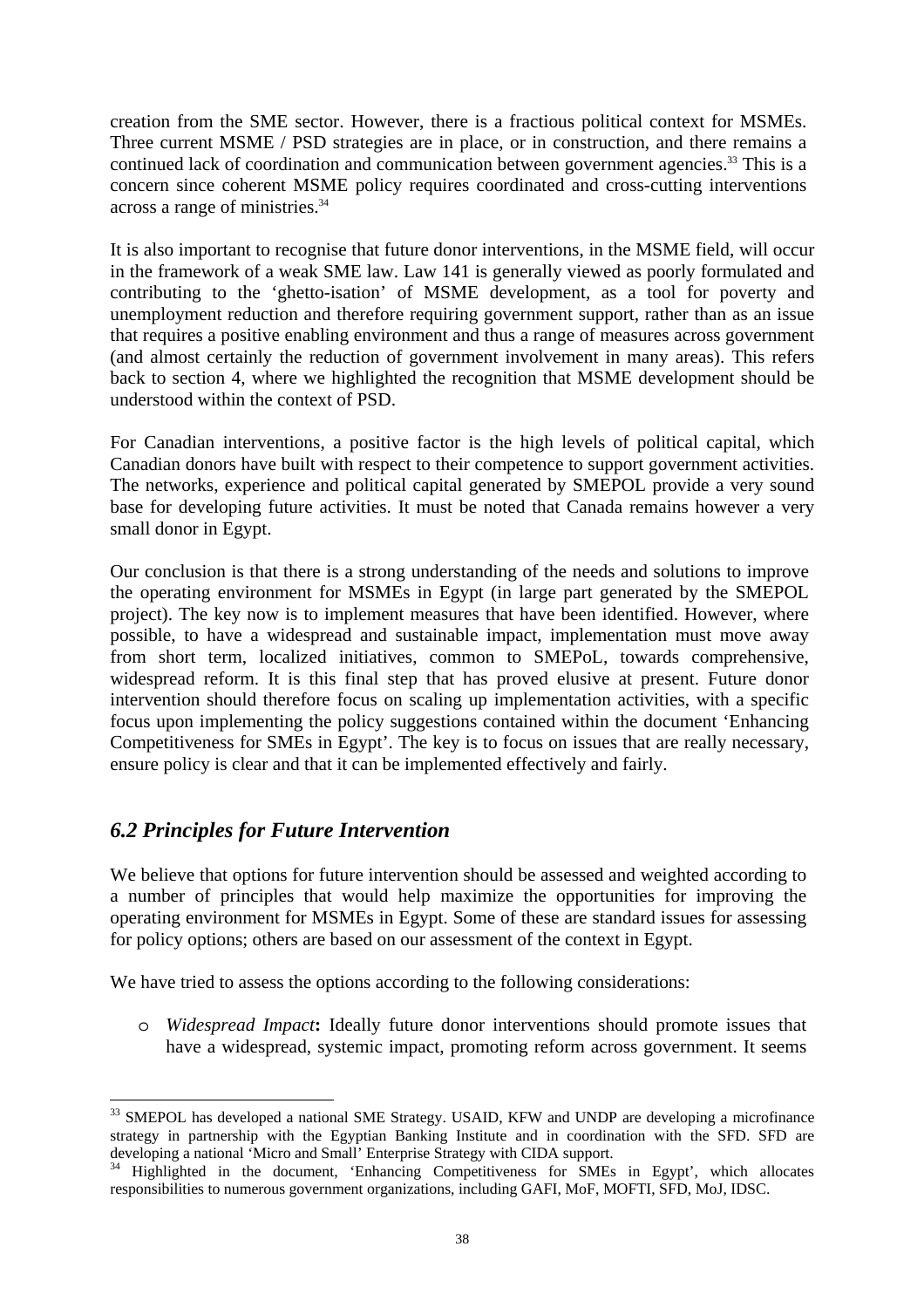that too many donor interventions in Egypt are small and focused and do not have a widespread impact on the operating context for most MSMEs.

- o *Technically Feasible Interventions*: that the intervention should actually resolve the problem. And that adequate support for interventions will need to be provided – i.e. realistically addressing issues of the time, cost or other resources needed.
- o *Sustainable Interventions*: that donor activities should recognise the importance of achieving sustainable change.
- o *Politically Feasible Interventions*: A key factor is also to focus on an issue where there is a good chance of being achievable in the existing political context.
- o *Canadian Niche*: Future Canadian intervention should build upon the reputation that Canada (IDRC and CIDA) has established as a small donor working on innovative projects in partnership with the government. Therefore future interventions should continue where Canada has a comparative advantage and where a high level of value added impact is possible at low cost.

# *6.3 Future Options for Interventions*

We consider below a number of options for the way that IDRC (and CIDA) might continue with policy level initiatives in the MSME sector in Egypt. We draw our conclusions based on considerations of the existing context (based on an extensive review of documentation and interviews with stakeholders in Egypt) and the principles outlined above.

## *1. No Future Activities*

Our first option is that there are no further activities. There are valid arguments that IDRC and CIDA should focus much less on Egypt than other countries in the region (let alone other parts of the developing world) that have greater development challenges. There are many countries where incomes are lower and needs are higher (in terms of rates of poverty and lack of sound development policy frameworks). Please see the next section for some comparisons across the MENA region on these issues. This would imply refraining from developing further activities in the SME area in Egypt. We raise this as an option for consideration, but recognize that taking this direction depends on corporate priorities that are beyond the scope of our analysis.

### *Some options that are not feasible or that we would NOT recommend:*

### *2. Replication of SMEPOL with SFD*

The legal mandate for SME development has now been established with the Social Fund for Development (SFD). Therefore there is potentially scope for a project to build the capacity of the SFD to develop and implement SME policy. However, as previously noted, the SFD was widely seen to lack external legitimacy, credibility and accountability (in the SME sector and more generally) and by virtually all stakeholders. It is very unlikely a project will be able to remedy this situation; indeed some donors are pulling out of working with SFD. In the current context, we don't think IDRC (or CIDA) should work with SFD on any significant way (e.g. major policy development projects like SMEPOL) until there has been significant and clear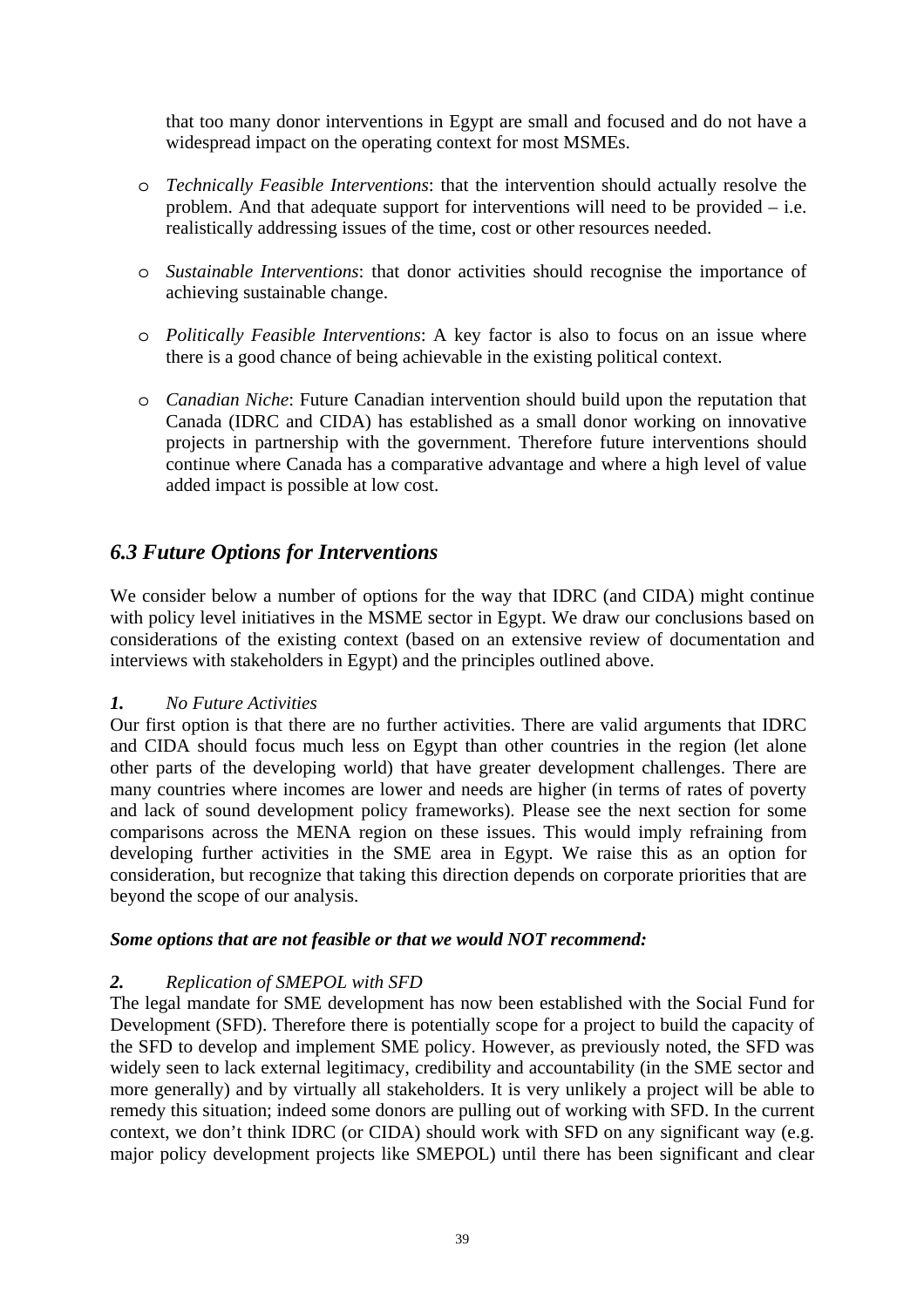reform. We do think there will need to be some consultation with SFD given their mandate and there is scope for some short term work to help promote the findings of SMEPOL so far.

# *3. Implementation from the Prime-Ministers Office*

Full and cohesive implementation of an MSME policy program is unlikely to be possible without engaging a range of GoE stakeholders. Full implementation, would require a project partner with the mandate to coordinate all GoE actors, in a factious context. In theory this could be achieved through the PM's office. Currently the PM's office does not implement its own projects with donors. Attempts to work with the PM's office in the SME sector have been referred to the SFD. So this is not a feasible option at present. Also Canada's position as a smaller donor gives it less comparative advantage for such major projects.

# *Some options we think are feasible, but lower priority:*

# *4. Implementation of Specific Reforms with non-MoF Ministerial Partners*

The Competitiveness Strategy provides a very sound policy base for interventions to improve the operating context for MSMEs – one based on research and consultations. Building upon this document and consultations, we can identify several key areas for action, including; Legal and regulatory reform; Finance; Market access; Informality; Industrial strategy; Infrastructure; Corruption and; Technical assistance. There is therefore wide scope for future interventions. So far however, it is important to recognise that implementation of the 'Competitiveness Strategy' has been very limited. In a few areas, reforms are being, or have been comprehensively pursued. For example, in the area of taxation, the MoF has recently introduced a new, reformed taxation law. However, in the majority of areas identified for reform, implementation activities have been minimal. There is scope to work further with some ministries, (primarily within the 'economic group') which have a mandate for certain important aspects of SME development. For specific issues, it is helpful to refer to the 'Competitiveness Strategy' document. MOFTI in particular is reported to contain a strong commitment and desire to work within this field.

# *5. Implementation Through local Agents*

Another option would be to work with local GoE entities, pursuing implementation through the  $2<sup>nd</sup>$  and  $3<sup>rd</sup>$  echelons of political power, including municipalities and governorates. Working at a lower level, to create change and influence government, has proven successful in other policy development projects (eg TEHIP). However, considering the context in Egypt, Canada's position as a small donor but the relationships and experience SMEPOL has developed at higher levels we think this is very much a second- or third-best option.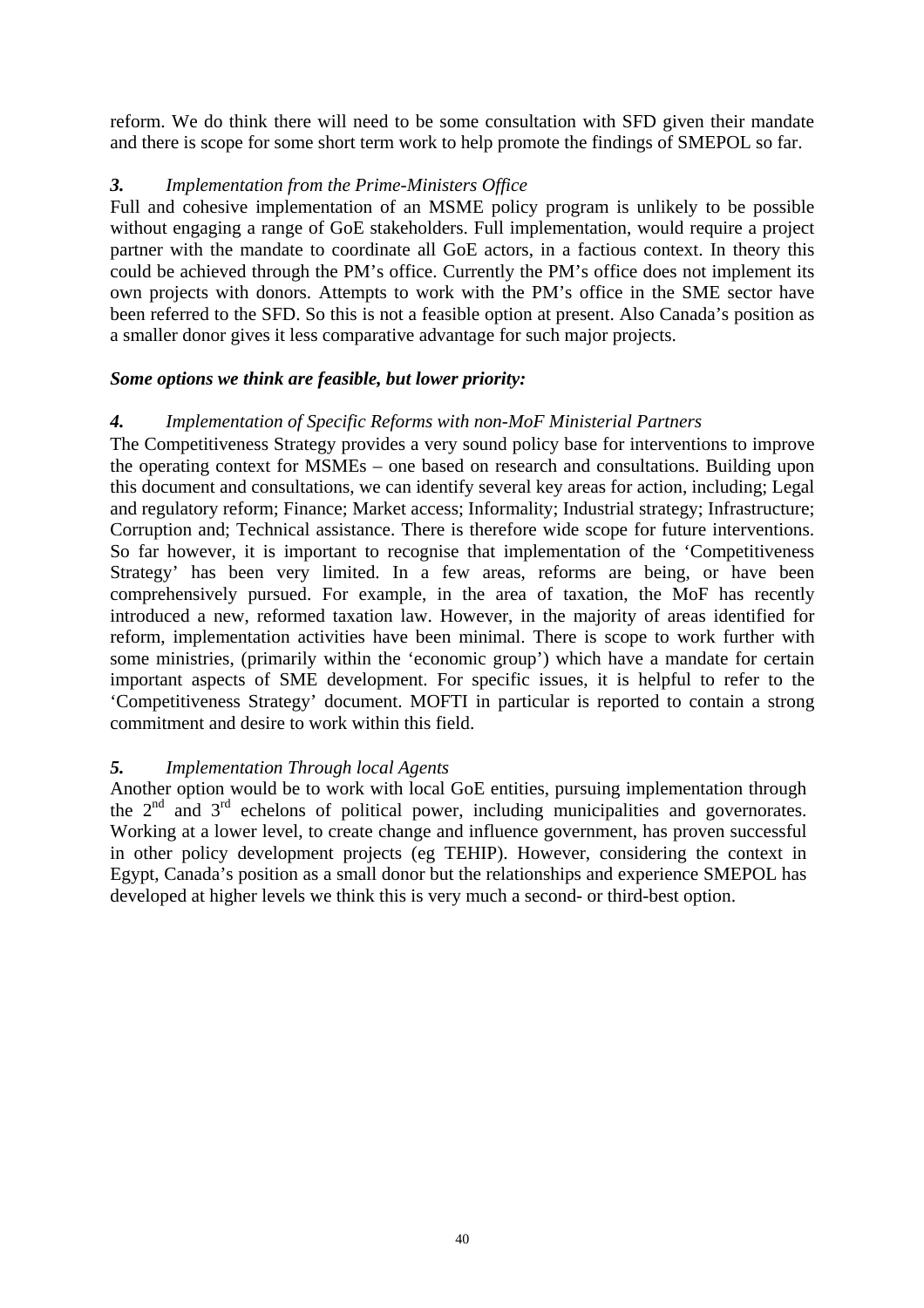### *Our recommendations for further interventions are:*

## *6. Short Term Goal: Maximize SMEPOL Policy Work in National Strategy*

As previously highlighted, of crucial importance to the sustainability of SMEPOL outcomes, is the extent to which research and policy recommendations are translated into the National Strategy currently being developed by SFD with the support of CIDA. A short term priority for should be to ensure that the findings of SMEPOL work are contained in the national strategy. This is currently an approach sought independently by CIDA, through their partnership with the SFD for developing a national 'Micro and Small' Enterprise Strategy. Given the background of work done already in the SMEPOL project and its quality, it would make sense to ensure SFD includes all the existing thinking in the new document. This suggests SMEPOL (& CIDA and IDRC) staff monitoring the development of the new policy, engaging with SFD and working directly via other stakeholders (other government departments, SME associations and the donor sub-group) to ensure key ideas are included.<sup>35</sup>

### *7. Implementation of Targeted Issues with the Ministry of Finance*

Although we have identified a wide scope for future interventions, within the current context Canada should probably move away from trying to implement a broad strategic vision, requiring all partners to cooperate, towards targeted initiatives which can be achieved with mandated and effective partner ministries. Therefore, it is our belief that future reform should be appropriate to each specific department. The aim would also be to identify "wedge" issues that are not only important in their own right but could also help spur change more widely in the SME sector. A (long) list of the priorities for SME reform and responsibilities of different GoE entities is provided in the document 'Enhancing Competitiveness for SMEs in Egypt' (Annex IV: Action Plan).

We particularly focus on the Ministry of Finance (MoF) for a number of reasons. It deals with policy issues that have a widespread and systemic impact. It is the current project partner (and a strong working relationship has been established) and it has proven its capacity to develop and implement policy effectively. There is scope for further support to the MoF on important SME policy issues.

We stress that any Canadian intervention to support MoF should focus on issues that are within its area of mandate. In Table 5 below, drawn directly from the 'Enhancing' Competitiveness' document, we highlight the areas where the MoF is identified as having sole or primary responsibility. This provides a good indication of areas where Canada could support future interventions in partnership with a mandated and effective GoE entity.<sup>36</sup>

It is our belief that legal and regulatory reform is the most important area for immediate reform. It is currently estimated to take around 1 year to start a firm, and 4 years to close one, facts which are indicative of the huge levels of red tape which MSMEs face, which constrain their work, encourage corruption in regulation and discourage formalisation. There is a need for a regulatory regime that is simple, clear, intervenes only when necessary, balances risks

 $\overline{a}$ 

<span id="page-49-0"></span> $35$  This suggestion is not inconsistent with previous comments warning against long term partnership with the SFD, as this is only a short term strategy towards developing a document that would help ensure the sustainability of previous SMEPOL work.

<span id="page-49-1"></span><sup>&</sup>lt;sup>36</sup> Whilst this strategy will require some consultation with the SFD (and SFD should not be ignored), with a more narrow and targeted approach there is still no need to work directly with SFD or consider SFD as a direct partner. While overall policy coordination is the mandate of SFD, specific ministries retain the mandate to work on issues in their area of responsibility.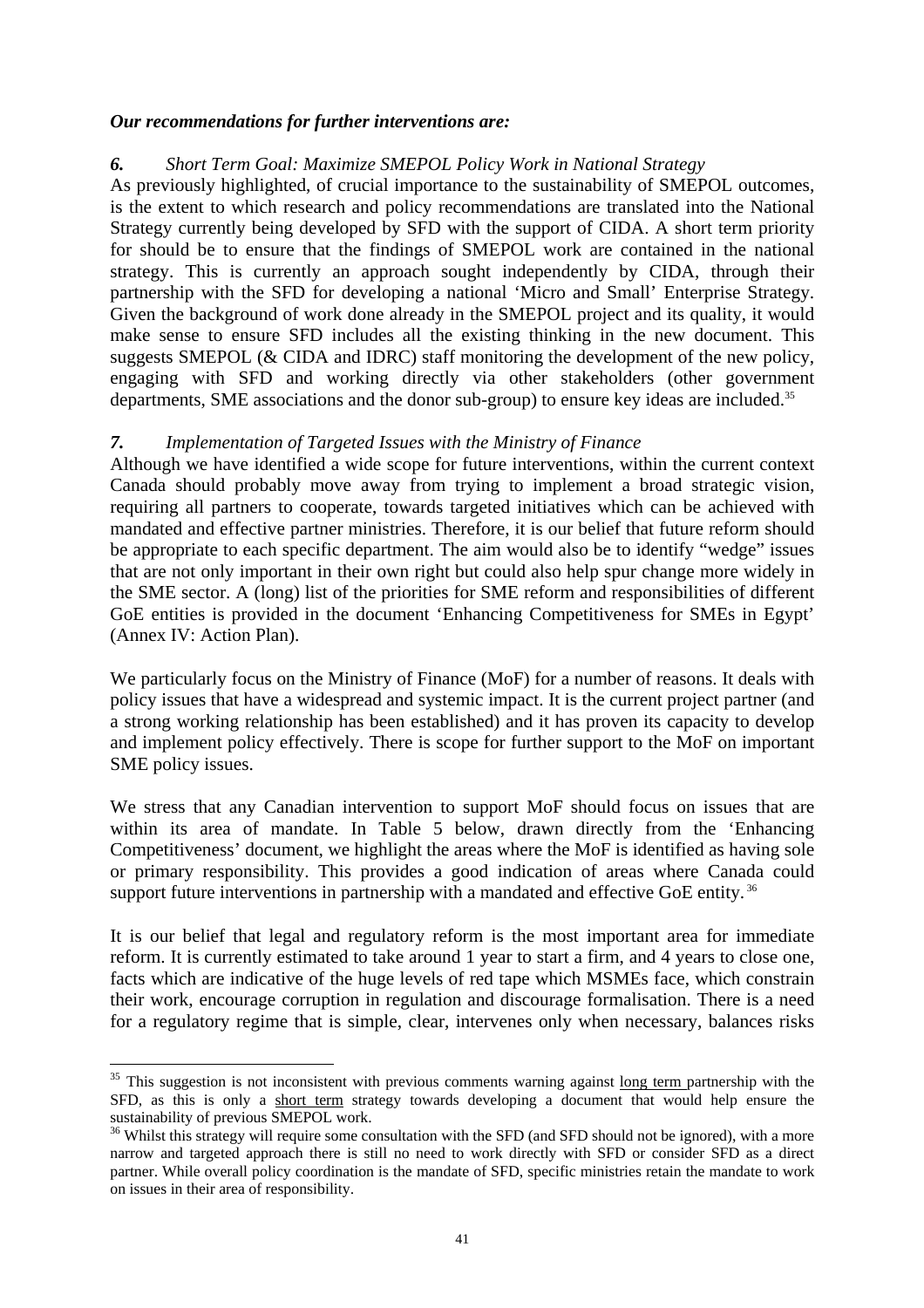and costs, is flexible, is enforceable and is monitored and evaluated. The MoF has a strong role to play in this area although it will need to remain focused on issues in its jurisdiction. Some options are highlighted in Table 5 – regarding government procurement, reducing the costs of registering real estate and tax reform. Specific future initiatives should be explored and developed further by the SMEPOL team in collaboration with the Egyptian and Canadian stakeholders.

| <b>Issues and Tasks</b> |                          |                |                                                                                                        |  |  |  |
|-------------------------|--------------------------|----------------|--------------------------------------------------------------------------------------------------------|--|--|--|
| Promotion of            | II. Fiscal               | j.             | Tax incentives to promote R&D efforts of exporting                                                     |  |  |  |
| <b>Direct</b>           | <b>Incentives</b>        |                | companies                                                                                              |  |  |  |
| <b>Exports</b>          |                          | I.             | Abolition of customs and taxes on Capital equipment                                                    |  |  |  |
|                         |                          |                | imported by SMEs                                                                                       |  |  |  |
|                         | VIII. Access to          | $\mathbb{R}^n$ | Increase the support to export guarantee companies with                                                |  |  |  |
|                         | finance                  |                | the aim of decreasing premium to insurance policy in                                                   |  |  |  |
|                         |                          |                | order to facilitate export through banks.                                                              |  |  |  |
| <b>Financial</b>        | I. Lending               | $\mathbb{R}^n$ | Increasing Profitability of banks Lending to SMEs and                                                  |  |  |  |
| <b>Services</b>         |                          |                | the privileges the receive: 1) Amending tax law to allow                                               |  |  |  |
|                         |                          |                | for the acknowledgement of reserves allocated to cover                                                 |  |  |  |
|                         |                          |                | bad debts.                                                                                             |  |  |  |
|                         | II. Leasing              | $\mathbb{R}^n$ | Increasing the number of leasing companies                                                             |  |  |  |
|                         | IV. Venture              | $\equiv$       | Completion of directory of venture capital companies                                                   |  |  |  |
|                         | Capital                  |                | prepared by MoF and SMEPoL                                                                             |  |  |  |
| <b>Innovation</b>       | <b>IV.</b> Vitalising    | j.             | Providing tax incentives for private sector to conduct                                                 |  |  |  |
| and                     | Demand on R&D            |                | R&D                                                                                                    |  |  |  |
| <b>Technology</b>       | services                 | I.             | Elimination of customs on scientific books, equipment                                                  |  |  |  |
|                         |                          |                | and software.                                                                                          |  |  |  |
|                         | IX. Fiscal               | $\equiv$       | Tax incentives for technological upgrading                                                             |  |  |  |
|                         | incentives               | U,             | Abolishing customs on modern imported equipment and                                                    |  |  |  |
|                         |                          |                | components.                                                                                            |  |  |  |
| <b>Organic</b>          | <b>III.</b> Services and | u,             | Offering a variety of financial services on the local /                                                |  |  |  |
| <b>Clusters</b>         | Technical                |                | cluster level.                                                                                         |  |  |  |
|                         | Support                  |                |                                                                                                        |  |  |  |
| and<br><b>FDI</b>       | <b>III.</b> Incentives   | ×.             | Providing tax incentives to large local and foreign                                                    |  |  |  |
| <b>Interfirm</b>        |                          |                | enterprises to promote linkages with local SMEs and<br>provide them technical assistance and training. |  |  |  |
| Linkages with<br>Local  |                          | ×,             | Incentives to SMEs subcontracting with large foreign                                                   |  |  |  |
| Large<br>Foreign<br>and |                          |                | enterprises                                                                                            |  |  |  |
| <b>Enterprises</b>      |                          | ш              | Amendments to the tenders Law No.198.                                                                  |  |  |  |
| <b>Regulatory</b>       | VI. Business             | ×.             | Following up the implementation of allocating no less                                                  |  |  |  |
| <b>Changes</b>          | <b>Transactions</b>      |                | than 10% of government procurement to SMEs                                                             |  |  |  |
|                         |                          | $\mathbb{R}^n$ | Reducing the costs of registering real estate                                                          |  |  |  |
|                         | VIII. Tax reform         | ×.             | Supervising the implementation of upcoming new tax                                                     |  |  |  |
|                         |                          |                | law to guarantee the actual implementation of the                                                      |  |  |  |
|                         |                          |                | incentives given to SMEs.                                                                              |  |  |  |

|  | Table 5: MSME Issues Where the Ministry of Finance Has Responsibility |  |
|--|-----------------------------------------------------------------------|--|
|--|-----------------------------------------------------------------------|--|

Source: Taken from MoF, 2004, 'Enhancing Competitiveness for SMEs in Egypt'.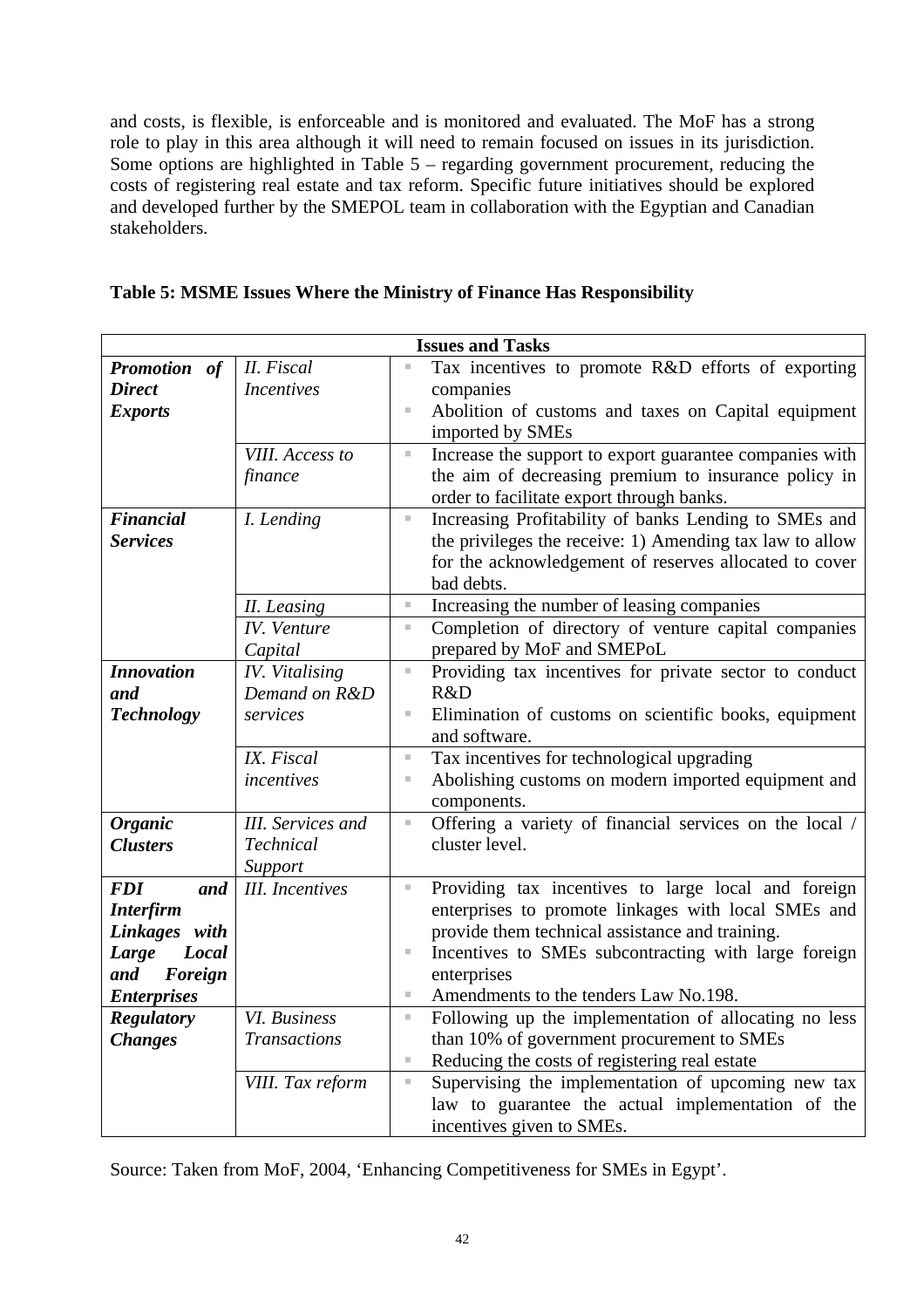## *8. Set up MSME Monitoring Surveys*

At present, the capability for economic research in Egypt is higher than that present in many MENA and African countries, with a large and competent pool of academic researchers as well as analysts in think tanks and consultancy companies. In our view there is little need for further academic research or research capacity building. However, there is very poor up-todate policy information on MSME conditions. Although the state statistical unit, CAPMAS, provides some information regarding the MSME sector (primarily via its 10 yearly survey) there is a serious lack of timely, time series, statistical data regarding the MSME sector. Consistent monitoring and evaluation of conditions and policy interventions in this sector is weak. Our main recommendation for IDRC therefore is to help set up the production of annual, or bi-annual, surveys of the sector. This would generate information on firm performance and on the constraints faced by SMEs. This could be done via an independent observatory (see example below) or via CAPMAS – depending on a more detailed assessment of the pros and cons. Such an output would allow a more coherent understanding of the conditions in the MSME sector and the effects of policy interventions as well as other external factors. It would also provide a regular spur to policymakers to consider MSMEs in broader economic policy and work to improve the context facing MSMEs.

An example of a similar survey is found at the Egyptian Centre for Economic Studies (ECES). ECES publish a biannual 'Business Barometer', which attempts to gauge economic trends on the real side of the Egyptian economy. They report real indicators and reflect a sample of 210 large firms from the manufacturing, construction, and tourism sectors regarding the changing nature of constraints on business, including their perception of overall economic performance, as well as their assessment of own activities during the six months, and expectations for the second half of the year. An MSME survey would obviously have a different focus and approach – in terms of respondents and issues – but the ECES initiative gives an indication of what might be done and how. There are many examples around regarding how to do SME surveys that could be assessed and adapted to Egyptian realities.

## *6.4 Summary of Recommendations*

We have made three strong recommendations for possible future work in Egypt. *First*, in the short term, we think the priority is for SMEPOL (and IDRC and CIDA) staff to ensure SMEPOL findings and strategy are included in the National Strategy currently being developed by SFD. *Second*, and more generally, we argue for the need to focus upon a few key areas of implementation. While the technical policy priorities are outlined in the Competitiveness Strategy, we also note the importance of a realistic appraisal of the political constraints. We argue that future Canadian intervention should focus upon working with effective ministries (specifically the MoF and possibly others in the 'economic group') to implement MSME policy in areas within which the respective ministry has a mandate to act. We have particularly recommended that it would be beneficial to continue to work with the Ministry of Finance on issues of regulatory reform within their area of mandate. *Third*, we have suggested the need to develop and provide initial support for an initiative to generate regular, credible statistical data on key issues facing the MSME sector (perhaps annual or biannual). This recommendation is particularly relevant for IDRC. Overall, we believe these interventions would be beneficial to the MSME sector in Egypt and would enable IDRC (and CIDA) to pursue their niche and comparative advantage.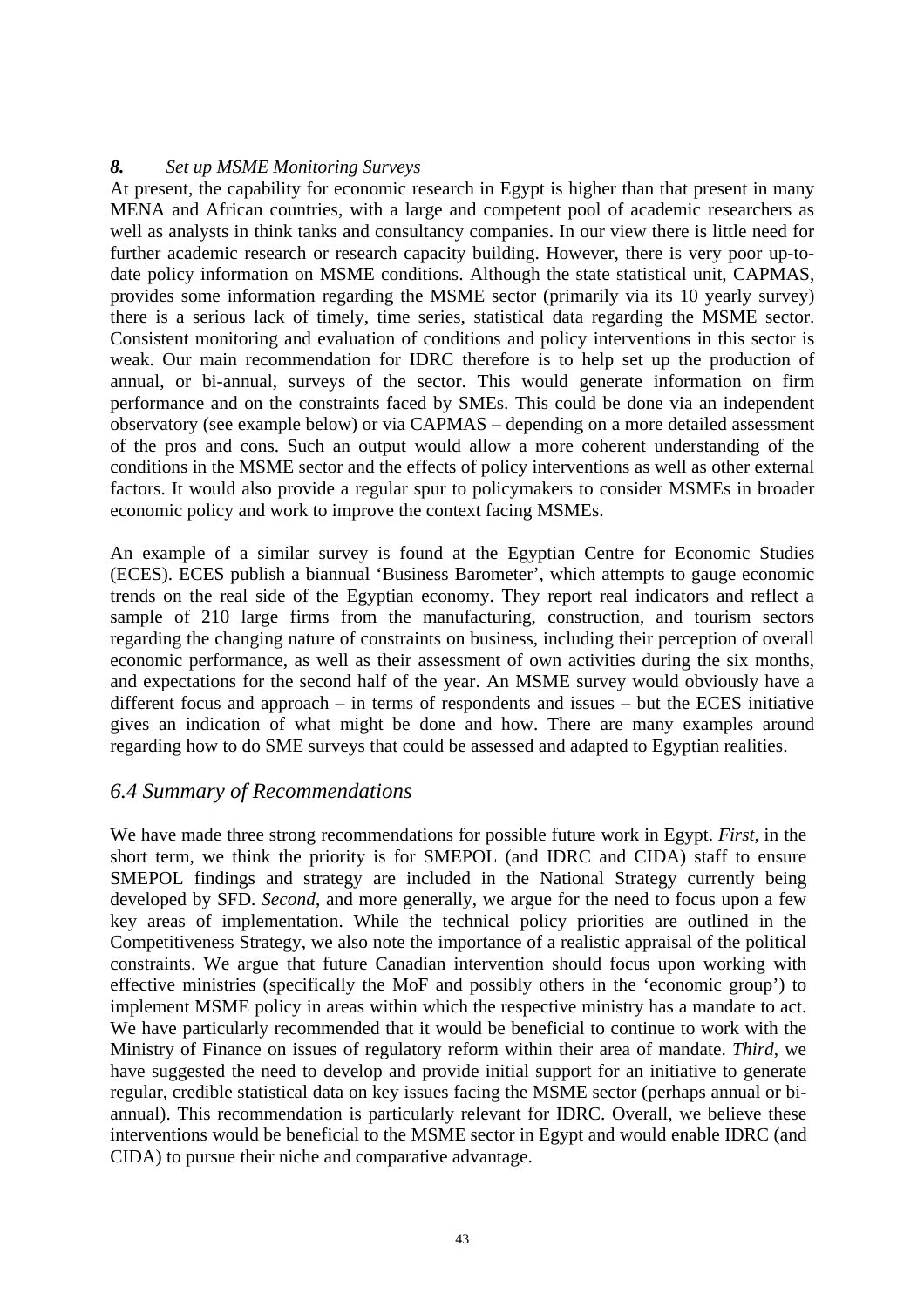# **Section 7: Options for Replication Across MENA**

# *7.1 Introduction*

 $\overline{a}$ 

Both IDRC and CIDA highlight the issue of Private Sector Development as priority areas and are considering how to develop further programming in this area. As the IDRC Corporate Strategy notes $37$ :

*'Particular attention will continue to be directed to… domestic economic policies …. This includes attention to 'behind the border' trade issues such as investment and competition policy, to the overall regulatory climate facing enterprises, to sectoral policies in key fields such as agriculture and services.'* 

Future SME policy interventions will need to fit within the broader IDRC and CIDA programming frameworks.

In this section we focus on where and how SME policy development projects might be implemented in other countries in the MENA region. This involves discussion of two sets of issues.

First, we want to assess whether there exists the need and threshold conditions for considering direct policy development interventions. We have identified in Section 5 a number of the key contextual factors that are important for direct policy development projects – based on our assessment of the SMEPOL experience and drawing on key themes in the literature. Here we provide an outline of the key contextual conditions for each of the 11 MENA countries. This is based on evidence from: (i) existing datasets on governance and SME issues; and (ii) the results of our independent assessments. We then provide a preliminary recommendation as to whether supporting a direct policy development project in the SME sector is likely to be worthwhile. We stress again that these are preliminary assessments.

Our second step is to outline two generic policy development models. Based on SMEPOL and experience elsewhere, we outline the menu of options for direct policy intervention projects – the exact choice of components depends on the political context. We also provide a generic indirect model for policy influence. This is more relevant for countries where the threshold conditions do not exist for direct policy development interventions.

We also note here that international approaches (including at both IDRC and CIDA) are moving towards favouring a broader PSD approach as the starting point. Future interventions regarding MSME policy should be taken after considering the PSD context. It is important to note that sometimes political realities in countries may mean that a discussion of PSD is not feasible and therefore MSME development can at times be an appropriate way of framing interventions towards PSD.

Future interventions should also recognize Canada's history and comparative advantage in this area. They should recognize, and build upon, the role and high levels of expertise that IDRC and CIDA have established. Interventions should also continue to pursue innovative,

<span id="page-52-0"></span><sup>&</sup>lt;sup>37</sup> Source: Corporate Strategy and Program Framework, 2005–2010', International Development Research Centre, Ottawa, 2005, p 42.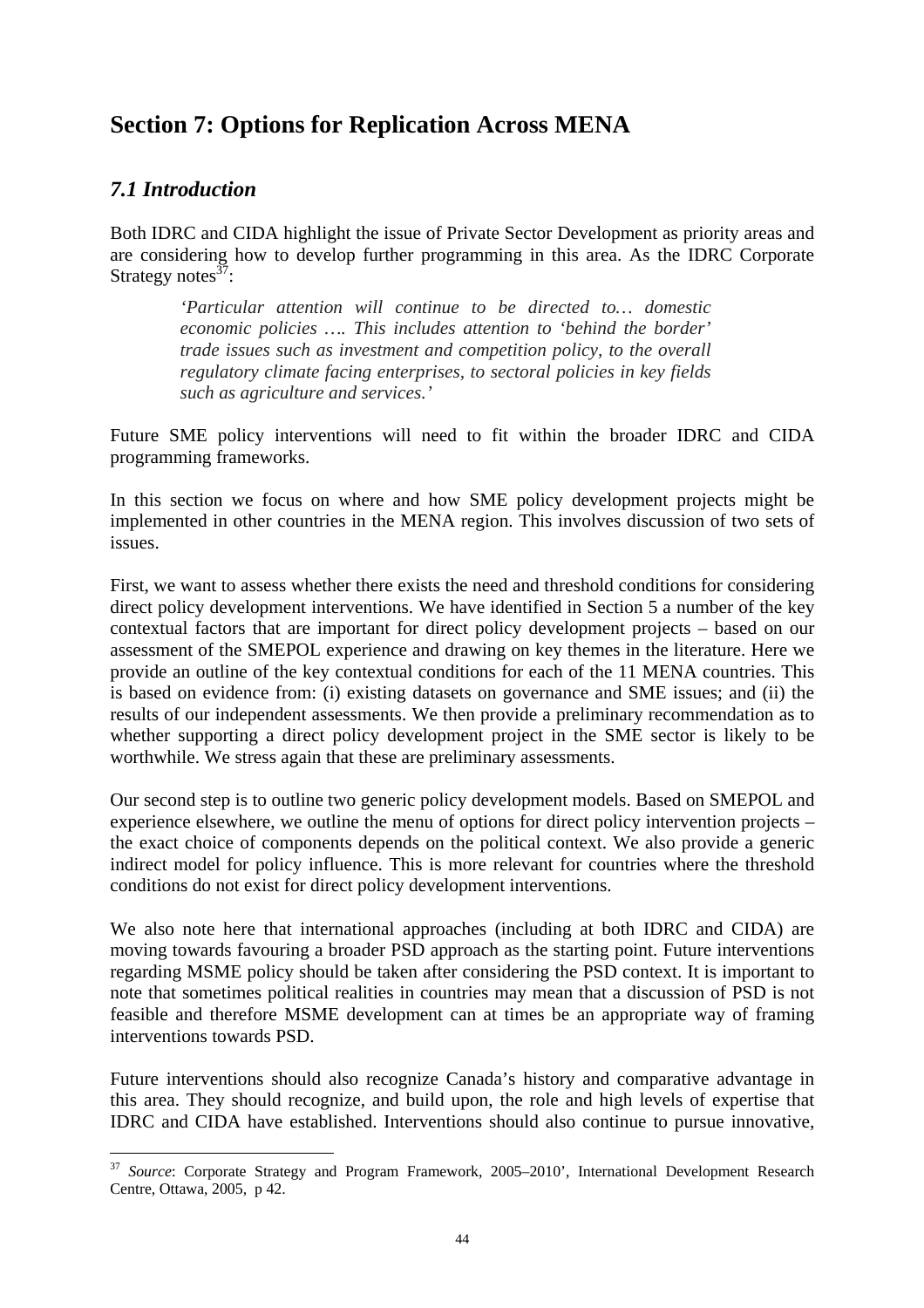niche projects, where a high level of value added is possible. This is particularly important given the vast amount of technical assistance provided in the MENA region.

# *7.2 SMEPOL Context Lessons and Conditions in MENA Countries*

Below we assess the situation for the six key context issues in the 12 selected MENA states (including Egypt). The six key lessons were: (i) Context of Reform; (ii) Relevance / Need for SME Policy Development; (iii) Mandate / Authority; (iv) Existence of Champion(s); (v) Country Presence; and (vi) Research Capacity. The first four were seen as critical. For each country, we also highlight the GDP/capita (as a proxy to indicate broader developmental need) and make a governance assessment (in order to help us comment on the extent to which embedding the project is a good idea).

We must stress that the analysis is preliminary and intended to be indicative. The findings are based on limited information and would need to be clarified through a more rigorous analysis. We did not feel sufficiently able to provide any analysis for Iraq. Without significant country presence, we have also not been able to ascertain in a rigorous way whether champions exist for any of the countries. Although left empty, we have included these categories in Table 6 for indicative purposes.

The governance information in Figure 6 (and which provides the basis for our assessment in Table 6) is from the aggregate governance indicators prepared by Daniel Kaufmann and his colleagues at the World Bank Institute. We provide the data for four indicators – regulatory quality, government effectiveness, rule of law and control of corruption – for a range of countries in the MENA region with comparators to the MENA average, OECD average and Sub-Saharan African average. While these indicators are seen as the best source of evidence for giving a broad, comparative assessment, there remains real concern that they are subjective and have high margins of error (and they are from 2004). We use them here to spur discussion and make a general point about the need to consider the governance context carefully.

Our summary recommendations are included in the table. These are based on our more detailed assessments for each country discussed later. In our conclusions, we distinguish between Direct Policy Development (DPD) Projects and Indirect Policy Influence (IPI) Projects. The generic DPD model is based on SMEPOL and is a larger, partnership-type project focused on policy development. IPI projects would be smaller, indirect and focusing on improving the context conditions. This is of course a blunt categorization (and both models are fleshed out in more detail later), but we have found it a useful classification in helping us make practical recommendations. The exact interventions would need to reflect a more detailed and nuanced assessment of the different contexts The bottom line is that we are suggesting DPD projects only where we think there is actually a need for SME policy development, key foundational factors for successful interventions appear to be in place and there would be value added in a Canadian intervention.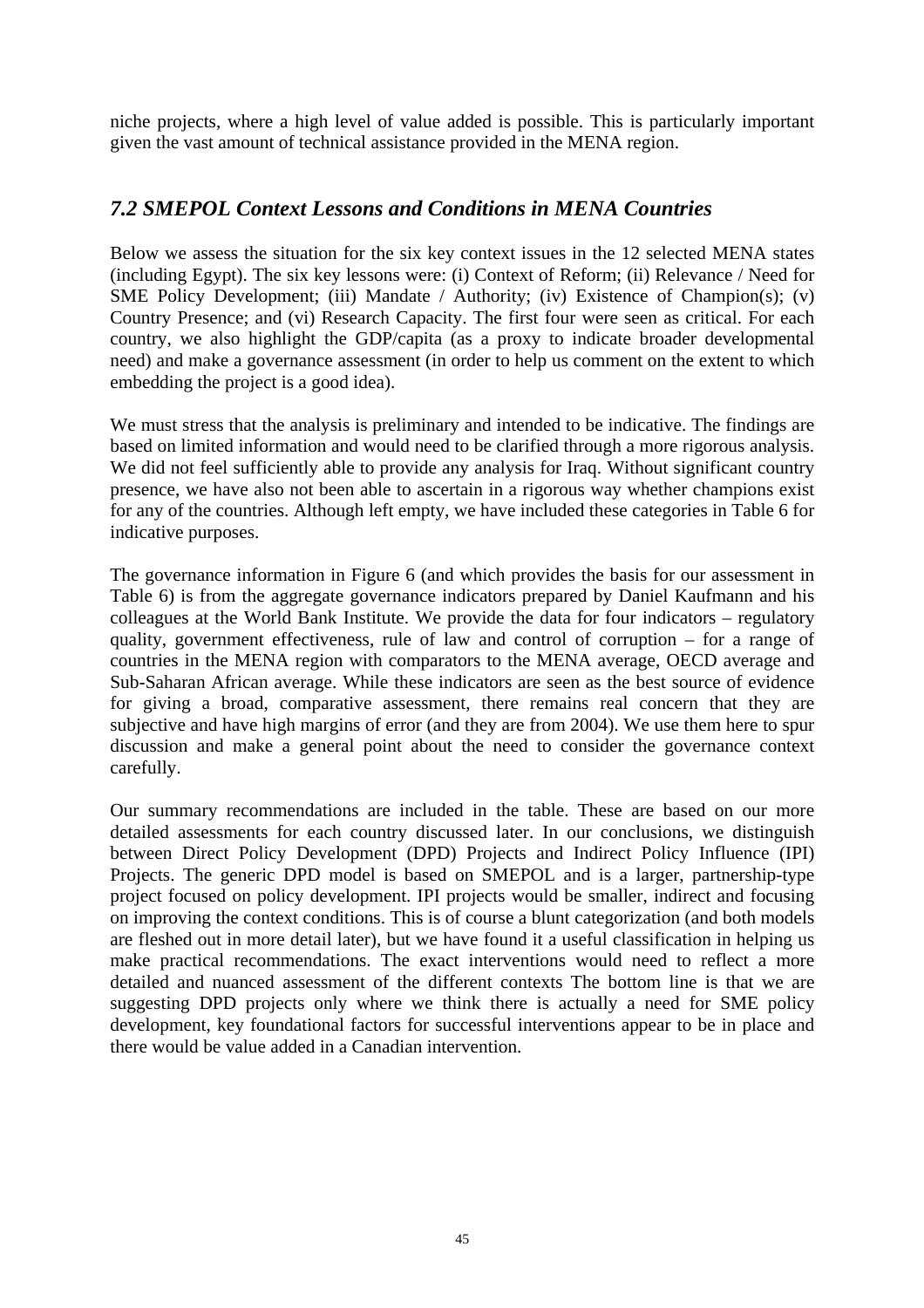| <b>COUNTRY</b> | <b>GNI Per</b>             | <b>Summarised</b>            | <b>Context of</b>           | Relevance /                 | Mandate /        | <b>Champions</b>         | <b>Country</b>             | <b>Research</b>                               | <b>Recommendation (&amp; Rationale)</b>                                                                     |
|----------------|----------------------------|------------------------------|-----------------------------|-----------------------------|------------------|--------------------------|----------------------------|-----------------------------------------------|-------------------------------------------------------------------------------------------------------------|
|                | Capita<br>$(US\$ {S})^{38} | Governance<br><b>Ranking</b> | Reform<br>(Demand)          | <b>Need</b>                 | <b>Authority</b> | / Change<br><b>Agent</b> | <b>Presence</b><br>(CIDA & | Capacity                                      |                                                                                                             |
|                |                            |                              |                             |                             |                  |                          | IDRC)                      |                                               |                                                                                                             |
| <b>Algeria</b> | 2,280                      | Low                          | Yes                         | Yes, but<br>focused         | $-$              | $\sim$ $\sim$            | Moderate                   | $- -$                                         | No DPD intervention (little value<br>added), but IPI potential on improving<br>policy processes.            |
| Egypt          | 1,310                      | Medium                       | Yes                         | N <sub>o</sub>              | Mixed            | Yes                      | Strong                     | Yes                                           | Targeted Implementation.                                                                                    |
| <b>Iraq</b>    | $--$                       | $\overline{a}$               | $\mathcal{L} = \mathcal{L}$ | $\mathcal{L} = \mathcal{L}$ | $- -$            | $\qquad \qquad -$        | $-$                        | $\mathord{\hspace{1pt}\text{--}\hspace{1pt}}$ |                                                                                                             |
| <b>Jordan</b>  | 2,140                      | Medium                       | Yes                         | Yes                         | Yes              | $\qquad \qquad - -$      | Limited                    | Weak                                          | Full Partnership Model for Direct<br>Policy Development (DPD)                                               |
| Lebanon        | 4,980                      | Med-Low                      | Yes                         | No                          | Yes              | $\rightarrow$            | Limited                    | Yes                                           | No DPD or IPI intervention (wealthy<br>country and little value added)                                      |
| <b>Morocco</b> | 1,520                      | Medium                       | Yes                         | N <sub>o</sub>              | Yes              | $\sim$ $-$               | Limited                    | Yes                                           | No DPD intervention, but IPI potential<br>on specific MSME policy constraints.                              |
| Sudan          | 530                        | Very Low                     | Yes                         | Yes                         | Yes              | $\sim$ $\sim$            | Very<br>Limited            | Weak                                          | Limited DPD project or IPI (threshold<br>conditions largely there, except concern<br>about weak governance) |
| Syria          | 1,190                      | Low                          | Uncertain                   | Yes                         | Yes              | $-$                      | None                       | Weak                                          | No DPD intervention yet, but IPI seems<br>a calculated risk.                                                |
| <b>Turkey</b>  | 3,750                      | Medium                       | Yes                         | Uncertain                   | N <sub>o</sub>   | $-$                      | Very<br>Limited            | Yes                                           | No DPC or IPI interventions (wealthy<br>country and little value added)                                     |
| <b>Tunisia</b> | 2,630                      | Medium                       | Yes                         | N <sub>o</sub>              | Yes              | $\rightarrow$            | Limited                    | Yes                                           | No DPC or IPI interventions (wealthy<br>country and little value added)                                     |
| <b>WBG</b>     | 1,120                      | Low                          | Yes                         | Possibly                    | Uncertain        | $\overline{a}$           | Moderate                   | Yes                                           | No DPD intervention, but IPI potential<br>on cohesive policy and clarifying<br>institutional mandates.      |
| Yemen          | 570                        | Very Low                     | Uncertain                   | Yes                         | Yes              | $-$                      | Very<br>Limited            | Yes                                           | No DPD intervention, but IPI potential<br>to complement existing initiatives.                               |

<span id="page-54-0"></span>

| Table 6: Summary of Contextual Factors Across MENA and Threshold for SME Policy Development Projects |
|------------------------------------------------------------------------------------------------------|
|                                                                                                      |

<sup>38</sup> [www.worldbank.org/data](http://www.worldbank.org/data)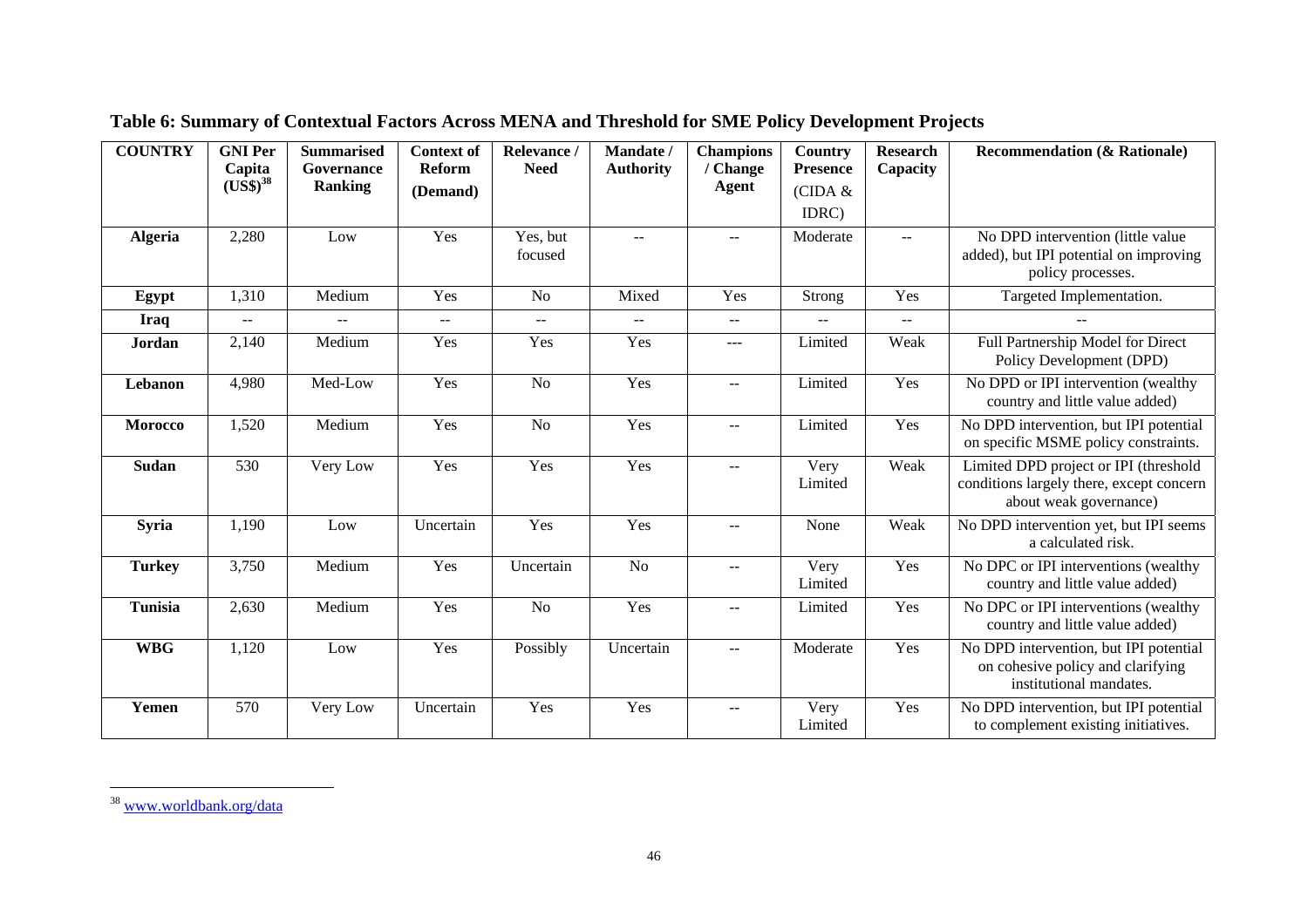#### **Figure 6: MENA Governance Ratings, 2000-2004**[39](#page-55-0)



<span id="page-55-0"></span><sup>&</sup>lt;sup>39</sup> Source: GRICS: Governance Research Indicator Country Snapshot – Comparison for Political Stability across a number of countries Source: D. Kaufmann, A. [Kraay, and M. Mastruzzi 2005: Governance Matters IV: Governance Indicators for 1996-2004](http://www.worldbank.org/wbi/governance/pubs/govmatters4.html),<http://info.worldbank.org/governance>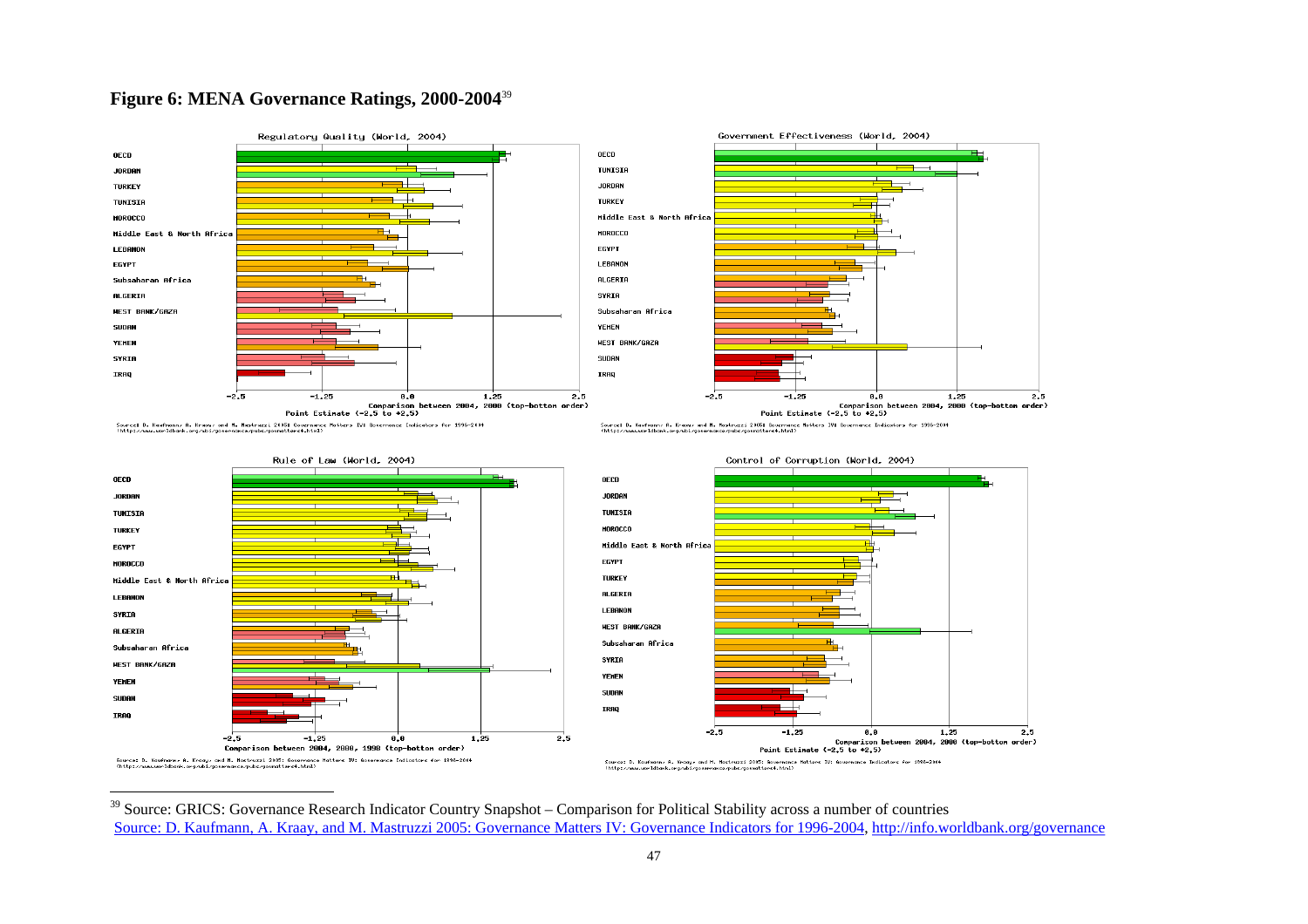## **Table 7: Business Context Indicators for the MENA Region**

| <b>Indicator</b>                                                | Algeria Egypt    |                  | <b>Jordan</b>  | Lebanon      | <b>Morocco</b> | <b>Syria</b>     | <b>Turkey</b>  | <b>Tunisia</b> |              | Yemen MENA | <b>OECD</b> Av |
|-----------------------------------------------------------------|------------------|------------------|----------------|--------------|----------------|------------------|----------------|----------------|--------------|------------|----------------|
| <b>Starting a Business (2004)</b>                               |                  |                  |                |              |                |                  |                |                |              |            |                |
| Number of procedures                                            | 14               | 13               | 11             | 6            | $\sqrt{5}$     | 12               | $\,8\,$        | 9              | $12\,$       | $10\,$     | 6              |
| Time (days)                                                     | 26               | 43               | 36             | 46           | 11             | 47               | 9              | 14             | 63           | 39         | $25\,$         |
| Hiring and Firing Workers (2004)                                |                  |                  |                |              |                |                  |                |                |              |            |                |
| Difficulty of Hiring Index                                      | 56               | $\boldsymbol{0}$ | 11             | 44           | $100\,$        | $\boldsymbol{0}$ | 44             | 61             | $\mathbf{0}$ | 22.6       | 26.2           |
| Difficulty of Firing Index                                      | 50               | 80               | 50             | $40\,$       | 70             | 50               | 40             | 100            | $30\,$       | 40.7       | 26.8           |
| <b>Registering Property (2004)</b>                              |                  |                  |                |              |                |                  |                |                |              |            |                |
| Number of procedures                                            | 16               | 7                | 8              | $\,8\,$      | $\mathfrak{Z}$ | 4                | $\,8\,$        | 5              | 6            | 6          | $\overline{4}$ |
| Time (days)                                                     | 52               | 193              | 22             | 25           | 82             | 23               | $\overline{9}$ | 57             | 21           | 54         | 34             |
| <b>Getting Credit (2004)</b>                                    |                  |                  |                |              |                |                  |                |                |              |            |                |
| Cost to create collateral (% of income per capita)              | 0.4              | 52.7             | 65.3           | $2.2\,$      | 62.2           | 6.4              | 19.9           | 22.4           | 4.7          | 18.5       | 5.2            |
| Public & Private credit coverage (borrowers per 1000<br>adults) | $\boldsymbol{0}$ | 102              | 5              | 31           | $\sqrt{6}$     | $\boldsymbol{0}$ | 332            | 93             | 12           | 33.2       | 653.2          |
| Protecting Investors (2004)                                     |                  |                  |                |              |                |                  |                |                |              |            |                |
| Disclosure Index                                                | $\overline{c}$   | $\sqrt{2}$       | $\mathfrak{Z}$ | $\mathbf{1}$ | $\overline{4}$ | $\mathbf{1}$     | $\sqrt{2}$     | 6              | $---$        | 2.6        | 5.6            |
| <b>Enforcing Contracts (2004)</b>                               |                  |                  |                |              |                |                  |                |                |              |            |                |
| Number of procedures                                            | 49               | 55               | 43             | 39           | 17             | 48               | 22             | 14             | 37           | 38         | 19             |
| Time (days)                                                     | 407              | 410              | 342            | 721          | 240            | 672              | 330            | $27\,$         | 360          | 437        | 229            |
| Closing a Business (2004)                                       |                  |                  |                |              |                |                  |                |                |              |            |                |
| Time (years)                                                    | 3.5              | 4.2              | 4.3            | 4.3          | 1.8            | 4.1              | 2.9            | 1.3            | 3            | 3.9        | 1.7            |

Source: World Bank and IFC, 2005, http://doingbusiness.org/Default.aspx Note: Information unavailable for: Palestine; Iraq, Sudan. Higher values represent more rigid regulations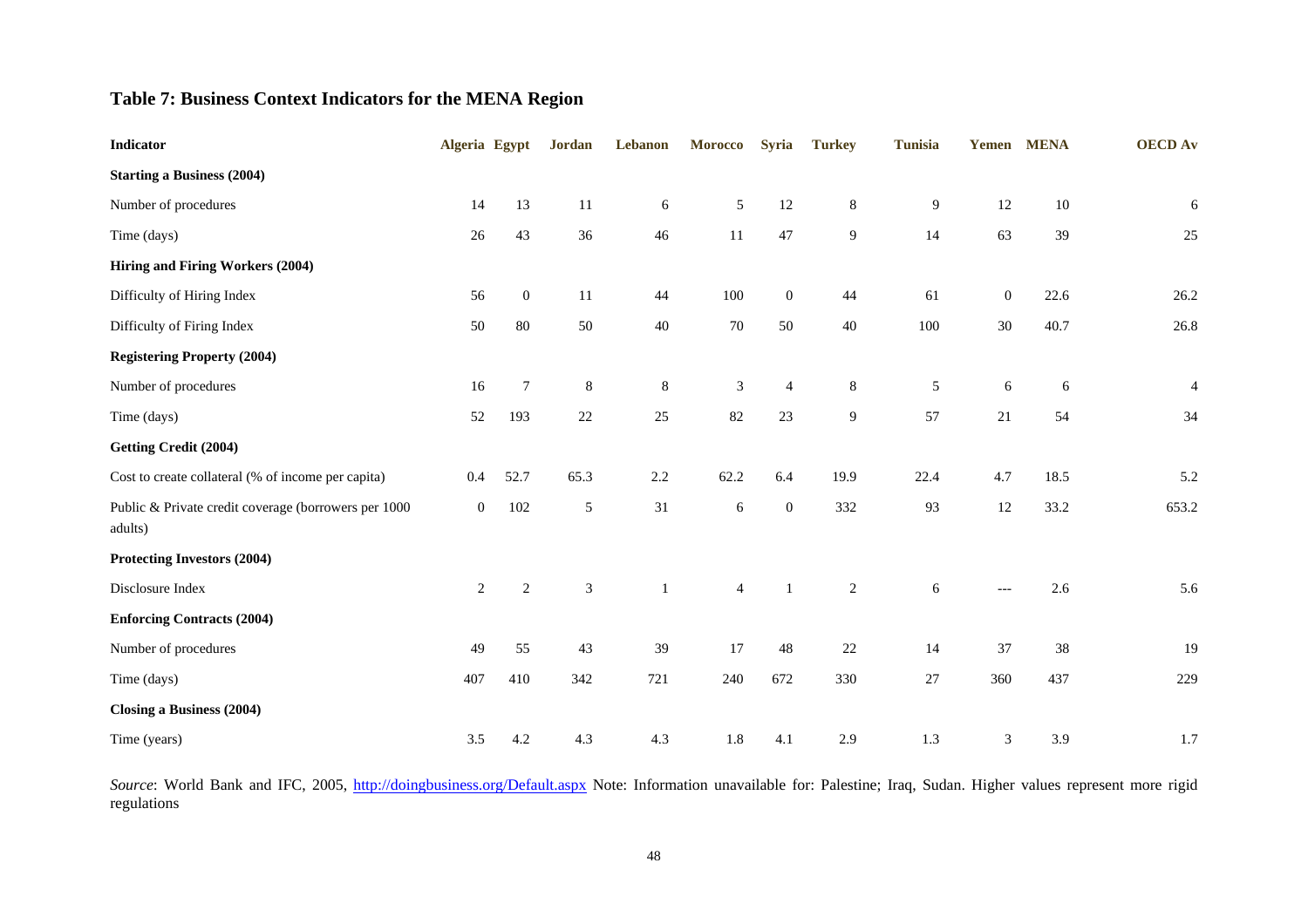# *7.3 Country Context Information*

## **Algeria**

MSMEs are an important sector of a poorly diversified economy, accounting for 68% of total economic activity. There is currently a strong context for reform in Algeria, with the government committing to a transformation towards a market economy. Reform for the MSME sector has proceeded tentatively but it is likely to continue. While further areas for reform exist (there is need), the EU, World Bank and African Development Bank are presently involved in a large scale reform program. Addressing key areas for reform, such as simplification of business procedures, this raises questions as to the value added of a Canadian intervention for policy development. Donors also note that the government is financially and technically able to pursue reform without external support. However, one important gap identified was the failure of government to develop rigorous policy development processes – and specifically processes to ensure research-based evidence informs policy development. Finally, research capacity is estimated as relatively strong across the private and public sectors, therefore there is a lower demand for external support for research capacity building. In summary, there appears little value-added for research, training and networking support, but possible potential for a limited program (if demand exists) to help improve policy processes within government and the use of research in them.

*Recommendation: Given the context, there appears no need for a Direct Policy Development (DPD) project. There may be scope for Indirect Policy Influence (IPI) projects on improving the use of research-based evidence in policy processes.* 

#### **Iraq**

*We feel unable to provide satisfactory analysis at this point. The relevance of an MSME policy development program is there – with a need to move away from a controlled economy dominated by the oil sector. However, the ongoing conflict and highly politicized national and international context make rigorous recommendations beyond the scope of our work.* 

#### **Jordan**

In certain areas, Jordan possesses a context conducive to stimulating economic activity. However PSD and MSME development require significant further work. Key actors providing support are USAID, EU and the new PEP-MENA operation. However, whilst USAID have a program to provide general policy advice, there is no SME specific policy support program similar to SMEPOL and project work for MSMEs is focused on an implementation level. The relevance of and need for work in this area is therefore strong. The Jordan Authority for Enterprise Development (JEAD) was recently created, with the authority to provide policy advice to government and with limited authority for implementation. An organization with the mandate and authority is therefore present. There is also a context of reform with the accession of King Abdullah  $II$  – see for example the recent 'Association Agreement' with the EU. Political will was reported to be highly dependent on the individual minister, but the current Minister of Industry and Trade, Sharif Zu'bi, was identified as competent and interested in reform (a potential champion). Research capacity on MSME issues was also characterized as relatively weak.

Recommendation: Jordan presents a strong case for a DPD partnership project. The threshold criteria of Need, Context of Reform, Mandate and Champion all appear to be present (NB: care regarding political shifts). If this is not a viable option, there is a strong *case for an IPI interventions to support research capacity and policy improvement.*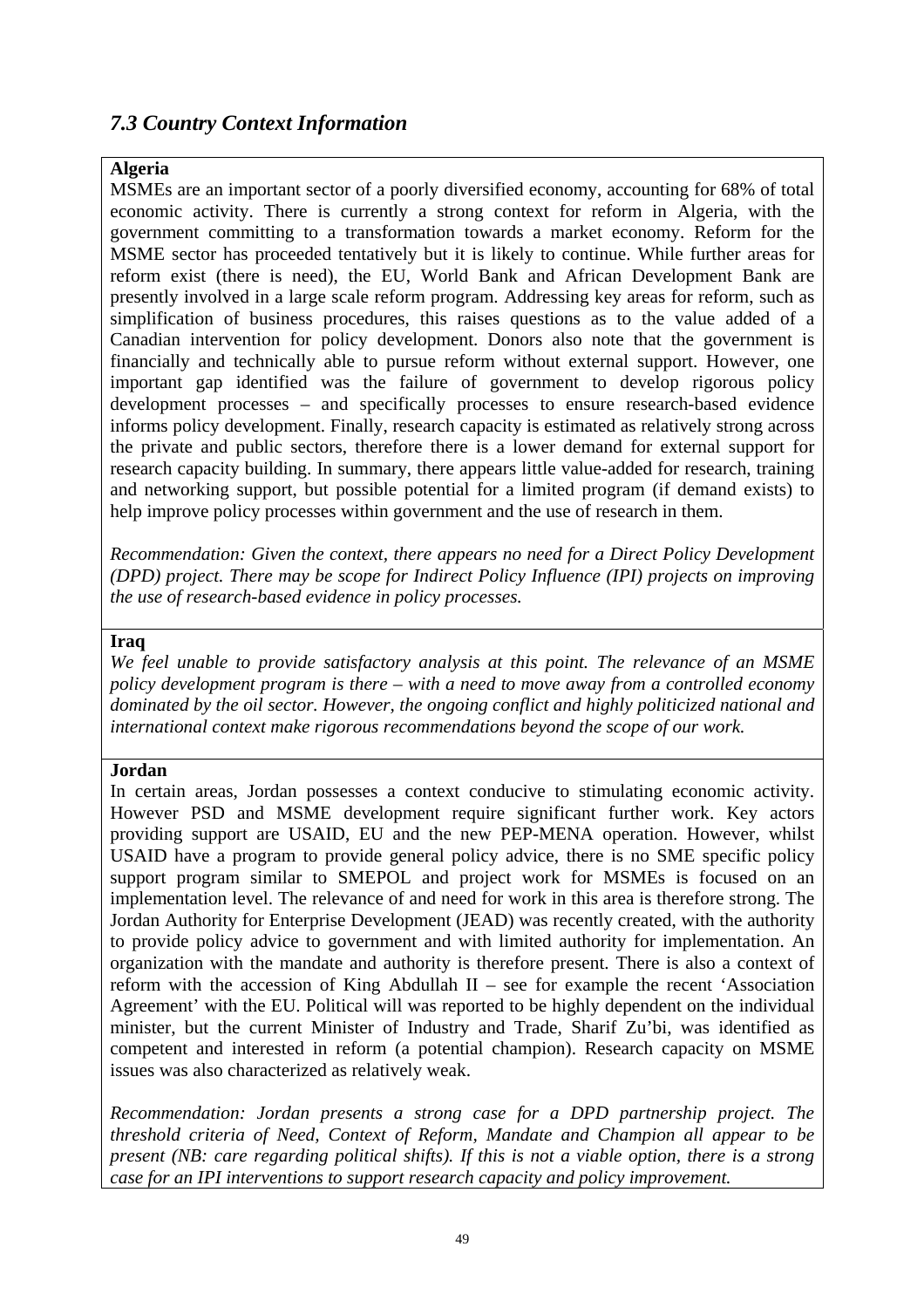### **Lebanon**

Since 1992, Lebanon has pursued consistent and coherent policy reforms, prioritising a liberal framework for economic growth. A strong context for reform therefore exists. Government ministries are reportedly effective at coordinating efforts with the Ministry of Economy and Finance, the key actor for PSD / MSME development. The Council for Development and Reconstruction (CDR) works as a supra-ministry and could be responsible for coordinating policy interventions. However: Lebanon is the richest country in the region; liberal market structures are well developed, with effective institutions of economic governance; the components of a modern innovation system are apparent in strong systems of education and enterprise development; there is also a strong research capacity in both public and private sectors (although perhaps less strong specifically on MSME issues).

*Recommendation: In summary, we do not think that there is much need for or value added in an MSME policy intervention (DPD or IPI) due to Lebanon's middle income status and existing economic policy framework and capacity.* 

### **Morocco**

As with other Maghreb states, a strong context for reform exists. Since 1988, Morocco has progressively liberalized its economy, a process given strong political support by King Mohammed VI. There is also a correspondingly strong demand for reform from MSME sector economy are planned or already introduced and some progress has occurred towards economic diversification. Deficiencies still exist but the need for a policy development program seems weak. This is reflected by the presence of a government agency established associations, which reflects the reality that Morocco is the least centralized of all Maghreb states, with strong foundations for market competition. Structural reforms of the market for MSME development and a strong capacity for research in both the private sector, and public sector. With respect to country presence, IDRC have previously supported research programs and CIDA have had activities. Principal donors are the EU and World Bank.

*ecommendation: No DPD intervention needed. There may be scope for Indirect Policy R (IPI) projects on specific MSME issues. Influence*

### **Sudan**

Since 1999, Sudan has pursued a national economic reform program, and the government has implemented IMF-compliant and IMF-monitored measures to restructure the economy. During the 1990's this has included relatively successful moves towards a market-economy transformation. However, whilst the recent program has included strengthening private enterprise, and has improved the framework of the market system, the foundations of market competition are not complete and economic development increasingly dependent on the oil sector. There is need for policy development in the MSME sector. A potential partner in the MSME field, is the Central Bank, which has the legal mandate for addressing MSME development. There is also a moderate research capacity, unfortunately weakened by external migration of skilled labour. The main question remains about the nature of governance in Sudan with concern about state violence, rule of law, patronage and corruption. Issues of international politics may also be a consideration.

*Recommendation: In many ways Sudan meets the threshold conditions for a PDP project – with need, a context of reform, an organization with a mandate. However, exactly whether and certainly how a PDP project should be initiated would depend on a fuller assessment of the political context. At this stage it may be prudent to start with IPI initiatives.*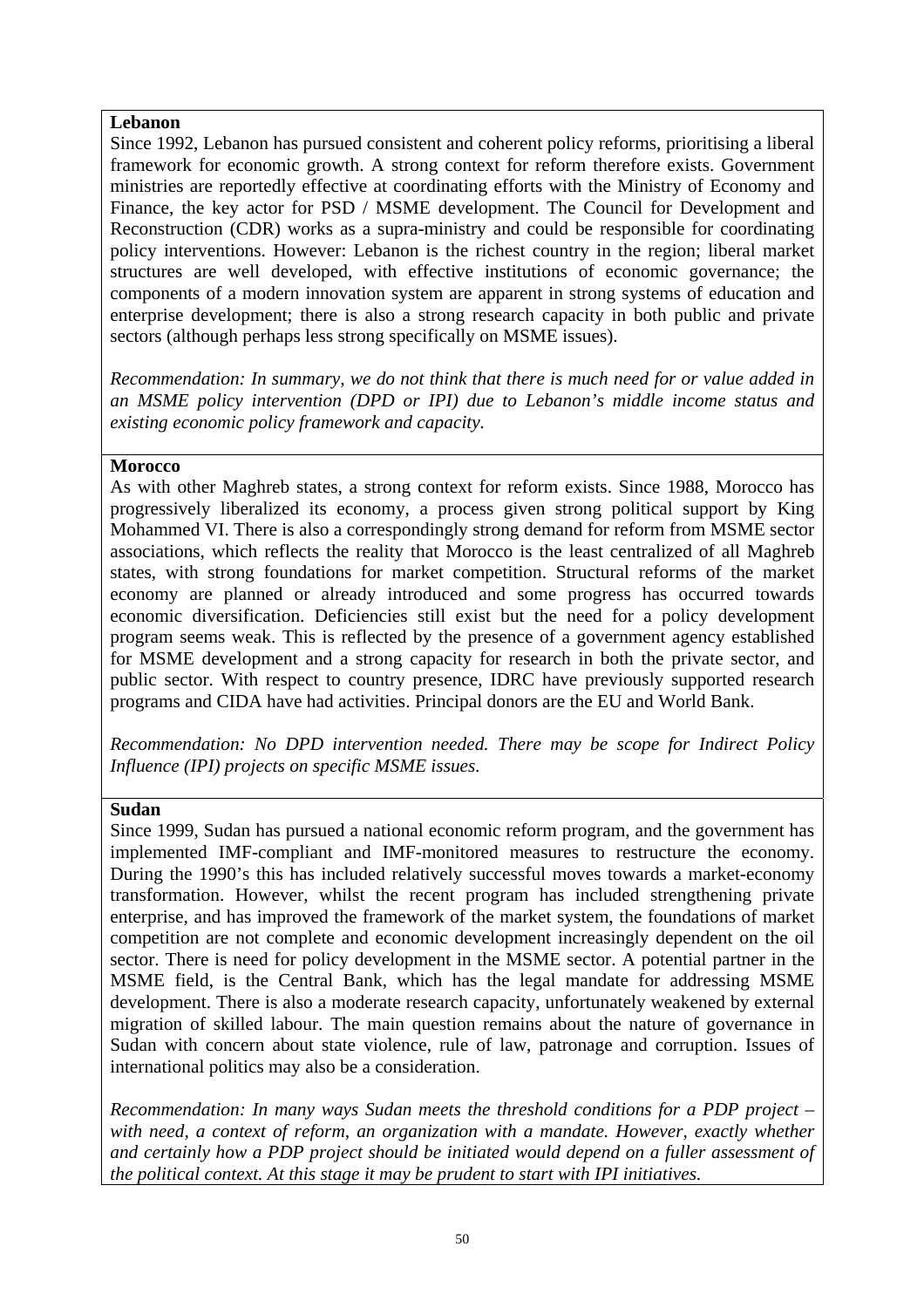## **Syria**

Traditionally Syria has been a command economy with a dominant public sector. Hafiz al-Asad, implemented a degree of economic 'opening' ('infitah'), public sector reforms, and increasing reliance on the domestic private sector. Economic reforms however stalled and have only been partly revived under the new leadership of Bashar al-Asad. Whilst the share of the private sector in production exceeds that of the public sector, private sector growth has occurred largely according to the logics of crony-capitalism and the economy remains minimally diversified, with exports dependent almost exclusively on oil, gas and other minerals. The need for a policy intervention is strong. But donor experience suggests that such projects are also risky. Nevertheless, country experts and donors suggest that there is some flexibility and political support with regard to SME policy reform. The context has become increasingly politicized in recent months and this will need to be considered. While Syria is under great external pressure to open up, some believe the state response may be one of tightening its grip.

*ecommendation: Given our assessment, a DPD intervention would be unwise It might be a R risk to include IPI initiatives in Syria as part of a regional programme on MSME calculated issues. This would ensure Canadian stakeholders are well placed if a window for serious reform does open.* 

## **Turkey**

Turkey has been pursuing a deregulation and privatization program since 1979. Moves towards EU membership have consolidated this liberalizing and reform agenda (the context of reform is therefore strong). MSMEs are important comprising 99% of enterprises in Turkey (95% are small and micro). Policy interventions however focus upon medium over micro. The Ministry of Commerce and Ministry of Industry have a role but ministerial coordination is poor. General research capacity is strong, but research capacity with regard to MSME development is poor. IDRC have supported research programs before. However, Turkey is a middle income country and policy processes / support regarding MSMEs are dominated by the EU.

*ecommendation: While there does appear need for improving MSME policy, many of the R reshold conditions are not in place. We can see little value added for Canadian other th interventions (DPD or IPI) given the wealth of the country and dominance of EU processes.* 

### **Tunisia**

Since the 1970's, Tunisia has committed to a market-economy transformation, further spurred by financial crisis and a SAP around 1987-1991. There is a strong context of economic reform. Tunisia is in advance of all other MENA counties in its reform program leading to a relatively competitive business environment. The relevance of or need for a PDP initiative is therefore weak (although there are some policy shortcomings in relation to rule of law, administrative processes and the banking-sector). The institutional framework for policymaking is well developed. SERST<sup>40</sup>, under the authority of the Prime Minister, provides an inter-ministerial role formulating research policy at national level. There is little need for research support with a strong domestic research capacity.

*Recommendation: Tunisia seems to be progressing well with little clear value added in DPD or IPI interventions.* 

<span id="page-59-0"></span> $\overline{a}$ 40 Secrétariat d'Etat à la Recherche Scientifique et à la Technologie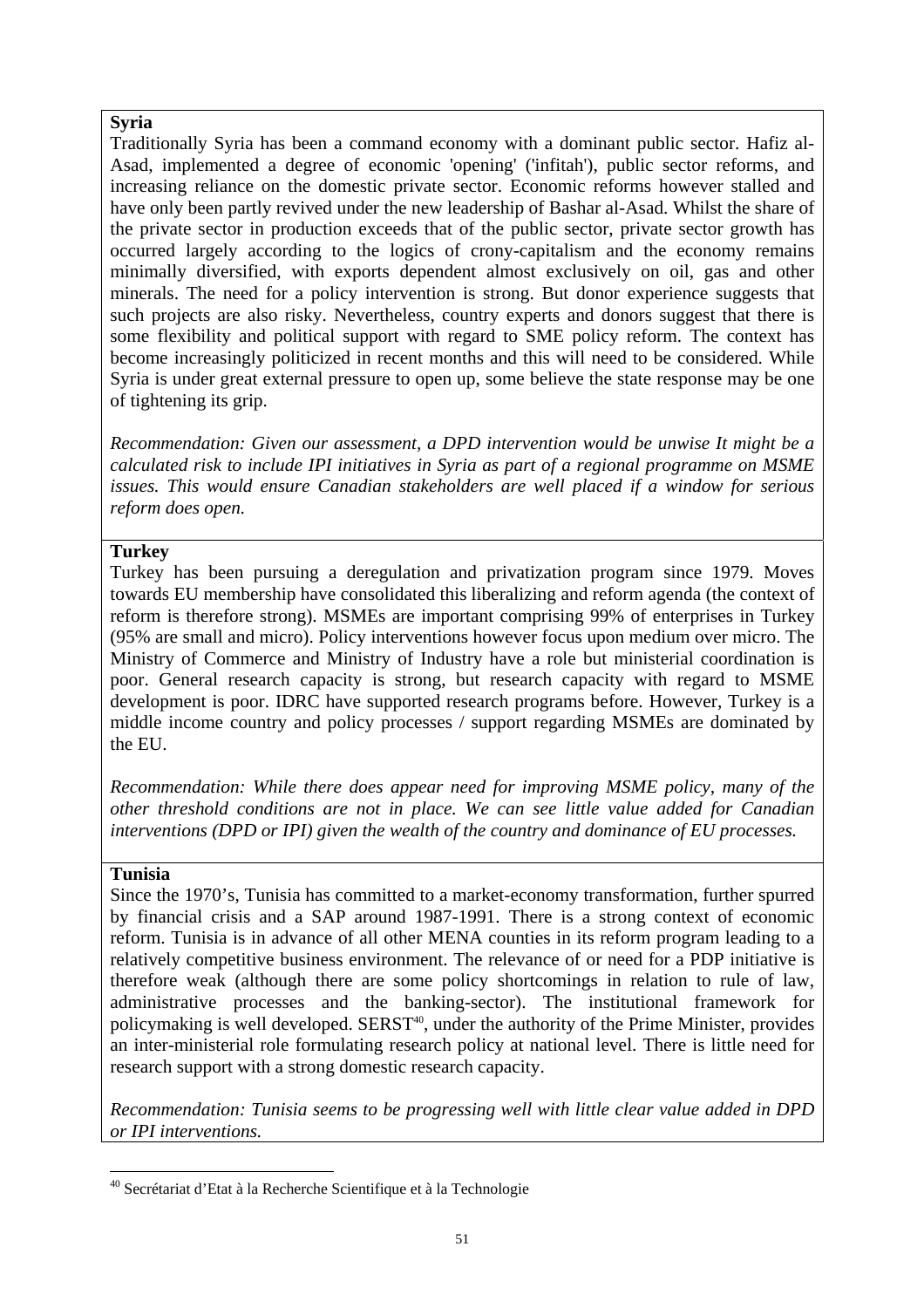### **West Bank and Gaza (WBG)**

The Palestinian Authority have pursued a reform program, specifically in the area of finance. Demand for reform exists. Donors are already heavily involved, with over half of projects containing a policy component and many achievements in formal legislation and regulatory institutions. This implies lower need / relevance. However improvements can be made in coordination and a specific comprehensive policy is lacking. The Ministry of National Economy and Ministry of Planning are informally mandated. No agency has a formal mandate. Canada has a presence with CIDA a significant donor. Other key donors are EU; USAID, WB and IFC. There is also a relatively strong research capacity in public universities and private contractors. A concern, however, remains about the nature of governance in WBG, especially regarding issues of rule of law and government effectiveness. The recent election, won by Hamas, has brought new uncertainty to the political situation.

Recommendation: It does seem that WBG would benefit from an overarching policy framework for MSME policy and clearly defined mandate between existing Ministries *However, the threshold conditions are not in place for a DPD intervention at present – also issues of corruption and political uncertainty. There does seem scope for IPI initiatives towards improving the MSME policy context.* 

### **Yemen**

A liberal economic and competitive market economy have been encouraged since a midand micro-enterprises development strategy. The GOY has responded with a national SME development strategy, and 5-year action plan. The main donors in MSME field include IFC, 1990s structural adjustment program initiated by the IMF and World Bank. The Government of Yemen (GoY) appears cautiously supportive of reform and has made progress (including modernization of the tax system). However, many structural shortcomings exist, especially in the financial sector and Yemen remains a very poor country. Although no specific mandate exists for MSME policy, the Social Fund for Development (SFD) has a strong informal mandate to act. There is a strong local research capacity in universities and with local consultants. So in some ways, the scope for MSME support appears strong. However, the GoY has recently responded to an approach of the G8 offering assistance for a national small GTZ and KFW; IDRC and CIDA have had a very limited presence. And governance in Yemen remains poor. All this suggests little value added for a Canadian intervention.

*ecommendation: While there seems little need for a DPD intervention, there does seem R IPI initiatives to complement* GoY *and other donor initiatives.* 

# *7.4 Discussion and Preliminary Recommendations*

This brief analysis raises a number of issues for the broader applicability of SME development projects. First, the data and our analysis suggest that there are similarities and that Egypt is not a unique state in the sense that would prevent its experience from being adapted. There is of course variety of contexts but broader issues of applicability are relevant. not actually be much need for MSME policy development in some countries (eg Tunisia) – or at least for donor support – in others there is much greater need. Third, we have evidence that Second, the actual need for MSME policy development varies considerably. While there may economic reform is on the agenda in many of the countries in the MENA region. This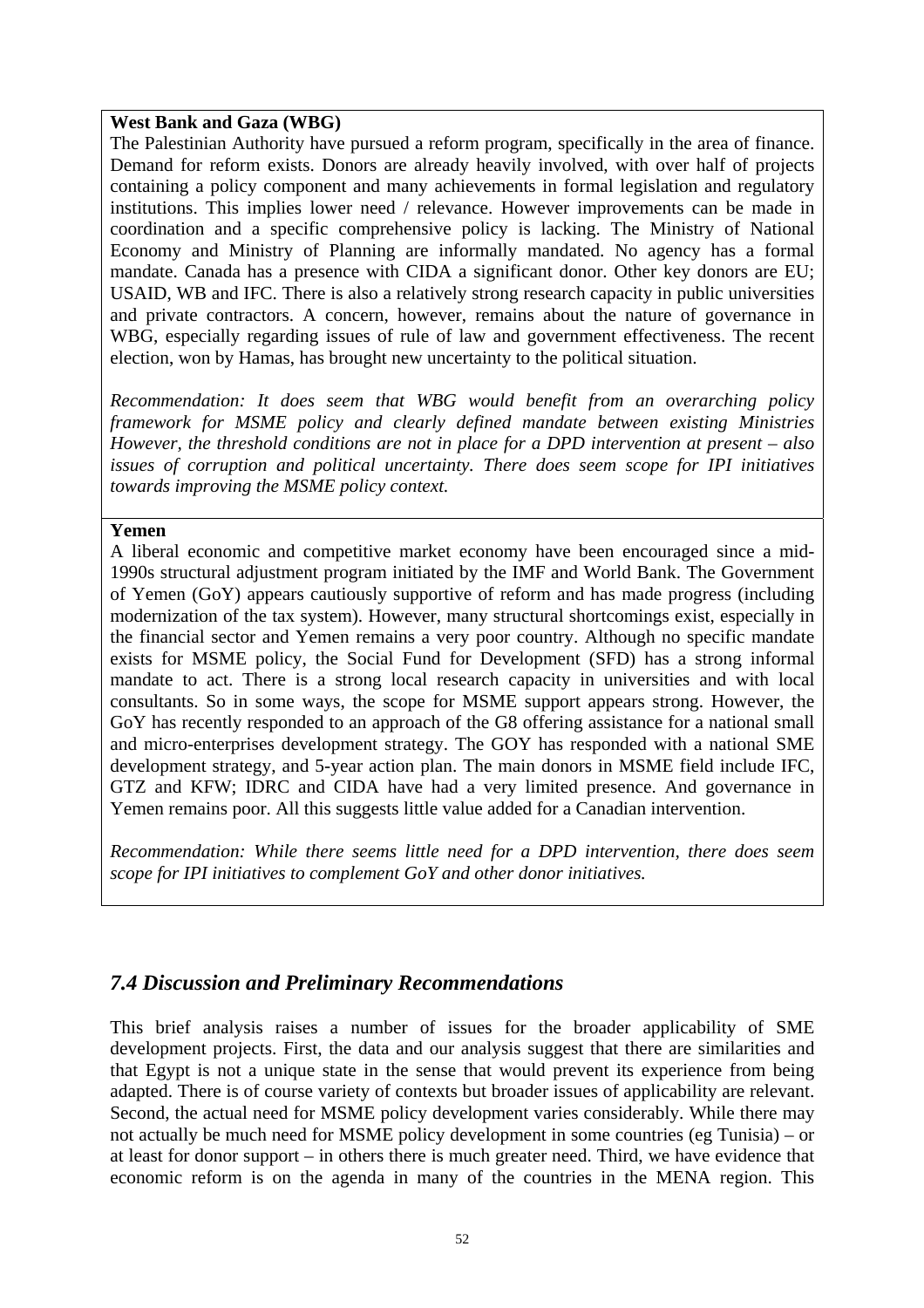provides a positive context for considering MSME policy work. Fourth, however, there remain broader questions about governance in some of the countries (Yemen and Sudan) that would question whether an MSME intervention is really the key issue – and would significantly affect how any intervention should be carried out.

is also noticeable that for some countries there would be little comparative advantage in Canadian interventions given their limited presence and existence of other major players Finally and critically, our analysis above highlights it is important to focus on the country context since country assessments vary according to the specific issue. For example, Tunisia has the context that would indicate an intervention might work, but doesn't seem to need donor help. Others seem to have the need (Syria, Sudan and Yemen), but appear weak on some of the key governance context issues. This highlights the need for interventions which fit country context (and for donors to carefully assess context prior to intervention). Finally, it (Turkey is the most obvious example here).

indirect interventions) or not. Our recommendations are therefore that IDRC/CIDA should: Our initial analysis suggests that the countries could be divided into the following categories regarding the need for and value of direct SME policy development interventions (or more

- o Consider direct SME policy development interventions in: Jordan and perhaps Sudan – although in Sudan in particular further detailed assessment would be needed and the partnership model should be different due to wider governance concerns. Our preliminary scoping suggests that the threshold conditions are not in place for replication elsewhere, at this point.
- o Consider an indirect approach to policy influence through undertaking research and influencing activities as appropriate: Algeria, Morocco, Syria, West Bank & Gaza, and Yemen. (Sudan should also be included here if detailed assessments indicate a direct approach is not appropriate.) While the specific focus in each country would vary, activities could be managed as part of a regional policy influence programme.
- o Refrain from policy development activities at this point:
	- o Turkey and Iraq (since little comparative advantage or value added for Canadian interventions).
	- o Lebanon and Tunisia (since no clear need though it might be worth learning and promoting the experiences of Tunisia across the MENA region).

The bottom line is that we are suggesting direct policy intervention projects only where we think there is actually a problem with overall MSME policy, the contextual factors appear to be in place and there would be value added in a Canadian intervention.

# *.5 Generic Project Structures for Policy Interventions 7*

Having identified the different contexts which may exist, we need to think about a package of relevant policy options. We distinguish between two broad sets of choices. First, we identify the types of context where more direct SME policy development projects might be implemented – Jordan and perhaps Sudan in our analysis. Second we highlight what might be done in contexts that do not have the threshold conditions to consider such a project (Algeria, Morocco, Syria, WBG and Yemen).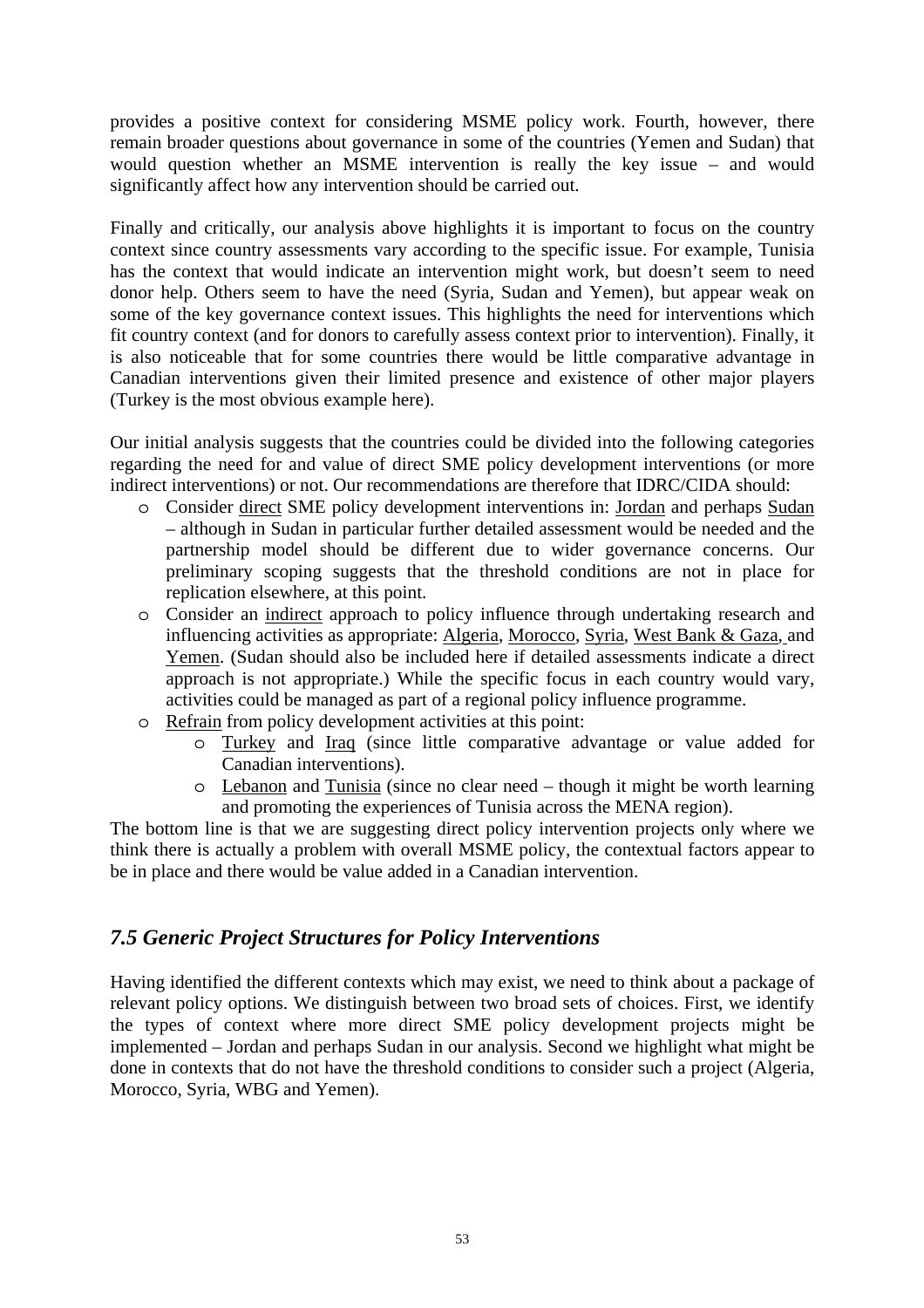## **Direct Policy Development**

Where the key foundational characteristics are present i) context of reform, ii) need for policy development, iii) organizations with a mandate and authority and iv) champions, then policy development projects similar to SMEPOL could be explored. We believe that these four factors are the critical and necessary conditions needed to ensure basic opportunities for a partnership model for direct policy development (Figure 7), similar to SMEPOL. If one or more of these four factors is not present, a realistic approach would be to move towards a more limited 'indirect policy influence' approach (Figure 8) since a partnership model for direct policy development is unlikely to be successful.

in Figure 7. The core threshold conditions are outlined in the centre. The specific work omponents are outlined in the four boxes around the side. There would also need to be a c Based on SMEPOL and other policy development projects we have outlined, we put forward below a simple generic outline of the main work components for such projects. This is shown project management component that would include the relevant project management highlighted above. We propose that Jordan (and perhaps Sudan) have the threshold conditions that would make such an intervention likely to be successful.



**Figure 7: A Partnership Model for Direct Policy Development<sup>41</sup>** 

*Italics = The four critical threshold conditions for a partnership model for DPD* 

 $\overline{a}$ 

<span id="page-62-0"></span> $41$  Many thanks to Enrique Mendizabal at ODI for an initial outline of how such a model might look.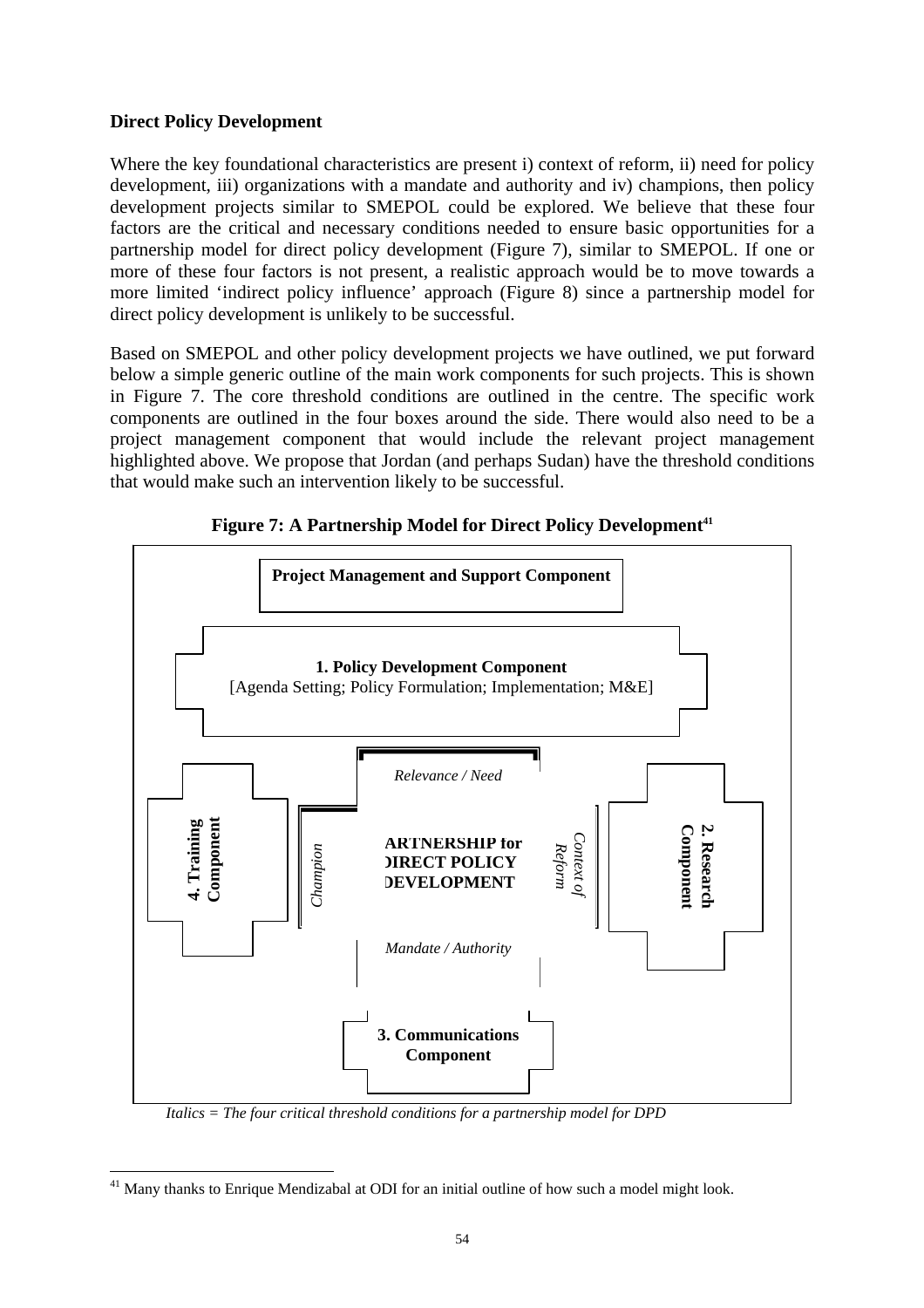There are a number of important considerations. The exact approach would need to fit the specific context, asking where the key 'gaps' are. The balance of project components should reflect the nature of the needs in the specific context (research, communications, training and policy development). As with SMEPOL, the emphasis would be on the policy development component, with other components supporting this overall objective.

We would highlight the need to reflect domestic context, especially with relevance to the area of research capacity. In particular, in countries with a weak domestic research capacity, this section of the program would need to be emphasised (without losing the demand driven nature of the project).

and this may be preferable in contexts. Partnership can be explored with semi-governmental institutions (possibly even civil society, when government is responsive to such bodies). The contrast between SMEPOL and TIPS in South Africa highlights there are different We also highlight here the need to consider all relevant aspects of the policy process. There could be a basic structure with add-in components (communications, policy change, and training), and a menu of resources and tools from which new policy change projects will be able to pick and choose those that are more relevant for their context. Any project could then draw on the project specific lessons outlined above (policy focus, risk management, etc) and in the literature. A key factor to recognise is that the partner need not be a government body – approaches. But, there is the trade-off discussed above that both influence and risk are likely to diminish with distance from the centre of power.

How should donors orient their initiatives to best address these challenges? For SME policy, our view is that the key policymakers will be national and local. Therefore a country-level intervention will be most appropriate. Our view is that presence on the ground in a country and a good reputation are usually critical components – needed to generate the degree of partnership necessary and to manage risks. It is then much more straightforward to work on assessing the specific problems and context, conducting research, consulting stakeholders and influencing key policymakers. Interventions will almost certainly be part of broader donor programmes on issues or for regions. But, impact is likely to be maximized when for direct policy interventions on SME issues when donors have a country presence (or trusted partners) and have their interventions are oriented towards specific policy arenas at the national level. Risk can be managed by the degree of embeddedness and the appropriate project structures.

## **Indirect Influence Policy**

In certain countries, the context for direct policy development interventions does not exist. For example, even where need is high, there may be is no context of reform, the lack of an agency with the mandate or authority or a lack of champions. Where one or more of these key foundational characteristics i) context of reform, ii) need for policy development, iii) organizations with a mandate and authority and iv) champions, are not present then policy development projects similar to SMEPOL are unlikely to be successful. Alternative strategies can however be developed and there is still strong potential role for Canadian value added. In particular, a realistic approach would be to move towards a more limited 'indirect policy influen ce' model (Figure 8).

This situation requires an approach more oriented around efforts to influence policy rather than directly change it. Here it is helpful to refer to our previous discussion of policy change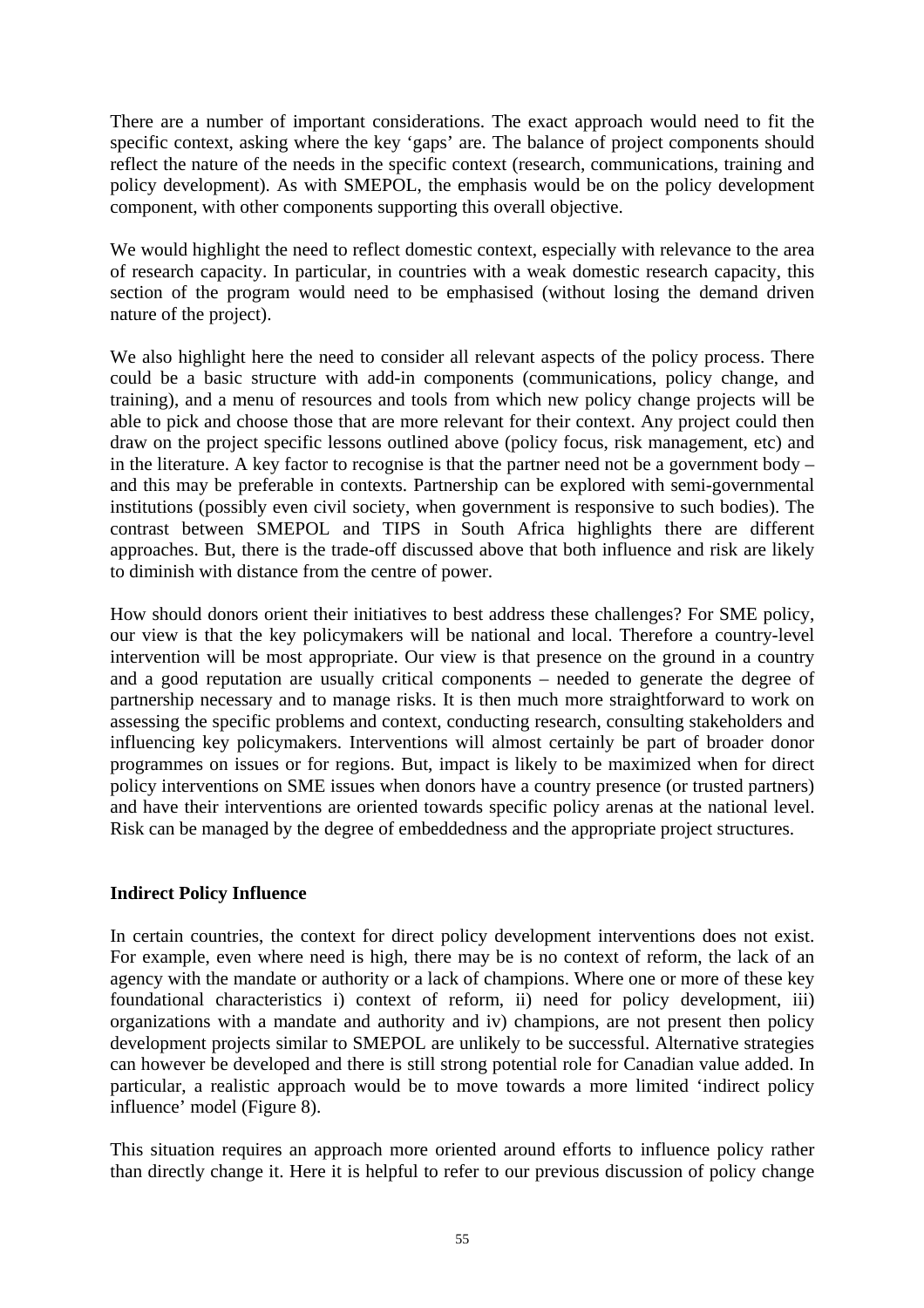and in particular the framework generated from the work of the RAPID programme (Court et al, 2005). This emphasized that to spur uptake of ideas into policy, four sets of issues mattered – Context, Evidence, Links and External Influences. Through a comprehensive analysis of each set of issues, a donor can generate a strong contextually relevant model for indirect policy influence. To highlight this approach, we generate a generic set of questions donors should ask prior to any intervention at the policy level. A summary of these questions is outlined in Table 8.

|  |  |  |  | <b>Table 8: How to Influence Policy and Practice</b> |
|--|--|--|--|------------------------------------------------------|
|--|--|--|--|------------------------------------------------------|

| What donors need to know                                                                                                                                                                                                                                                                                  | What donors need to do                                                                                                                                                                                                                                                                                                              | How to do it                                                                                                                                                                                                                                                                                    |
|-----------------------------------------------------------------------------------------------------------------------------------------------------------------------------------------------------------------------------------------------------------------------------------------------------------|-------------------------------------------------------------------------------------------------------------------------------------------------------------------------------------------------------------------------------------------------------------------------------------------------------------------------------------|-------------------------------------------------------------------------------------------------------------------------------------------------------------------------------------------------------------------------------------------------------------------------------------------------|
| <b>Political Context:</b><br>• Who has the authority?<br>• Is there policymaker demand<br>for new ideas?<br>$\blacksquare$ What are the sources /<br>strengths of resistance?<br>• What is the policymaking<br>process?<br>• What are the opportunities and<br>timing for input into formal<br>processes? | • Get to know the policymakers,<br>their agendas and their<br>constraints.<br>• Build legitimacy.<br>• Identify potential supporters<br>and opponents.<br>Keep an eye on the horizon<br>and prepare for opportunities<br>in regular policy processes.<br>$\blacksquare$ Look out for – and react to –<br>unexpected policy windows. | • Work with the policymakers.<br>• Line up research programmes<br>with high-profile policy<br>events.<br>Reserve resources to be able to<br>move quickly to respond to<br>policy windows.<br>$\blacksquare$ Allow sufficient time &<br>resources                                                |
| <b>Evidence:</b><br>• What is the current theory?<br>• What are the prevailing<br>narratives?<br>• What sort of evidence will<br>convince policymakers?                                                                                                                                                   | ■ Establish credibility over the<br>long term.<br>• Provide practical solutions to<br>problems.<br>• Build a convincing case and<br>present clear policy options.<br>• Package new ideas in familiar<br>theory or narratives.<br>• Communicate effectively.                                                                         | • Build up programmes of high-<br>quality work.<br>Action-research and Pilot<br>projects to demonstrate<br>benefits of new approaches.<br>• Use participatory approaches<br>to help with legitimacy and<br>implementation.<br>• Clear strategy from the start.<br>• Face-to-face communication. |
| Links:<br>• Who are the key stakeholders?<br>• What links and networks exist<br>between them?<br>• Who are the intermediaries,<br>and do they have influence?<br>• Whose side are they on?                                                                                                                | • Get to know the other<br>stakeholders.<br>• Establish a presence in<br>existing networks.<br>• Build coalitions with like-<br>minded stakeholders.<br>Build new policy networks.<br>п                                                                                                                                             | • Partnerships between<br>researchers, policymakers and<br>policy end-users.<br>· Identify key networkers and<br>salesmen.<br>• Use informal contacts.                                                                                                                                          |
| <b>External Influences:</b><br>• Who are main international<br>actors in the policy process?<br>• What influence do they have?<br>• What are their aid priorities?                                                                                                                                        | • Get to know the other donors,<br>their priorities and constraints.<br>• Identify potential supporters,<br>key individuals and networks.<br>• Establish credibility.                                                                                                                                                               | • Orient communications to suit<br>donor priorities and language.<br>• Cooperate with other donors.<br>Contact (regularly) key<br>individuals.                                                                                                                                                  |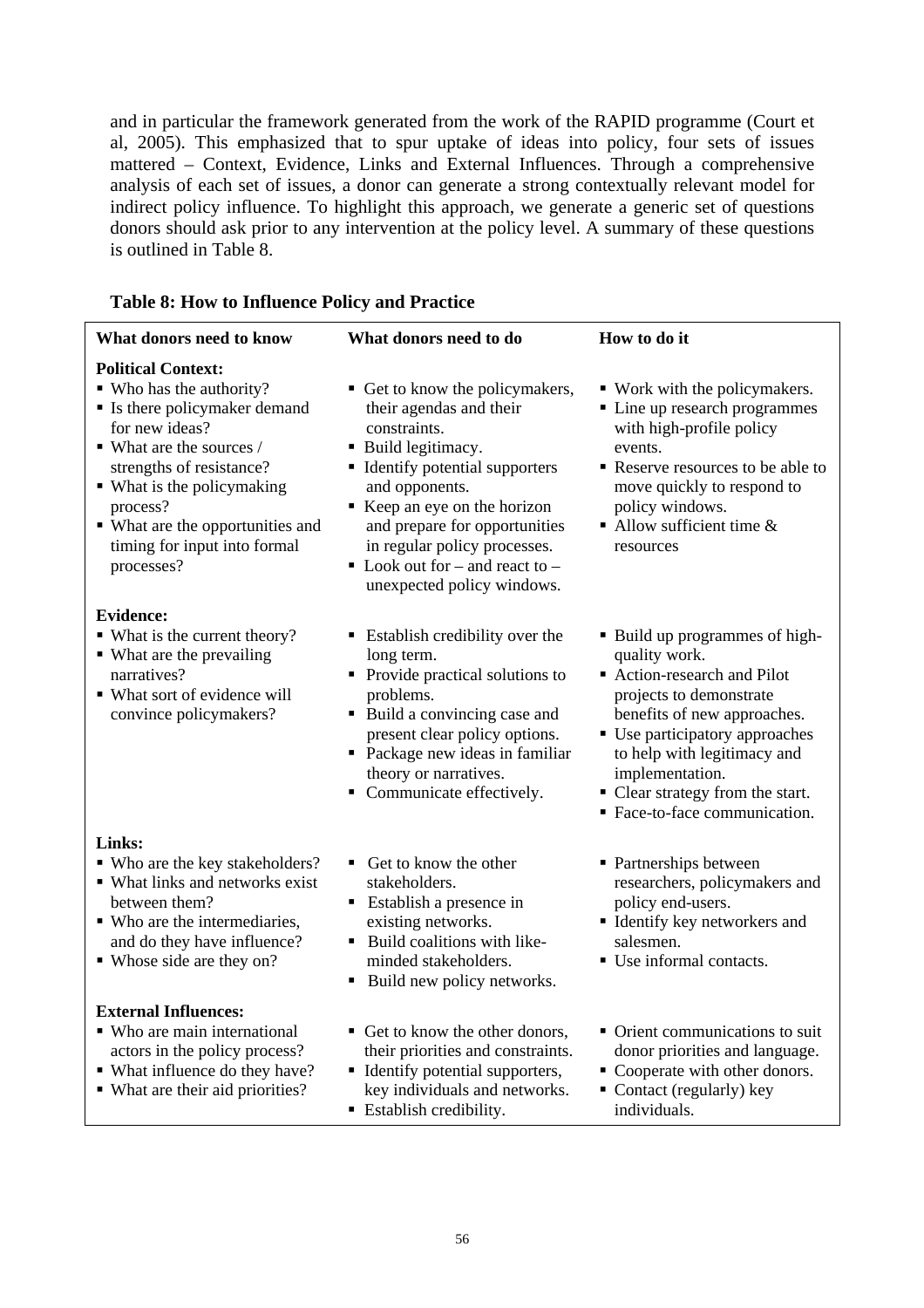It is clear from this framework that specific projects can and do matter, but, crucially, that they are only a (often small) part of the process of policy formulation and implementation. Prior to any intervention, the framework outlines the types of questions that would be part of a full analysis to establish where the gaps are apparent. The matrix (columns 2 and 3) also outlines the menu of options and approaches that might be useful (depending on the needs and context). Below we outline exactly a model for how donors might intervene towards more indirect policy influence.





*Note: This diagrammatic representation is a very preliminary conceptual structure for policy influencing* – *specific interventions will need to draw on an assessment of the numerous f factors outlined in the RAPID ramework above.*

To briefly explain the diagram and the approaches implied: Around the core, the diagram outlines the kinds of context issues that we argued need to be in place for sustainable direct policy development interventions (reform context, need, mandate, champions, etc). These are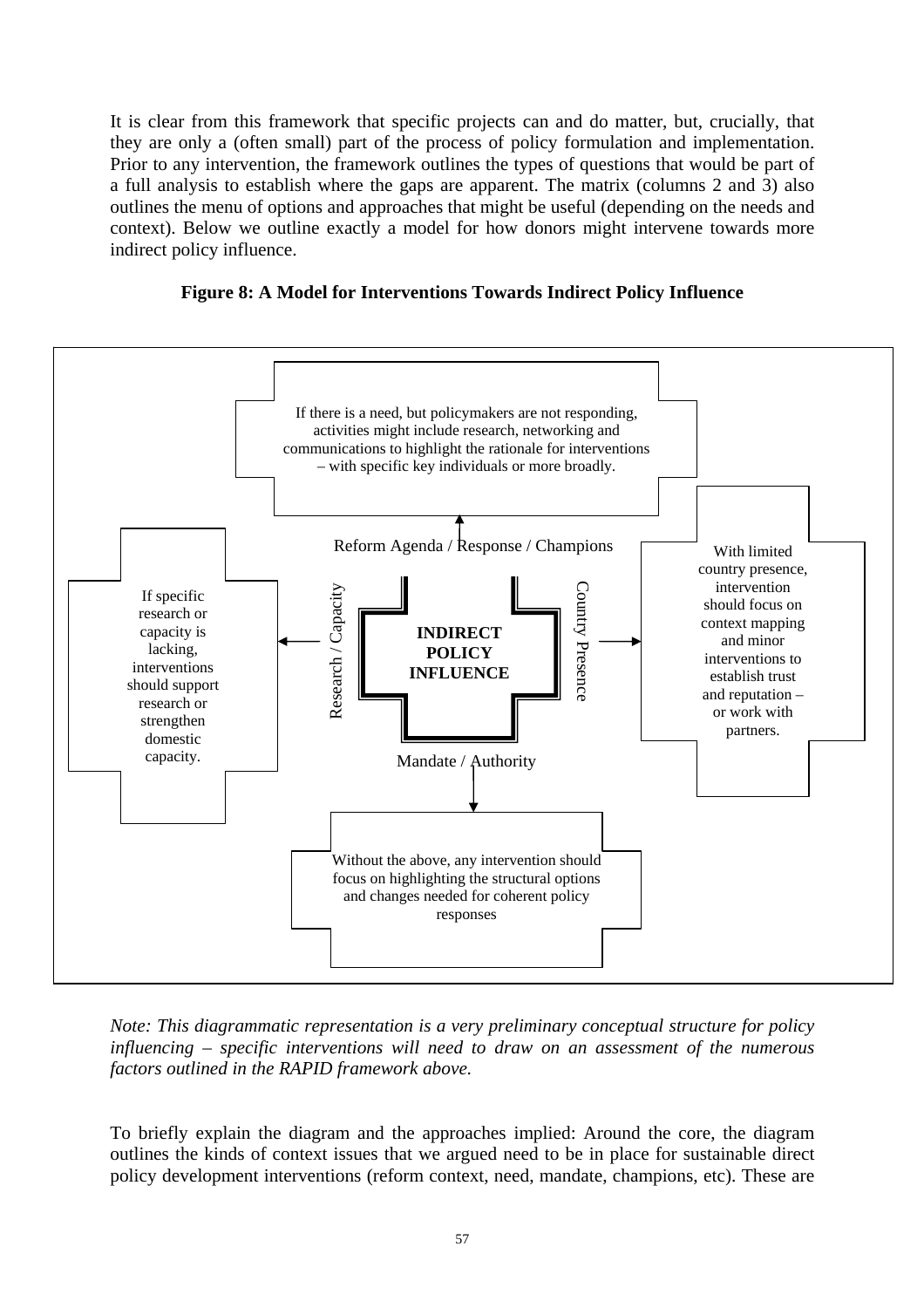where the "problems" would exist. Surrounding these then are components that would include specific interventions to address the challenges. The exact package of interventions would need to be oriented to address the main challenges.

The diagram provides a generic overview, while the table provides a checklist of questions to help assess the context and a generic menu of options for what might be considered. Again, the interventions should be context sensitive, with a basic structure and add-in components (research, networking, communications, influencing, etc), that a policy influencing project would be able to choose from.

How should IDRC and CIDA (or other donors) orient their efforts regarding more indirect contexts rigorously and respond adequately is likely to require a significant national presence for an initiative. As with direct policy development, the bottom line is that "proximity is destiny" – many policy influencing activities cannot be done effectively at a distance. Our analysis suggests that country level initiatives are going to be the most effective. influencing initiatives? Again if the focus is on policy influence (rather than supporting research), a key consideration is that policymakers will be national and local. Work to assess

We do think, however, that there is scope for an IDRC regional programme for *managing* a Policy Influence program – a stream of work on private sector issues with an MSME focus. The aim would be to have a fund to help "catalyze" MSME policy reform (basically a Policy Development Facility for Private Sector Policy Development). This should focus on the poorer countries in the region where the needs for MSME policy development are the greatest. Our policy analysis suggests that the facility should focus on Algeria, Morocco, Syria, West Bank & Gaza and Yemen. The specific country activities should be different, but basically oriented towards improving the operating environment for MSMEs. Specific country activities could be assessed according to the framework we have identified. This will mean addressing gaps in some of the key threshold conditions identified in our analysis (improving the broader context for economic reform, clarifying mandates, fostering champions, building networks and coalitions, and strengthening research capacity). Funding and resources would depend upon the scope of countries and activities which are selected. Such a regionally managed programme makes sense because there would be benefits and since the needs for intensive interaction and the risks of policy influencing projects (research, pilot projects, and networks) are lower. The North Africa component of a regional programme could also form part of Canada's contribution to the new Investment Climate Facility for Africa  $(ICF).<sup>42</sup>$ 

In scoping a regional programme, care should be taken to look at the synergy with the Private Enterprise Partnership - Middle East and North Africa (PEP-MENA) initiative recently launched by the IFC.<sup>43</sup> PEP-MENA is also a regional technical assistance programme managed from Cairo with the explicit aim of providing support to MSMEs and improving the business environment. However, our preliminary discussions clearly indicate that there is real value for IDRC/CIDA to also be involved here due to the limits of where and how IFC can get involved.

 $\overline{a}$ 

<span id="page-66-1"></span><span id="page-66-0"></span>

<sup>42</sup> See: http://www.investmentclimatefacility.org/<br><sup>43</sup> See: http://www.ifc.org/ifcext/mena.nsf/Content/PEPMENA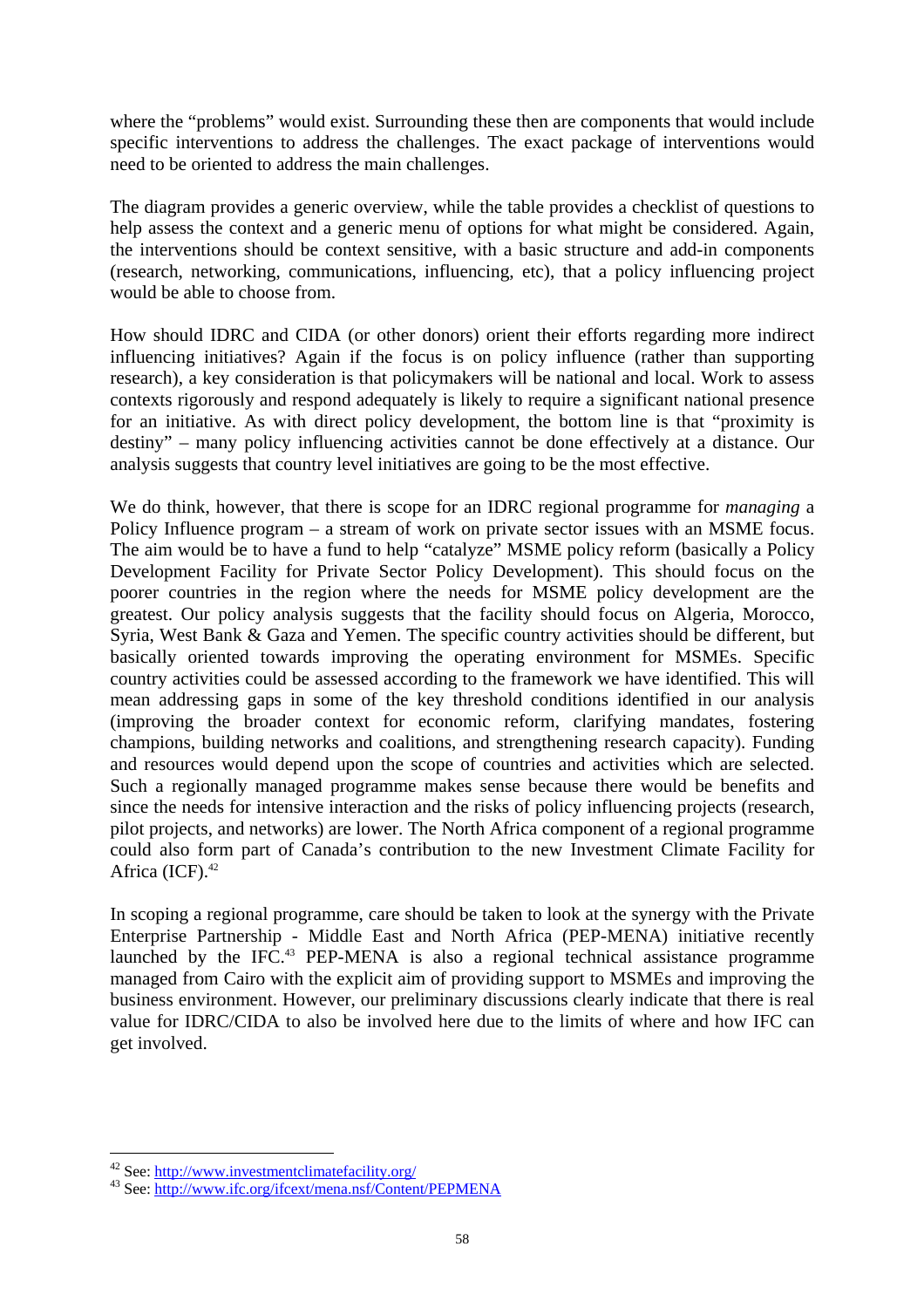# **Section 8: Conclusions and Recommendations**

We know a lot about why SMEs are important and the types of policies that can help foster their development. We know much less about how donors can actually catalyze policy reform in developing countries. Reform of the MSME sector is often particularly complicated given the range and type of issues that matter. Comprehensive reform is almost always going to be challenging politically – and we should not overemphasize the ability of external agencies to drive changes. The Small and Medium Enterprise Policy Development (SMEPOL) project in Egypt is an important case because it has been a successful project and one where the lessons have a broader resonance and applicability.

This report has aimed to cover four main sets of issues. First, it has provided an assessment of the SMEPOL project – what happened, what worked and why. Second, it has highlighted some lessons for replicability – setting the findings of the SMEPOL project within the context of the literature and donor experience in this area. Third, we have made recommendations regarding how Canadian stakeholders might continue to work on policy development on MSME issues in Egypt. Fourth, we outline options for replicating direct SME policy development type interventions in other parts of the Middle East – based on an analysis of where the context conditions are favourable – and the types of activities that donors might support in different contexts. This final section of the report draws together the main conclusions and recommendations outlined in detail in the body of the report.

## *Assessing the SMEPOL Project*

The SMEPOL project has made a valuable contribution to MSME policy development in no small achievement given the widely acknowledged difficulty of policy influence projects and low rates of projects achieving substantial success. It is particularly notable given the Egypt. The project has helped put MSME issues much higher on the policy agenda, generate a range of policy-relevant research, enhance capacity in key ministries, improve policy development processes and develop a cohesive Competitiveness Strategy for Egypt. This is challenging and unpredictable context and the "shocks" the project faced over its duration.

project was particularly notable for its partnership approach, embedded project structure The project was well designed to address the need for a coherent MSME policy – and in an area that is important to the development of Egypt. Implementation was challenging given the political shifts, but the project achieved its primary objectives policy development as well as the supporting objectives regarding policy relevant research, training and consultation. The (within the Minister's office), flexibility and strategy of following the Ministerial champions. It was particularly impressive from a strategic and tactical perspective – characterized by a "strategic opportunism" – and particular credit here goes to the project director. These, combined with sound risk management structures, accounted for the extent of project effectiveness.

It is however important to highlight a number of limitations. Policy influence was achieved mostly at the ministerial level rather than across the government. While not a specific objective, we do believe the project should have given greater consideration to issues of policy implementation – an area where progress has been slow. There has been little change in the actual operating environment for SMEs in the last few years. The sustainability of some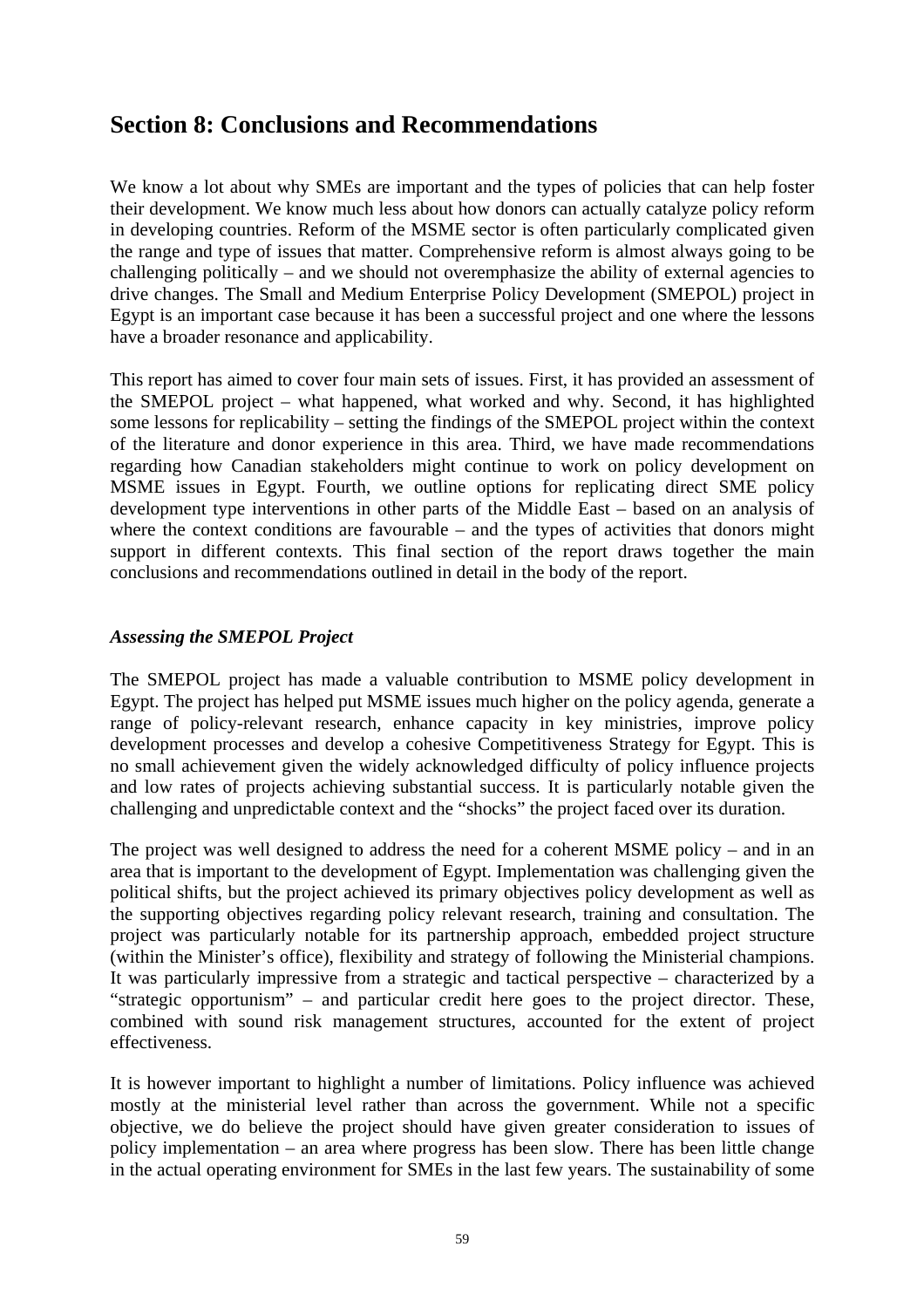impacts remains uncertain given the limited mandate in the MoF for coordinating MSME policy development. The broader legacy of SMEPOL is uncertain and depends on acceptance of the Competitiveness Strategy across the  $GoE$  – and its implementation.

## *Maximizing Chances of Policy Impact: What are the lessons?*

SMEPOL is one of a small set of IDRC policy development projects characterized by an explicit, direct and primary focus on policy change, large project size and with external (usually CIDA) funding. SMEPOL was distinct in the extent to which it was embedded within a Ministry. Given the success of SMEPOL, there is interest to learn what the lessons are and how they might be applicable more broadly. We have identified some of the key lessons from the project and set them within the context of the literature and practical experience in this area. Our findings about SMEPOL resonate well with what we know about policy change and how donor efforts can maximize their chances of success (though this area remains underexplored).

Put crudely, chances of policy impact seem to be maximized when projects do the right kinds of things in the right kinds of places. First, therefore, we have outlined the key context lessons. The most important are:

- o *Need* in terms of development need, but more specifically for policy development;
- o *Context of reform* there is broader demand to improve policy;
- o *Mandate / authority* there exists a policymaking organization with the mandate and authority to develop policy; and
- o *Champions* there are key individuals willing to take the reform forward.

We also note that domestic research capacity matters and that donor country presence and a good reputation are important for donors to be able to manage such policy change projects effectively.

Second, we have outlined a set of project specific lessons. We argue that policy impact is maximized if the following key issues are addressed:

- o *Explicit policy focus* is more likely to result in policy change. In policy influence projects, it is always important to consider implementation issues and ultimate impact.
- o *Partnership approach* working together to develop and implement the project. The greater the proximity to power, the greater the potential for policy impact. But the risks are also greater.
- o *Risk management* structures must be developed to ensure that the project remains "on track".
- o *Strategic opportunism* an approach that builds towards long term goals, while being ready to respond nimbly if opportunities arise.

We have also highlighted the importance of having adequate resources, taking a consultative approach, being flexible and ensuring research quality. The SMEPOL project addressed these exceptionally well on the whole, thus enabling the project to achieve its objectives.

We have identified some of the key factors that helped SMEPOL have the impact it had (and some that may have limited its impact). Based on experience elsewhere (particularly our own plus the recent IDRC Strategic Evaluation on Public Policy Influence), it seems that projects with these general characteristics and within a favorable contextual environment are quite likely to succeed (though they may have to do it differently).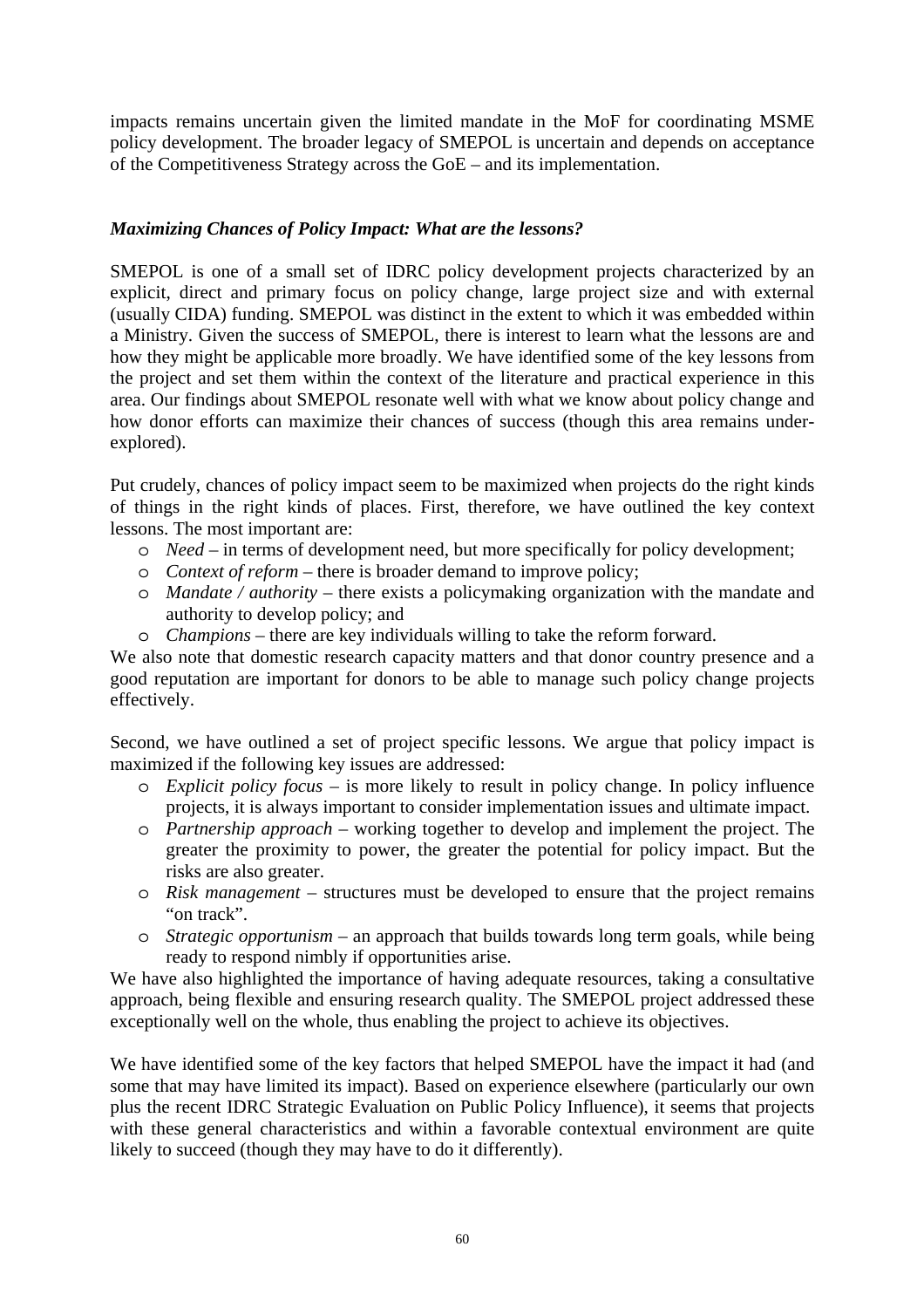## *MSME Policy Development in Egypt: Suggestions for Next Steps*

Egypt still has some way to go before it has even an adequate operating environment for MSMEs. The legal and regulatory environment remains complex, access to finance is limited and the costs of informality (and barriers to formalization) remain high. The problems – and many of the solutions – are well known. Many are outlined in the comprehensive policy document, 'Enhancing Competitiveness of MSMEs in Egypt' issued by the Ministry of Finance and developed as part of the SMEPOL project. However, the political and policy context remains uncertain – with a poor SME Law and the limited effectiveness of key government agencies (particularly SFD).

We have considered a wide range of options for Canada to continue research and policy development interventions in this area. We have assessed them according to a set of criteria including widespread impact, sustainability, technical feasibility, political feasibility and Canadian niche. Based on our assessment of the current context and the merit of different options we make three particular recommendations for possible future work in Egypt.

- o *First*, in the short term, we think the priority is for SMEPOL staff (and IDRC and CIDA) to ensure SMEPOL findings and strategy are included in the National Strategy currently being developed.
- o *Second*, in the longer term, it would be beneficial for IDRC and CIDA to support work on implementing areas of the Competitiveness Strategy which are the core responsibility of capable Ministries. In particular we would recommend continuing to work with the Ministry of Finance – most importantly on issues of legal and regulatory reform.
- o *Third*, we recommend that IDRC might help develop and provide initial support for regular, credible, timely statistical data on key policy relevant issues facing the MSME sector (perhaps on an annual or bi-annual basis).

We believe these interventions would be beneficial to the MSME sector in Egypt and would enable IDRC and CIDA to pursue their niche and comparative advantage.

### *Replicating MSME Development Projects: Recommendations for the MENA Region*

Both IDRC (and CIDA) highlight the issue of Private Sector Development as a priority and are considering how to develop further programming in this area. We hope our report is useful to help with planning processes underway. In the report, we provide a framework for assessing whether a country exhibits the need and threshold conditions for considering direct policy development interventions. We focus on the context criteria identified above (reform agenda, need, mandate / authority, etc) as well as considering indications of income per capita (development need), governance and Canadian niche. We provide a preliminary assessment for countries in the MENA region.

indirect interventions) or lack of need or value of interventions. Our analysis suggests that Our initial analysis suggests that the countries could be divided into the following categories regarding the need for and value of direct SME policy development interventions (or more IDRC/CIDA should:

- o Consider direct SME policy development interventions in: Jordan and perhaps Sudan – although in Sudan in particular further detailed assessment would be needed and the partnership model should be different due to wider governance concerns.
- o Consider an indirect approach to policy influence through undertaking research and influencing activities as appropriate: Algeria, Morocco, Syria, West Bank and Gaza,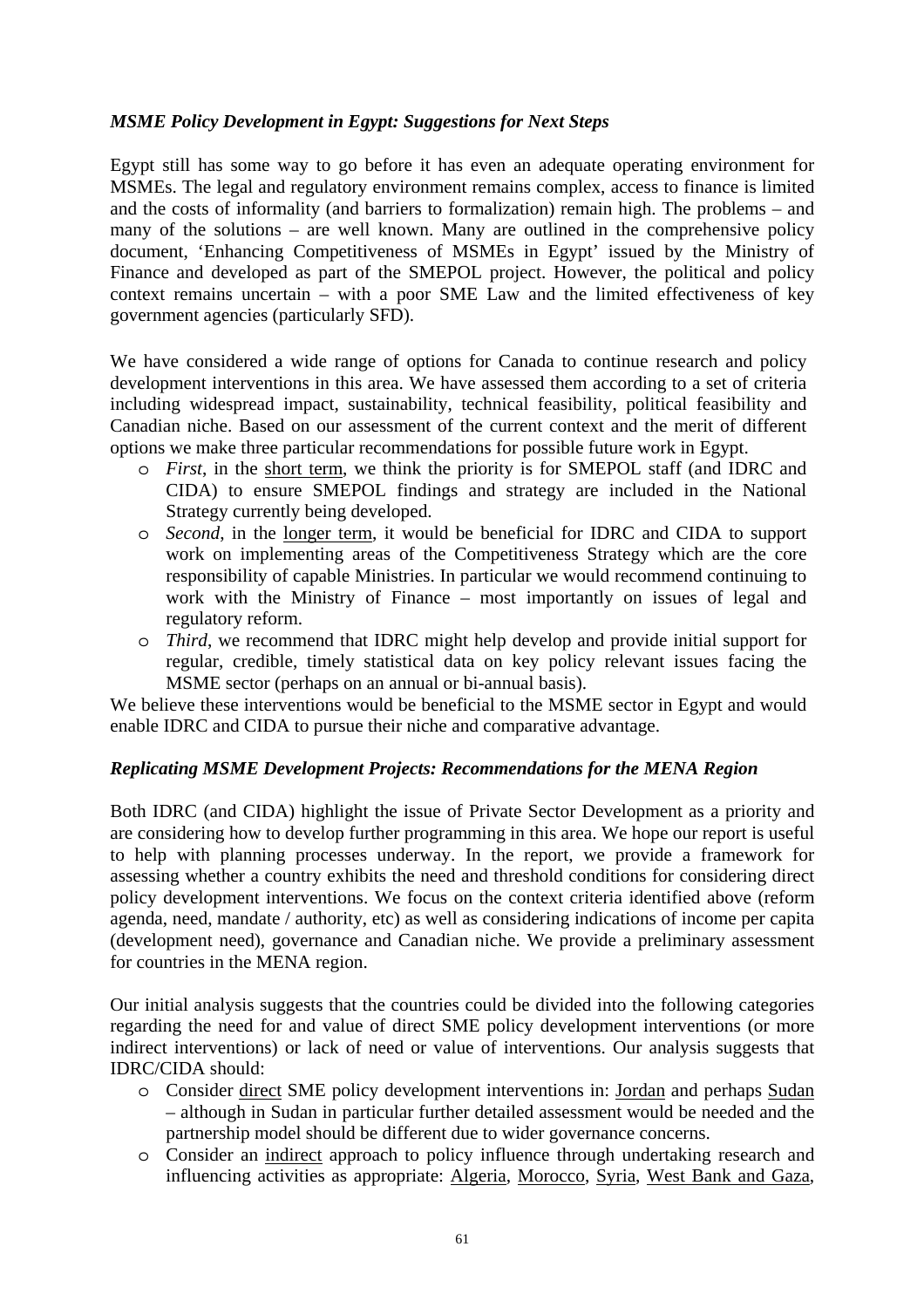and Yemen. While the specific focus in each country would vary, activities could be managed as part of a regional policy influence programme.

- o Refrain from policy development activities at this point:
	- o Turkey and Iraq (since little comparative advantage or value added for Canadian interventions).
	- o Lebanon and Tunisia (since no clear need though it might be worth learning and promoting the experiences of Tunisia across the MENA region).

The bottom line is that we are suggesting direct policy intervention projects only where we think there is actually a problem with overall MSME policy, the contextual factors appear to be in place and there would be value added in a Canadian intervention.

SMEPOL (although they will need to be adapted). Where threshold conditions do not exist, the key is for donors to assess the context and put in place relevant programmes – whether and more effort to understand the political context and mechanisms or drivers of change would help maximize the chances of policy influence. Third, there remain broader issues about governance in some of the countries (Yemen and Sudan) that would question whether an MSME intervention is really the key issue – and would significantly affect how any interve ntion should be carried out. Our assessment suggests a number of conclusions regarding the broader applicability of the SMEPOL experience. First, that Egypt is not a unique state in a sense that would prevent its experience from being adapted elsewhere (in MENA and beyond). Where threshold conditions exist, it should be possible to carry out policy development projects similar to research, consulting stakeholders or influencing key policymakers – to help spur change. Second, country contexts vary considerably (in terms of specific needs and political contexts)

Responding to different contexts we outline two generic policy development models.

- characteristics are present  $-$  that is i) context of reform; ii) need for policy development; iii) organizations with a mandate and authority; and iv) champions – believe that these four factors are the critical and necessary conditions needed to government closely. The exact approach and choice of components depends on the o *Direct Policy Development (DPD) Projects*: Where the key foundational then direct policy development projects similar to SMEPOL could be explored. We ensure a direct policy development project has a reasonable chance of success. We suggest a model for a direct "partnership" policy development approach. Similar to SMEPOL or other experiences, the focus is on large policy development projects (with a supporting role for research, communications and training) and working with context.
- o *licy Influence (IPI) Projects*: Where one or more of these four key *Indirect Po* change, similar to SMEPOL, is unlikely to be successful. Alternative strategies can influence" model. The package of interventions here might include research, networking, communications and influencing activities – i.e. with the objective to help foundational characteristics are not present then a partnership model for direct policy however be developed and there is still strong potential for Canadian value added. In particular, a realistic approach would be to move towards a more limited "policy develop the threshold contexts for policy development. These would generally be significantly smaller than direct policy development projects.

focus is on direct policy development (and much IDRC work does not have such an explicit policy focus), our view is that a country-level intervention is most appropriate. Having a How should IDRC structure their programmes to best address these challenges? If the primary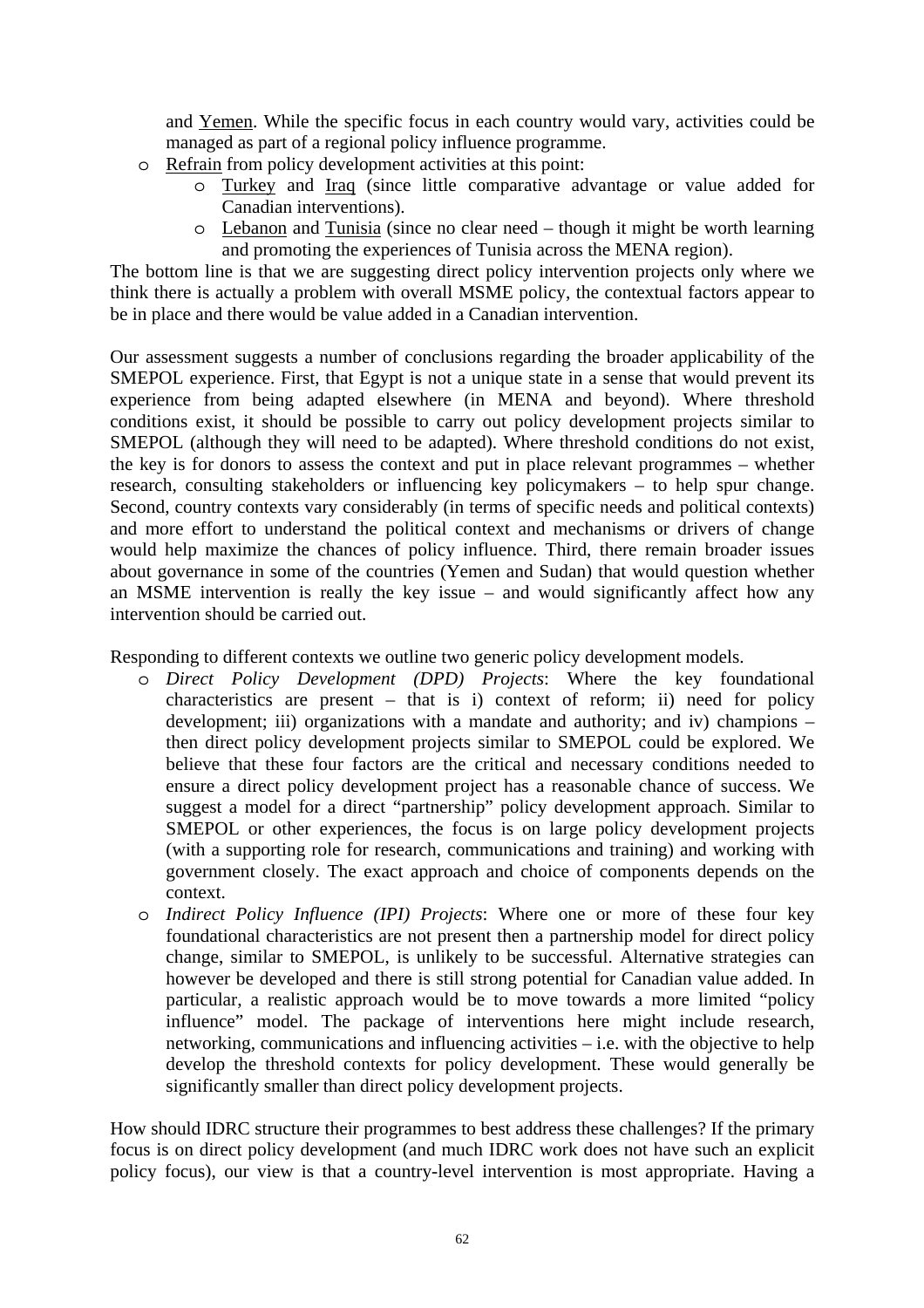country capacity makes it much more straightforward to work on assessing the specific problems and context, conducting research, consulting stakeholders and influencing key policymakers. A presence in a country and a good reputation are particularly important (often vital) for direct policy development projects – where the degree of partnership is higher and the need to manage risks more critical.

each country will need to be focused on the context and needs in that country. This questions the rationale for regional programmes on specific issues. We do think, however, that there is different. A regional programme makes sense for a number of reasons. There would be some ben efits in terms of learning. Furthermore, the need for constant interaction and risks of indirec t policy influence projects (research, pilot projects, and networks) are lower than for direct policy work. The North Africa component could also form part of Canada's con tribution to the new Investment Climate Facility for Africa (ICF). In many ways, the same structural considerations also broadly apply to policy influence projects. As with direct policy development, the bottom line is that "proximity is destiny" – many policy influencing activities cannot be done effectively at a distance. Any activities in scope for an IDRC regional programme for *managing* a stream of work on private sector issues with an MSME focus (a Policy Development Facility for Private Sector Policy Development). Our analysis suggests that the programme should focus on Algeria, Morocco, Syria, West Bank & Gaza and Yemen although the specific country activities should be

\* \* \* \* \* \* \* \* \* \* \* \* \* \* \* \* \* \* \* \* \* \* \*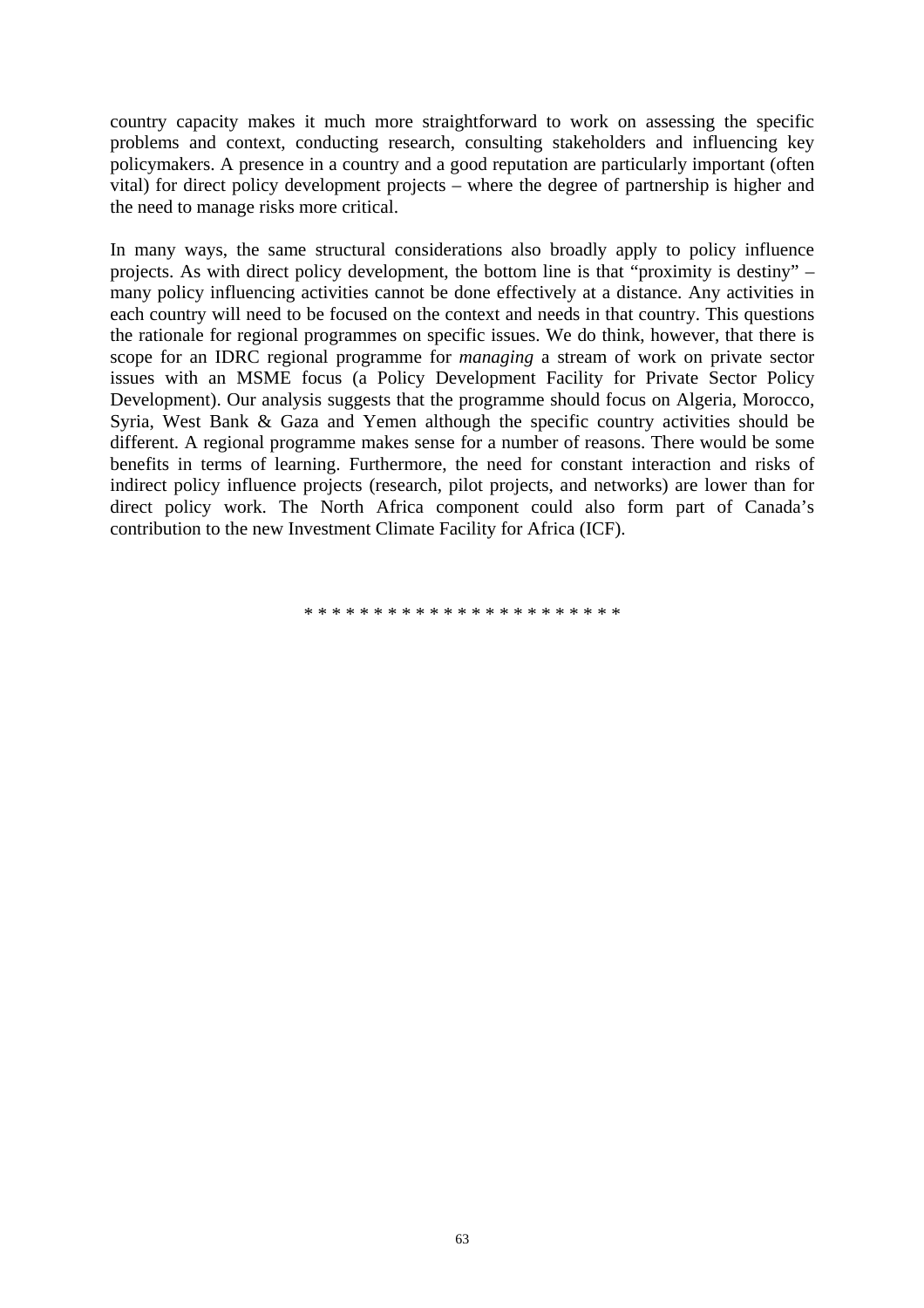# **Annex 1: Budget Review**

| <b>PROJECT OUTCOME 1</b>                                                                                                  |              |
|---------------------------------------------------------------------------------------------------------------------------|--------------|
|                                                                                                                           |              |
| 1.4 Overall M/SME policy framework strengthened.                                                                          | <b>Total</b> |
| 1.1.1 Update the draft (1998) policy document.                                                                            | 224,750      |
| 1.1.2 Develop unified Operational Definition of MSME's, along with certification / verification mechanisms.               | 66,530       |
| 1.2 M/SME policy development process at MOEFT regularised                                                                 |              |
| 1.2.1 Develop tentative Policy development agenda for project and update on bi-annual basis                               |              |
| 1.2.2 Develop and implement guidelines and procedures for management of policy development process by MOEFT MSME staff    |              |
| 1.3 Policy development Carried Out on Priority Issues                                                                     |              |
| 1.3.1 Develop proposals for reform of financial system to remove constraints to extension of financial services to M/SMEs | 365,680      |
| 1.3.2 Develop proposals to the Ministry of Finance for procurement policy reforms to increase participation of M/SMEs     |              |
| 1.3.3 Propose reforms to legal and regulatory framework governing firm establishment, operation and growth                | 180,050      |
| TOTAL COST OUTCOME 1                                                                                                      | 837,010      |

| <b>PROJECT OUTCOME 2</b>                                                                                                                                         |              |
|------------------------------------------------------------------------------------------------------------------------------------------------------------------|--------------|
| 2.1 MOEFT staff have aquired the knowledge, skills and attitudes (KSA) necessary for policy development M/SME policy<br>development process at MOEFT regularised | <b>Total</b> |
| 2.1.1 General Training programs                                                                                                                                  | 177,000      |
| 2.1.2 Specialised training programs                                                                                                                              | 86,925       |
| $\overline{2.1.3}$ Long term training programs                                                                                                                   | 56,900       |
| 2.1.4 study tours                                                                                                                                                | 103,708      |
| 2.2 MOEFT has developed a base of in-house capability to transfer KSA's on M/SME issues on an ongoing basis                                                      |              |
| 2.2.1 Training of trainers program                                                                                                                               | 37,440       |
| 2.2.2 Training procurements / evaluations systems established                                                                                                    | 20,000       |
| 2.3 Manuals of Standard Operating procedures developed and updated regularly                                                                                     |              |
| 2.3.1 development of SOP manuals                                                                                                                                 | 15,000       |
| 2.3.2 Regular updating of SOP manuals                                                                                                                            | -            |
| <b>TOTAL COST OUTCOME 2</b>                                                                                                                                      | 496.973      |

Note: This does not include staff costs.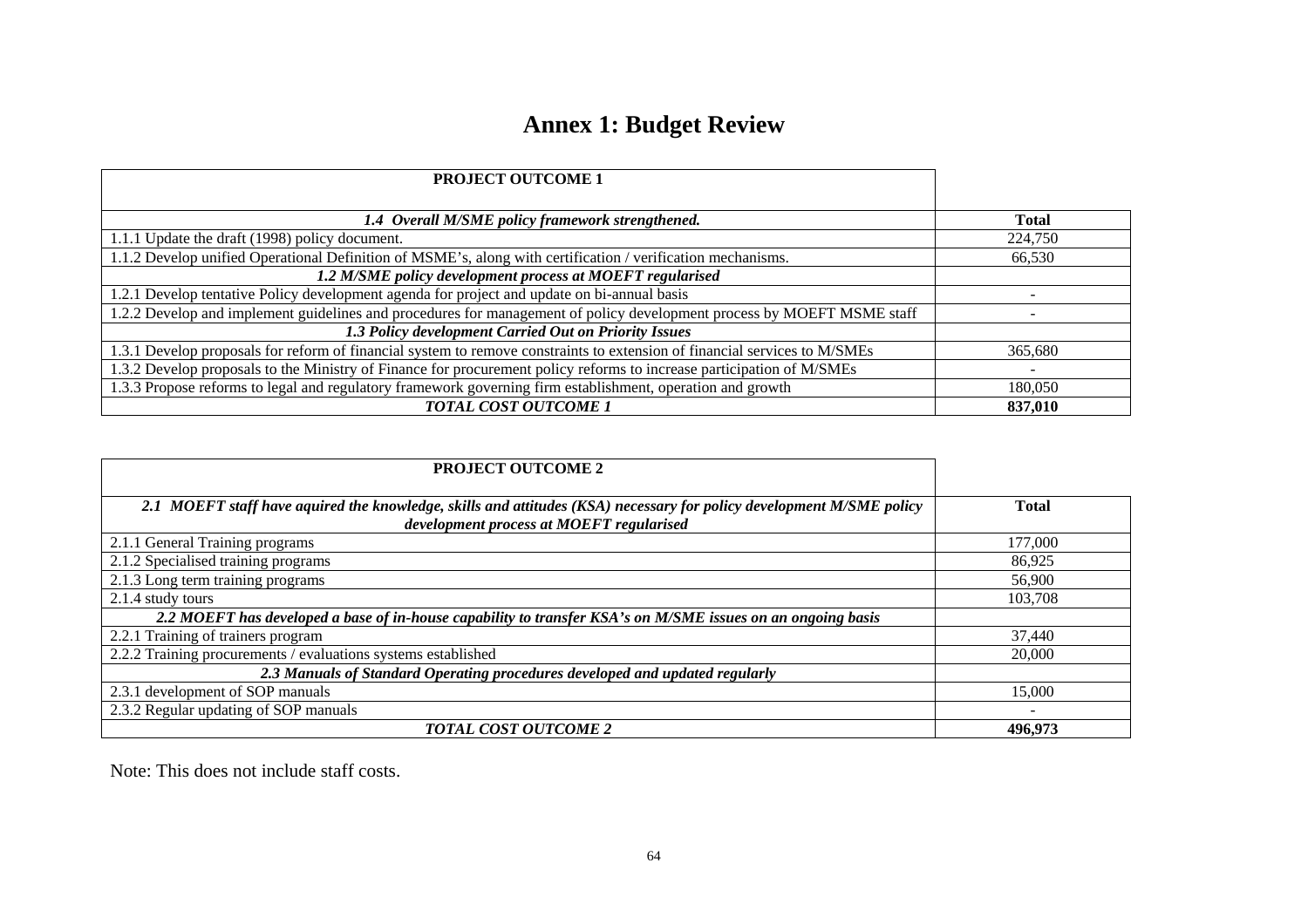| <b>PROJECT OUTCOME 3</b>                                                                     |              |
|----------------------------------------------------------------------------------------------|--------------|
| 3.1 Completed research and analysis on priority policy issues                                | <b>Total</b> |
| 3.1.1 Develop and update research agenda on priority policy issues                           | 10,000       |
| 3.1.2 Targeted Research Studies                                                              | 50,000       |
| 3.1.3 Monitoring and Evaluation                                                              | 10,000       |
| 3.2 Capacity of decision-support system at MOEFT strengthened to address M/SME policy issues |              |
| 3.2.1 Design, install and populate MSME database                                             | 155,850      |
| 3.2.2 Design and installation of website                                                     | 78,650       |
| 3.2.3 Select, install and operate statistical analysis module                                | 31,400       |
| 3.2.4 Purchase and install hardware and software                                             | 168,500      |
| 3.2.5 Establish resource centre                                                              | 15,000       |
| <b>TOTAL COST OUTCOME 3</b>                                                                  | 519,400      |

| <b>PROJECT OUTCOME 4</b>                                                                                              |              |
|-----------------------------------------------------------------------------------------------------------------------|--------------|
| 4.1 Regular channels of consultation with stakeholder groups at local and national levels established                 | <b>Total</b> |
| 4.1.1 National MEME conference                                                                                        |              |
| 4.1.2 Focus Groups                                                                                                    |              |
| 4.1.3 Ad Hoc consultative groups                                                                                      |              |
| 4.1.4 Formal inter-ministerial committees                                                                             | 15,000       |
| 4.1.5 Working Groups                                                                                                  | 15,000       |
| 4.2 Results of research and other information on MOEFT M/SME activities shared with stakeholder groups and the public |              |
| 4.2.1 Quarterly newsletters                                                                                           | 14,000       |
| 4.2.2 Research reports                                                                                                | 20,000       |
| 4.2.3 Utilising the internet for dissemination of publications and reports                                            |              |
| 4.2.4 Workshops / Seminas                                                                                             |              |
| 4.3 Collaboration with international groups in the M/SME field enhanced                                               |              |
| 4.3.1 Participation in international conferences / events                                                             | 20,000       |
| 4.3.2 Memberships                                                                                                     | 2,000        |
| 4.3.3 E-mail discussion                                                                                               |              |
| 4.4 Incresed public awareness and support for M/SME development policies                                              |              |
| 4.4.1 National public Awareness Campaign                                                                              | 208,864      |
| <b>TOTAL COST OUTCOME 4</b>                                                                                           | 294.846      |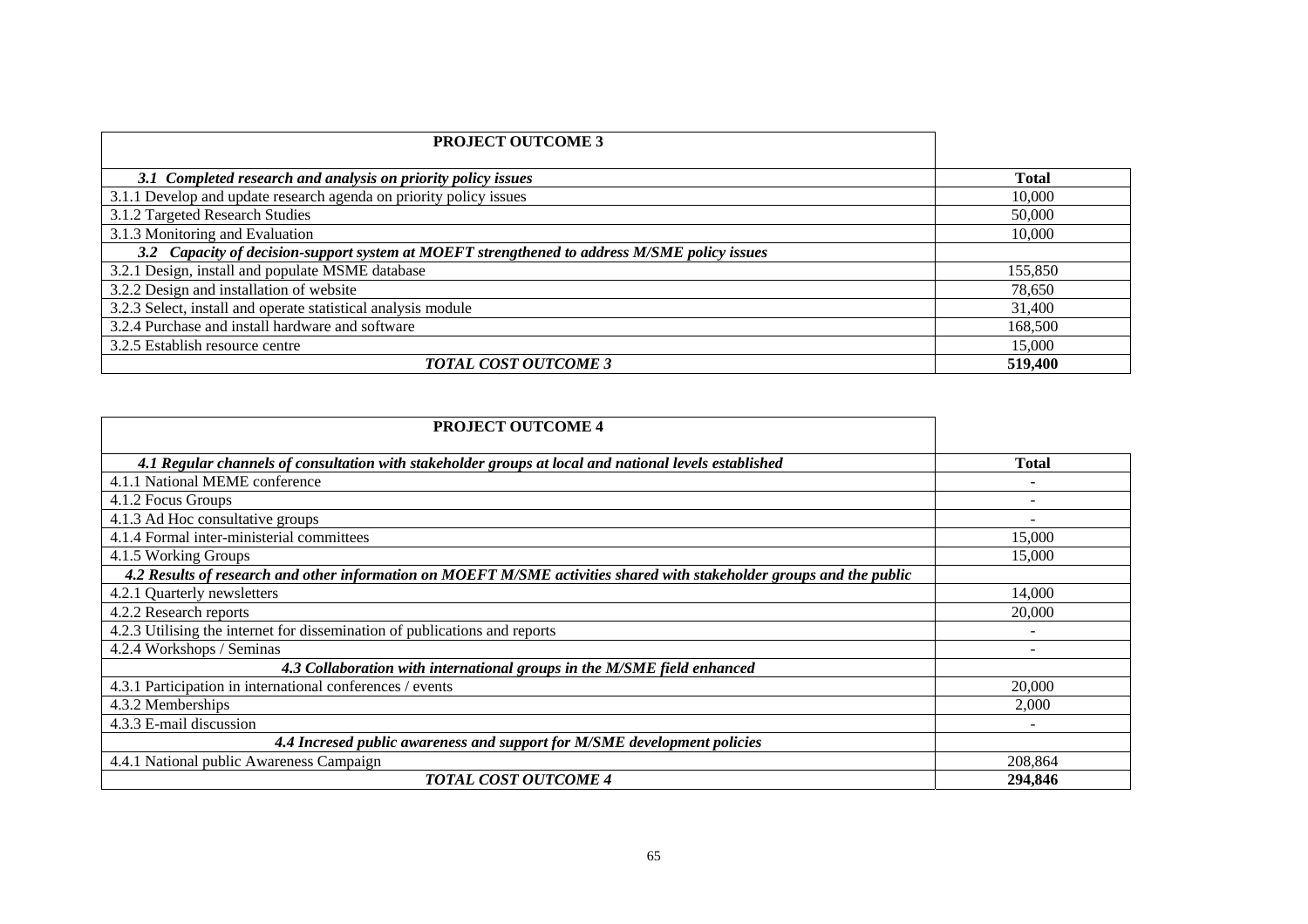# **Annex 2: List of People Interviewed**

- Greg Goodwin, Senior SME Specialist, SMEPOL.
- Eglal Rached, Regional Director for MENA, IDRC
- Sarwat Salem, Regional Controller for MENA, IDRC
- Eman Omran, SME Program Team Leader, CIDA
- Amr Abu El Azm, Program Expert, KFW
- Farag el Saket, Undersecretary, MoFI
- Mohamed Samir, Economic Researcher
- Mohamed Abdel Aziz, SME Specialist, MoF
- Ahmed Abdel Razek, Economic Researcher
- Rasha Habashy, SME Specialist, MOF
- Moataz Yeken, Advisor to the Chairman, GAFI
- Alia El Mahdy, Econom ic Professor, Cairo University
- Nemat Guenena, Vice Presiden t Policy & Governance, EQI
- Randa Fahmy, Executive vice President, EQI
- Manal Hussein, Deputy Minist er, Ministry of Finance
- Nabil Radwan, Special Advisor to the Minister of Finance
- Samir Radwan, Executive Director, ERF
- Ahmed Galal Executive Director, ECES
- Yehia El Agamy, Chairman, SEDO
- Yasser Abdel Wahab, Manager, Training Centres and Clusters (SEDO)
- Tamer El Meehy, Chairman, Entrust
- Sebastian Auer, Operations Officer, IFIC
- Fouad Sabet, Chairman, Federation of Economic Development Associations (FEDA)
- El Wathig Kameir, (former) Program Officer, IDRC, Cairo (now Sudan)
- Ahmed Salem, Chairman, Cooperative Society for Small Businesses
- Heba Handoussa, Professor of Economics & former Director ERF
- Ayman Mahmoud, Executive Manager, El Mobadra
- Abdel Karim Keberi, Senior Enterprises Management Specialist, ILO
- Magdy Khalil, SME Leader, USAID
- Salama Fahmy, Executive Director, BDSSP
- Brent Herbert-Copley, Director, So cial and Econom ic Policy, IDRC
- Rohinton Medhora, Vice President for Programmes, IDRC
- Mary Lynch, Consultants International Inc.
- Thomas Richter, PhD Candidate (Independent Expert, Egypt)
- Bachir Hamdouch, Professor, University of Rabat (Independent Expert, Morocco)
- Kawthar Dara, UNDP/Ministry of Finance (Independent Expert, Lebanon)
- Saad Sabrah, Business Development Officer, IFC PEP-MENA (Independent Expert, Yemen)
- Johny Zeidan, Private Sector Specialist, WBGAZA/PEO (Independent Expert, WBG)
- Semsa Ozar, Associate Professor, Bogazici University, Istanbul (Independent Expert, Turkey)
- Nadia Mahmud, Operations Officer, PEP-MENA, IFC (Independent Expert, Syria)
- · Odoardo Como, Premier Secrétaire Section Ajustement Structurel, Délégation de la Commission Européenne à Tunis (Independent Expert, Tunisia)
- · Jamal Al-Jabiri, Deputy Director, Office of Economic Opportunities, USAID, Jordan (Independent Expert, Jordan)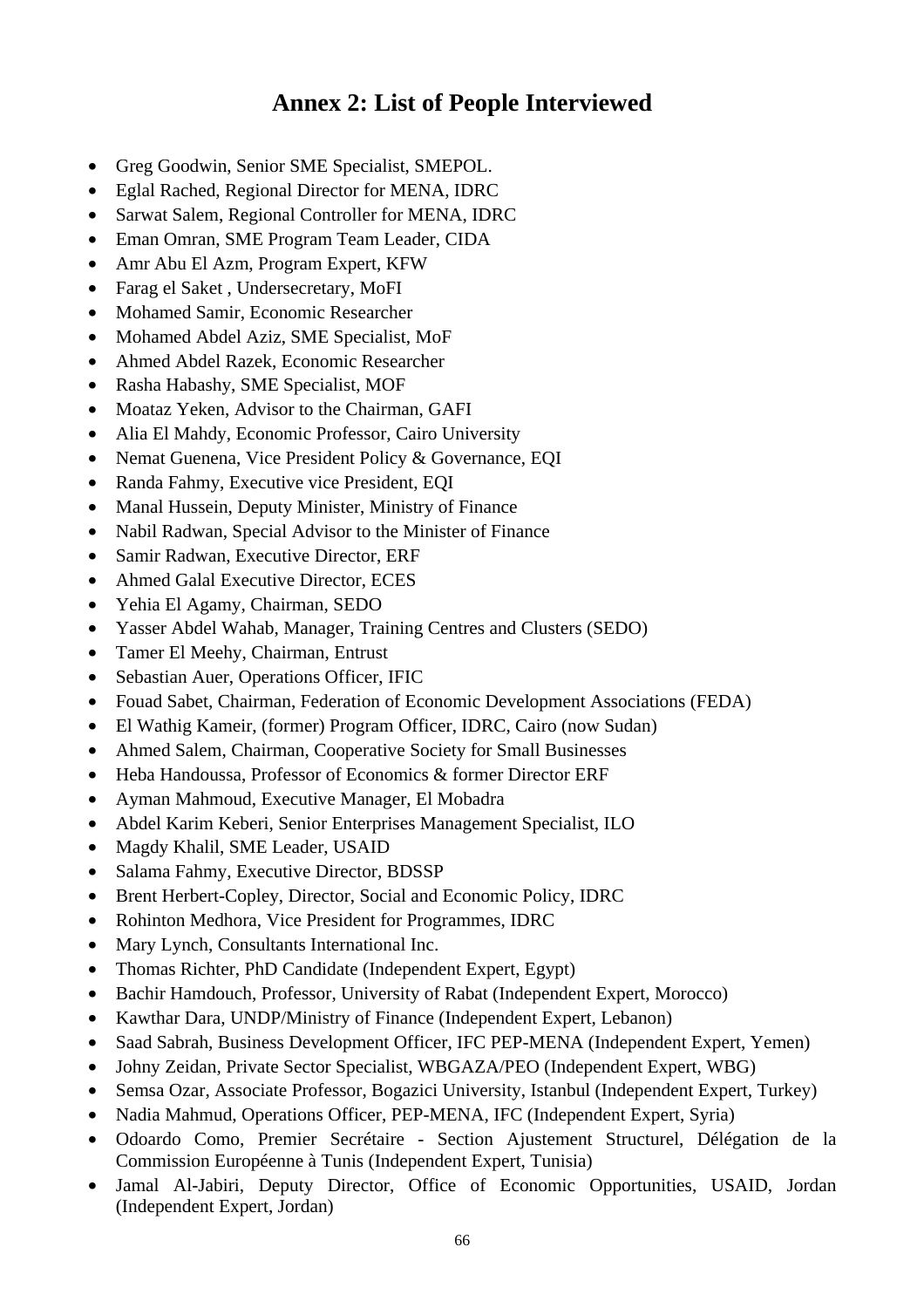# **Annex 3: SMEPOL Policy Formulation Process**

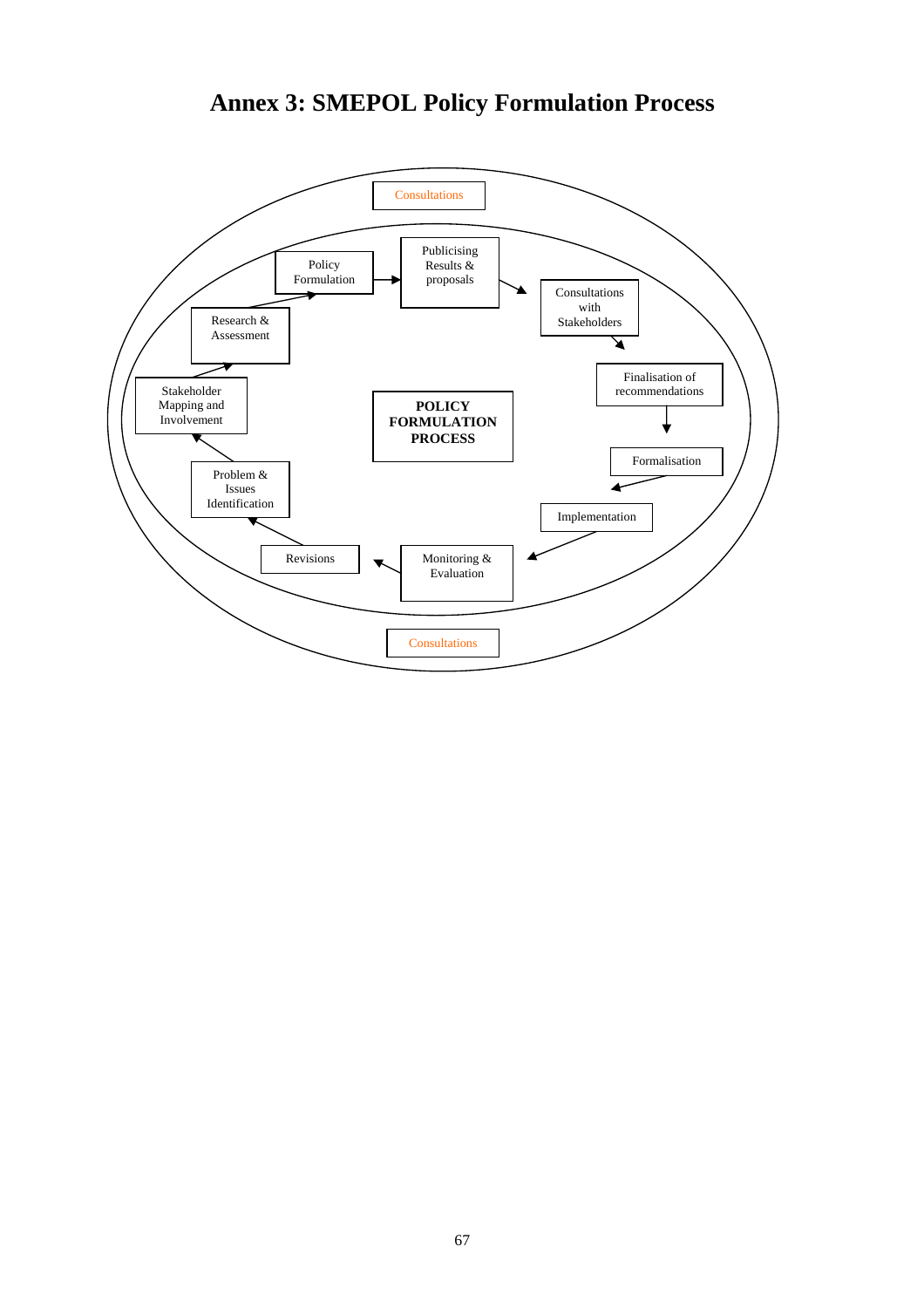# **Annex 4: SMEPOL Performance Assessment**

|                                                                                                                                                                                                     |                                                                                                                                                                     | <b>Project Outcome 1</b>                                                                                                                                                                                                                                                                                                                                                           |
|-----------------------------------------------------------------------------------------------------------------------------------------------------------------------------------------------------|---------------------------------------------------------------------------------------------------------------------------------------------------------------------|------------------------------------------------------------------------------------------------------------------------------------------------------------------------------------------------------------------------------------------------------------------------------------------------------------------------------------------------------------------------------------|
|                                                                                                                                                                                                     |                                                                                                                                                                     | The MOEFT has provided strategic vision for overall M/SME policy, and has developed specific policies, legislation and regulations that facilitate M/SME development<br>(Provide training and technical assistance to upgrade and maintain the capabilities of the GDMA and DU staff, resulting in:)                                                                               |
| <b>Project Outcome 1</b>                                                                                                                                                                            | <b>Performance Indicator (Final)</b>                                                                                                                                | <b>Consultant Assessment</b>                                                                                                                                                                                                                                                                                                                                                       |
| Project Outcome 1<br>Partner ministries have<br>contributed to the<br>development of an overall<br>M/SME strategy and<br>specific policies and<br>legislation that facilitate<br>M/SME development. | Level of satisfaction of key stakeholders<br>with the overall MSME strategy and<br>specific policies and legislation that<br>facilitate MSME development.           | General consensus (donor, research, MSME and GoE stakeholders) that national MSME strategy is of high<br>quality and addresses a majority of areas of relevance to MSME development.<br>Specific policies and legislation that facilitate MSME development:<br>'Enhancing Competitiveness of SMEs in Egypt'<br>Procurement policy / Tender law<br><b>Taxation</b> law<br>(SME law) |
| Output 1.1<br>Strengthened overall<br><b>MSME</b> policy framework<br>hrough participatory<br>approaches                                                                                            | Draft national policy updated (date, status<br>of approval)<br>Number and type of stakeholders<br>participating in the development of MSME<br>policy framework      | Draft National policy updated and approved.<br>Stakeholders: All stakeholders consulted: donor; MSME; GoE and civil society: however MSME stakeholder<br>consultation weaker. Number of each unknown.                                                                                                                                                                              |
|                                                                                                                                                                                                     | The level of satisfaction on the level of<br>participation of MSME associations and<br>MSME owners with the policy framework                                        | Low level of satisfaction from MSME stakeholders regarding participation in development of MSME policy<br>framework.                                                                                                                                                                                                                                                               |
| Output 1.2<br>Institutionalised policy<br>formulation processes                                                                                                                                     | Documentation of policy development<br>process in place.                                                                                                            | Policy development process documented and completed                                                                                                                                                                                                                                                                                                                                |
| within partner ministries                                                                                                                                                                           | Level of acceptance and use, by partner<br>ministries, of the policy formulation<br>process.                                                                        | Acceptance by GDMA, and other project staff, that policy development process is followed. Some, limited<br>acceptance of policy formulation process in other ministries, due to: movement of former staff; osmosis of<br>practices: however no formal acceptance.                                                                                                                  |
| Output 1.3<br>Improved policies for<br>dentified priority issues.                                                                                                                                   | Number and type of improved policies and<br>legislation proposed by the project for<br>approval.<br>Level of stakeholder satisfaction with the<br>improved policies | 'Enhancing Competitiveness of SMEs in Egypt'; Policy support to MoF for taxation, customs and tariff<br>reforms; Limited input into SME Law; Procurement policy established.<br>High level of stakeholder satisfaction with document 'Enhancing Competitiveness of SMEs in Egypt' and<br>procurement policy; Varied levels of satisfaction regarding taxation law.                 |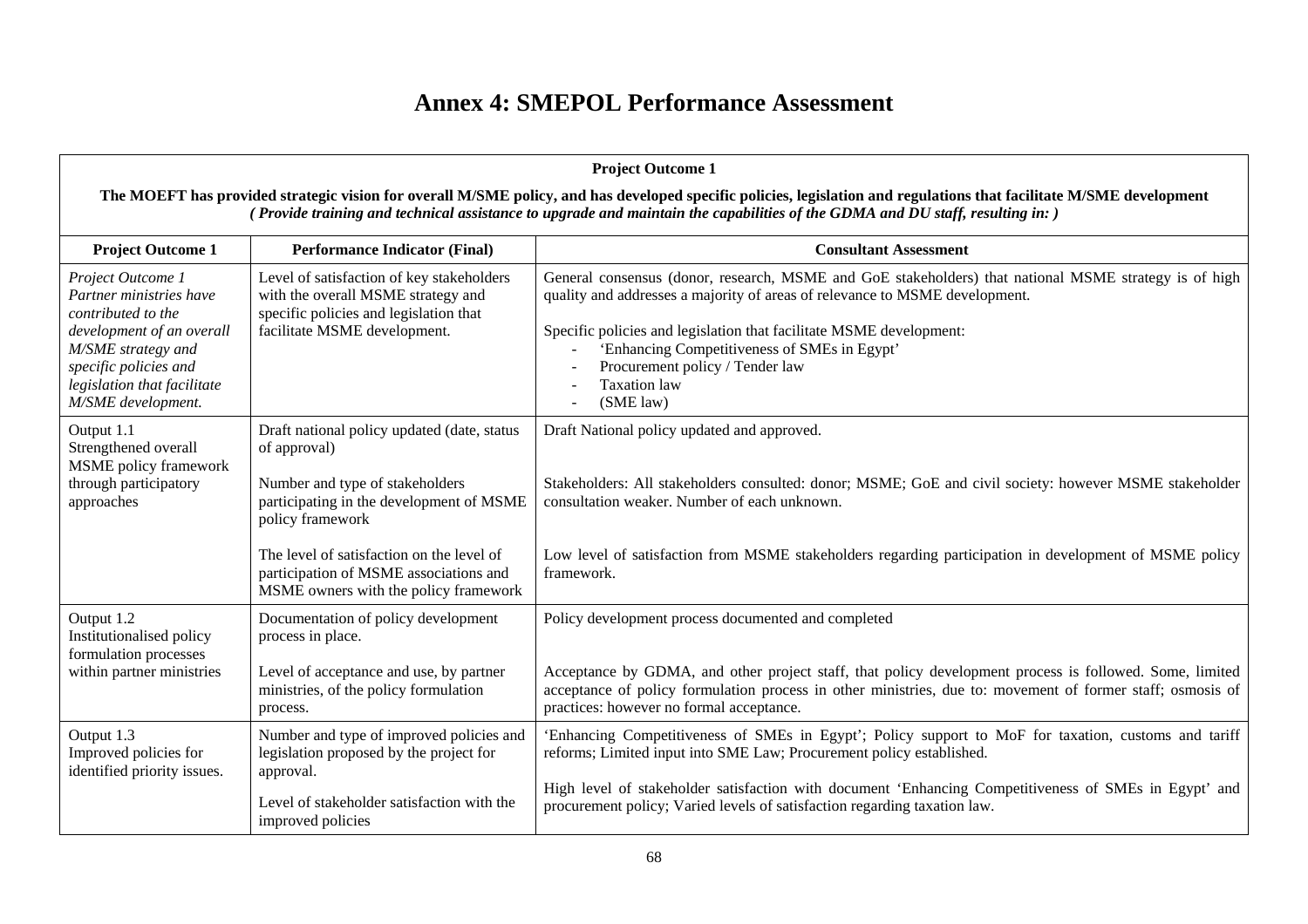#### **Project Outcome 2**

#### **The MOEFT has provided strategic vision for overall M/SME policy, and has developed specific policies, legislation and regulations that facilitate M/SME development.**  *The human and institutional capabilities of the MOEFT to develop M/SME policies, legislation and re <sup>s</sup> have been strengthened gulation* (Create a decision support system, equipped with an appropriate and effective information system to enable MoFT to ensure smooth development and implementation of policies for *the SME sector, resulting in: )*

| <b>Project Outcome 2</b>                                                                                                                                                                    | <b>Performance Indicator</b>                                                                                                                                                                                           | <b>Consultant Assessment</b>                                                                                                                                                                                                                                                                                                                                                                                                                                                                                       |
|---------------------------------------------------------------------------------------------------------------------------------------------------------------------------------------------|------------------------------------------------------------------------------------------------------------------------------------------------------------------------------------------------------------------------|--------------------------------------------------------------------------------------------------------------------------------------------------------------------------------------------------------------------------------------------------------------------------------------------------------------------------------------------------------------------------------------------------------------------------------------------------------------------------------------------------------------------|
| Project Outcome 2<br>Strengthened human and<br>institutional capacity of<br>partner ministries<br>necessary for policy<br>development                                                       | Level of satisfaction, with the quality of<br>tasks carried out independently by SME<br>units, within partner ministries (research,<br>policy formulation, planning, report writing,<br>interaction with stakeholders) | Recognition of increased level of participation and interaction by GDMA staff and improvements in number<br>and quality of tasks.                                                                                                                                                                                                                                                                                                                                                                                  |
| Output 2.1<br>Enhanced knowledge,<br>skills and abilities of staff<br>of partner ministries<br>necessary for policy<br>development.                                                         | Level of satisfaction of supervisors with the<br>enhanced staff involvement in project tasks.<br>Level of participation of women and men<br>across project activities.                                                 | Reported high levels of satisfaction from senior SMEPOL staff (and external stakeholders).<br>Unable to answer                                                                                                                                                                                                                                                                                                                                                                                                     |
| Output 2.2<br>Enhanced capabilities and<br>commitment of partner<br>ministries to develop a<br>base of in-house<br>capability to transfer<br>knowledge on M/SME<br>issues on ongoing basis. | An internal training plan is in place / degree<br>of implementation<br>Level of satisfaction with the training plan<br>and courses                                                                                     | Internal training plan (Including; General training; Specialised training in support of different employment<br>functions within the GDMA; Study tours; mentoring; TOT system) is in place (and updated every 6 months, or<br>prior to initiation of each phase of training): Phase 2 of training continuing, phase 3 completed.<br>Medium to low level satisfaction from SMEPOL staff: regarding lack of technical training, theoretical /<br>practical division in training and lack of training regarding CCTs. |
| Output 2.3<br><b>Manuals of Standard</b><br>Operating procedures for<br>training institutionalised                                                                                          | Manual of SOP for training in place<br>Level of acceptance and use of the standard<br>operating procedures                                                                                                             | Manual of SOP for training completed<br>Strong support / level of acceptance for Sop, with regards to policy formulation process.                                                                                                                                                                                                                                                                                                                                                                                  |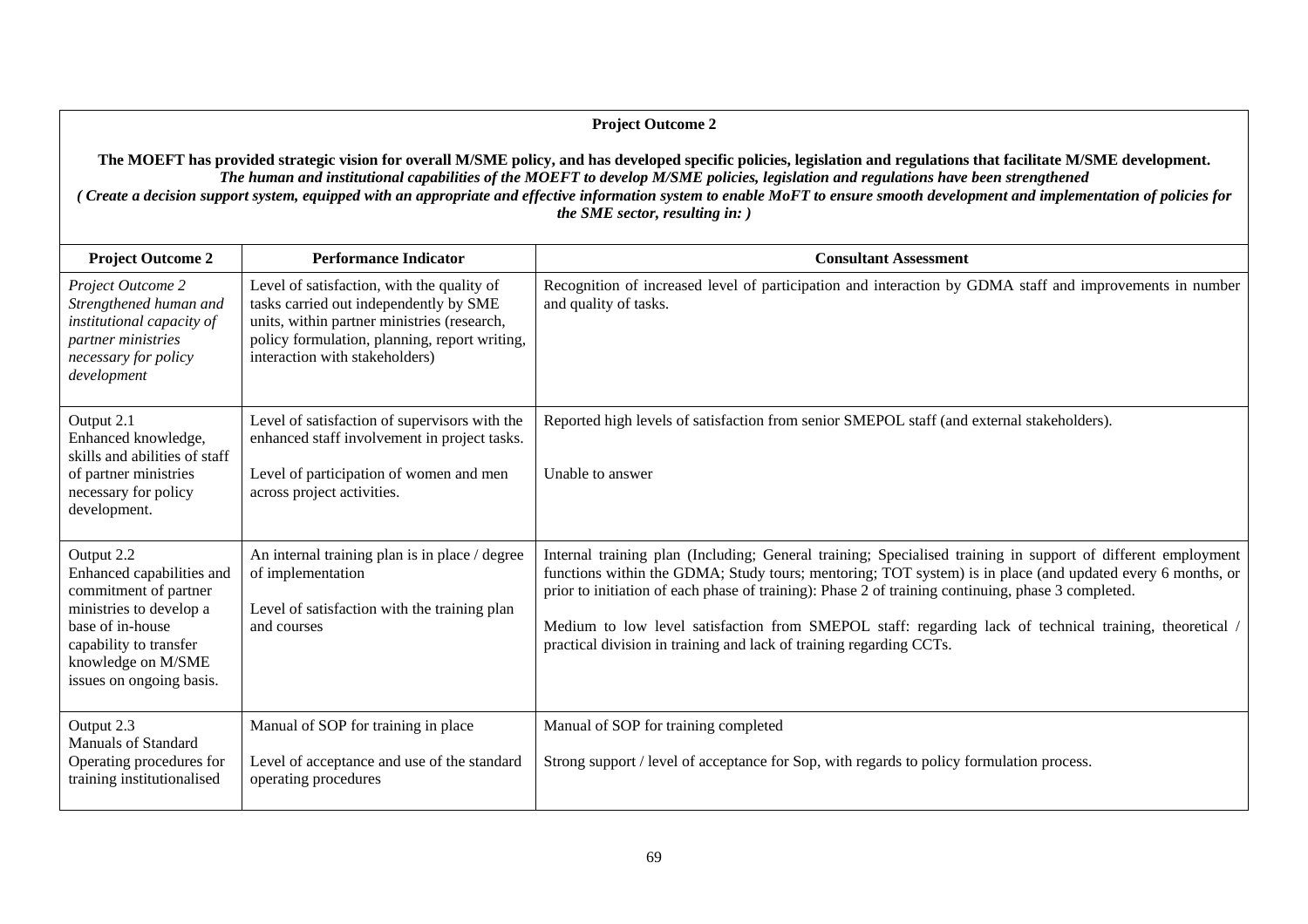| <b>Project Outcome 3</b>                                                                                                                                        |                                                                                                                                                                |                                                                                                                                                                                                                                                |  |  |  |
|-----------------------------------------------------------------------------------------------------------------------------------------------------------------|----------------------------------------------------------------------------------------------------------------------------------------------------------------|------------------------------------------------------------------------------------------------------------------------------------------------------------------------------------------------------------------------------------------------|--|--|--|
|                                                                                                                                                                 | The knowledge and information base available to MOEFT, on M/SME development issues has been improved.                                                          |                                                                                                                                                                                                                                                |  |  |  |
| <b>Project Outcome 3</b>                                                                                                                                        | <b>Performance Indicator</b>                                                                                                                                   | <b>Consultant Assessment</b>                                                                                                                                                                                                                   |  |  |  |
| Project Outcome 3<br>Improved knowledge and<br>information available to<br>partner ministries on<br>MSME, development<br>issues                                 | Extent of partner ministries use of and<br>satisfaction with the information produced<br>by the project.                                                       | Partner ministries have used project input for; Procurement policy; SME law; however in general policy<br>document not strongly influenced other ministries.                                                                                   |  |  |  |
| Output 3.1<br>Improved research and<br>policy analysis on priority<br>issues.                                                                                   | Number and type of studies completed<br>(English / Arabic – insert footnote about<br>number of research papers against number<br>of policy areas)              | Research agenda developed, with procedures for approval and monitoring. 51 reports prepared<br>- 22 published for public consumption, 29 for internal MoFT use / or in process                                                                 |  |  |  |
|                                                                                                                                                                 | Quality and usefulness of research and<br>policy analysis as judged by stakeholders<br>and project management, including<br>attention to cross cutting themes. | Research and policy analysis highly regarded by both stakeholders and project management, however, whilst<br>research did account for CCts, general output in this field was viewed as disjointed.                                             |  |  |  |
| Output 3.2<br>Strengthened capacity of<br>the information systems<br>of partner ministries to<br>support the decision-<br>support process in a<br>timely manner | Degree of usage and satisfaction with<br>MSME information within partner<br>ministries                                                                         | Whilst MSME information base had increased (links and consultation), a lack of information / data, regarding<br>the sector was reported - A specific problem which was strengthened through a lack of a productive partnership<br>with CAPMAS. |  |  |  |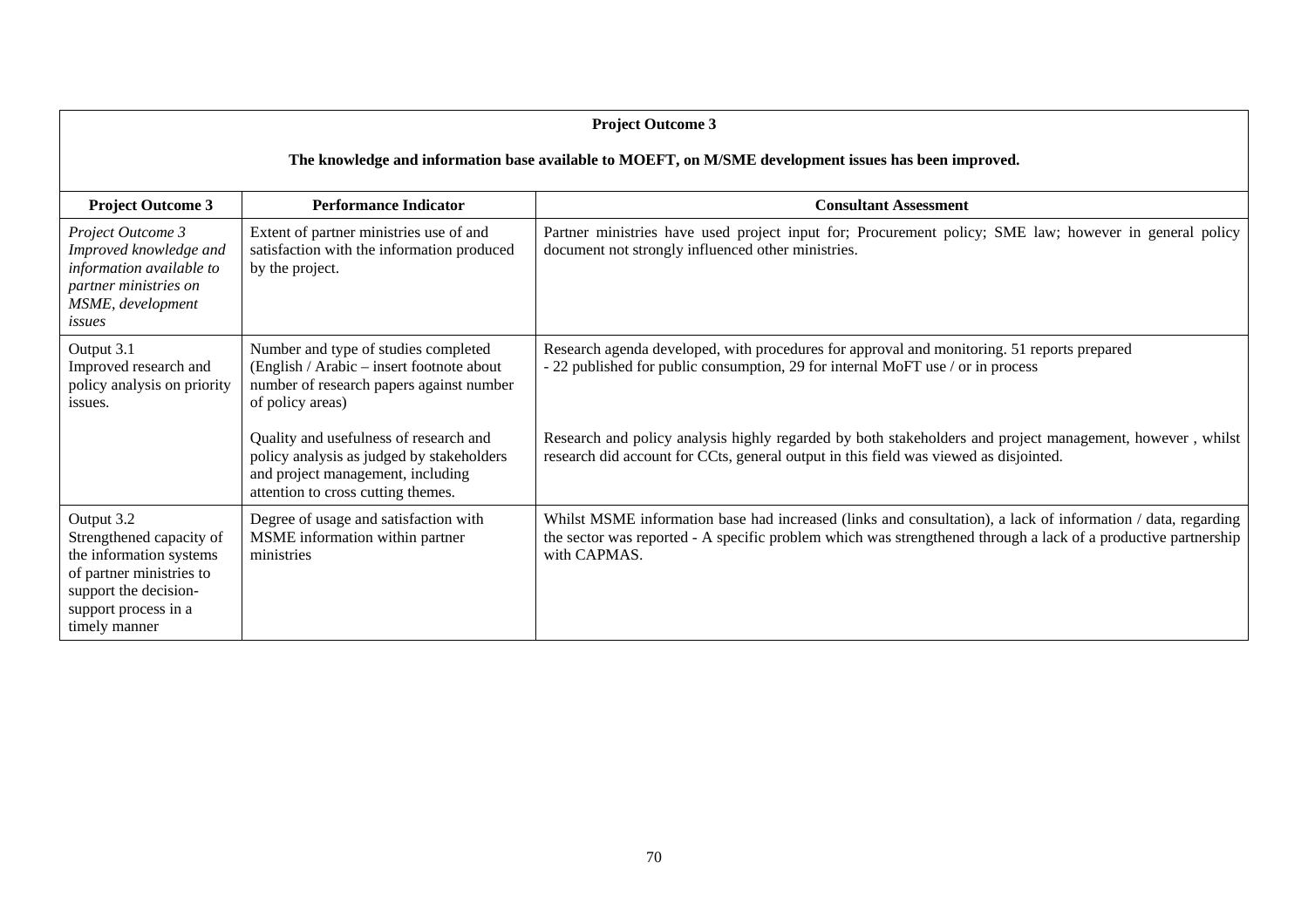#### **Project Outcome 4**  The knowledge and information base available to MOEFT, on M/SME development issues has been improved. *Collaborative relationships between MOEFT and other stake ced to support policy development and implementation holders have been enhan***Project Outcome 4 Performance Indicator Consultant Assessment** *Project Outcome 4* Number of stakeholders involved in the Over 400 in core database *Established collaborative r elationships amongst partner mi rnistries and with othe ress stakeholders to adds MSME development issue* collaboration process Functioning of ministerial and subministerial committees amongst partner process amongst partner ministries and with Inter-ministerial committee for procurement is operating effectively; Inter-ministerial committee for High level of satisfaction with regard to donors; limited with regard to MSME stakeholders and all GoE entities. ministries.Level of satisfaction with the collaboratio nother stakeholders. implementation of 'Enhancing Competitiveness of SMEs in Egypt', is focused on the 'economic group' of ministries and has limited reach; Bi-lateral partnership with SFD. Output 4.1 Established consultation mechanisms with stakeholder l groups at local and nationa Number, type and frequency of consultation mechanism, including reach of Degree and nature of sharing of results of research and other MoF activities with 2 National conferences, 22 workshops and 24 focus groups sessions and feedback solicited from 65-500 participants. Frequent informal contacts. SME sub-donor group formed under leadership of CIDA. Level of satisfaction high, with exception of MSME sector, where level of satisfaction was low. Research disseminated: 44% (Of 51 research reports, 22 published for public consumption and 29 for internal use as of March 31, 2005) of research shared with the public and stakeholders (distributed through levels. consultationsLevel of satisfaction of stakeholders withmechanism.stakeholder groups and the public. workshops and direct mail outs); the remainder for MoF/MoFT internal use – predominantly policy specific papers. Other: Website to disseminate information; Database not created. 13 newsletters distributed, website launched and enhanced Output 4.2 Enhance collaboration with international groups in M/SME field enhanced. Degree of usefulness to staff of partner ministriesNumber and type of linkages International protocols signed between MoFT and Greece, the Czech republic and GTZ. Attendence at International SME conference in Johannesburg and Warsaw Output 4.3 Increased public awareness of M/SME development policies. Level of awareness against baseline study | Unable to answer.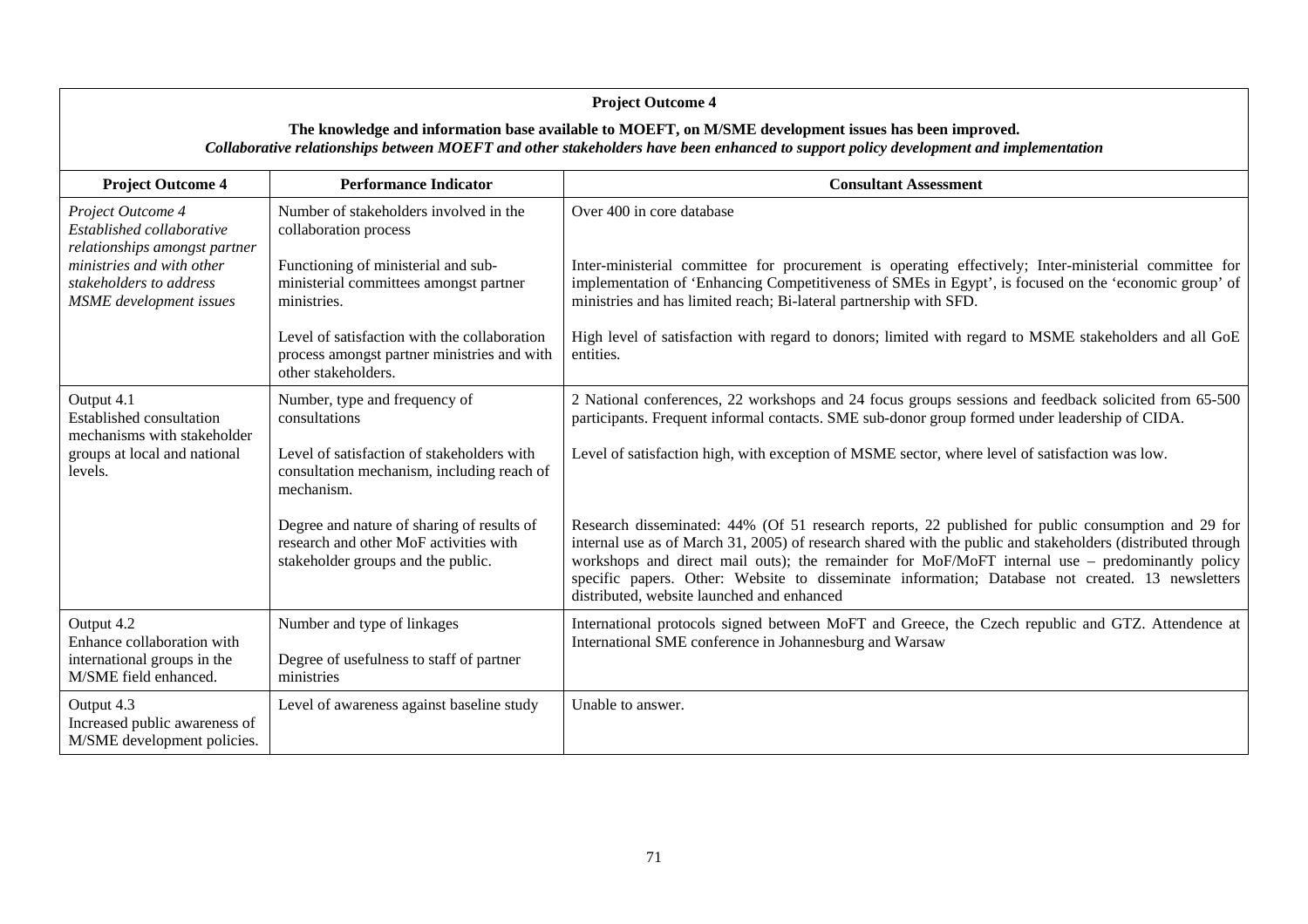## **SMEPOL PERFORMANCE MEASUREMENT - Cross Cutting Themes**

| Output                              | <b>Activity</b>                                                | <b>Results</b>                                                                                       |
|-------------------------------------|----------------------------------------------------------------|------------------------------------------------------------------------------------------------------|
| 5.1 Gender Equality                 | 5.1.1 Gender and SMEs training                                 | <b>Training Completed</b><br>Gender Equality Strategy Created and Updated 02/03                      |
|                                     | 5.1.2 Establishment of gender equality committee               | Gender equality committee established                                                                |
| 5.2 Environment                     | 5.2.1 Literature Review<br>5.2.2 SMEs and Environemnt training | <b>Literature Review Complete</b><br><b>Training Completed</b><br>Strategy Created and Updated 02/03 |
| 5.3 Children and Work               | 5.3.1 Public Awareness                                         | Public Awareness Campaign launched                                                                   |
| 5.4 Institutional Capacity Building | 5.4.1 See outcome 2                                            | See outcome 2                                                                                        |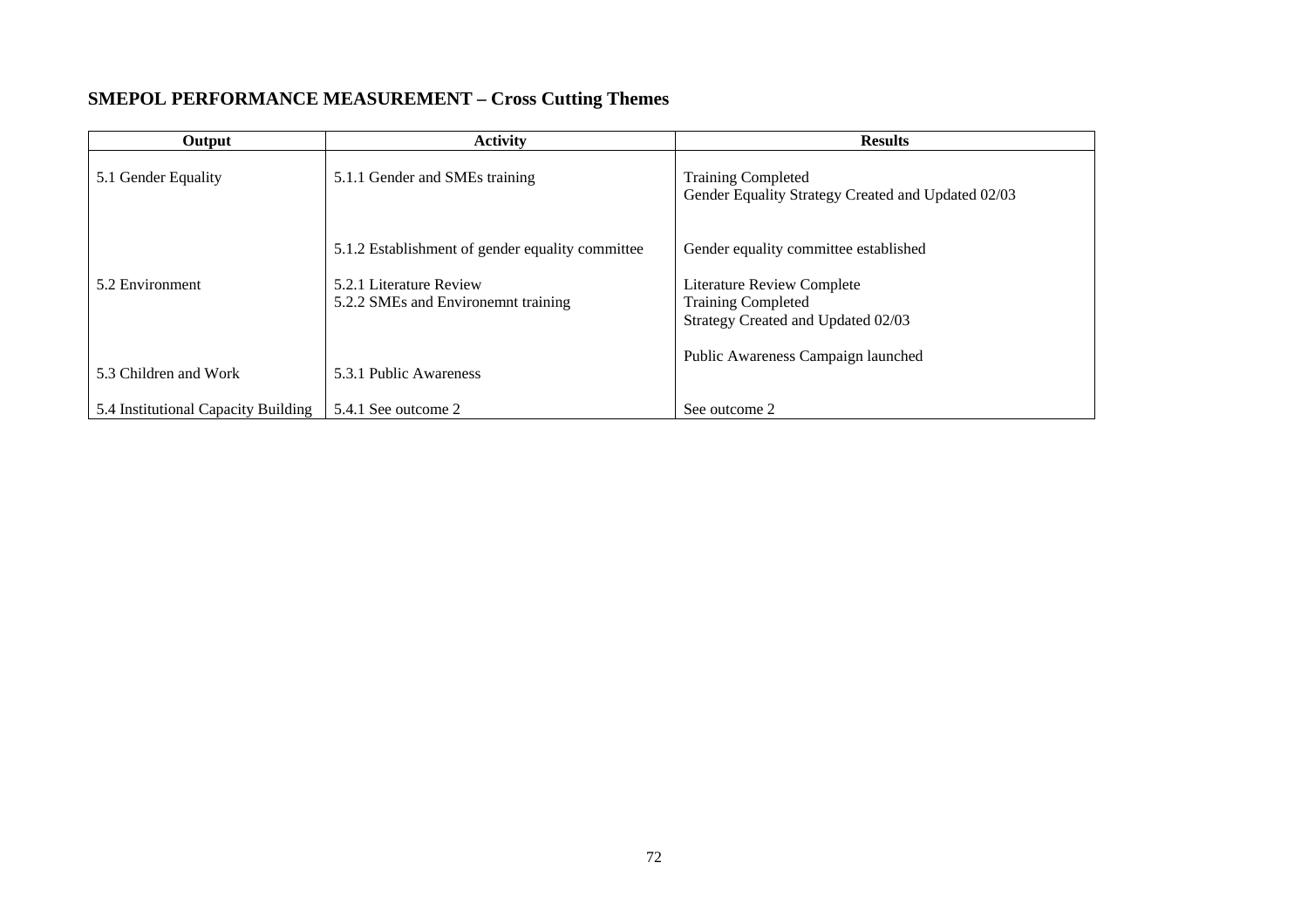### **Annex 5: Bibliography of all Documents Reviewed**

- Alesina, A. and Drazen, A., 1991, 'Why are Stabilizations Delayed?' American Economic Review, 81(5), p 1170-88.
- Brinkerhoff, D. and Crosby, B., 2002, Managing Policy Reform: Concepts and Tools for Decisionmakers in Developing and Transition Countries, Bloomfield, CT: Kumarian Press.
- Bullock, J. Mountford, J. and Stanley, R (2001) Better Policy-Making, Centre for Management and *Policy Studies:* http://www.cmps.gov.uk/publications/downloads/better\_policy\_making.pdf
- CIDA, 'Contribution Agreement Egypt M/SME Policy Development Project', CIDA, 2000.
- Clay and Schaffer (1984) Room for Manoeuvre: An Exploration of Public Policy in Agricultural and Rural Development, Heinemann Educational Books, London, p.192.
- Clay, EJ & BB Schaffer (1984) Room for Manoeuvre: An Exploration of Public Policy in Agricultural and Rural Development, Heinemann Educational Books, London
- Court and Young (2004) 'Bridging Research and Policy in International Development: Context, Evidence and Links' in D. Stone and S. Maxwell, eds, The Challenge of Transnational Knowledge Networks: Bridging Research and Policy in a Globalising World, Routledge, forthcoming in 2004.
- Court, J., Hovland I. and Young, J. (2005) Bridging Research and Policy in International Development: Evidence and the Change Process, London: ITDG Publishing.
- Djeflat, Prof. Abdelkader, 'Knowledge Economy For The MENA Region, National Systems of Innovation in The MENA Region', World Bank, July 2002.
- Drazen, A. and Grilli, V., 1993, 'The Benefit of Crises for Economic Reforms', The American Economic Review, Vol 83, No 3, pp 598-607.
- ERF, 'Economic Trends in the MENA Region 2002' Economic Research Forum for the Arab Countries. Iran and Turkey. www.erf.org.eg.
- European Commission, Enterprise Directorate-General, 'Annual Policy Trends Report for MEDA countries: Algeria, Egypt, Jordan, Lebanon, Morocco, Syria, Tunisia', September 2003 -August 2004.
- European Union, Annual Policy Trends and Appraisal Report for the MEDA countries, Country Report (September 2003-August 2004)

http://trendchart.cordis.lu/tc\_policy\_information\_fiche.cfm?id=738

- Fernandez, R. and Rodrik, D., 1991, 'Resistance to Reform: Status Quo Bias in the Presence of Individual-Specific Uncertainty', Americal Economic Review, 18 (5) p 1146-55.
- Gladwell, M. (2000) The Tipping Point: How Little Things Can Make a Big Difference. Little, Brown & Co, London
- Government of Egypt, Decree of the Prime Minister, No. 1241, 2004, Issuing Executive Regulations on the Law on development of Small Enterprises, promulgated by the law No. 141 for 2004.
- Grindle and Thomas (1990) 'After the Decision: Implementing Policy Reforms in Developing Countries' World Development 18 (8).
- Grindle and Thomas (1991) 'Generalizing about Developing Country Policy Environments,' in Public Choices and Policy Change – The Political Economy of Reform in Developing Countries, The John Hopkins University Press, Baltimore and London, pp. 43-69.
- Grindle, M. S., (ed.) (1980) Politics and Policy Implementation in the Third World. Princeton: Princeton University Press.
- Haas, E.B. (1991) When Knowledge is Power: Three Models of Change in International Organisations, University of California Press
- Hill, M.J. (1997) The Policy Process in the Modern State, Prentice Hall, New York
- Hyden, G., Court, J. and Mease, K., (2004) Making Sense of Governance: Empirical Evidence from 16 Transitional Societies Boulder, Co: Lynne Rienner.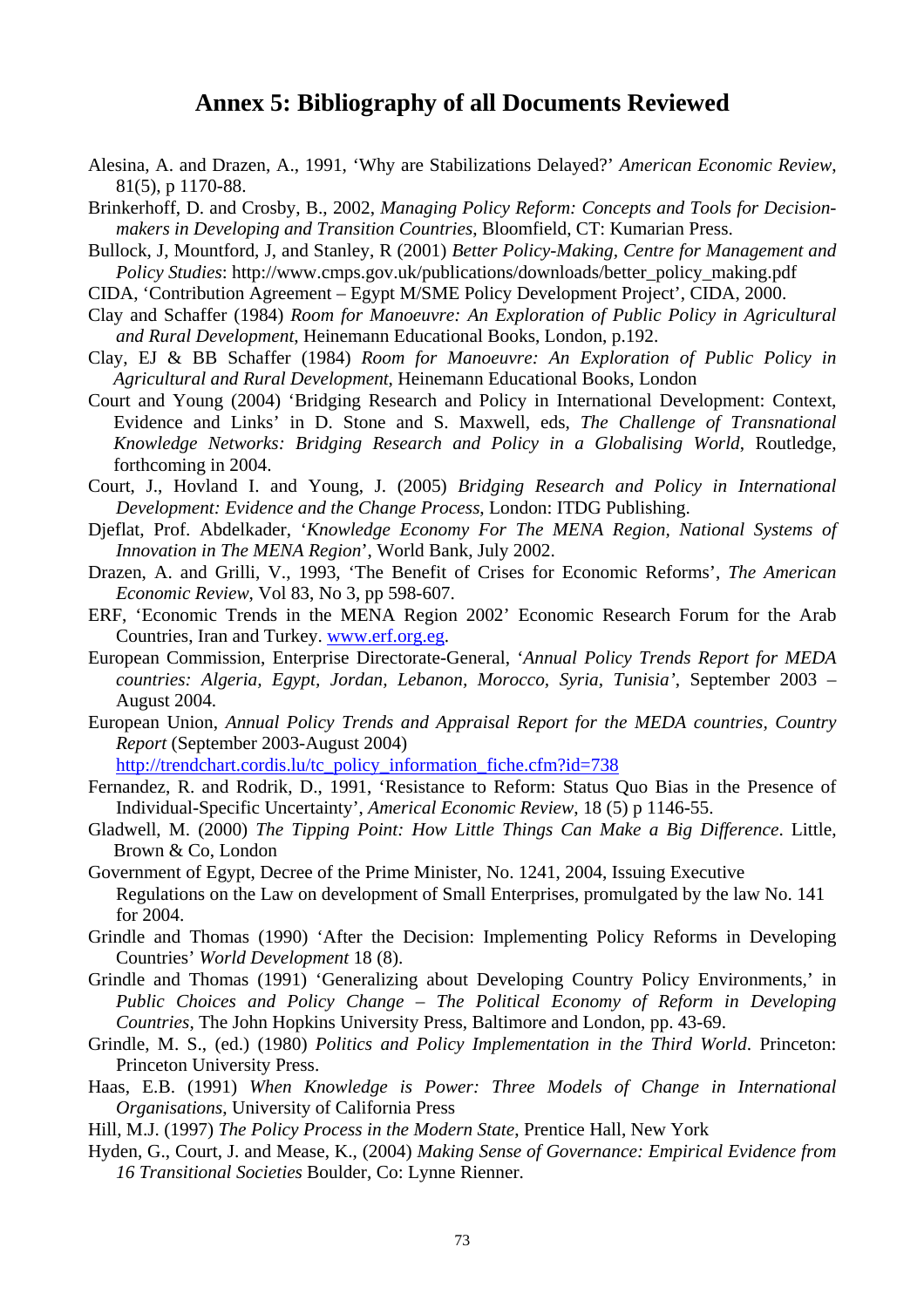- IDRC, *Corporate Strategy and Program Framework, 2005–2010'*, International Development Research Centre, Ottawa, Canada. 2005.
- IDRC, ' Request for Extension of Small & Medium Enterprise Policy Development Project, 2004.

ILO, International Labour Conference, 1989: Recommendation No. 189

- Kaufmann, D and Mastruzzi, M (2005) 'Governance Matters IV: Governance Indicators for 1996- 2004', Washington D.C.: World Bank).
- Kingdon, J.W. (1984) *Agendas, Alternatives, and Public Policies* Harpers Collins, New York
- Knack and Keefer (1995) 'Institutions and Economic Performance: Cross-Country Tests Using Alternative Institutional Measures', *Economics and Politics,* 7: 207–227.
- Krueger, A., 1993, *Political Economy of Policy Reform in Developing Countries*, Cambridge, MA: MIT Press.
- Lagos, R. (1995) 'Formalizing the Informal Sector: Barriers and Costs', *Development and Change*, No 26
- Lasswell, H (1977) 'The Politics of Prevention' In *Psychopathology and Politics* (Chicago: University of Chicago Press).
- Lipsky, M (1980) *Street-level Bureaucracy: Dilemmas of the Individual in Public Services*, Russell Sage Foundation, New York.
- Lynch, M, 2004, Evaluation of the Small Medium and Micro Enterprise Policy Development Project, M.M.lynch Consultants International Inc, February 2004.
- Lynch.M, 'Overview of Donor Programs Supporting Private Sector Development', M.M.lynch Consultants International Inc.
- El-Mahdi, A., *'Profile of Micro and Small Enterprises in Egypt'*, Economic Research Forum.
- Moe, T., 1984, 'The New Economics of Organizations', *American Journal of Political Science* 28: 739-77 .
- O'Neil, M., (2005) 'What Determines the Influence That Research Has on Policy Making?' *Journal of International Development*, Special Issue: Bridging Research and Policy in International Development, Vol 17, Issue 6, August 2005.
- Ostrom, E. (1999) 'Institutional Rational Choice: An Assessment of the Institutional Analysis and Development Framework,' in Sabatier (ed.) *Theories of the Policy Process*, Westview Press, Colorado and Oxford, pp. 35-72. (p 38)
- Pross, P. (1986) *Group Politics and Public Policy*, Oxford University Press, Toronto.
- Rodrik, D., 1996, 'Understanding Economic Policy Reform', *Journal of Economic Literature*, Vol 24 p 9-41.
- Roe, E (1991) 'Development Narratives Or Making the Best of Blueprint Development', *World Development*, vol. 19, no. 4, pp. 287-300.
- Rose-Ackerman, S., 1979, Corruption: A Study in Political Economy, New York: Academic Press.
- Sabatier, P. and HC Jenkins-Smith (1999) 'The Advocacy Coalition Framework: An Assessment', in P Sabatier (ed) Theories of the Policy Process. Westview Press, Boulder.
- Schaffer Bernard 'Towards Responsibility: Public Policy in Concept and Practice' in Ed Clay and Bernard Schaffer, 1984, Room for Manoeuvre.
- de Soto, H. (1989). *The Other Path*. New York: Harper and Row.
- Sutton, R. (1999) 'The Policy Process: An Overview', *ODI Working Paper* 118, Overseas Development Institute, London
- UNIDO 'Industrial Development Report 2002-2003', www.unido.org
- Weber, M. (1947) *The Theory of Social and Economic Organizations*, New York: Free Press.
- Weiss, Carol (1977) 'Research for Policy's Sake: The Enlightenment Function of Social Research' *Policy Analysis 3(4): 531-45*.
- Welch, D. (2004) Introducing Regulatory Impact Assessment (RIA) in Developing Countries: The *Case of Uganda*, Bannock consulting, London
- Williamson, J., (ed) 1994, *The Political Economy of Policy Reform*, Washington, D.C.: Institute for International Economics.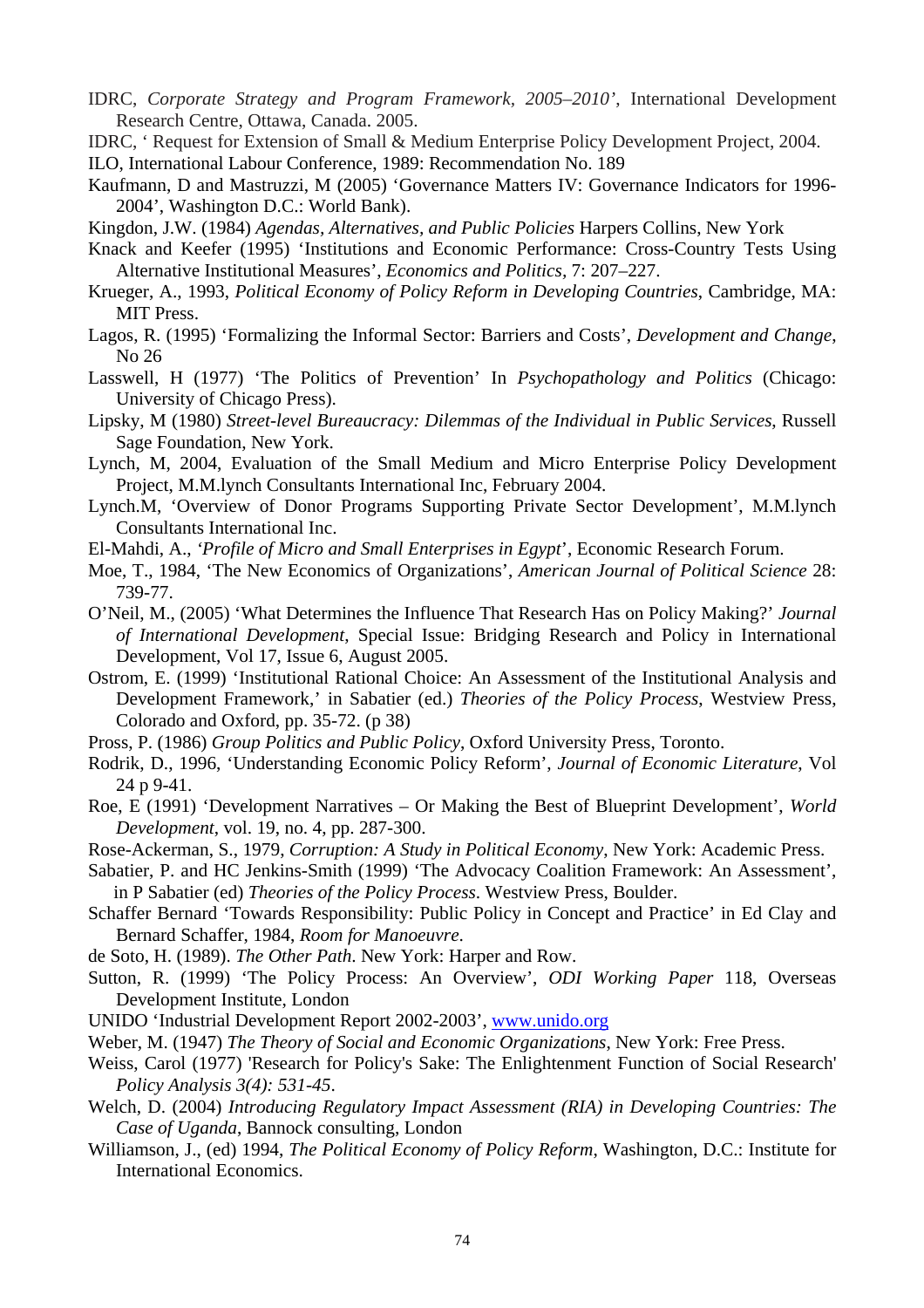- Williamson, O., 1975, Markets and Hierarchies: Analysis and Antitrust Implications, New York: Free Press.
- World Bank, Business Environment Survey (WBES) 2000-2005, www.worldbank.org/data

World Bank, Doing Business in 2006, MENA Regional profile, IBRD / WB, Washington.

- World Bank, Doing Business in 2006, Creating Jobs, IBRD / WB, Washington.
- World Economic Forum (2003) The Arab World Competitiveness Report 2002-2003, Oxford: **Oxford University Press.**
- World Economic Forum (2004) The Global Competitiveness Report 2003-2004, Oxford: Oxford University Press.
- Young, E. and Quinn, L., 2002, Writing Effective Public Policy Papers: A Guide To Policy Advisers in Central and Eastern Europe, Budapest: LGI.
- Zahariadis, N (1999) 'Ambiguity, Time, and Multiple Streams,' in Theories of the Policy Process, P. A. Sabatier, ed., Westview Press, Colorado and Oxford, p.75

### **List of SMEPOL Documents Reviewed**

- MoF, 'Enhancing Competitiveness for SMEs in Egypt -General Framework and Action Plan', 2004.
- SMEPOL, 'Memorandum of Understanding Between The Government of Canada and The Government of the Arab Republic of Egypt, Concerning – M/SME Policy Development Project'
- SMEPOL, Project Implementation Plan SMEPOL, Small, Medium and Micro Enterprise Policy Development Project, IDRC & MEFT, Februrary, 2001.
- SMEPOL, Small, Medium and Micro Enterprise Policy Development Project, Annual Workplans; 2002: 2003: 2004: 2005: IDRC & MEFT.
- SMEPOL, Small, Medium and Micro Enterprise Policy Development Project, Annual Reports; 2002; 2003; 2004; 2005; IDRC.
- SMEPOL, Small, Medium and Micro Enterprise Policy Development Project, Semi-Annual Reports; 2001; 2003; 2004; IDRC.
- SMEPOL, Project / Initiative Progress Reprot, August, 2005, MOF, CIDA, IDRC.
- SMEPOL, 'Procedures and Guidelines for the Policy Development Process. A policy Formulation Manual', MOF, CIDA, IDRC.
- 'Memorandum of Understanding between the Government of Canada and the Government of the Arab Republic of Egypt, Concerning M/SME Policy Development Project'
- **Official Communications between Project Partners**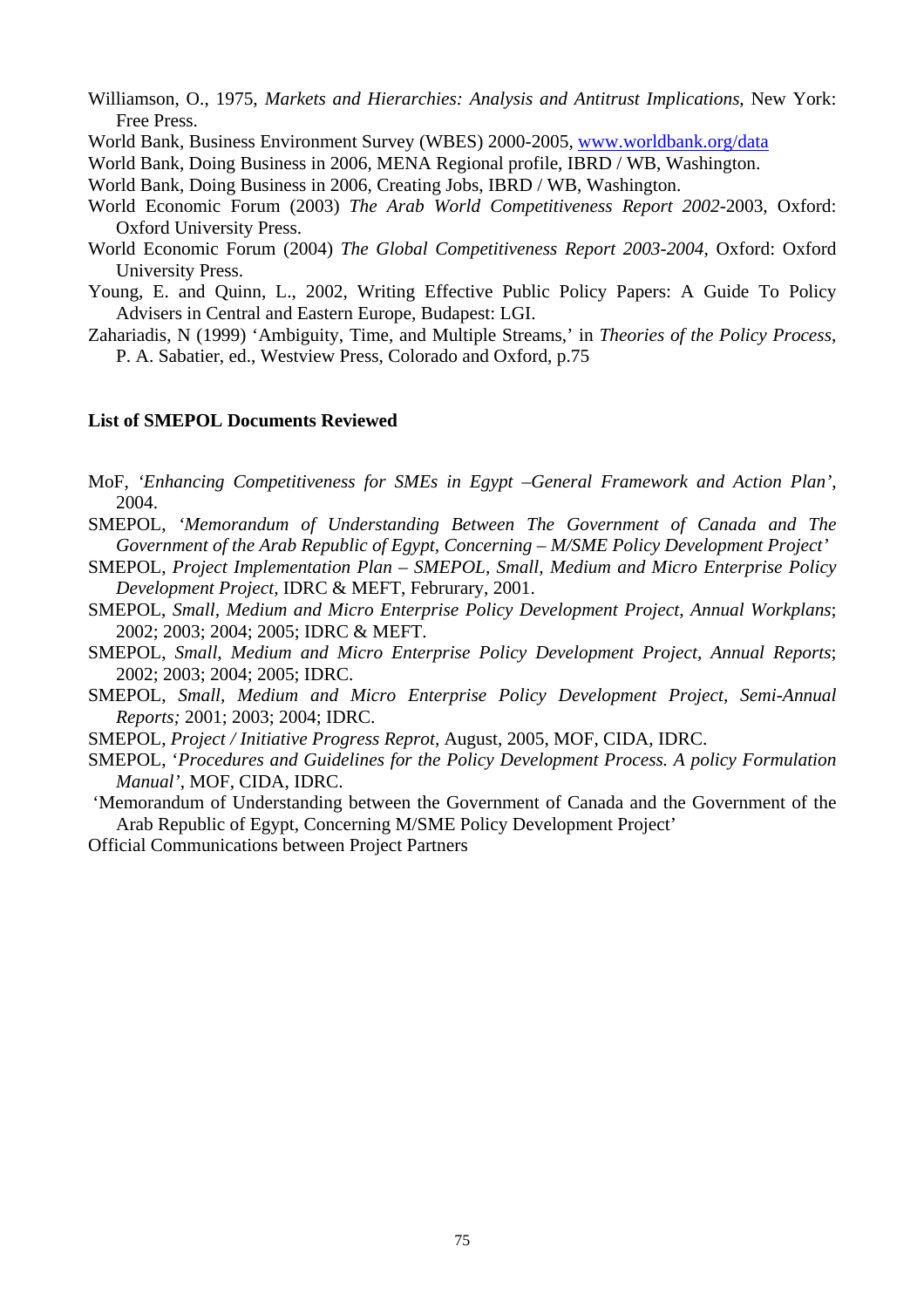|                | <b>Income</b><br>category <sup>44</sup><br>(2003) | <b>Population</b><br>(Millions)<br>$(2003)^{45}$ | <b>GDP</b><br>(\$ Millions)<br>(2003) | <b>Informal Economy</b><br>$(*6$ GDP) <sup>46</sup> (2003) | <b>Manufacturing</b><br>$($ % GDP $)^{47}$ | <b>Industry / Services</b><br>$(*6 \text{ GDP})^{48}$ |
|----------------|---------------------------------------------------|--------------------------------------------------|---------------------------------------|------------------------------------------------------------|--------------------------------------------|-------------------------------------------------------|
| <b>Tunisia</b> | LMI                                               | 9.9                                              | 25,037                                | 38.4%                                                      | 18%                                        | 28 / 60%                                              |
| <b>Algeria</b> | LMI                                               | 31.81                                            | 66,530                                | 33.4%                                                      | 7%                                         | 55 / 35%                                              |
| <b>Iraq</b>    | $---$                                             | $---$                                            |                                       | ---                                                        | ---                                        | $---$                                                 |
| <b>Jordan</b>  | LMI                                               | 5.31                                             | 9,860                                 | 19.4%                                                      | 16%                                        | 26% / 72%                                             |
| Yemen          | LI                                                | 19.17                                            | 10,831                                | 27.4%                                                      | 9%                                         | 40 / 45%                                              |
| <b>Morocco</b> | LMI                                               | 30.11                                            | 43,727                                | 36.4%                                                      | 17%                                        | 30/54%                                                |
| <b>Sudan</b>   | ---                                               | 33.5                                             | 17,793                                | ---                                                        | 9%                                         | 18/43%                                                |
| <b>Syria</b>   | LMI                                               | 17.42                                            | 21,499                                | 19.3%                                                      | 25%                                        | $29/48^{49}\%$                                        |
| Lebanon        | <b>UMI</b>                                        | 4.5                                              | 19,000                                | 34.1%                                                      | 9%                                         | 20 / 68%                                              |
| <b>Turkey</b>  | LMI                                               | 70.71                                            | 240,376                               | 32.1%                                                      | 13%                                        | 22 / 65%                                              |
| Egypt          | LMI                                               | 67.56                                            | 82,400                                | 35.1%                                                      | 19%                                        | 34 / 50%                                              |
| <b>WBG</b>     | ---                                               | 3.4                                              | 3,500                                 | ---                                                        | 10%                                        | 12/82%                                                |
| <b>MENA Av</b> | ---                                               | 20.8                                             | $\qquad \qquad -$                     | 27.4%                                                      | ---                                        | ---                                                   |
| <b>OECD</b> Av | ---                                               | 41.5                                             | $- -$                                 | 16.8%                                                      | ---                                        |                                                       |

# <span id="page-84-5"></span><span id="page-84-4"></span><span id="page-84-3"></span><span id="page-84-2"></span><span id="page-84-1"></span><span id="page-84-0"></span>**Annex 6: Country Information**

<sup>&</sup>lt;sup>44</sup> LMI = Lower Middle Income, LI = Low Income, UMI = Upper Middle Income<br><sup>45</sup> World Bank / IFC, <u>http://www.doingbusiness.org/Default.aspx</u><br><sup>46</sup> World Bank / IFC, <u>http://www.doingbusiness.org/Default.aspx</u><br><sup>47</sup> World D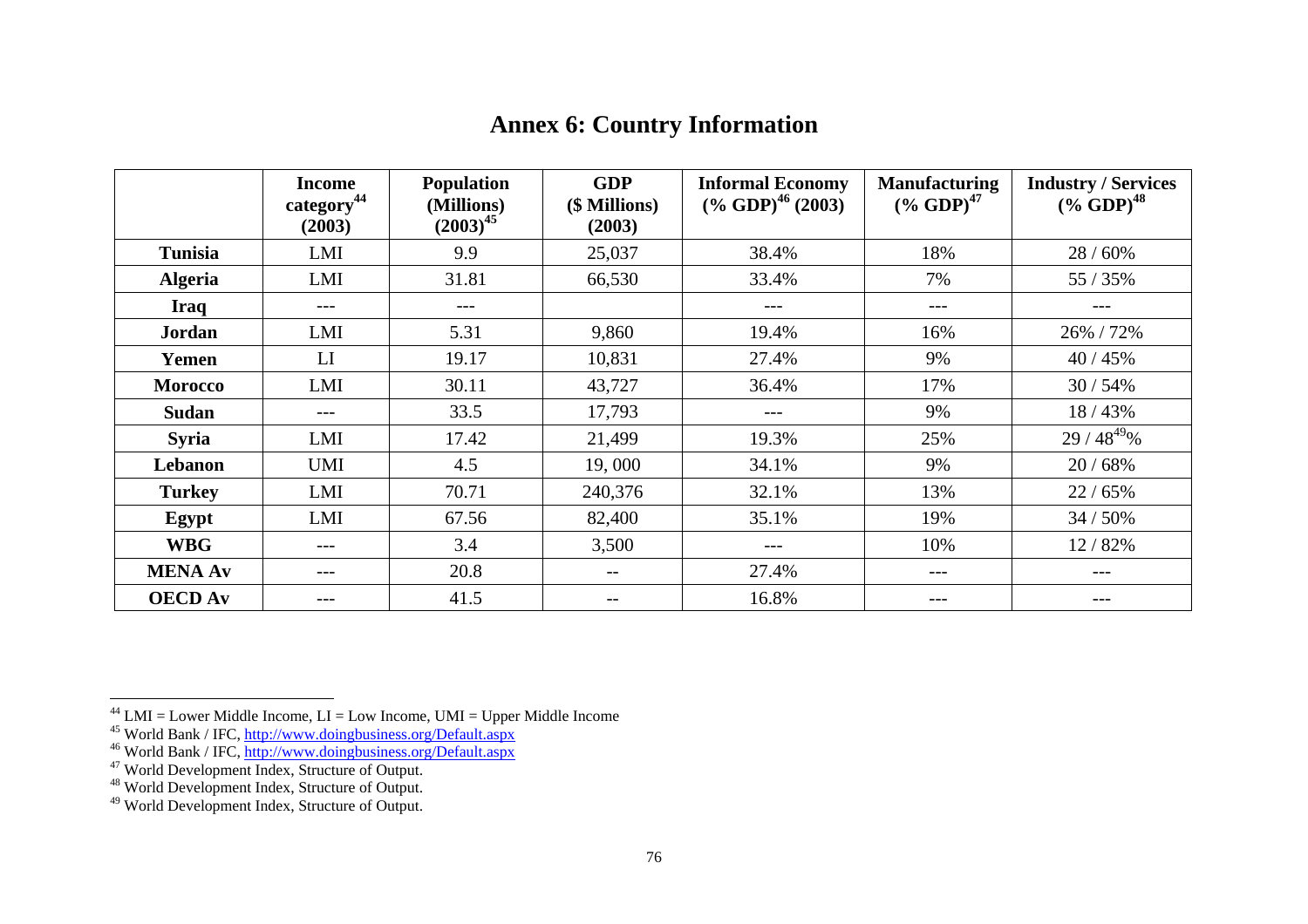# **Annex 7: List of Acronyms**

| <b>CAPMAS</b> | Central Agency for Public Mobilization and Statistics             |
|---------------|-------------------------------------------------------------------|
| <b>CIDA</b>   | <b>Canadian International Development Agency</b>                  |
| DU            | Development Unit (for Micro, Small and Medium Enterprise)         |
| <b>GDMA</b>   | General Department for Micro, Small and Medium Enterprise Affairs |
| GoE           | Government of Egypt                                               |
| ICF           | <b>Investment Climate Facility for Africa</b>                     |
| <b>IDRC</b>   | <b>International Development Research Centre</b>                  |
| <b>KSA</b>    | Knowledge, Skills and Attitudes                                   |
| <b>LFA</b>    | <b>Logical framework Analysis</b>                                 |
| <b>MENA</b>   | Middle East and North Africa                                      |
| <b>MoEFT</b>  | Ministry of Economy and Foreign Trade                             |
| MoF           | Ministry of Finance                                               |
| <b>MoFT</b>   | Ministry of Foreign Trade                                         |
| MoFTI         | Ministry of Foreign Trade and Industry                            |
| MoI           | Ministry of Investment                                            |
| <b>MSME</b>   | Micro, Small and Medium Enterprise                                |
| NGO           | Non Governmental Organization                                     |
| ODI           | Overseas Development Institute                                    |
| OSS           | One Stop Shop                                                     |
| PIP           | Project Implementation Plan                                       |
| <b>PMC</b>    | Project management Committee                                      |
| <b>PMF</b>    | Performance Measurement Framework                                 |
| <b>PSC</b>    | <b>Project Steering Committee</b>                                 |
| <b>PSD</b>    | <b>Private Sector Development</b>                                 |
| <b>RAPID</b>  | Research and Policy in Development Programme                      |
| SAP           | <b>Structural Adjustment Program</b>                              |
| <b>SFD</b>    | Social Fund for Development                                       |
| <b>SMEPOL</b> | Small and Medium Enterprise Policy Development                    |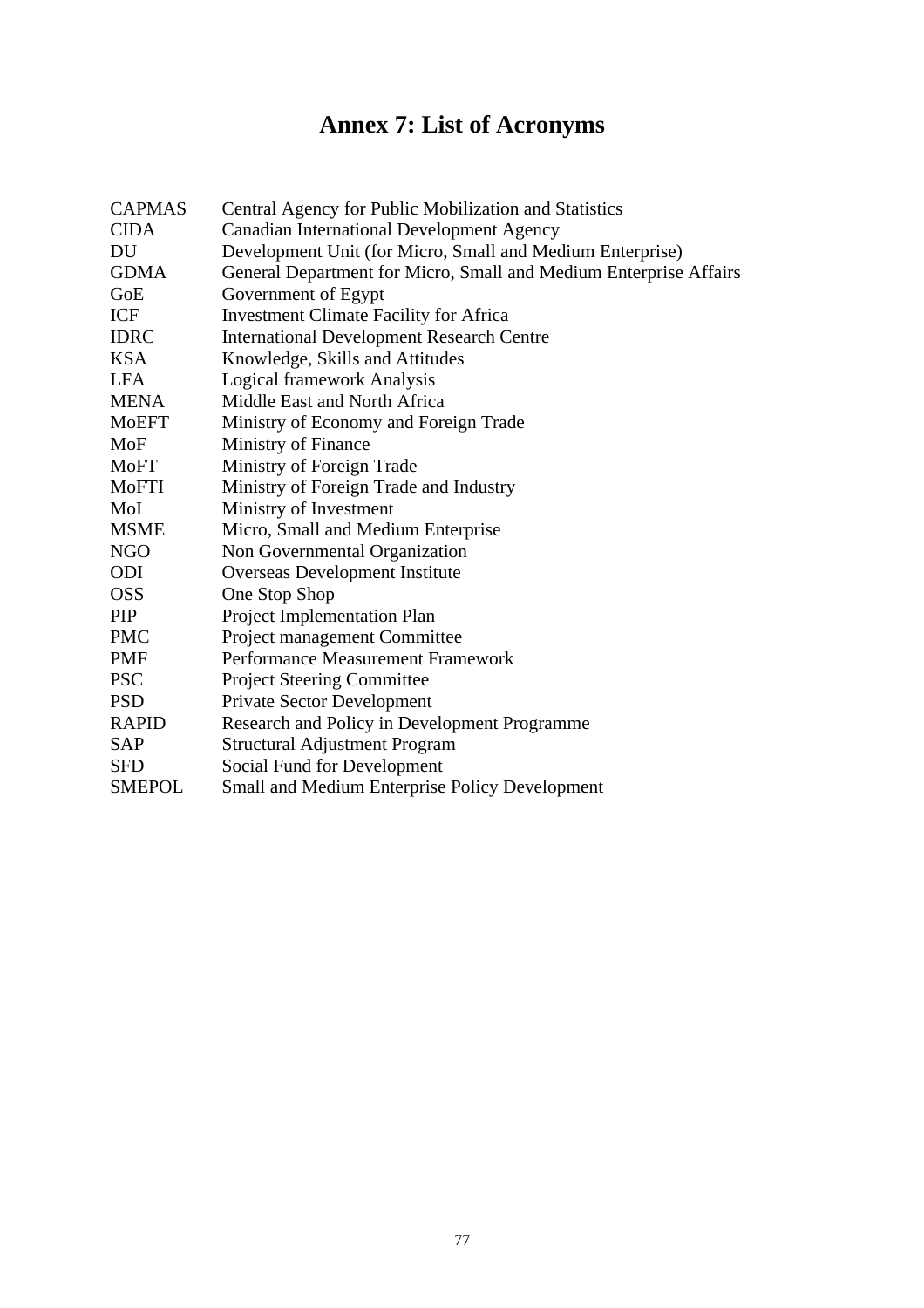## **Annex 8: Terms of Reference for the Evaluation**

In order to be useful, the consultant shall ensure that the study will focus on the two key areas: replication and scoping in the region. In particular, the questions to be answered by the study ar e:

### **Impact and Lessons for Replicability:**

- Document the extent to which SMEPOL has in fact had an influence on formal policy documents and on practice of government ministries. This will be good input to the final project reports (particularly if it looks not just at formal policy docs, but at ways in which practices are changing); it would demand a round of interviews with key stakeholders (as well as file reviews)

- Based on the SMEPOL experience, what strategies could be successfully implemented in other contexts and which were specific to Egypt at the time isolate a set of success factors -- what worked in the case of SMEPOL ? Why?
- Based on the SMEPOL experience, validate, deepen, and expand the list of lessons learned for supporting replication. (i.e., What are the key factors, contexts, and lessons that can be drawn from SMEPOL?) -
- Provide an assessment of the options to exact replication (e.g. Regional policy advisory facility) given the inherent and high risks associated with SMEPOL. -

### Approach and Method:

The following activities should enable the assessment to generate credible conclusions about SMEPOL impact and lessons for replicability:

- a) Document Review (refer to Annex A)
- **b**) Interviews with project leaders and participants
- Interviews with those said to have been influenced (In addition to those listed in TOR **c)** Annex B, we would also propose to interview representatives of those involved in policy implementation and some SME associations – in order to assess the impact of the project on practice as well as contextual issues.)
- d) Interviews with IDRC, CIDA and MOF staff
- **e)** Analysis (In addition, we believe it would be helpful to (briefly) put the specific SMEPOL assessment and lessons in the context of broader experience and literature)

The in-depth interviews will be carried out in Egypt (1 week) and via email or telephone during the following week (also, for example, for IDRC staff in Canada) to give the consultant the chance to cross-check some of the findings and even revisit certain convers ations .

#### **Scoping for Replicability:**

- In what other Middle Eastern and North African countries could IDRC/CIDA successfully support a similar type of SME policy reform effort?
- Building on the 12 lessons for replicability outlined above in the background section, what factors make each country and context conducive to a SMEPOL replication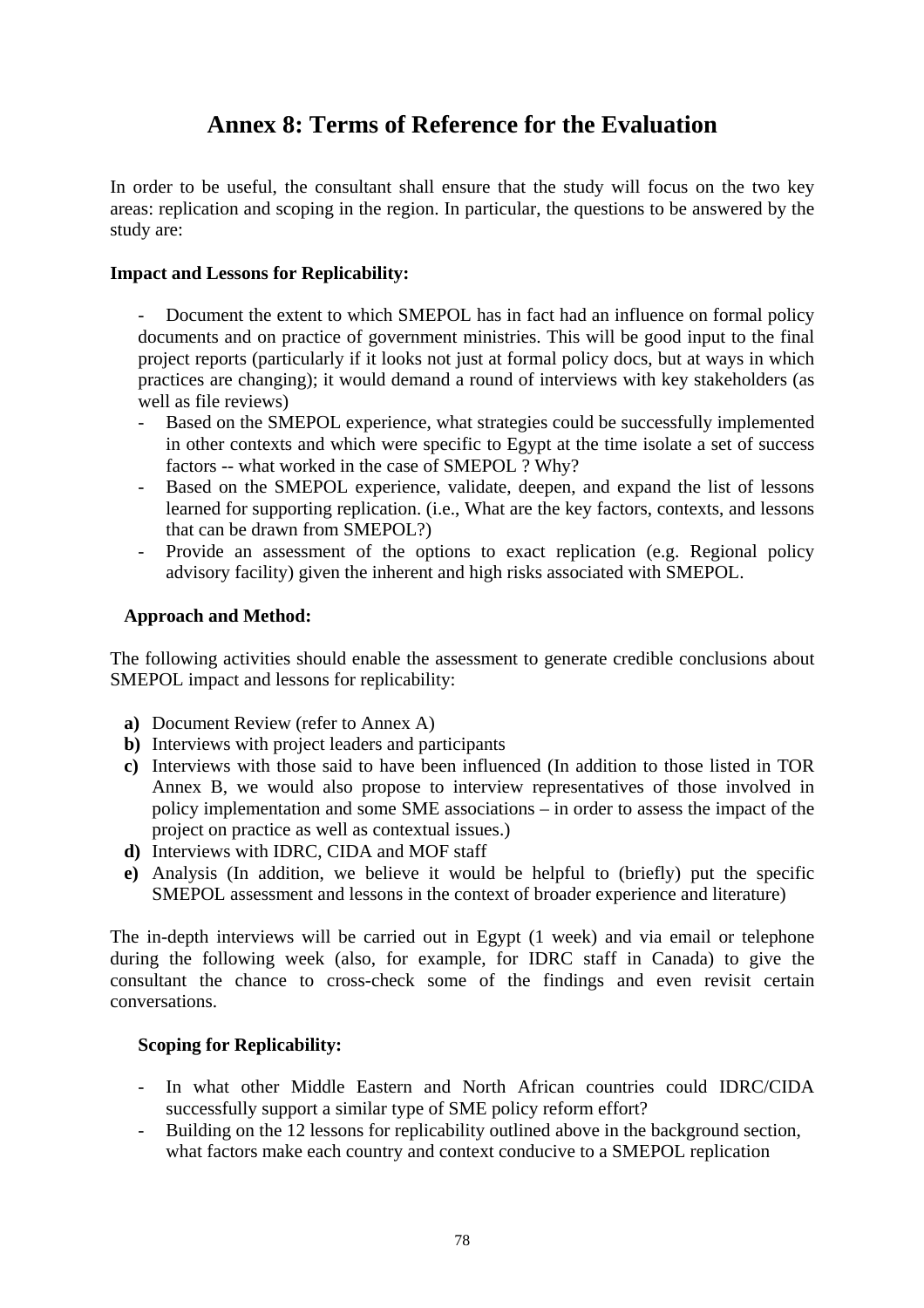- Confirm the optimum country specific conditions which must exist for a successful intervention at the policy level to enhance the enabling environment for private sector development in other developing countries in the Middle East and North Africa Region. (discuss whether the Egyptian case (as highlighted above) is exceptional compared to situations in other developing countries or to the contrary, more or less typical?
- Provide a critical reflection on ways in which this experience could be replicated and/or built on in the future, either in Egypt or in other countries.

### **Approach and Method:**

The following activities should enable the assessment to generate credible conclusions about replicability of the SMEPOL model in other parts of the Middle East:

- a) Desk Review This could include a preliminary assessment of the broad SME context in the 12 countries in the region (drawing on data, academic literature and grey sources) as well as existing donor interventions. As possible, the aim is to get an initial 'take' on the key context issues that seemed important to the SMEPOL project.
- **b**) Additional Questions in SMEPOL-related Interviews if appropriate, include questions on replicability in other MENA countries with SMEPOL staff, Egyptian stakeholders and IDRC and CIDA staff.
- c) Interviews & Expert Opinion seeking the views of regional experts (face-to-face, phone or email) regarding SME context, SME interventions and replicability of SMEPOL type projects in the MENA region.
- **d)** Analysis

This scoping stage will include the development of a simple matrix depicting the key context characteristics important for replicablibity for each of the 12 countries in the MENA region. During this process we hope to identify gaps in the scoping that might need to be considered by IDRC or CIDA country teams before launching their interventions.

|            | <b>Context Lesson</b><br>1 (eg Demand) | Context<br>Lesson $2$ (eg<br>Champion) | Etc | Strategy<br>Lesson 1<br>(eg Embed) | Strategy<br>Lesson 1<br>(eg Team<br>Capacity) | etc |
|------------|----------------------------------------|----------------------------------------|-----|------------------------------------|-----------------------------------------------|-----|
| Country 1  | Very High                              |                                        |     | Possible                           |                                               |     |
| Country 2  | High                                   |                                        |     |                                    |                                               |     |
| Country 3  | Medium                                 |                                        |     |                                    |                                               |     |
| $\cdots$   |                                        |                                        |     |                                    |                                               |     |
| Country 12 | Low                                    |                                        |     |                                    |                                               |     |

A key question in the analysis is: How could a SMEPOL-type intervention be replicated elsewhere in the future? We believe the lessons and the matrix results will allow us to develop the building blocks for a SMEPOL-type model that could be replicated in different contexts in the MENA region. This would be based on the SMEPOL case and all our other lessons/experience about policy processes. This could help IDRC and CIDA:

- decide whether or not any sort of SMEPOL-type project is likely to have any impact (ie if there is no demand, don't bother; if there is some demand but also contestation, it may be worth a go but likely to be slow and expensive; if there is demand and existing or potential for good evidence it should be straightforward, etc) and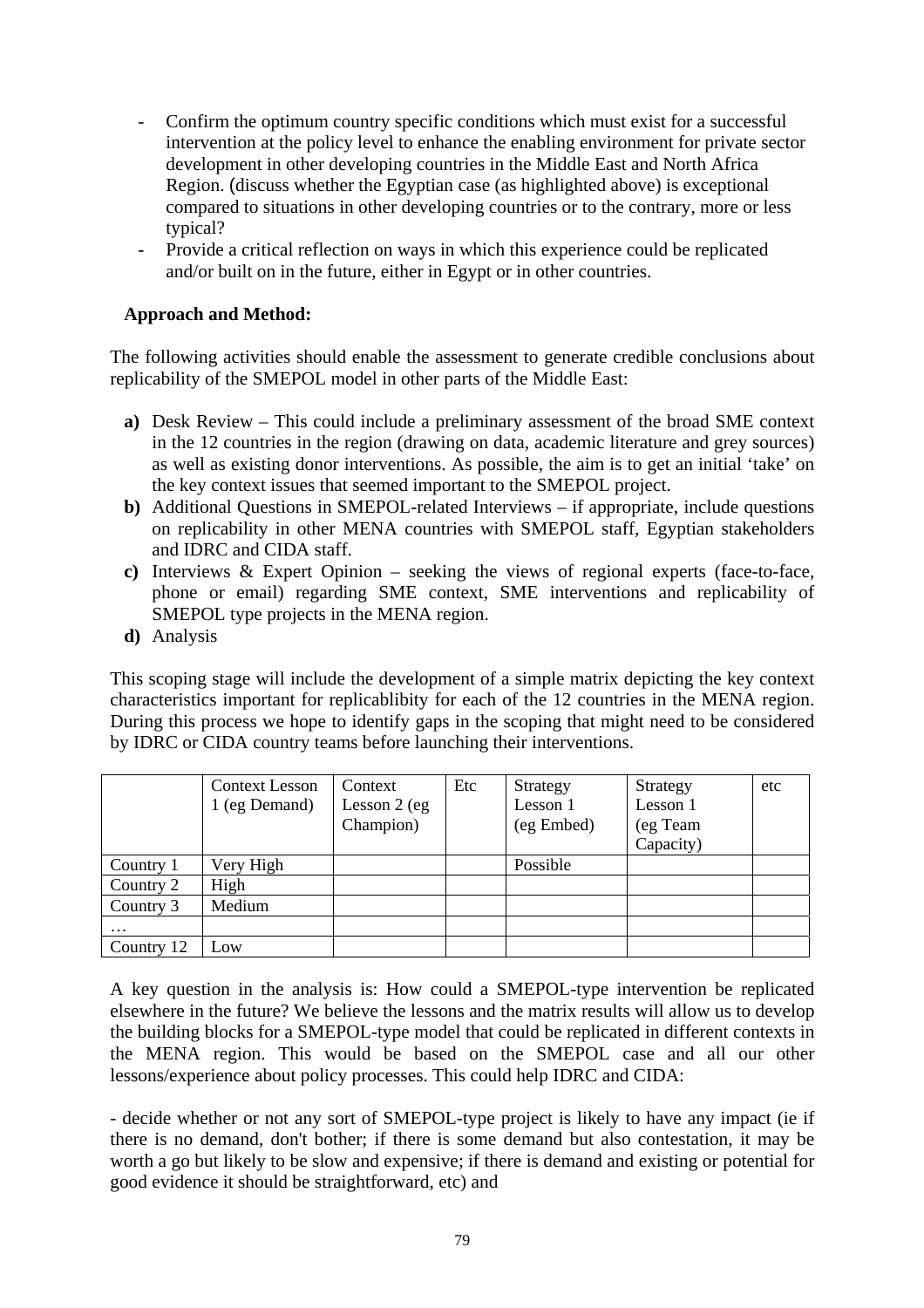- make recommendations about the necessary programme components in each context (research, pilot pro jects, networking, advocacy etc), and the sort of tools that might be useful.

### **1.1 Overall Methodology**

The methodology to be followed will include:  $(1)$  A review of documents including project design documents, monitoring documents (inter alia, technical reports, trip reports, correspondence) and project reports many outputs are available at www.sme.gov.eg (Annex A); (2) Interviews with project leaders and project participants (Annex B); (3) Interviews with those said to have been influenced (Annex B); (4) Interviews with relevant IDRC, CIDA, and Mo F staff (Annex B); (5) an analysis of preliminary findings by the key stakeholders

The analysis of preliminary findings will be facilitated by the consultant. Key stakeholders who were interviewed as part of the data collection process should be invited to participate and it should create an opportunity to further analyze the data with a view to isolating the key factors that could help in replication of SMEPOL elsewhere. The list of participants will be sugges ted by the consultant based on the data collection.

The co nsultant will work with the Centre to identify and locate the appropriate individuals to be interviewed. The consultant may also have to search out individuals who are no longer kno wn to the Centre but who have a valuable perspective that needs to be captured. Based on the TORs and reading the project file, the consultant will develop interview guides for interviews.

Given that IDRC and CIDA are each undertaking assessment processes that will involve should take care to not overburden project leaders and participants with requests for interviews, documentation, etc. As much as possible, this should be minimized by strategies such as thoroughly reviewing existing documentation, keeping interviews short and timely, re specting participants' schedules, etc. SMEPOL (CIDA is conducting an evaluation of its SME Program in Egypt), the consultant

#### **1.2 Reporting Requirements**

1- The consultant will provide a draft report to the Centre for its comment by 30 Spetember 2005. Based on feedback, the consultant will revise the report. The assessment re port should not exceed -25 pages not including appendices. The report should include an Executive Summary. The report should be formatted following the guideline available at: http://web.idrc.ca/uploads/user-S/108549988813guideline-web.pdf

As with all evaluation reports at IDRC, the quality of the final report will be assessed by IDRC's Evaluation Unit according to the international recognized standards of utility, feasibility, accuracy, and propriety. You can read more about this quality assessment at: http://web.idrc.ca/en/ev-44703-201-1-DO\_TOPIC.html

2- The consultant shall submit to the Centre a detailed and satisfactory final report of the work accomplished by 14 October 2005. Section A9 sets out the Centre's expectations and will form the basis of its determination whether or not the detailed report is satisfactory.

3- The consultant shall travel to Cairo, Egypt during the period Nov. 28, 2005 to Dec. 1, 2005 to present the results of this work at the conference that is being organized the Committee of Donor Agencies for Small Enterprise Development (www.sedonors.org/cairo).